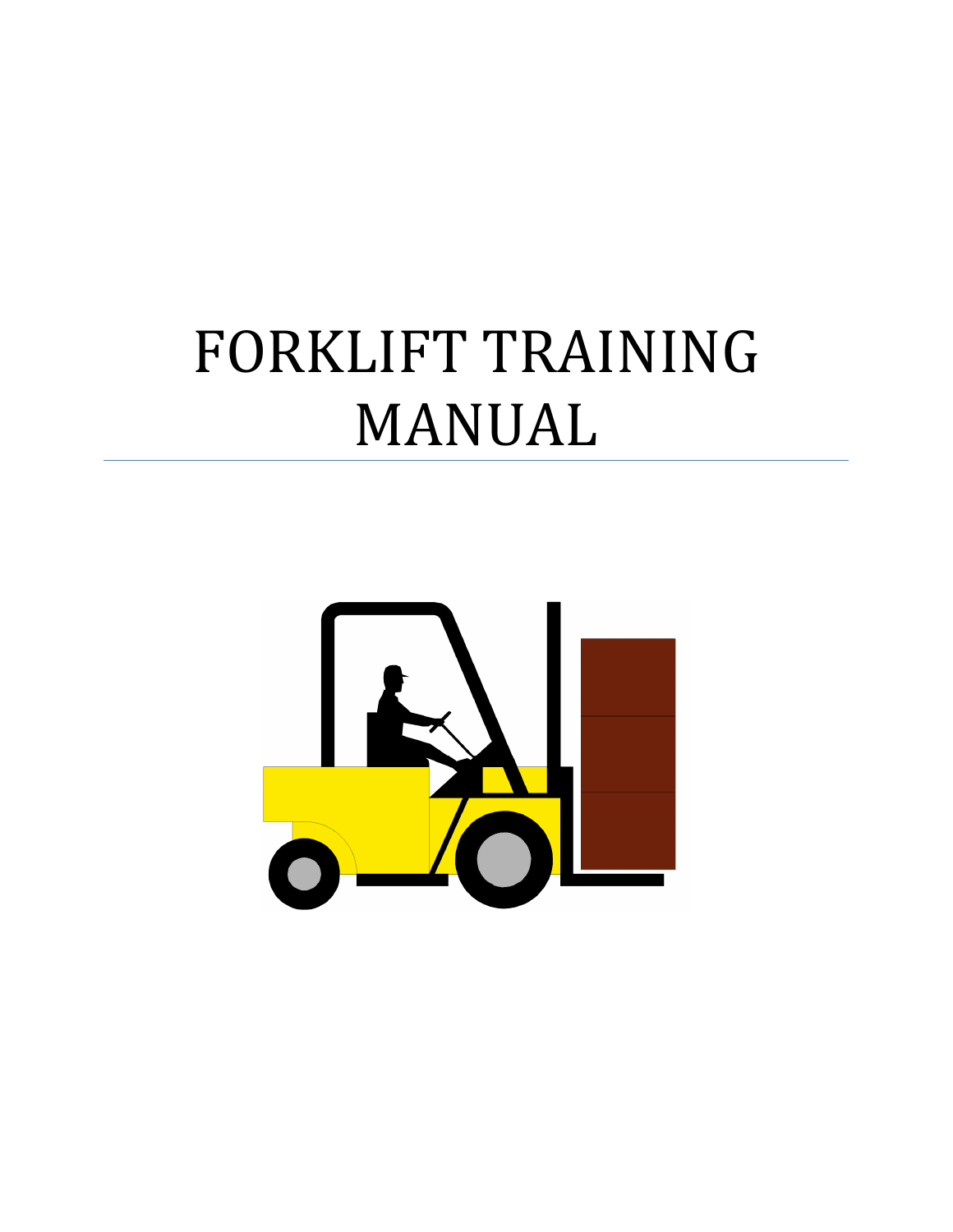# **TABLE OF CONTENTS**

| L.           |  |
|--------------|--|
| ΙΙ.          |  |
| III.         |  |
| IV.          |  |
| V.           |  |
| VI.          |  |
|              |  |
|              |  |
| I.           |  |
| $\Pi$ .      |  |
| III.         |  |
|              |  |
|              |  |
| $\mathbf{L}$ |  |
| ΙΙ.          |  |
| III.         |  |
| IV.          |  |
| V.           |  |
| VI.          |  |
|              |  |
|              |  |
| $\mathsf{L}$ |  |
| $\Pi$ .      |  |
| III.         |  |
| IV.          |  |
| V.           |  |
| VI.          |  |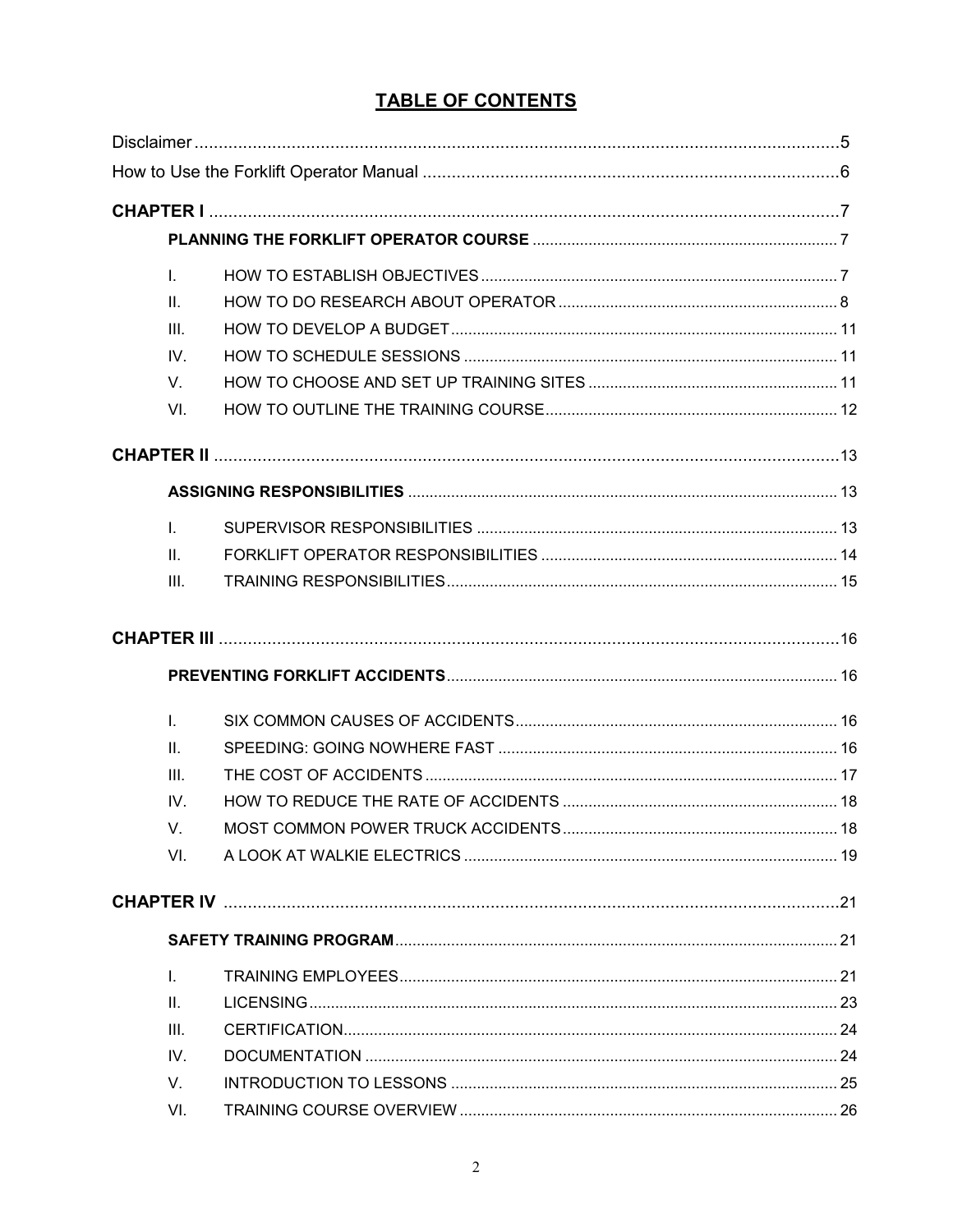| <b>CHAPTER V</b> |  |
|------------------|--|
| $\mathbf{L}$     |  |
| II.              |  |
| III.             |  |
| IV.              |  |
| V.               |  |
|                  |  |
| $\mathsf{L}$     |  |
| II.              |  |
| III.             |  |
|                  |  |
|                  |  |
| $\mathbf{L}$     |  |
| II.              |  |
| III.             |  |
| IV.              |  |
| $V_{\rm c}$      |  |
| VI.              |  |
| VII.             |  |
| VIII.            |  |
| IX.              |  |
|                  |  |
|                  |  |
| $\mathsf{L}$     |  |
| Ш.               |  |
| III.             |  |
|                  |  |
|                  |  |
| I.               |  |
| II.              |  |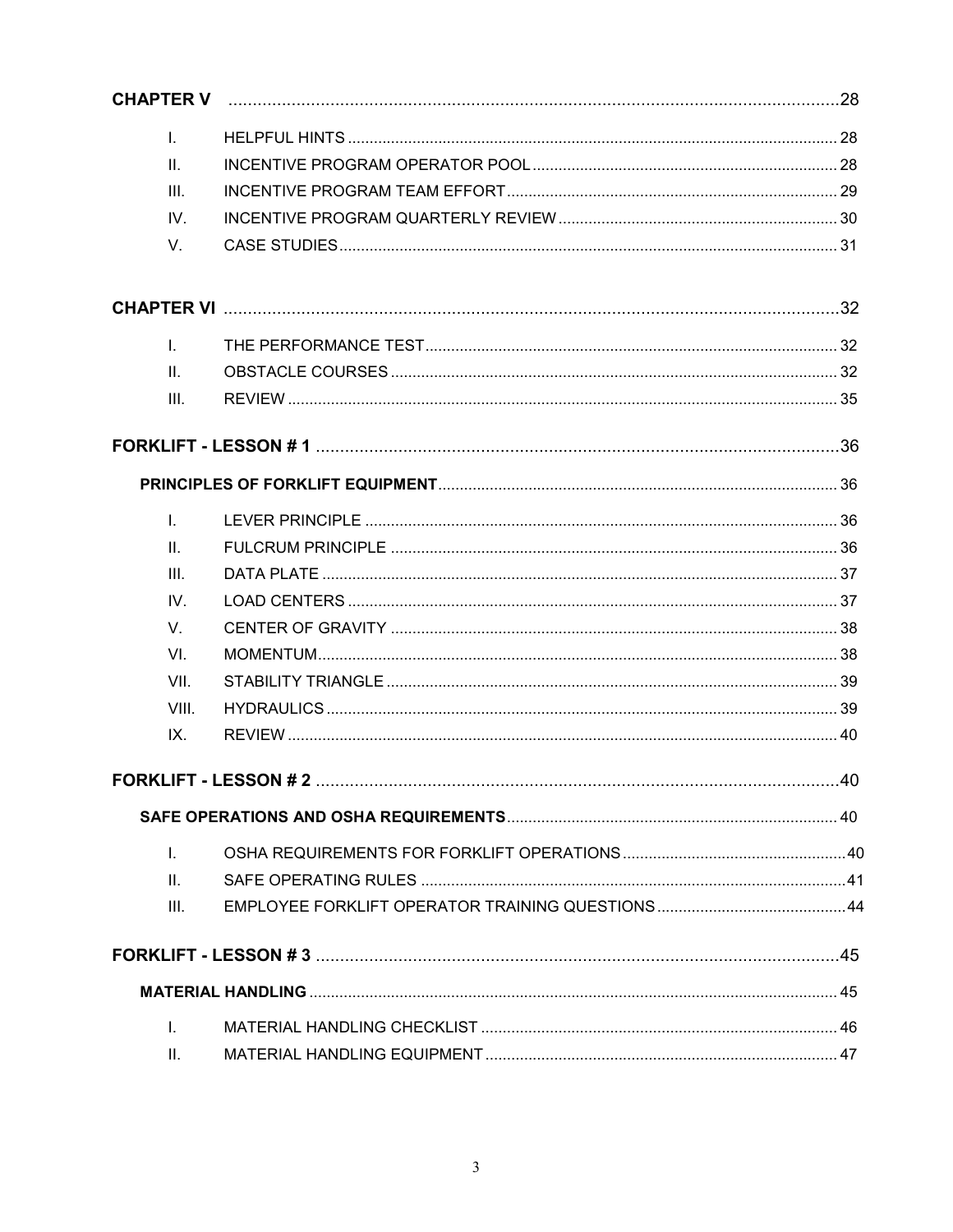| L.          |                                                                                                                                                  |  |
|-------------|--------------------------------------------------------------------------------------------------------------------------------------------------|--|
| $\Pi$ .     |                                                                                                                                                  |  |
| III.        |                                                                                                                                                  |  |
| IV.         |                                                                                                                                                  |  |
|             |                                                                                                                                                  |  |
|             |                                                                                                                                                  |  |
| L.          |                                                                                                                                                  |  |
| $\Pi$ .     |                                                                                                                                                  |  |
| III.        |                                                                                                                                                  |  |
| IV.         |                                                                                                                                                  |  |
| $V_{\rm c}$ |                                                                                                                                                  |  |
| VI.         |                                                                                                                                                  |  |
|             | ADDITONAL INFORMATION RELATING TO FORKLIFTS<br>OSHA REGULATION INTERPRETATIONS RELATING TO<br><b>FORKLIFT EQUIPMENT ARE INTERPRETATIONS FROM</b> |  |
|             |                                                                                                                                                  |  |
|             |                                                                                                                                                  |  |
|             |                                                                                                                                                  |  |
|             |                                                                                                                                                  |  |
|             |                                                                                                                                                  |  |
|             |                                                                                                                                                  |  |
|             |                                                                                                                                                  |  |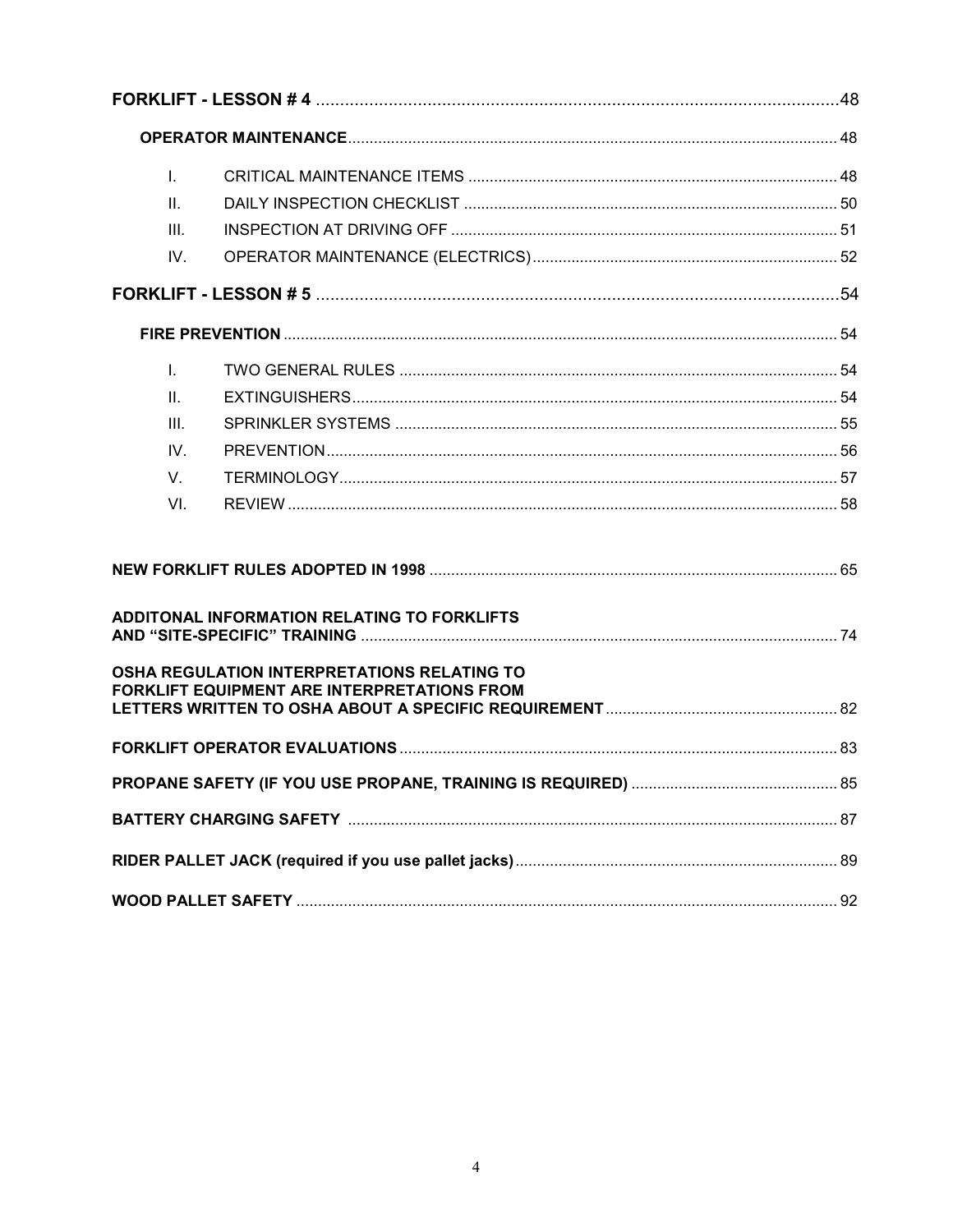# **DISCLAIMER**

Information provided in this written material should not be considered as all encompassing, or suitable for all situations, conditions or environments. Each organization is responsible for implementing their own safety / injury / illness prevention program and should consult with their legal, medical or other advisors as to the suitability of using the information in this manual.

Application of this information does not guarantee you will be successful in your safety efforts, or that the information will meet all State or Federal OSHA standards or requirements. (State or Federal OSHA Consultants will not guarantee their services will meet all applicable State or Federal OSHA regulations, or by implementing their recommendations that your company will be in OSHA compliance).

At the time this information was provided, it was believed to be from reliable sources and current with applicable local, state or federal safety standards, however, the producers of the program assume no liability arising from the use of, or reliance on the information provided. Always seek the advice of your legal, medical or other advisors as necessary before using this information in your company's safety efforts.

> COPYRIGHT 1998 ALL RIGHTS RESERVED DIGITAL-2000, INC. 12783 Capricorn Suite 100 Stafford, TX 77477 800-334-1523 281-313-0303 281-313-0304 FAX www.digital-2000.com products@digital-2000.com

For those organizations who have purchased this program, you may freely copy the information for use in your company's safety efforts; however, all the material is copyrighted and may not be used for resale, rental, lease or other similar uses to gain a profit.

During the course of this manual, feel free to make changes or delete any information that may not be applicable to your operations. The company policy statement herein, may or may not be suitable for your company's policy statement, so you may want to change the wording of your policy statement, as well as other parts of the program.

VIDEOS AVAILABLE FOR USE IN TRAINING

| 1001G | <b>FORKLIFT OPERATOR SAFETY</b>                            | English and Spanish        |
|-------|------------------------------------------------------------|----------------------------|
| 1002G | FORKLIFT INSTRUCTOR TRAINING                               | English and Spanish        |
| 1003G | FORKLIFTS/PEDESTRIAN SAFETY                                | English only               |
| 1004G | YOU'RE THE ONE (humorous)                                  | English only               |
| 1005G | SUPERVISORS AND FORKLIFTS (humorous)                       | English only               |
| 1006G | <b>FORKLIFT MECHANIC SAFETY</b>                            | English only               |
| 1007G | SAFETY OF PEOPLE/EQUIPMENT WAREHOUSE                       | English only               |
| 1008G | POWERED PALLET JACK (WALKIE STACKERS)                      | English and Spanish        |
| 1009G | SAFE HANDLING OF WOODEN PALLETS.                           | <b>English and Spanish</b> |
| 1010G | <b>BATTERY CHARGING SAFETY</b>                             | English and Spanish        |
| 1011G | PROPANE SAFETY.                                            | English and Spanish        |
| 1012G | ORDER STACKER SAFETY                                       | English and Spanish        |
| 1013G | ELECTRIC PALLET JACK (RIDER & MANUAL)                      | English and Spanish        |
| 1016G | FORKLIFT 2000 "the new rules"                              | English and Spanish        |
| 1017G | "SITE SPECIFIC" TRAINING MODULES                           | English and Spanish        |
| 7035A | FORKING AROUND-WHAT'S WRONG WITH THIS PICTURE English only |                            |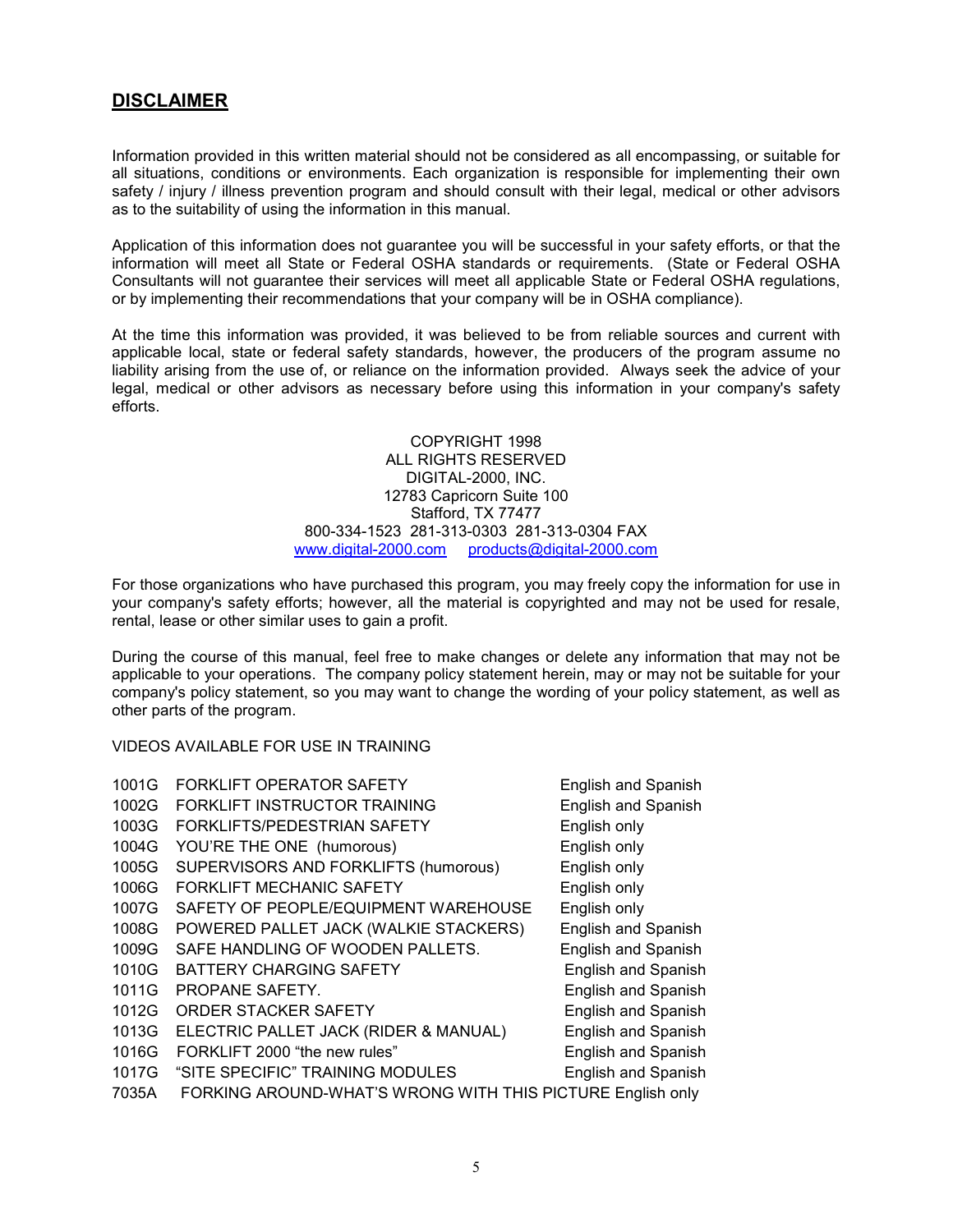# **FORKLIFT OPERATOR TRAINING MANUAL**

A company that is able to stay in business and prosper isn't always the one that sells the most goods or services. It is the one that is able to do the best job at controlling costs. No company can lose a little on each sale, but make a profit with volume.

Cost control is a major factor in the economic health of a company. To a great extent, this important matter is not in the hands of top management. In most companies it depends almost entirely on the skill and resourcefulness of first line supervisors. These employees are on the firing line. First line supervisors see and identify the problems firsthand and must take immediate steps to find solutions.

First line supervisors, in charge of forklift operations, have an unusual opportunity to reduce costs. Unnecessary expenses are usually related to employees rather than to equipment or facilities. In forklift operations, costs come down when operators are properly trained, motivated and supervised. Unnecessary expenses are related to low productivity, property damage, personal injuries, improper operation, and poor maintenance of the equipment. To reduce costs in other operating areas, it may be necessary for the company to make capital investments in new machines or remodeled buildings.

This Forklift Operator Manual provides the first line supervisor with an inexpensive, easy-to-understand program to control cost through training and motivation. The general objectives of the forklift operator course are:

- 1. Increase productivity
- 2. Reduce property damage
- 3. Eliminate personal injuries
- 4. Develop operators who use their forklifts properly and maintain them correctly<br>5. Meet OSHA requirements
- Meet OSHA requirements

An experienced first line supervisor can act as the Instructor. The forklift operators training should take approximately four to six hours to complete. This Forklift Operator Manual may be modified, as necessary, to fit the requirements of each company.

# **HOW TO USE THE FORKLIFT OPERATOR MANUAL**

Read the Forklift Operator Manual and make notes that reflect the company's particular kind of operations, policies and procedures that may differ from the information contained in the Manual.

Every forklift system is different because of their operators and tasks. The Instructor will need to modify the Forklift Operator Manual as necessary to reflect the specific needs of the company.

#### **SECOND**

Read the Forklift Operator Manual and plan the course thoroughly. It is suggested that a copy of the Forklift Operator Manual be given to each employee that participates in the forklift operator training program. If the Manual is not used as a workbook, duplicate important material and give it to the operators for further reference.

#### THIRD

Read the Forklift Operator Manual and set priorities. Some of the forklift problems may be more severe and more costly than others. For example, property damages many be very high and personal injuries rather low. In that case, the course will be tilted toward the reduction of property damage accidents. The Forklift Operator Manual will provide training material for different forklift operator problems.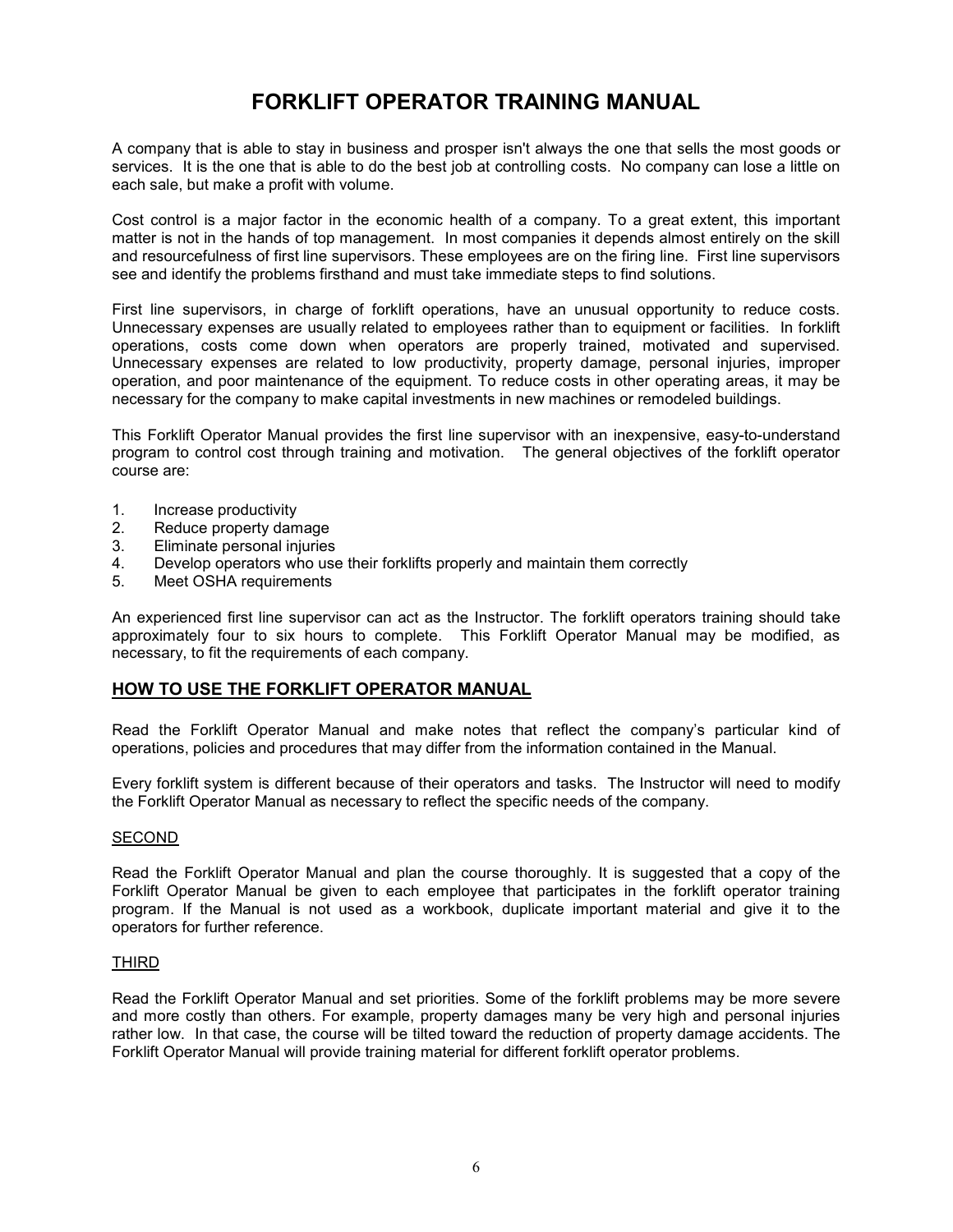# **FOURTH**

Obtain the approval and assistance of upper management. Have skilled forklift operators participate in the teaching procedure. It is easier to get employee co-operation when they become involved in the training process.

#### FIFTH

Present the Forklift Operator Manual as a training opportunity for improvement rather than as a remedial process. Motivation and wanting to learn is the most important factor in this Forklift Operator Safety Program.

# **CHAPTER I**

#### **PLANNING THE FORKLIFT OPERATOR COURSE**

- I. HOW TO ESTABLISH OBJECTIVES
- II. HOW TO DO RESEARCH ABOUT OPERATORS
- III. HOW TO DEVELOP A BUDGET
- IV. HOW TO SCHEDULE SESSIONS
- V. HOW TO CHOOSE AND SET UP TRAINING SITES
- VI. HOW TO OUTLINE THE TRAINING COURSE

#### **I. HOW TO ESTABLISH OBJECTIVES**

Objectives are statements that describe what goals the trainees will achieve as a result of completing the forklift operator training course. The objectives will be clear, specific, meaningful, and in written form. Well-chosen objectives make statements about behavior, such as:

Trainees will be able to demonstrate the correct way to drive a loaded forklift up and down ramps. The key word in that objective is demonstrate. The operator must be able to show what he or she has learned by performance. When establishing objectives for the course, be specific by identifying and writing understandable and measurable goals.

There are two other factors to consider when establishing course objectives. One is the conditions under which the operator's performance is to be judged. For example, an operator who has to drive a lift outside when there's snow or ice on the ground might be required to demonstrate performance under such conditions. The other factor is the measurable goals for performance. An established quota for the number of pallets that should be moved during a particular time period is a performance goal that would be established as an objective of the course.

The following are some objectives to be included in the training course:

- A. Demonstrate the operation and material handling techniques that will increase productivity (specify those techniques).
- B. Demonstrate operation and handling techniques that will prevent damage to both the material being handled and the work area (specify those techniques).
- C. Demonstrate operation techniques that are required to insure safe operation of the forklift (specify those techniques).
- D. Demonstrate operating procedures that will prevent damage to the forklift (specify those techniques).
- E. Demonstrate the maintenance techniques that are required to insure the forklift will be kept in proper working condition (specify those techniques).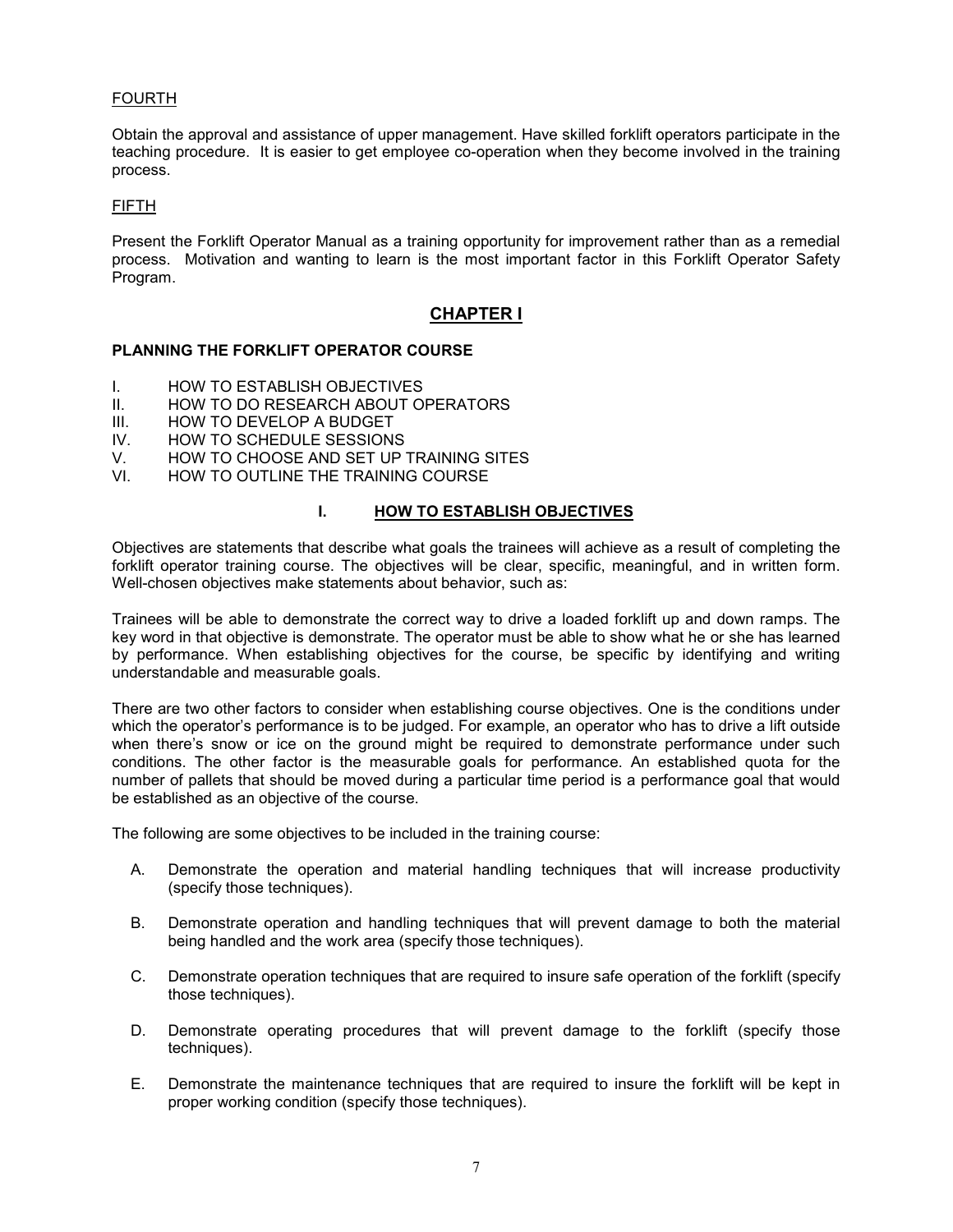Specific information about the proper techniques related to each of these objectives is contained in the lessons.

#### **II. HOW TO DO RESEARCH ABOUT OPERATORS**

Decide which employees are going to attend the training sessions. Either divide new and experienced operators into two groups, or mix them so that the newer people can learn from the more experienced operators. In any case, avoid singling out the operators with the worst records and putting them in a group by themselves. They will know why they've been selected, resent the fact, and make the teaching job more difficult.

Complete a short profile on selected trainees. Have each trainee fill out a Forklift Employee Registration Questionnaire similar to the one below.

#### **FORKLIFT EMPLOYEE REGISTRATION QUESTIONNAIRE**

| Name: Name: Name: Name: Name: Name: Name: Name: Name: Name: Name: Name: Name: Name: Name: Name: Name: Name: Name: Name: Name: Name: Name: Name: Name: Name: Name: Name: Name: Name: Name: Name: Name: Name: Name: Name: Name: |
|-------------------------------------------------------------------------------------------------------------------------------------------------------------------------------------------------------------------------------|
|                                                                                                                                                                                                                               |
|                                                                                                                                                                                                                               |
|                                                                                                                                                                                                                               |
|                                                                                                                                                                                                                               |
| What is OSHA?<br><u> What is OSHA?</u>                                                                                                                                                                                        |
|                                                                                                                                                                                                                               |
|                                                                                                                                                                                                                               |
| Name the basic mechanical deficiencies that will make a Forklift unsafe to drive: _________________                                                                                                                           |
|                                                                                                                                                                                                                               |
| Answer the following questions:                                                                                                                                                                                               |
|                                                                                                                                                                                                                               |
|                                                                                                                                                                                                                               |
|                                                                                                                                                                                                                               |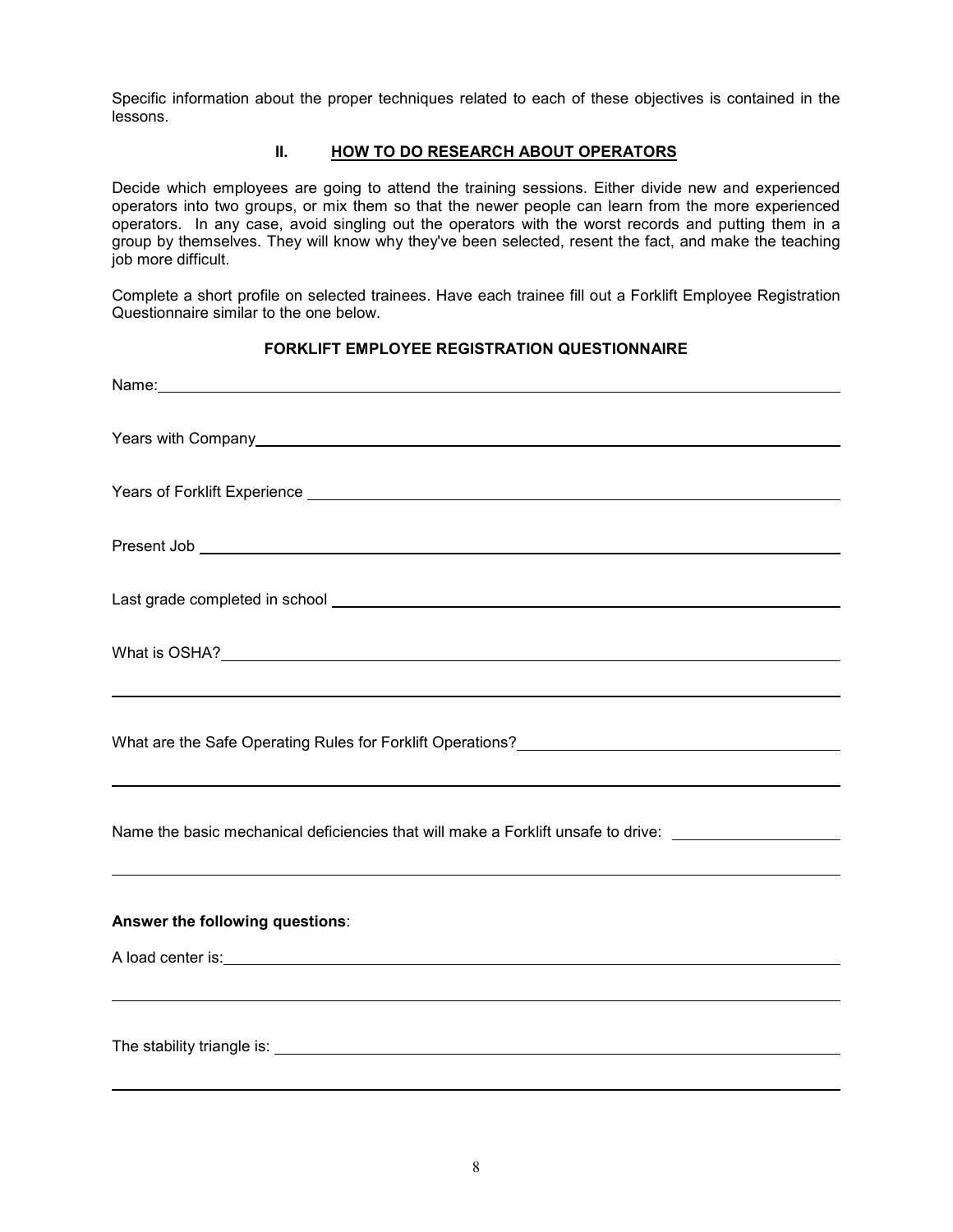You discover that your parking brake doesn't work. You should then:

Fire prevention is especially important to Forklift Operations because: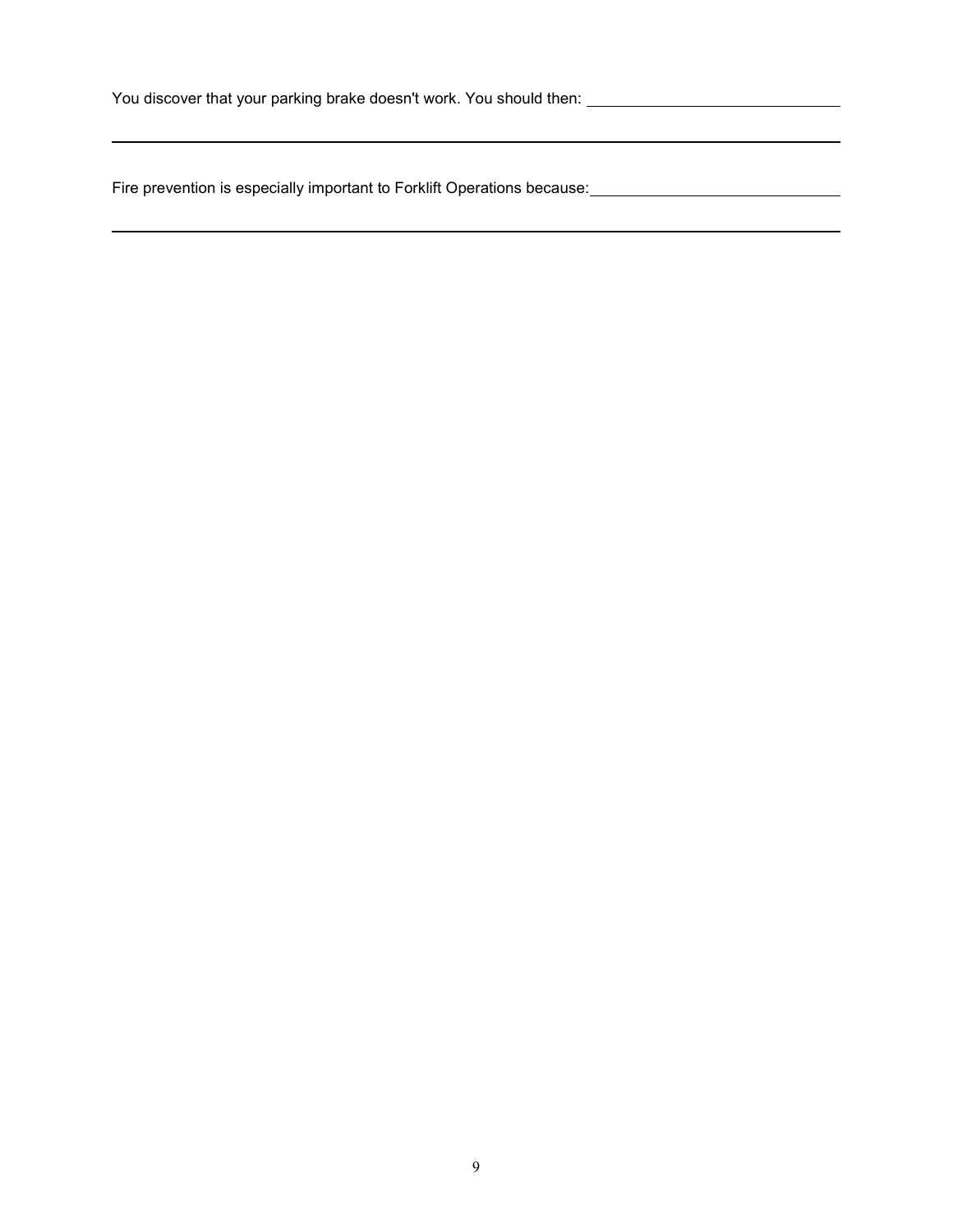## **FORKLIFT EMPLOYEE REGISTRATION QUESTIONNAIRE - ANSWERS**

Last grade completed in school not necessarily critical, but gives an Instructor an idea of the level of instruction to conduct.

What is OSHA? Occupational Safety and Health Act, a Federal law establishing specific safety rules for employers and employees.

What are the Safe Operating Rules for Forklift Operations?

Do they really know these rules? 90% of Forklift Operators have never received this training.

Name the basic mechanical deficiencies that will make a Forklift unsafe to drive:

1. Horn 2. Brakes 3. Parking Brakes 4. Leaks in the fuel, oil, hydraulic systems 5. Steering

#### **Answers for the questions:**

A load center is the distance measured from the center of a load to the vertical face of the forks.

The stability triangle is created by the pivot pin on the rear steer axle (forming the top of the triangle) to the two front tires (forming the base of the triangle). When the combined center of gravity moves outside these lines the vehicle turns over.

You discover that your parking brake doesn't work. You should then: notify your supervisor and not operate the equipment until it is repaired.

Fire prevention is especially important to Forklift Operations because a fire is dangerous anytime, but Forklift Operators must react quickly to any emergencies they may be the only person in the area.

*It is possible for the Instructor to be faced with the problem of dealing with employees who aren't (and may never be) qualified forklift operators. This can happen if the company has never developed proper job descriptions for operators, or determined what entry-level requirements they should meet. Obviously, the forklift operator that does not meet the requirements must be reassigned or terminated before they cause injury to themselves or other employees. The best way to avoid this problem is to establish job descriptions and entry level requirements as part of the company policy. Prospective employees must be screened, and those who won't be able to perform properly and/or safely must be rejected. Once this policy is implemented, the Instructor will be provided with qualified employees to train.* 

The Rookie vs. the Old Pro

Forklift operator trainee profiles will identify the rookie with little or no experience. They will need extra training and assistance, and the best teachers are often the old pros who have been operating forklifts for a number of years.

Consider creating teams consisting of one or two rookies and an old pro as team leader. There are a number of benefits gained from teams working together during training exercises. First, the team concept will increase interest. Second, the newer operators will get valuable information from those with more experience. Third, the old pros will get refresher training under circumstances that will make participation more palatable. Fourth, additional Instructors will help with the sessions.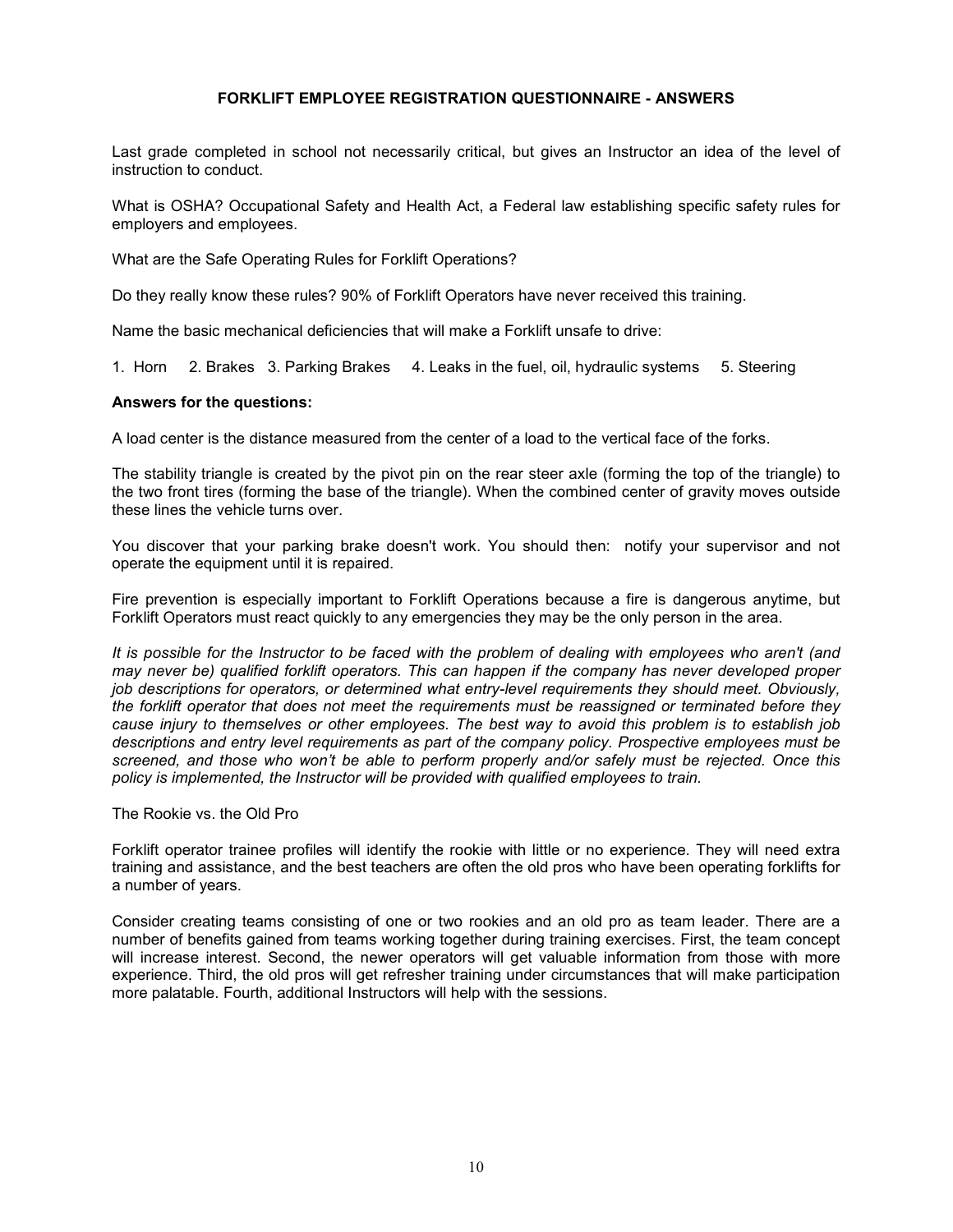# **III. HOW TO DEVELOP A BUDGET**

Make a written estimate of how much this training is going to cost. Include such things as employee and supervisor time at the appropriate wage scales, overtime, fuel and materials. While this course has been designed to minimize training cost by requiring both employees and supervisors to be away from their regular jobs for the shortest possible time, there is still some expense involved.

Management will want to see a budget before approving the training program. Don't only include costs in that budget; also show the anticipated financial return, or ROI, Return on Investment. Indicate what can be accomplished through increased productivity, reduced property damage, personal injury prevention. This benefits statement in the budget proposal should also include the fact that forklift training will meet the requirements of OSHA and other regulatory agencies.

# **IV. HOW TO SCHEDULE THE SESSIONS**

This course is designed for presentation in 4 hours (if necessary the course can be extended to 6 hours for employees that need further training), with a maximum of 3 hours in the classroom and 3 hours working with the forklift at a performance area. The sessions can be scheduled in a number of different ways, depending upon the availability of operators and the training sites:

- A. (4) 1-hour sessions
- B. (2) 2-hour sessions
- C. (1) 4-hour session

The general approach is to explain theory in the classroom, then demonstrate it in the performance area. This requires that the classroom sessions be held prior to those in the performance area. But it is not necessary to be in the classroom for about 2 hours before moving to the performance area. For example, divide the training program into 4/1-hour increments, with the first and third in the classroom, the second and fourth at the performance site. In developing the training schedule, minimize the amount of operator down time, the time away from regular assignments. Consider other factors that could have an impact: work schedules, peak periods, vacations, sick leave, holidays, potential layoffs, and possible conflict with other management plans.

When developing the training schedule, confer with other managers and supervisors. Good coordination will reduce the amount of inconvenience to those concerned. Discuss the schedule with the heads of all departments that will be affected. Don't forget about night shift employees and others who will be difficult to accommodate. Arrange a schedule that will be convenient for as many employees as possible.

# **V. HOW TO CHOOSE AND SET UP TRAINING SITES**

There are several factors to consider in setting up training sites.

First, two sites will be needed, one for the classroom and the other for performance training. They'll have to be large enough to accommodate the size of the group and the planned activities.

Second, there's the need to create a physical environment that will make training easy. The sites should be reasonably comfortable, close to the materials and equipment needed, and free of distractions or interruptions.

The third factor is availability. The sites will have to be available when needed, but the schedule will depend on the ratio of classroom vs. performance training rotation.

The easiest way to set up a classroom is by using the schoolroom technique: students facing the instructor. Chairs can be in rows or placed in a semi-circular fashion. Check the lighting, heating, and/or air conditioning to make sure the room will be comfortable. If a slide projector is used, the room may have to be darkened. Student chairs will have to be placed so they relate properly to the screen. If possible, seat the trainees at tables so they'll have a place to write and take notes.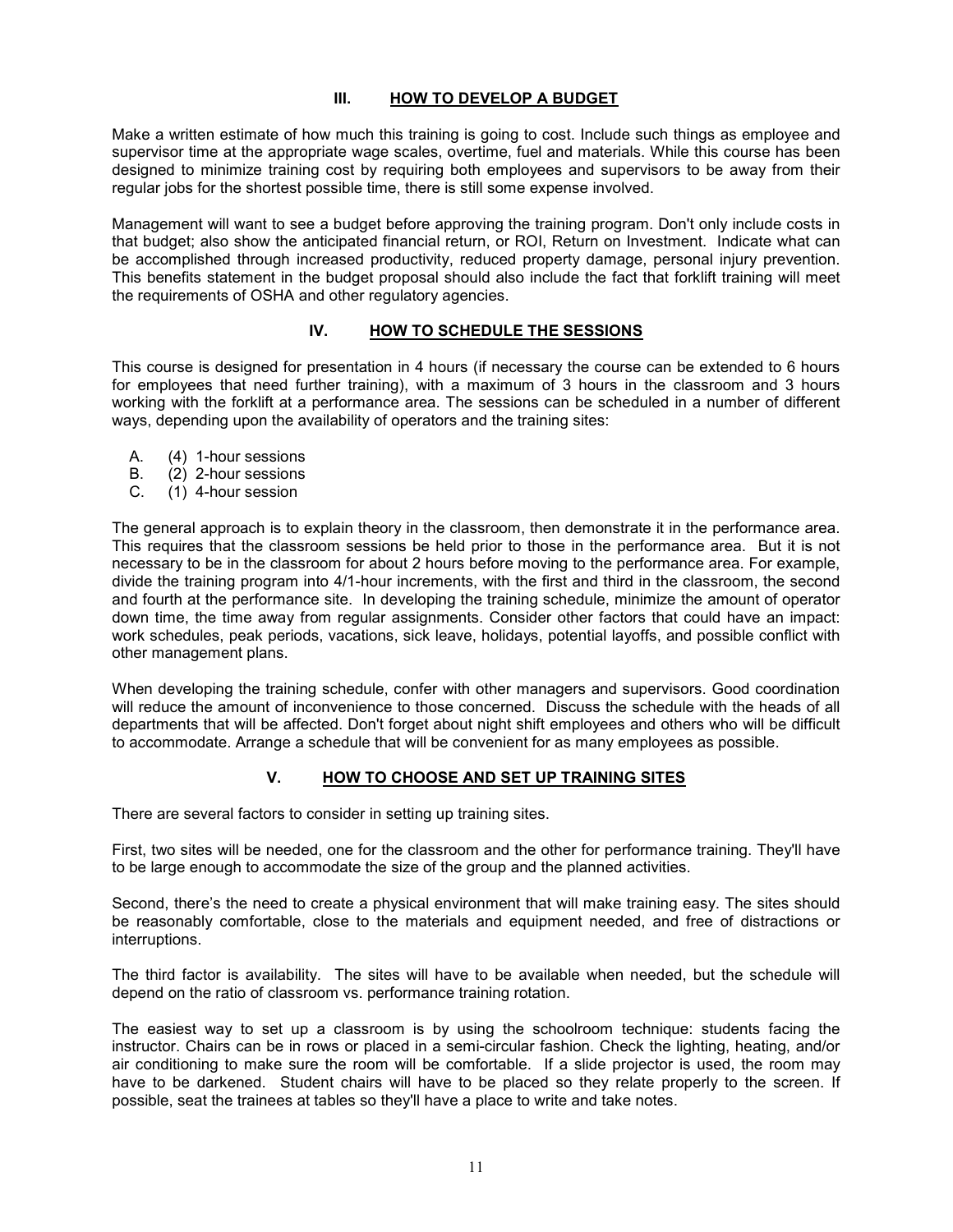Plans for the obstacle course layouts are shown in the chapter on Performance Testing. In order to avoid wasting valuable time, have the site set up before the sessions begin.

Trainees can't sit in chairs for two solid hours and learn all the training material. That's especially true if the classroom is uncomfortable. A group can't stand in the hot sun at a performance training site and enjoy the experience. Consider the physical problem when selecting site's and that must include the proximity to bathrooms. Don't leave anything to chance.

# **VI. HOW TO OUTLINE THE TRAINING COURSE**

Read through the Forklift Operator Manual and create a written outline of the course. Start with Objectives, and then include Student Research, Budget, Schedule, Training Sites, etc. A good course training outline can be used by another Instructor to present the course. It will also be extremely handy the second time the course is presented; most of the work will already be done. The outline should answer these questions:

What will trainees learn?

Why is it important?

Who will be trained?

When will sessions be held and where will the training sites be?

How will the subjects be taught?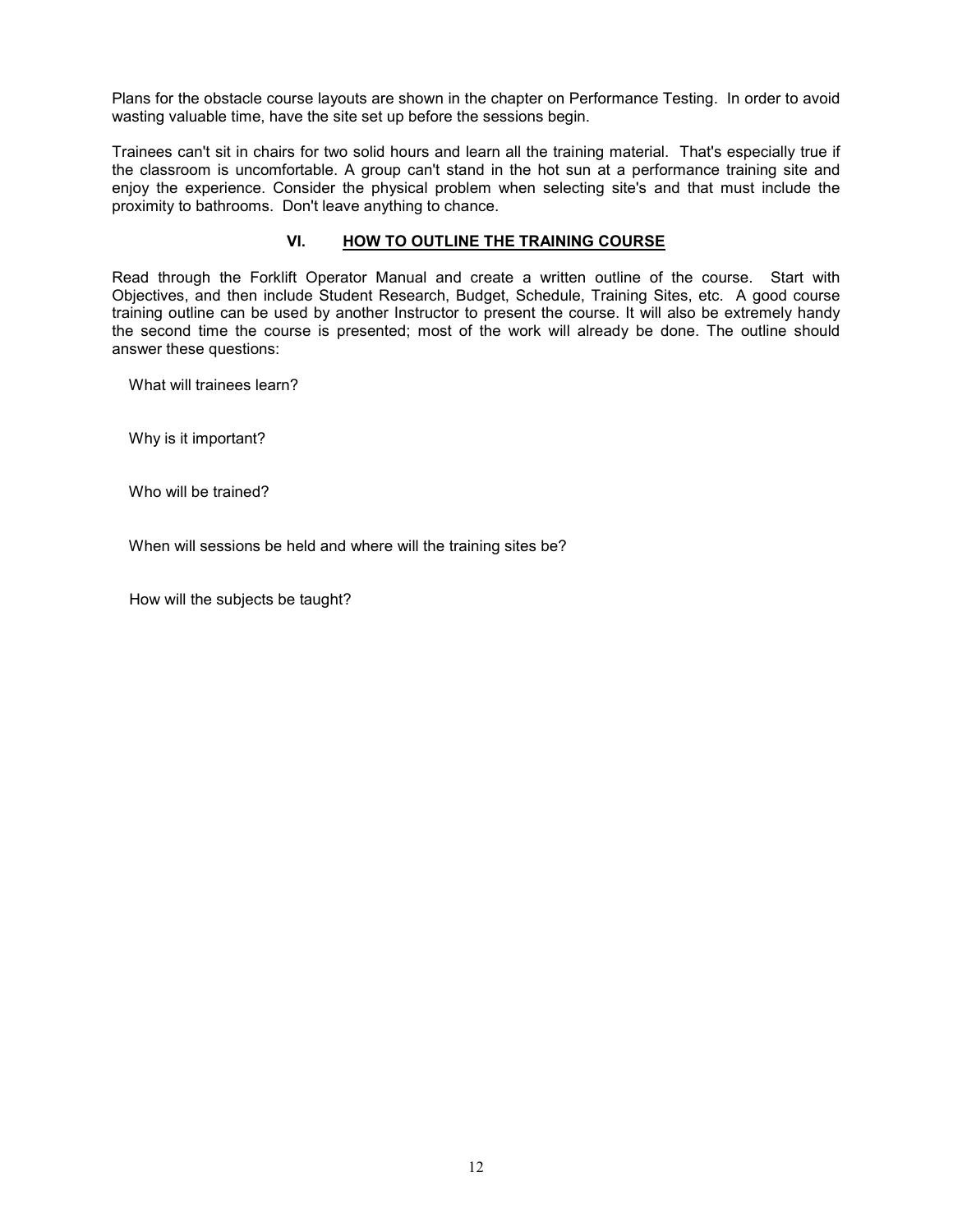# **CHAPTER II**

## **ASSIGNING RESPONSIBILITIES**

- I. SUPERVISOR RESPONSIBILITIES
- II. FORKLIFT OPERATOR RESPONSIBILITIES
- **TRAINING RESPONSIBILITIES**

In forklift operations all managers, first line supervisors and operators must recognize and accept the responsibilities assigned them as part of their job descriptions. This responsibility cannot be delegated. Neglecting assigned responsibility is the major cause of failure in job performance.

Two of the most important positions in forklift operations are the first line supervisor and the operator. It is essential that their responsibilities are understood by all employees in order to have an effective Forklift Operator Safety Program.

#### **I. SUPERVISOR RESPONSIBILITIES**

First line supervisors are the backbone of the organization. They are the persons responsible for the performance of forklift operators. Their role in leadership, training and developing the efficiency of production is extremely important. The first line supervisors in charge of forklift operations are in the best position to know what is happening in their departments, and how each operator is performing. A supervisor's successful performance, therefore, depends on the successful performance of their operators.

# *KNOW THE EMPLOYEES - THEIR CAPABILITIES AND LIMITATIONS*

One of the key criteria for a successful first line supervisor is knowing each jobs requirements and matching each job with a forklift operator with the right experience and ability. Problems arising from having the wrong operator on the wrong job are the responsibility of the supervisor. Therefore, supervisors must know the capabilities and limitations of each employee. This is most effectively done by measuring the performance of each forklift operator against the performance criteria established in the training course.

The supervisor must know the equipment, how it works, why it works, and the methods for using the equipment in a safe and efficient manner.

#### *ORGANIZE EQUIPMENT, EMPLOYEES, AND OPERATIONS FOR EFFICIENCY AND SAFETY. PLAN FOR UNEXPECTED EMERGENCIES SO THEY CAN BE SOLVED AS THEY OCCUR.*

First line supervisors must be able to organize, plan, schedule, assign, and control the resources available in their departments. Assigning two forklift operators when one can easily handle a job is a costly waste of time, labor, and equipment. Conserve resources by planning for each job. Anticipate when and where problems could occur and be able to solve them without disrupting the entire operation.

A properly trained and supervised forklift operator is least likely to have an accident. When training and supervision are neglected, employee accidents may well be the responsibility of the supervisor. Remember, a supervisor has been given the authority and responsibility for the training and supervision of their employees. Be an effective supervisor.

#### *THE SUPERVISOR IS THE MOST IMPORTANT ELEMENT IN ESTABLISHING AND MAINTAINING A SUCCESSFUL FORKLIFT SAFETY PROGRAM.*

THE SUPERVISOR LEADS THE SAFETY PROGRAM BY:

1. ANALYZING THE FORKLIFT OPERATION-SELECTING THE BEST METHOD & THE MOST QUALIFIED OPERATOR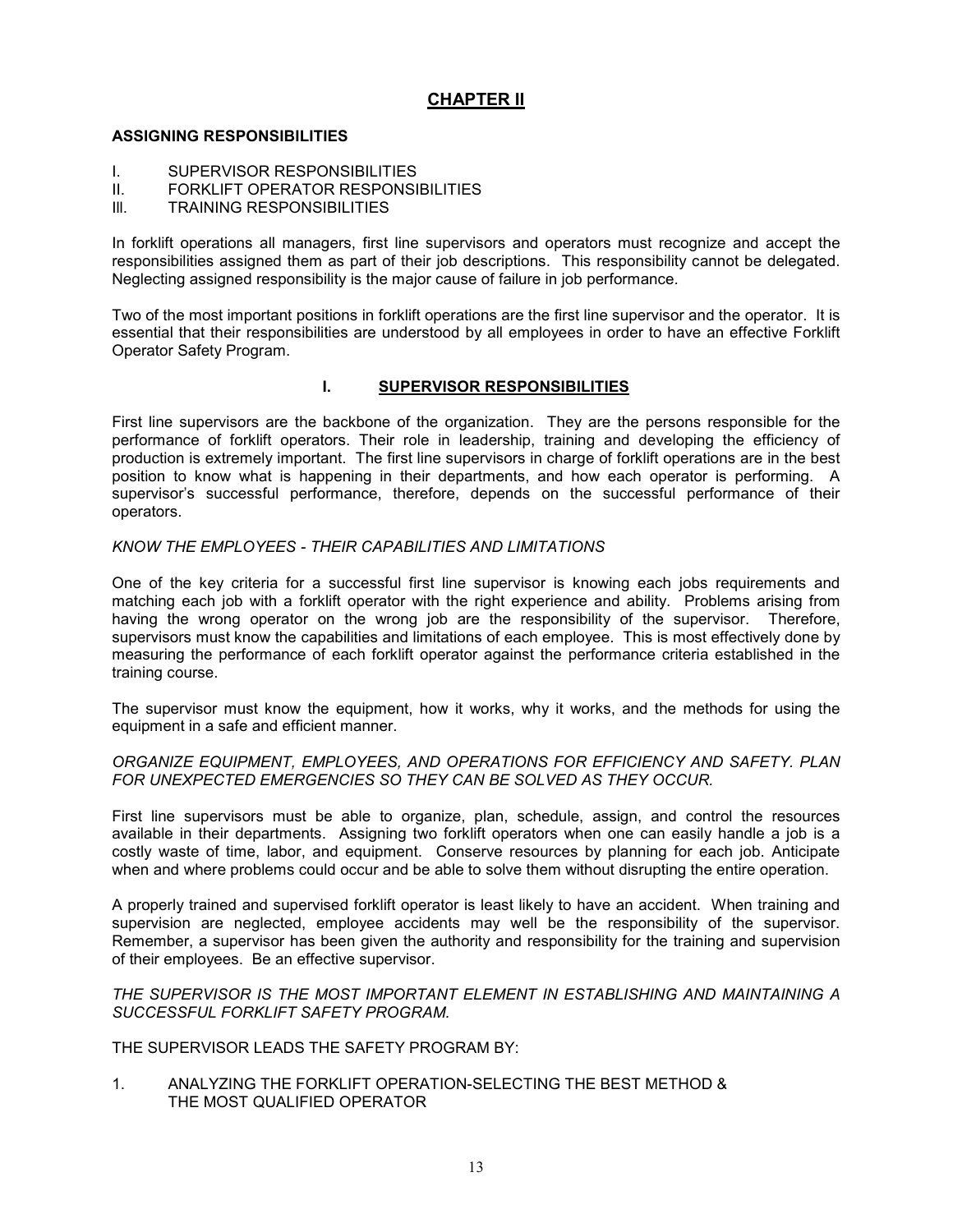- 2. TEACHING THE SAFEST WAY TO PERFORM THE FORKLIFT OPERATION
- 3. KNOWING AND ENFORCING THE RULES
- 4. INSPECTING FOR HAZARDS-MAKING NECESSARY THE CORRECTIONS
- 5. SETTING AN EXAMPLE BY PERSONAL BEHAVIOR

#### **II. FORKLIFT OPERATOR RESPONSIBILITIES**

Employees assigned to operate forklift equipment must be properly trained to effectively handle their responsibilities. The forklift operator must become familiar with the equipment, engineering principles, safe operating rules, material handling procedures, their own capabilities and limitations, operator maintenance procedures, and the specialized requirements necessary for the safe and efficient operation of the equipment. This is provided by:

 PROFESSIONAL TRAINING RESPONSIBLE SUPERVISION PERIODIC REFRESHER TRAINING

Training and supervision result in improved efficiency and the safe operation of equipment by employees. OSHA-mandates that forklift operators be trained and certified to operate this equipment. Not only must they be trained on the general forklift operating rules, "site specific" training is required on potential hazards to which they are exposed in the workplace. You must determine what the "site specific" hazard exposures are and provide training on those potential hazards. This is a MINIMUM requirement. However, companies train and certify forklift operators, not merely because the law requires it, but also because it produces professional, safe, efficient, and productive employees.

#### FORKLIFT OPERATOR ACCEPTANCE OF RESPONSIBILITIES

- 1. All equipment operators must be adequately trained and understand the information provided during training.
- 2. The organization must provide training programs, safety rules, procedures, and requirements, and these need to be implemented and enforced in an impartial manner.
- 3. There must be adequate documentation of the Forklift Operator Safety Program, certification, license, and training provided for each equipment operator.
- 4. There must be immediate enforcement of rules and appropriate discipline by the first line supervisor.

# ASSUMING RESPONSIBILITY IS THE KEY TO SUCCESS

Forklift operators will assume responsibility for the implementation of the basic elements of the Forklift Operator Safety Program. The forklift operator's attitude is extremely important. Training and responsible supervision will create a positive attitude toward the company, personal responsibility, and safety.

Often, safety and other specialized procedures evolve around management or organizational responsibilities. OSHA mandates safety and the employer is responsible to provide a safe and healthful place to work.

Forklift safety requires that everyone - management, supervisors, pedestrians, selectors, material handlers and anyone working AROUND forklift equipment be personally responsible. Safety and efficiency are a team effort and individual responsibility is a prime requirement.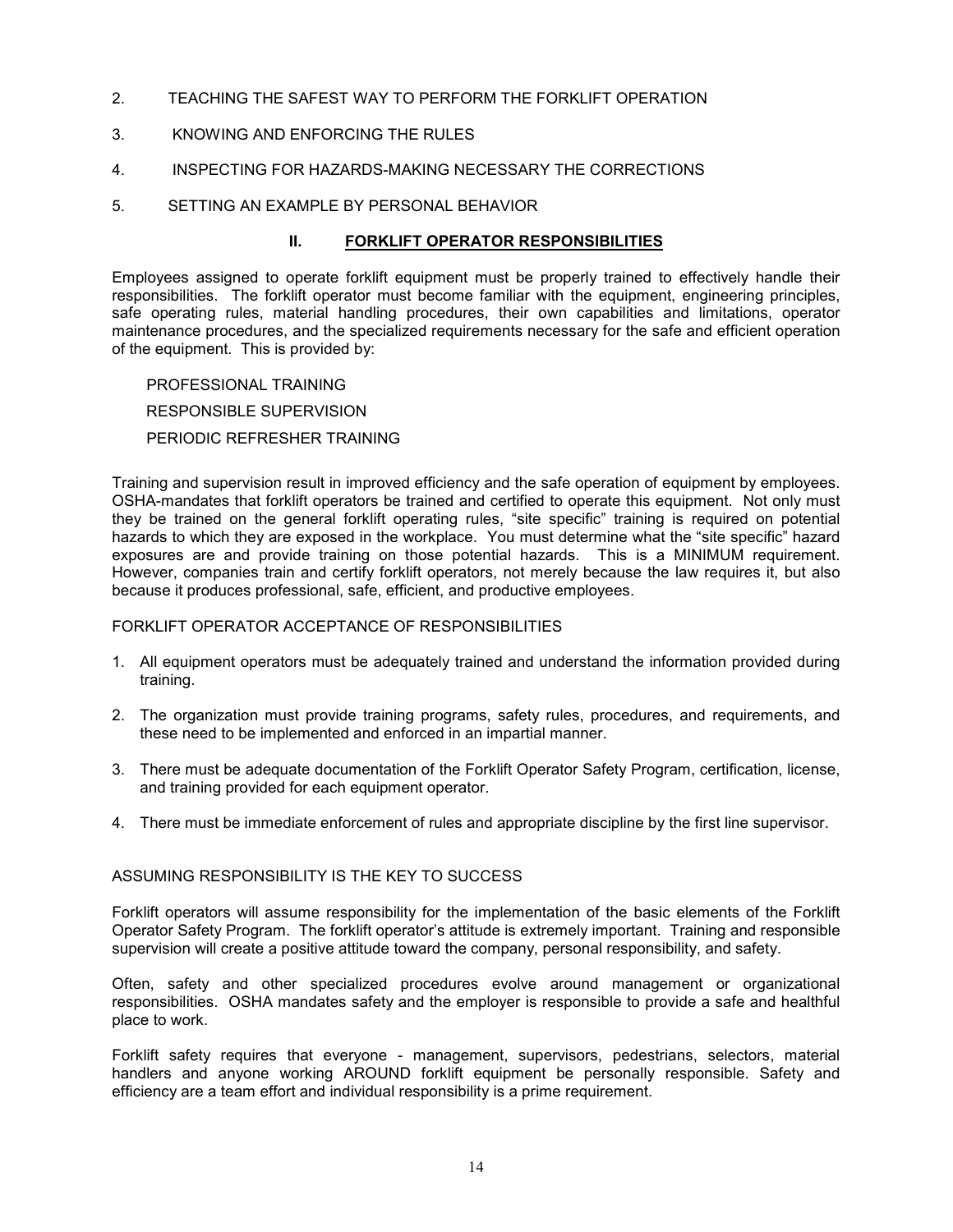# **III. TRAINING RESPONSIBILITIES**

It's not how many years of experience a person possesses, but how much knowledge a person gains from the years of experience.

It is the first line supervisor's responsibility to provide the training necessary for employees to effectively perform their responsibilities. Supervisors, managers and employees MUST have first-hand knowledge, before operating the equipment and training others.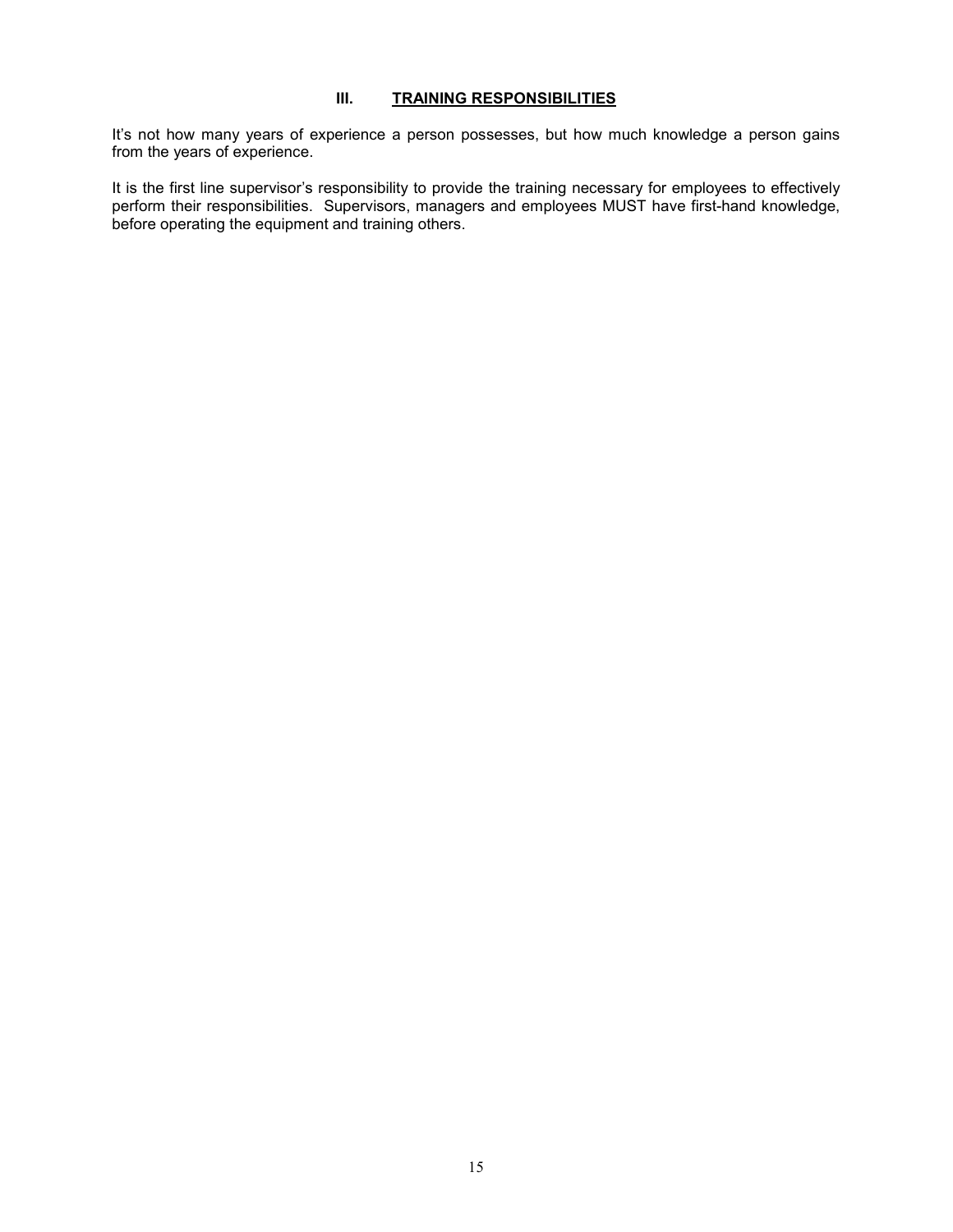# **CHAPTER III**

# **PREVENTING FORKLIFT ACCIDENTS**

- I. SIX COMMON CAUSES OF ACCIDENTS
- II. SPEEDING: GOING NOWHERE FAST<br>III. THE COST OF ACCIDENTS
- THE COST OF ACCIDENTS
- IV. HOW TO REDUCE THE RATE OF ACCIDENTS
- V. MOST COMMON POWER TRUCK ACCIDENTS<br>VI. A LOOK AT WALKIE ELECTRICS
- A LOOK AT WALKIE ELECTRICS

The simplest method of preventing forklift accidents is the development, implementation and enforcement of an effective Forklift Operator Safety Program.

# **I. SIX COMMON CAUSES OF ACCIDENTS**

Experience has demonstrated that property damage and employee injuries occur most frequently from the following causes:

- A. Operator Inattention. Property damage resulting from the operator driving with blocked vision, raised loads or failure to exercise caution when engaging or extracting a load from the forks.
- B. Parking Violations. The parking brake is not engaged or is not working properly. The mast is not vertical and the forks not lowered to the floor. Parking with the forks of a lift extending into an aisle or walkway is a parking violation.
- C. Operator Training. Accidents, injuries, property damage are a result of the following forklift operations:
	- 1. Inadequate training or experience when handling cargo;
	- 2. Lack of knowledge of hydraulics, instruments and levers;
	- 3. Lack of understanding of equipment principles and operating rules;
	- 4. Lack of training and enforcement of safety procedures related to material handling, hazardous materials, chemicals, etc.
- D. Personal Protection. Operators who do not wear basic personal protection such as safety hats, adequate footwear, gloves or proper clothing. Another cause is the lack of a non-slip material on forklift equipment running boards where an operator puts his foot to enter or exit the forklift.
- E. Inexperience. The damaging of pallets by hitting them with forks, spilling loads due to fast, sharp turns or improperly stacked loads and/ or carrying forks too low or too high when traveling. Damage to the merchandise results from the forks extending past the lines of a pallet. In general, unless properly trained and supervised, inexperienced operators have poor material handling techniques.
- F. Ancillary Training. The lack of training in the areas of fire extinguishers, sprinkler systems, flammable liquids and chemicals results in many employee accidents and injuries.

# **II. SPEEDING: GOING NOWHERE FAST**

The faster I go, the further behind I get. Speeding is one of the most common causes of forklift and material damage. Forklift operators and, unfortunately, many supervisors believe that driving fast will increase productivity. The exact opposite is true.

*BY SLOWING FORKLIFTS TO A SAFE OPERATING SPEED, PRODUCTIVITY AND EFFICIENCY WILL INCREASE 10% TO 50%. DECREASE THE OPERATORS SPEED BY 30% AND INCREASE PRODUCTIVITY BY 40%. FORKLIFT TRAINING PROGRAM RESULTS IN THE FOLLOWING:*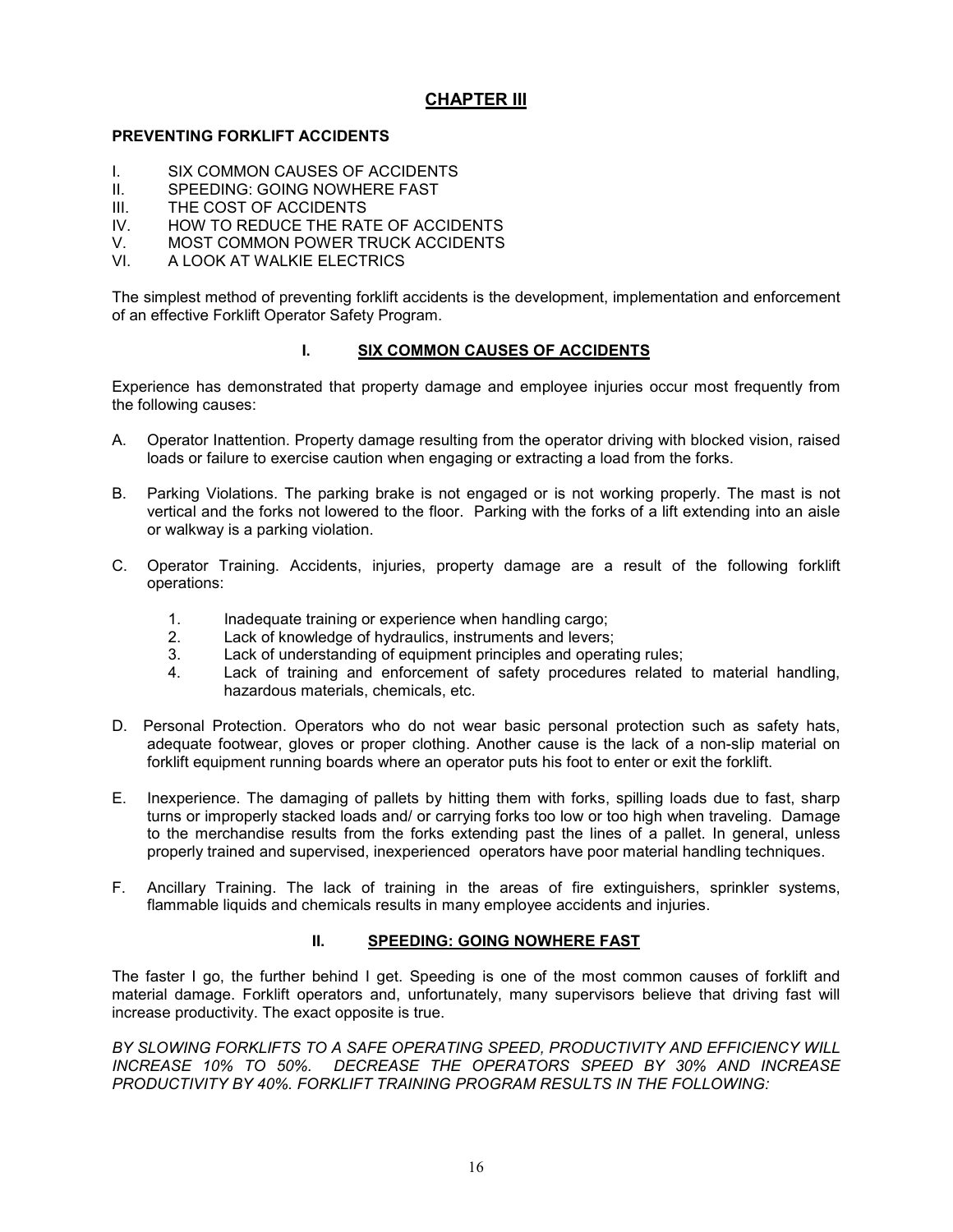- A. Training and motivation.
- B. Knowledge of why forklift operators need to reduce speed.
- C. Enforcement of forklift rules discipline.
- D. Adequate employee supervision.
- E. Installing speed recorders, such as those available for commercial trucks.
- F. Installing wooden or metal blocks under the accelerator to obtain the desired maximum speed.

# **III. THE COST OF ACCIDENTS**

One of the most effective methods of reducing accidents and injures is through discipline and the enforcement of forklift operating rules. Research shows that substantial time and money are wasted due to accidents, injuries and property damage. Every time an operator stops to pick up a spilled load that operator is non-productive.

- 1. How many hours do supervisors use up completing accident related paperwork?
- 2. What happens when an employee is injured and a replacement is required?
- 3. Is the replacement forklift operator trained, efficient and productive from the minute they punch the time clock?
- 4. What does it cost the company to replace overhead doors, broken pallets, sprinkler heads and other damaged property? These are the hidden dollar losses due to accidents.
	- A. Injured employee's loss of time results in loss of income dollars.
	- B. Other employees, who stop work, cost the company employee time and dollars.
		- 1. Due to curiosity
		- 2. Due to sympathy
		- 3. To aid the injured employee
		- 4. For other reasons
	- C. Foremen, supervisors or management personnel cost time and dollars as follows:
		- 1. Aiding injured employee
		- 2. Determining the cause of the accident
		- 3. Making arrangements for some other employee to perform injured employees job.
		- 4. Selecting, training, or breaking in a new employee to replace the injured employee.
		- 5. Preparation of state or federal accident reports, or attending hearings before board, courts, arbitration, etc.
	- D. First aid attendants and other medical personnel spend time on the case and are not always paid by insurance carrier.
	- E. Dollars lost due to damage of the machine, tools, stock or other property or due to spoilage of material.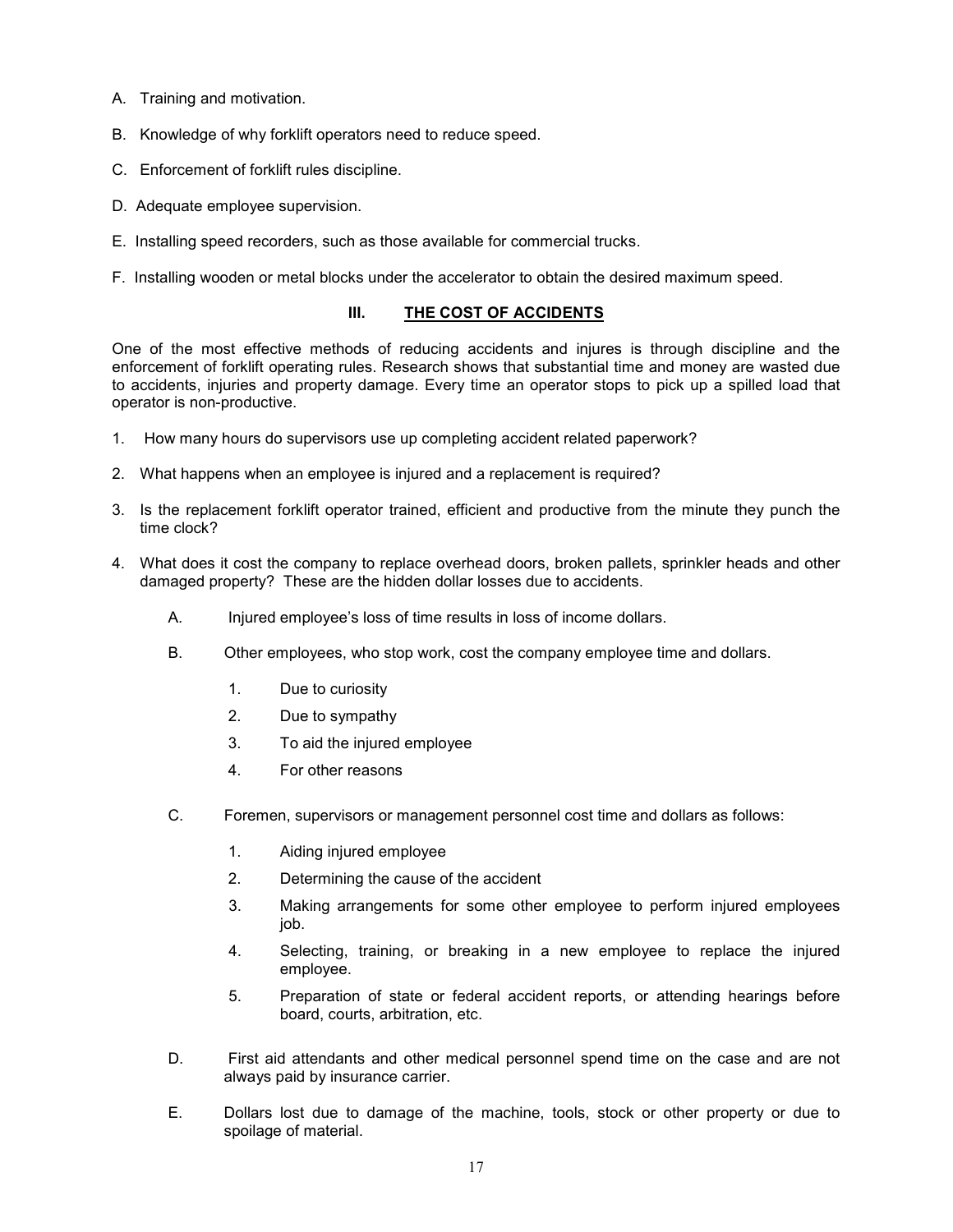- F. Incidental dollars lost due to interruption of job, failure to complete orders on a timely basis, customer good will, etc.
- G. Worker compensation and benefit experience programs cost increases in premiums for employer.
- H. Loss of dollars to employers to that need to continue the wages of the injured employee in full, after their return even though the services of the employee may not be worth full value because they may not be fully recovered.
- I. Loss of dollars due to decrease in profit as a result of the injured employees productivity and idle machinery.
- J. Overhead loss of dollars per injured employee. The expense of light, heat, rent and other similar items when are fixed expenses even though the injured employee is nonproductive.

DISCIPLINE AND ENFORCEMENT OF FORKLIFT OPERATING RULES CAN SAVE TIME AND *MONEY.* 

# **IV. HOW TO REDUCE THE RATE OF ACCIDENTS**

Reducing the rate of accidents can be a very simple procedure provided an effective training program is implemented. Accidents and injuries are controlled through:

- A. Establishing specific, safe operating rules.
- B. Training operators in these rules.
- C. Enforcing the rules. Administering the forklift operator's rules in an equal, impartial manner.
- D. Effective supervision, leadership and discipline. First line supervisors are the keys to successful forklift operations. Forklift equipment operators will follow rules when they know them and have been properly motivated to work and act in a safe, efficient manner.

Note: Obstacle course training will reduce most accidents, the majority of which are caused by intricate maneuvering close to people, property and materials. Without developed skills, forklift operators cannot be expected to perform efficiently. Skill courses outlined later are very effective in achieving necessary performance skills.

*SUPERVISORS ORGANIZE THE EQUIPMENT, EMPLOYEES AND OPERATIONS FOR SAFETY* 

# **V. MOST COMMON POWER TRUCK ACCIDENTS**

The majority of lift truck accidents are caused by violation of safety rules, carelessness or negligence. These items in their most frequent order of occurrence.

> POWERED TRUCK ACCIDENTS 1972-1975 (Wisconsin Study)

All Powered Trucks Total: 3,079 Sit down rider 2,523 End loader/Pay loader 236 Stand-up riders 224 Walk trucks 96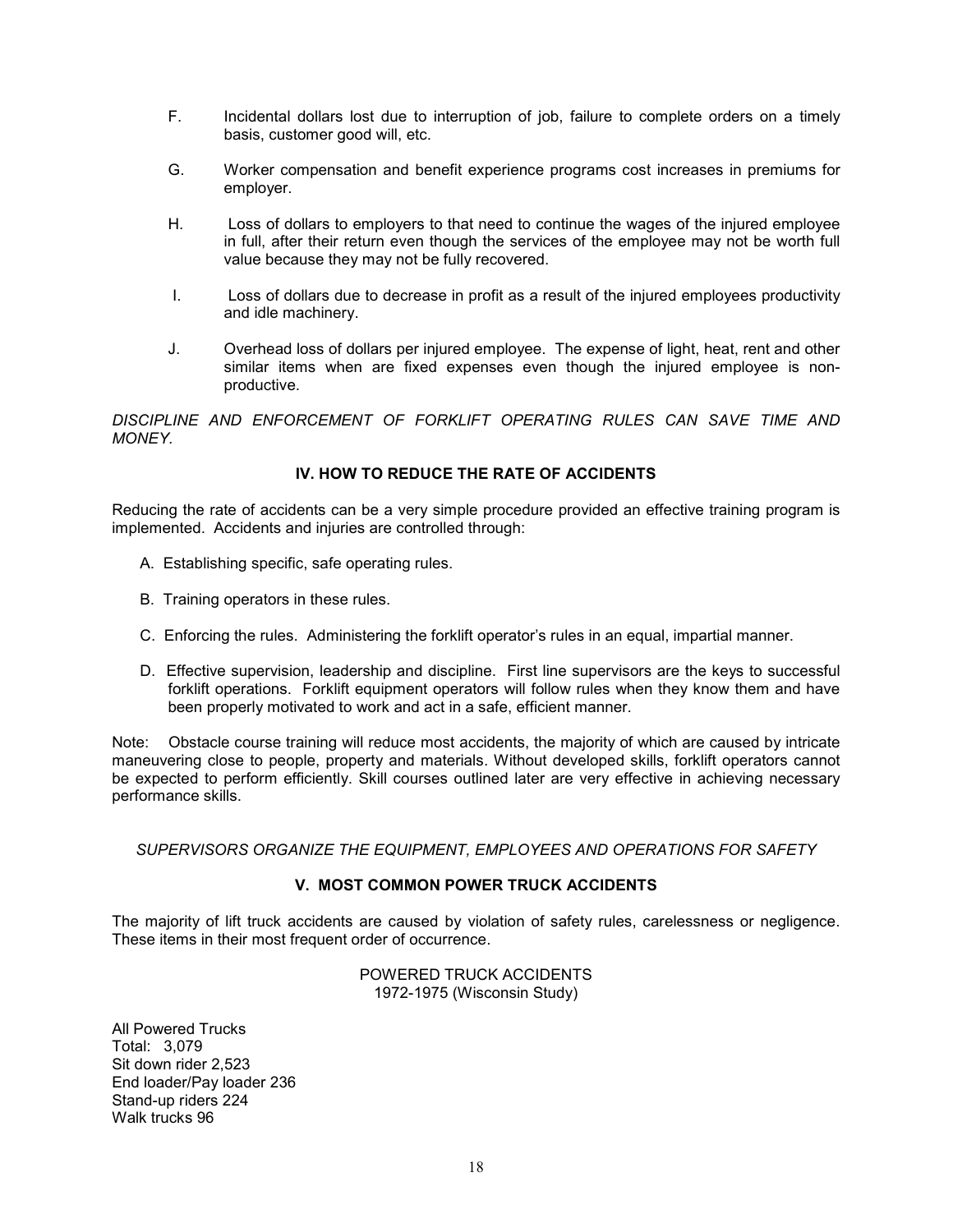# **Most Common Accidents**

**Struck pedestrian 23% Struck by moving forklift 16% Caught between moving and stationary object 14% Bumped into or fell against 10% Struck by material from 7% Collision with stationary object 7% Overexertion 5% Overturn or tip fork lift 1%** 

# **Deaths**

**Pedestrian struck by forklift Fall with truck Caught in or struck by mechanical part of truck Struck by another vehicle Struck by material from lift truck** 

Note: These statistics should be used only as a reference or guide. Forklift accidents may result from other causes not listed in this survey.

# **VI. A LOOK AT WALKIE ELECTRICS**

Although the Wisconsin study shows sit-downs involved in far more accidents than the walkie trucks, this is not the case when equal numbers of trucks are involved. When comparing the safe operation of 100 walkies with 100 sit-down riders, you will find that the accident rate for walkies to be nearly four times greater. Sit-down Rider Forklift's Predominant Accident Types:

#### *Rank*

- 1. Struck by material
- 2. Caught between forklift
- 3. Struck by moving part
- 4. Truck strikes pedestrian
- 5. Forklift tips
- 6. Collision with stationary object
- 7. Fell from forklift
- 8. Over-exertion
- 9. Caught in mechanical parts
- 10. Bumped into or fell against
- 1. Pedestrian struck by walkie
- 2. Overexertion
- 3. Fell onto or against truck
- 4. Struck by object handled
- 5. Collision with stationary object

There are some important considerations when choosing a walkie truck.

- A. When pedestrians are struck with a walkie, their injuries are more serious than sit-down trucks. The occurrence of these accidents is far above the average for all lift truck accidents. Injuries to the lower extremities are predominant.
- B. Overexertion of the operator appears to result from the normal operation of the truck, not necessarily from manipulating the non-powered steering mechanism or pushing a stuck vehicle.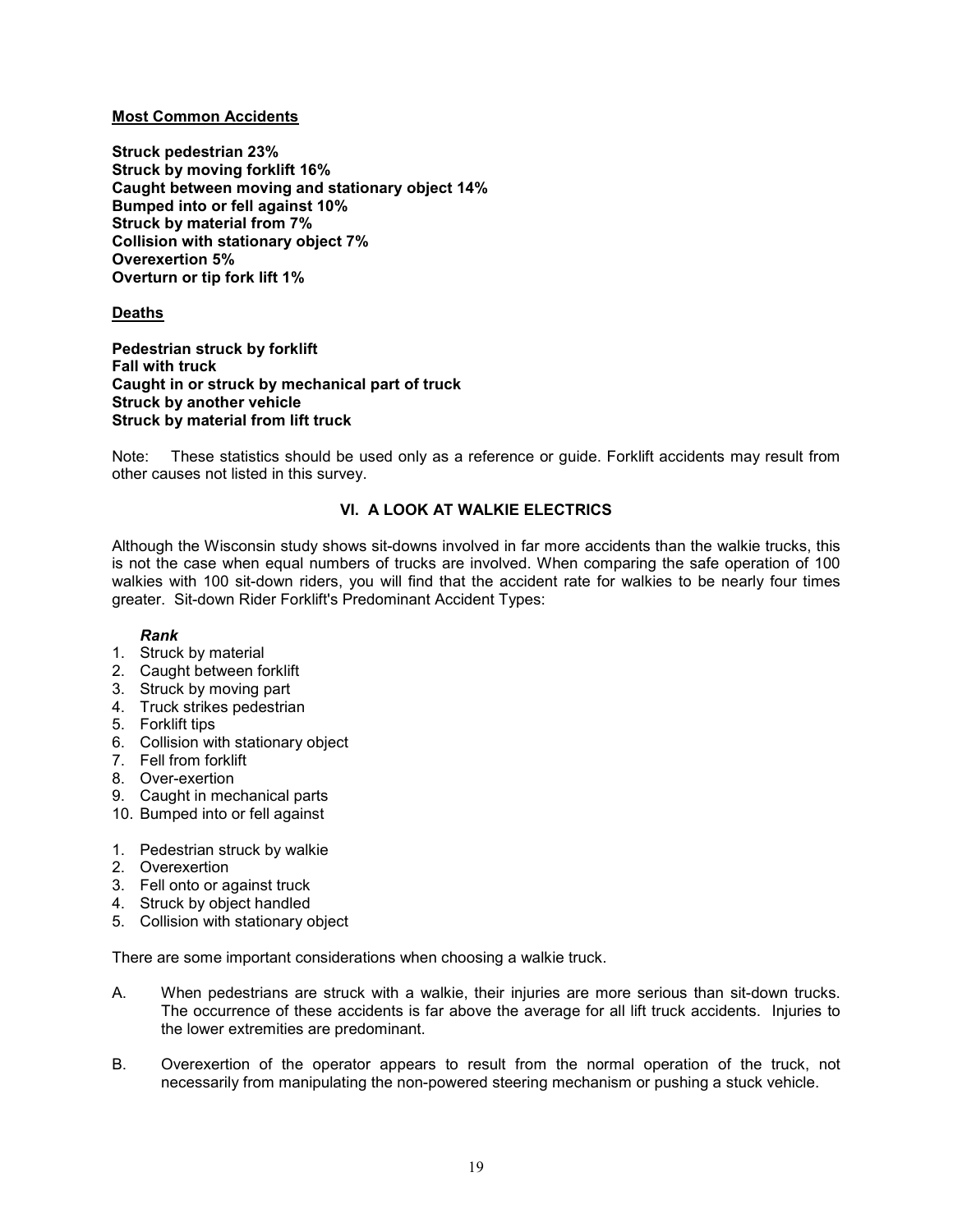- C. Falls onto or against the truck are third in importance. The majority of the accidents in this category occur to the vehicle operator, primarily caused by falling on a slippery floor.
- D. Drivers being struck by their own truck accounts for a variety of injuries Primary causes include poor housekeeping (slippery or uneven floors, litter, etc.), close quarters, and maneuvering in tight spaces.

#### *COMMON PROBLEMS INVOLVED IN OPERATING WALKIES*

Walkie trucks cause a number of injuries when backing up. The driver can be easily pinned between the truck and merchandise or a stationary object. When other moving vehicles are involved, the incidence rate of injuries increases. Walkies are not as maneuverable as other types of equipment.

Common Problems (all types)

- 1. Backing up The major cause of injuries and damage
	- a) Truck hitting a pedestrian.
	- b) Driver hitting a stationary object injuring themselves or damaging property.
	- c) Truck knocking objects onto someone else
- 2. Riding on forks
	- a) Falling from heights.
	- b) Hands getting caught on hoist mechanism.
- 3. Littered or uneven floors
	- a) Falls getting off the truck.
- 4. Drivers feet tangled in controls
	- a) Falls getting out of the truck.
- b) Hitting stationary objects.

Overall, mechanical or hydraulic failure appears to cause very few forklift truck accidents.

VIOLATION OF SAFETY RULES, CARELESSNESS AND NEGLIGENCE CAUSE ACCIDENTS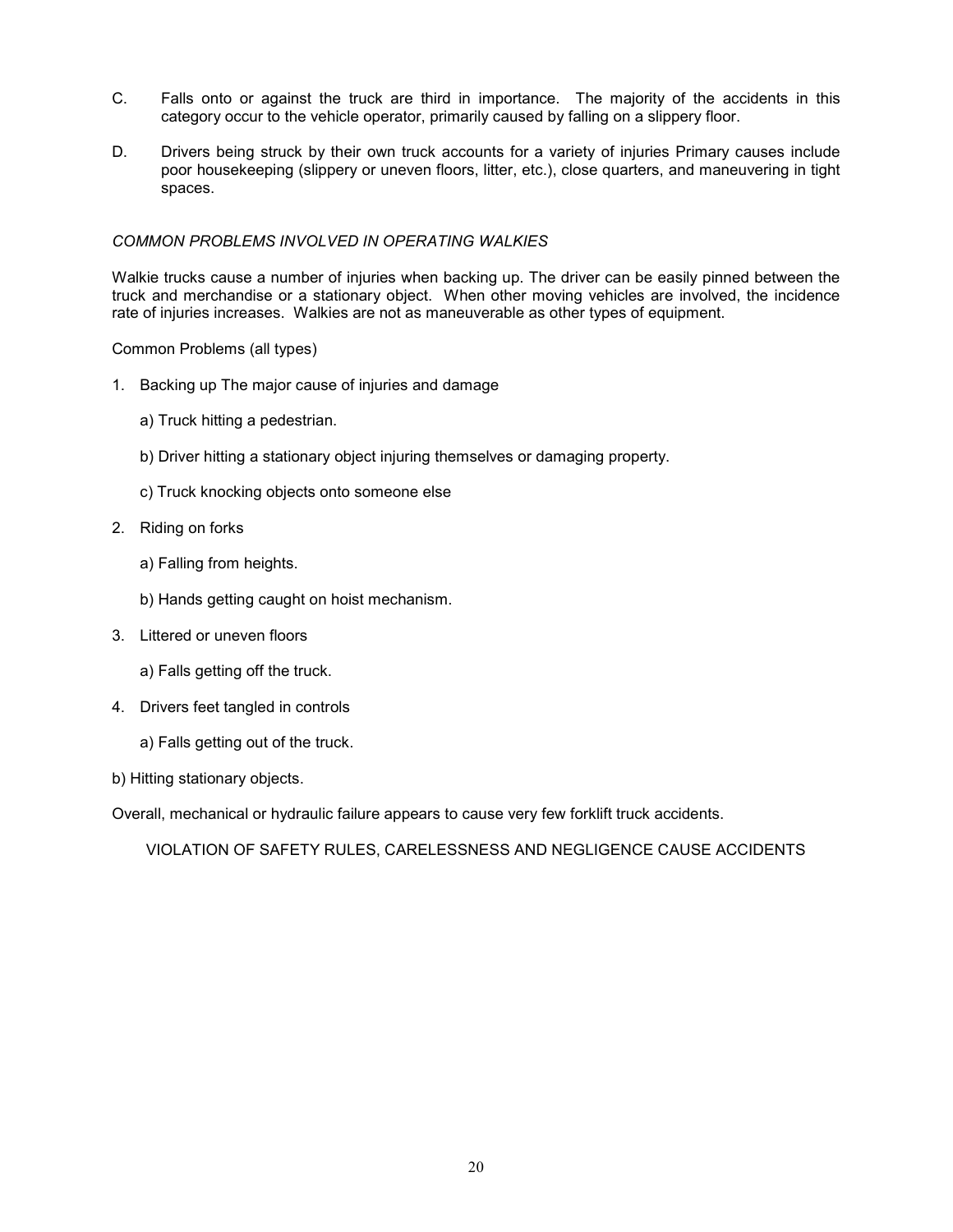# **CHAPTER IV**

# **SAFETY TRAINING PROGRAM**

- I. TRAINING EMPLOYEES
- II. LICENSING
- III. CERTIFICATION
- IV. DOCUMENTATION
- V. INTRODUCTION TO LESSONS
- VI. TRAINING COURSE OVERVIEW

#### *THE SUPERVISOR IS THE MOST IMPORTANT ELEMENT IN ESTABLISHING AND MAINTAINING A SUCCESSFUL FORKLIFT SAFETY PROGRAM*

OSHA mandates that any person operating forklift equipment must be trained and certified. Training provides the operators with the knowledge they need to properly carry out the mandated forklift operator safety requirements.

# **I. TRAINING EMPLOYEES**

The first step is Instructor preparation. Review the lesson plans and audio visual materials. OSHA recognizes that there are a variety of methods for training in the academic requirements of the forklift, such as lecture, video, interactive, slide programs and others. Instructor credibility IS extremely important. Employees must have confidence in the Instructor. The Instructor is the expert on forklift operations. The Instructor will complete the exams and practice driving the performance course until thoroughly familiar with the entire program

## **A. HOW TO INSTRUCT**

- 1. Using the Forklift Operator Manual, decide what the employee must be taught in order to do the job efficiently, safely, economically and intelligently.
- 2. Have the right tools, equipment, supplies and material ready.
- 3. Have the work place properly arranged just as the worker will be expected to keep it.

# **B. TRAINING IS ORGANIZED INTO FOUR BASIC STEPS**

#### *Step 1: PREPARATION FOR THE EMPLOYEE*

- A. Put the employees at ease. Make the learning environment as comfortable as possible.
- B. Find out what the employee already knows about the forklift operations.
- C. Motivate the employees. Get them interested and involved in the training program
- D. Involve the employee in the discussions and demonstrations of forklift operations.

## **Step 2: PRESENTATION OF THE OPERATIONS AND KNOWLEDGE**

- A. Use audio visual material or actual demonstrations to convey new information, operating techniques and/or procedures.
- B. Instruct slowly, clearly, completely, and patiently, one point at a time. Be organized and know what points are to be taught.
- C. Check effectiveness of training material by asking employees questions about forklift operations.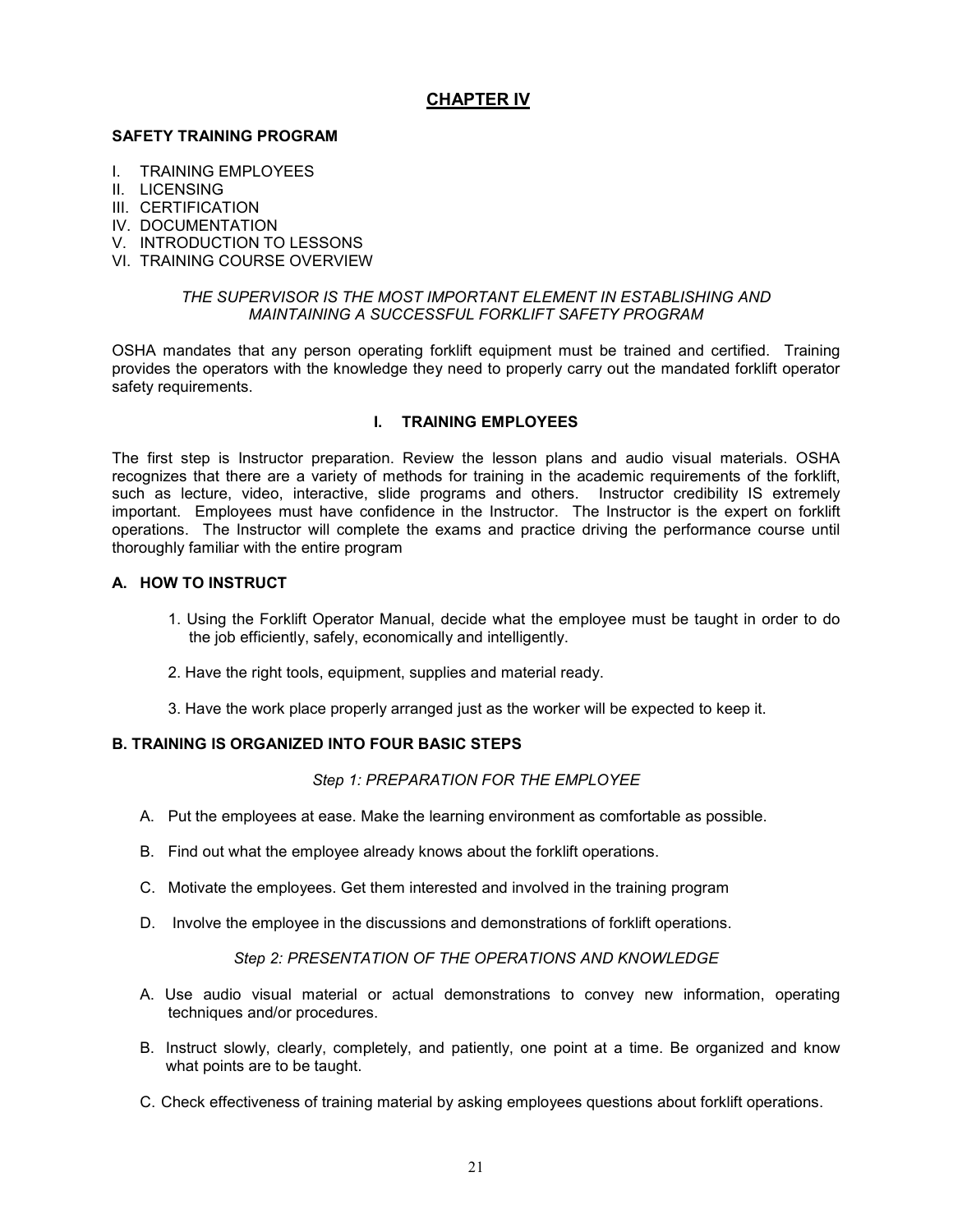D. Make sure the employees learn. Ask them to repeat and explain key points.

# *Step 3: PERFORMANCE TRY-OUT*

- A. Test the employee's performance using the forklift obstacle course.
- B. Ask questions that begin with why, how, when or where.
- C. Observe each employees performance, correct errors, and repeat instructions if necessary.
- D. Continue the training until each employee knows and understands the material and is competent in operating a forklift through the obstacle course.

# *Step 4: FOLLOW-UP*

- A. Put employees on their own. Use the rookie-old pro approach.
- B. Check frequently to be sure they follow instructions.
- C. Taper off extra supervision until employees are qualified to work with normal supervision.

FORKLIFT EQUIPMENT OPERATORS HAVE RESPONSIBILITIES AND THE COMPANY RECOGNIZES THIS THROUGH TRAINING, TESTING, PERFORMANCE EVALUATIONS AND CERTIFICATION. ISSUING A LICENSE IS NOT REQUIRED; BUT MANY COMPANIES HAVE FOUND THIS TO BE PRODUCTIVE.

# **C. TYPES OF TRAINING USED IN THE FORKLIFT OPERATIONS PROGRAM**

Classroom Training. This training is conducted through the use of lectures, demonstration audio visual materials and discussion methods or a combination of materials. Total classroom training normally requires approximately 2 to 3 hours to complete. It can be modified, according to operational requirements, schedules and experience of the employees being trained. When possible, four hours of training would be desirable.

Hands-on Training. This is the training conducted after the classroom training and gives the employee an opportunity to actually operate the forklift equipment.

#### **D. TRAINING PROGRAM OUTLINE**

- 1. Instructor Preparation. Review the contents of the manual, background information provided, assemble the forms, checklists and handout materials needed to teach and implement the program.
- 2. Classroom Training. The time allotted for classroom training is normally 2 hours (it may take 3 classroom hours to cover all the material). However, each lesson can be taught without the support of the other lessons and if the availability of the employees is limited, one or two lessons can be taught at a time.
	- Lesson #1 Engineering Principles 20 min. Lesson #2 Safety Operations & OSHA Requirements - 20 min. Lesson #3 Material Handling - 20 min. Lesson #4 Operator Maintenance - 20 min. Lesson #5 Fire Prevention - 20 min. Instructor Review and Written Exam - 20 min. Evaluation and Certification process
- 3. Application Training. After the employees have been screened, trained according to the lesson plans and have passed the written examination, then the all-important on-the-job training will begin.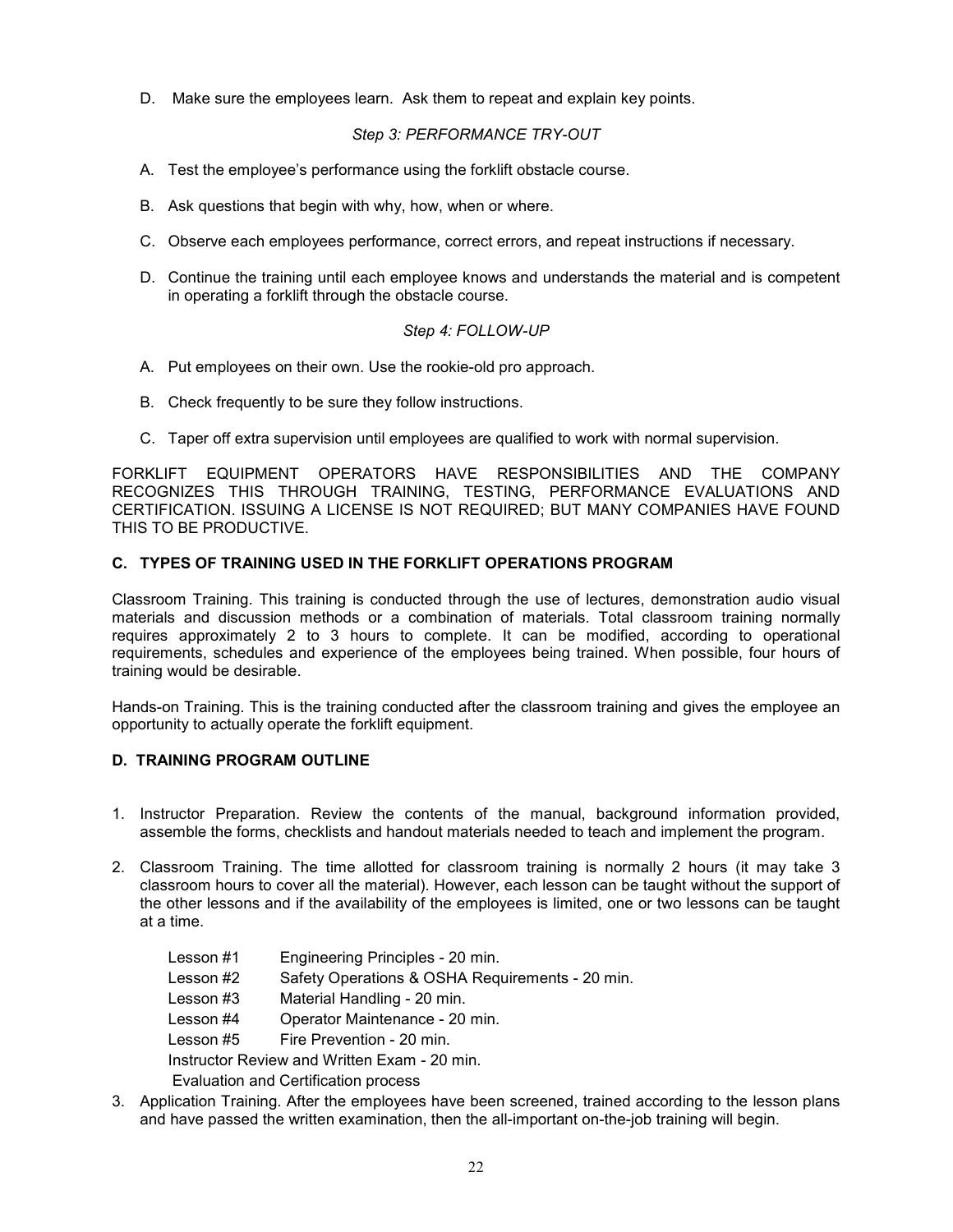#### Program #1 (Experienced Operators)

This program reduces the actual hands-on training to an absolute minimum. Some operators may have been operating forklifts for months or years, but have never received formal training. Teaching the rudiments of driving to these employees would be a waste of time; however, old pros sometimes cannot properly maneuver the course. When it is discovered that an operator has trouble with the obstacle courses, additional training and closer supervision is indicated.

Measuring the experienced operator's proficiency by a performance test is both a legal and moral responsibility. Have the operators first line supervisor conduct the test and record the results on the performance examination form. The supervisor will observe the operator during normal work times and complete the performance exam according to routine work performance. The completed form is then returned to the forklift program coordinator or safety department for retention in the employee's files fulfilling OSHA requirements for documentation.

#### Program #2 (Inexperienced Operators)

The time required to train each operator depends upon the skill and experience of the operator. Theoretically, training time could range from 30 minutes to 30 days. Generally, 2 hours is needed for a novice equipment operator to maneuver through these obstacle courses with sufficient skill to pass the performance test. Review each case individually. More training time will be devoted to those employees who really need it.

#### **II. LICENSING**

After all screening, training and testing have been completed, issue licenses to those employees who have successfully completed the program. Newly hired operators should be issued probationary licenses. Usually 30 days is sufficient probation, although some companies prefer 90 days. Permanent licenses can be issued after probationary periods. Updated training and testing should be provided on a scheduled basis (at 6-month intervals).

Although issuing a license is not a formal OSHA requirement, it is suggested in order to keep track of an employee's level of performance. The awarding of a license means the person receiving the license has met certain requirements. The company has chosen select employees to become equipment operators, which implies employee trust and respect. Forklift equipment operators have responsibilities and the company recognizes this by training, testing and licensing qualified employees as forklift equipment operators.

#### WE HAVE PROVIDED LICENSES AND CERTIFICATES THAT CAN BE DOWNLOADED AND PRINTED FOR THESE PURPOSES.

A forklift equipment operator should have a written job description outlining the specific requirements of the position. If an operator fails to perform these duties in an acceptable manner, then that person no longer qualifies for the job. A licensed forklift operator can be disqualified for a number of reasons. By suspending or revoking a license, in effect, the employee is disqualified from performing these duties as outlined in the job description.

- A. Issue a permanent license upon successful completion of all training, examinations performance examinations and probationary periods.
- B. Maintain records of all licenses issued, to whom and the expiration dates (every 6 months). Operators, by signing the licenses and license issuance record, acknowledge receipt and understanding of the training, safe operation rules and responsibility for operating the equipment safely. (FORM: 1 - License Issuance; FORM: 2 - Operator Permit).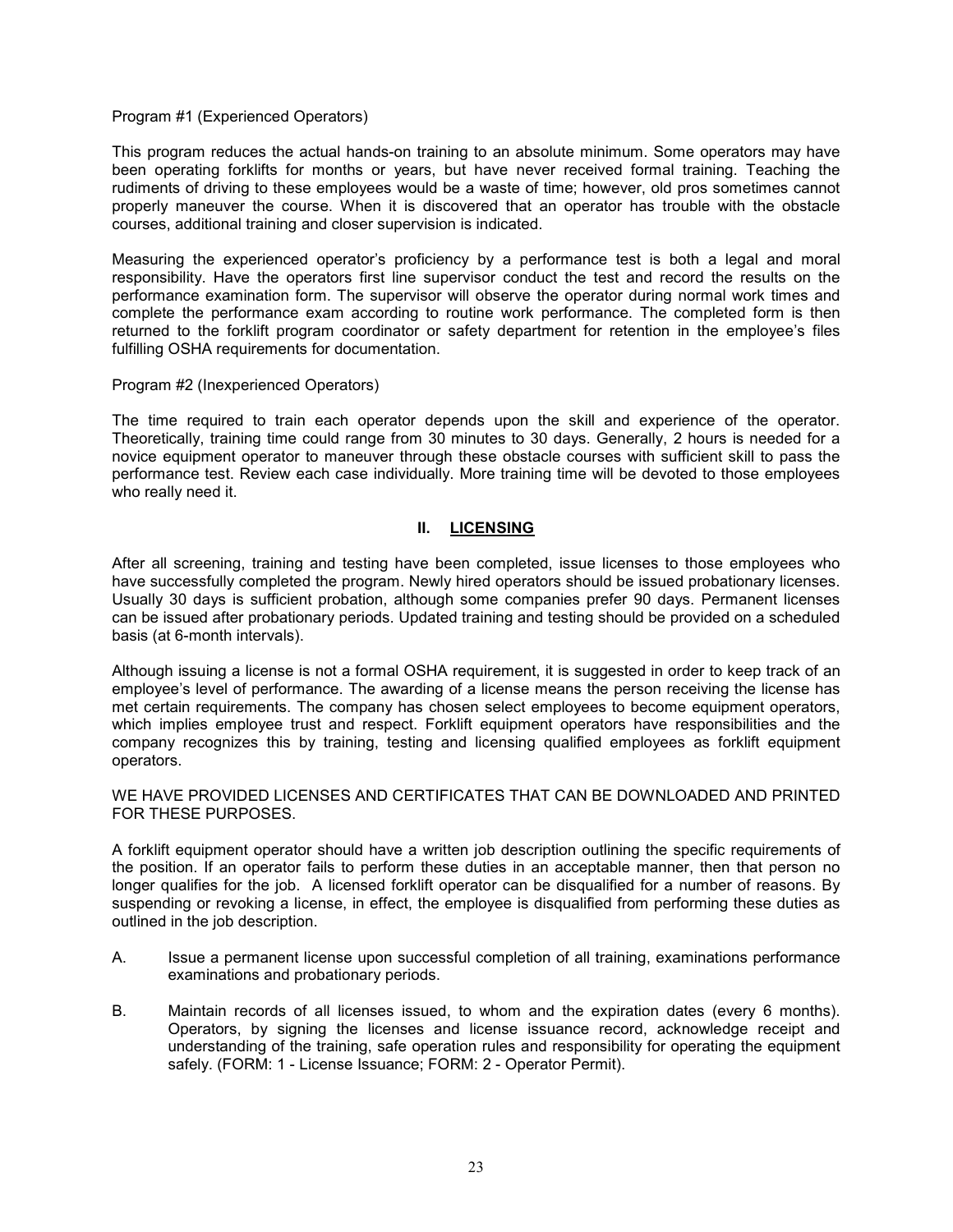# **III. CERTIFICATION**

It is recommended that every operator, successfully completing the program, be provided with a Certificate of Completion. Also, each operator should be provided with a letter of completion or a letter of training issued by the company to the employee.

Providing operators with certificates for completing the training is an effective morale booster. Simple adhesive decals that attach to their safety hat displaying that they are a certified forklift operator reinforces the importance of the forklift operator's position within the organization. A certification program has many beneficial results.

- A. Provides documentation for OSHA, union arbitration, legal and regulatory agencies that training was conducted and that each forklift equipment operator is a responsible, safe employee.
- B. Enhances the employee's professionalism, instills pride, motivation and a sense of accomplishment.
- C. Reinforces the company dedication and support of the safety program.
- D. Provides employees with the feeling they have gained a skill that will ensure their job security and this in turn increases morale, motivation and responsibility.

CERTIFICATION BENEFITS BOTH EMPLOYER AND EMPLOYEE

# **IV. DOCUMENTATION**

Documentation provides useful employee records and is a legal requirement for the forklift program. Develop a complete file or set of records for forklift operations which should be retained in a central location if possible which allows for better control and follow-through. These records should include:

- A. Certificate of Training. This certificate outlines the course requirements completed for forklift equipment operator. Retain in files during the operators employment.
- B. License Issuance Form. This form identifies who received the training, their license number and the signature of the operator acknowledging receipt of the Forklift Operator Manual. Retain this form in the employee's files for the duration of an operator's employment. (FORM: 1 - License Issuance).
- C. Medical Forms. These forms should be included with the results of the medical examinations of the operator. Be aware that the keeping of these records should be consistent with legal requirements for confidentiality of information. A minimum requirement would be to include the type of examination or evaluation conducted and restrictions found, if any, of the operator's medical findings. Include the results of any vision color blindness depth perception or ear examinations. Retain these records during an operator's employment (Refer to company physician for required forms).
- D. Examinations. Maintain copies of the results of the written examinations (the actual corrected copy of the exam) and the results of the performance examination as certified by the first line supervisor. Retain these in employee's files during an operator's term of employment. Retain copies of the review quiz administered at the end of each training.
- E. Maintenance Records. It is extremely important that all operator maintenance records, mechanic or service vendor records and other pertinent maintenance records be maintained for a minimum of one year (optional-retain for 5 years). In the event of an accident involving injury or disciplinary action, retain the involved vehicles maintenance records for a period of at least 5 years.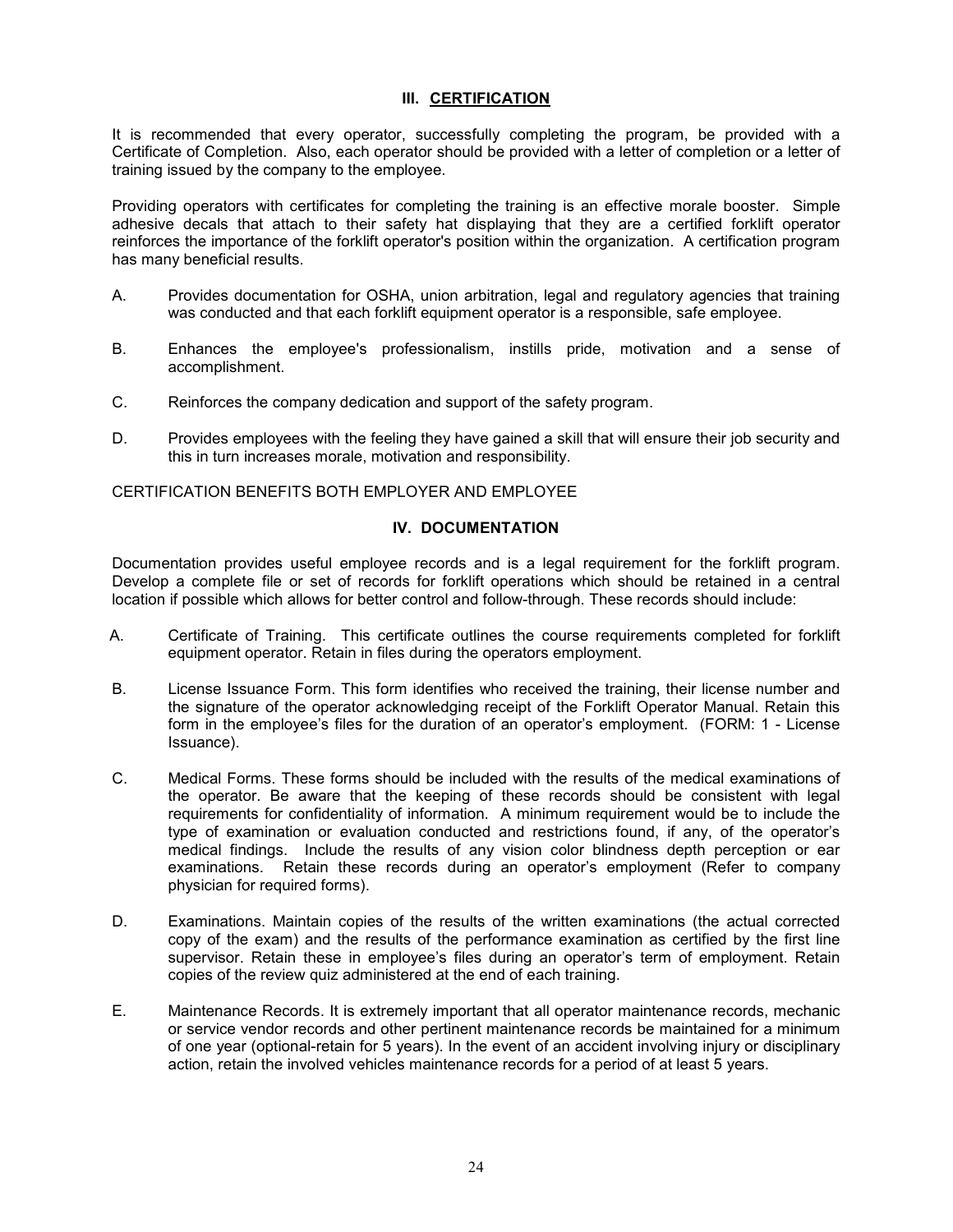- F. Supervisors Checklist. Periodically, each supervisor should inspect the equipment to determine if it meets OSHA requirements and is being properly maintained. Keep records of these inspections in the business files for a minimum of one year (optional-retain for 5 years) (FORM: 8 - Supervisors Checklist).
- G. Safety Counseling. Designed to provide written documentation of counseling to employees who violate safety rules.

Documentation requires work and administrative effort. Providing effective training to equipment operators is a fundamental requirement of OSHA. It will reduce accidents, improve the efficiency and productivity of the equipment operators and enhance the professionalism of the organization and its employees. It is extremely important, legally for the documentation of the training program to include:

- 1. Type of training provided
- 2. Who received the training
- 3. Special requirements and/or restrictions (medical, visual, performance exams)
- 4. What information was contained in the training program?
- 5. Background and experience of the trainer/instructor.
- 6. Performance Evaluations

Safety training, in order to be effective, must be an ongoing program. Five to ten minute safety talks conducted every week by supervisors will ensure safety awareness, hazard alertness and up-to-date knowledge of forklift safety.

> DOCUMENTATION MAKES THE FORKLIFT TRAINING PROGRAM LEGAL AND PROVIDES USEFUL RECORDS

# **V. INTRODUCTION TO LESSONS**

The average automobile weighs between 2,500 and 3,500 LB. A 6,000-LB capacity lift truck, unloaded, weighs two or three times more than the average automobile. An operator is maneuvering a mass weighing approximately 12,000 LB. with a normal capacity load. Six tons of moving mass can cause tremendous damage, inflict serious injury and inhibit production. The best preventative measure available today is operator training and effective supervision.

The productivity of any forklift truck is directly related to the efficiency of the operator. The operator must know and understand the safety rules, engineering principles and routine preventive maintenance requirements of the equipment.

During the expected life-use of a lift truck, the normal maintenance cost will approximate the original purchase price. The total expenditure can be increased considerably by misuse, damage or lack of routine maintenance of the vehicle. A properly trained operator will help control these costs and keep them to a minimum.

#### The Operator

- 1. Safety: Safe equipment and safe working conditions are vital. The operator of the vehicle must follow the rules of safety. A forklift operator is much more than just a driver. They must possess the skills to operate the forklift vehicle and its attachments efficiently and safely. Operators are trained to use this valuable equipment, to minimize damage and to protect themselves and coworkers from personal injury. Safety requires operator diligence, knowledge, responsibility and supervision.
- 2. Safe Work Practices: Many accidents which result in personal injury and material damages have occurred because of unsafe work practices and conditions. An operator who understands basic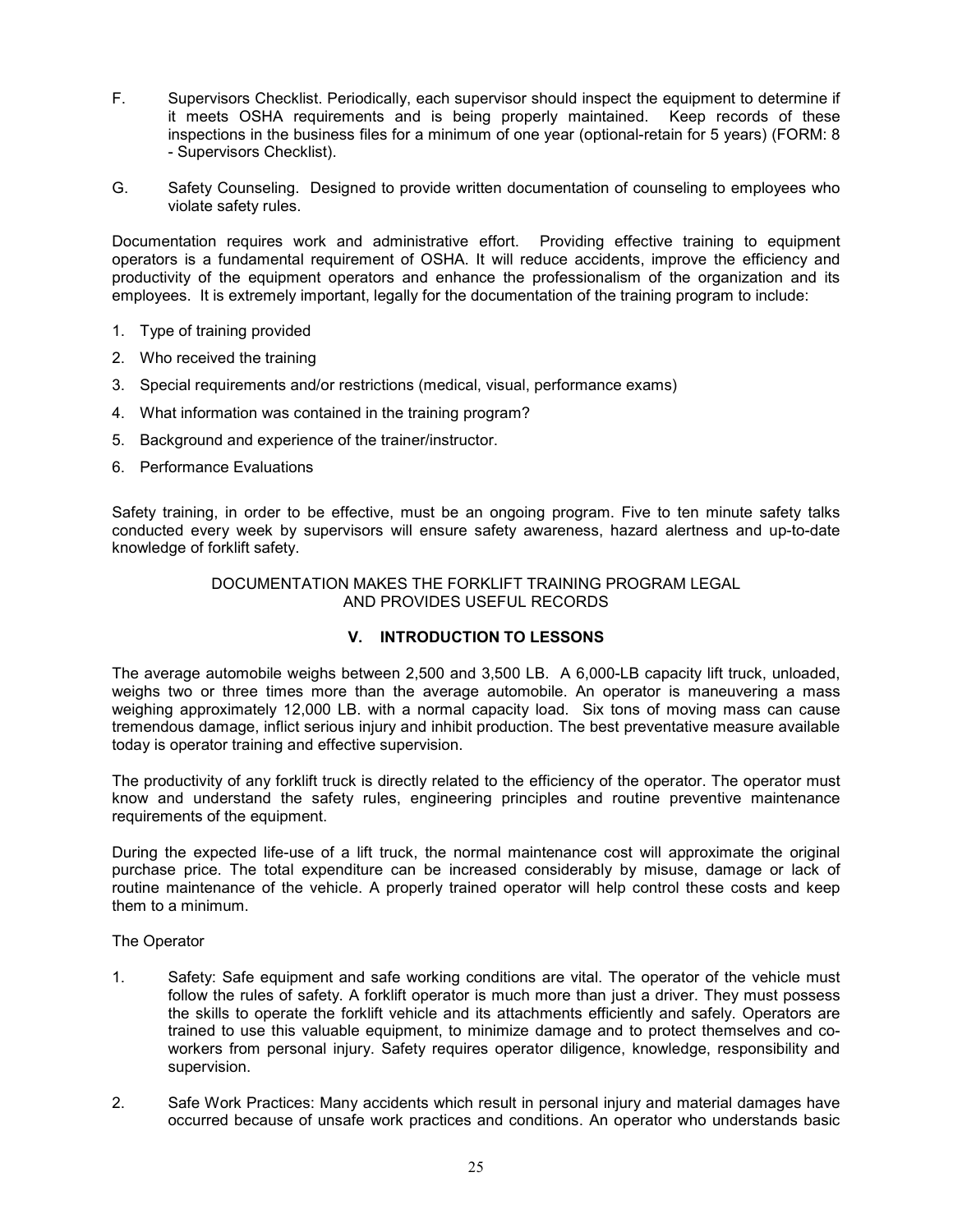lift truck use and corrects unsafe work practices will reduce accidents and injuries. Safety is not an employee benefit, it is a right equally demanded by employee and employer.

- 3. Experience: The skilled operator studies powered motor vehicles and their use. This knowledge is gained from combining study and actual experience with the equipment. It may take weeks, months or even years to become a professional forklift operator and the learning process is never-ending. The Person Selected to be a Forklift Operator:
	- A. Must be in good physical health. Their eyesight, depth perception and hearing must be adequate to enable them to safely operate the vehicle.
	- B. Must be emotionally stable. They must be intelligent, have some mechanical aptitude and be reasonably agile.
	- C. Should possess a valid automobile driver's license, although it is not required. Some companies require a demonstrated good driving record before issuing forklift licenses. Company requirements will meet all State and Federal regulatory requirements. Safety and efficiency will be the guidelines. Specific job descriptions outlining the duties, responsibilities and expectations of equipment operators will be established by the company.

#### **VI. TRAINING COURSE OVERVIEW**

The Instructor has studied the information in this Forklift Operator Manual and is prepared to teach others. Arrangements have been made for the training space, and personnel availability has been coordinated by all departments. Teaching materials are available. The Instructor will need to motivate the employees and answer their questions about forklift operations. The two to three hours in the classroom will teach the basic information needed to develop an effective Forklift Operator Safety Program.

The Instructor can teach one lesson then demonstrate the key points of the lesson on a forklift or teach all the lessons and then put them into application in the next phase of training called performance testing or obstacle course.

The teaching portion can be accomplished with a few short sessions each day, to accommodate production or work schedules. Review the lesson plans thoroughly before teaching. Once the first phase of the program is completed, the employees should be given the written examinations. It is recommend the Instructor grades all examinations after class. Never let employee's grade exams.

Certificate of Training will include the following Lessons:

#### Lesson #1: Principles of Forklift Engineering

This essential information teaches the reasons why certain rules must be enforced. When the employee understands the reasoning behind a rule, they will more than likely observe it. When telling employees not to tilt a load, it is essential to tell them why it is dangerous to tilt a load. It is a natural tendency for operators to believe that accidents won't happen to them.

#### Lesson #2: Safe Operations and OSHA Requirements

Unless the operators are trained, they wouldn't know the rules. This lesson presents basic safety information that complies with OSHA, and teaches employees those things they really need to know to prevent accidents.

#### Lesson #3: Material Handling

This lesson explains forklift safety as required in material handling operations. Forklift operators are material handlers and should understand their jobs. There is more to being a forklift operator than just being a driver.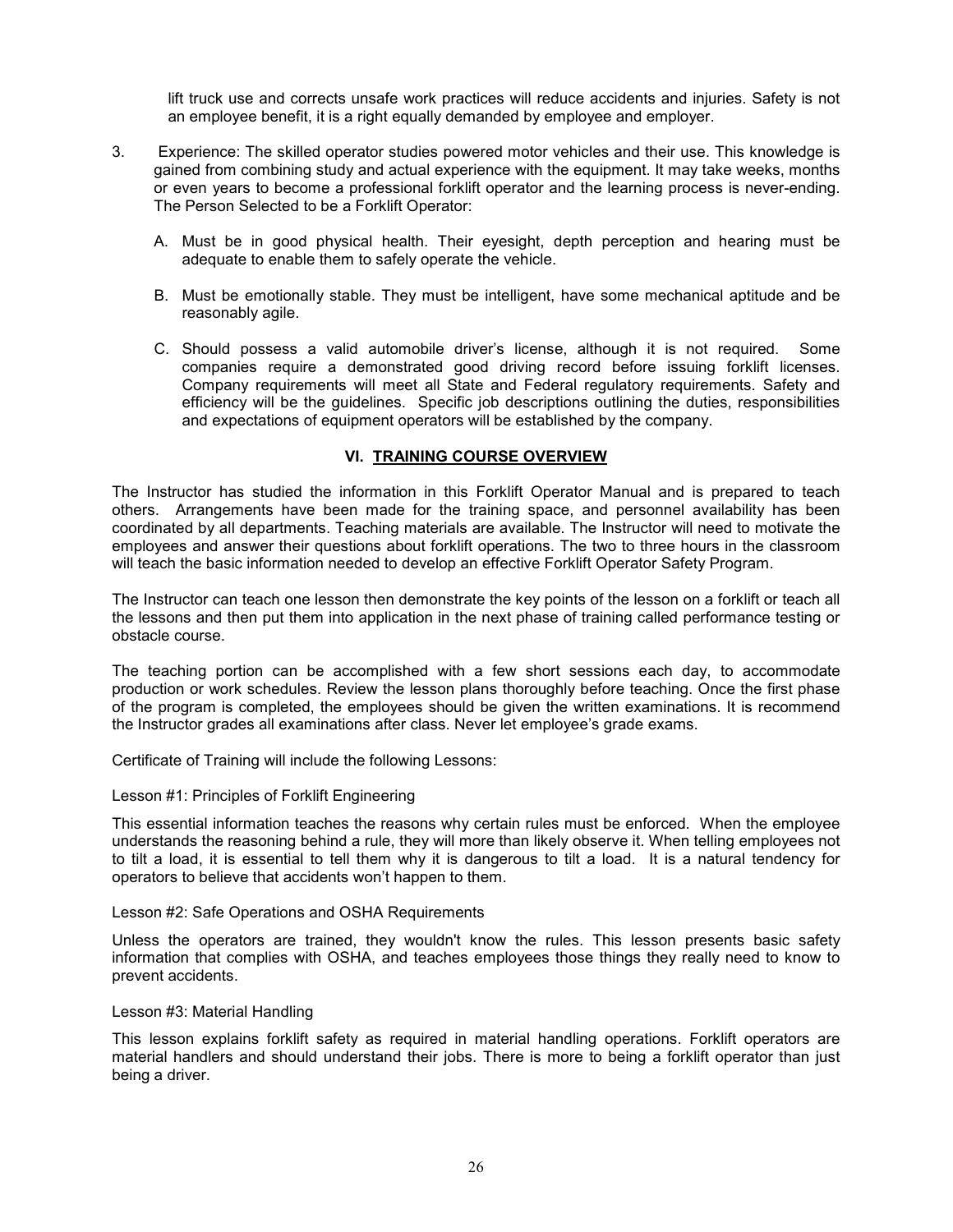#### Lesson #4: Operator Maintenance

Equipment abuse and damage is one area of skyrocketing costs. Operators that know and understand how to maintain their vehicles will save their company thousands of dollars. Operator maintenance will eliminate unsafe vehicles from operation, reduce the amount of down time and number of emergency repairs commonly found in many forklift operations.

#### Lesson #5: Fire Protection

Fire protection is included in the program because operators are operating throughout the facilities on a daily basis. They are in the best position to react to fire emergencies. Additionally, they may handle flammable liquids or fuels. If they accidental damage a sprinkler head, they will know what measures must be taken to minimize water damage.

"SITE SPECIFIC HAZARDS TRAINING MUST BE CONDUCTED, AS WELL AS THE SPECIFIC FORKLIFT EQUIPMENT EACH OPERATOR WILL OPERATE.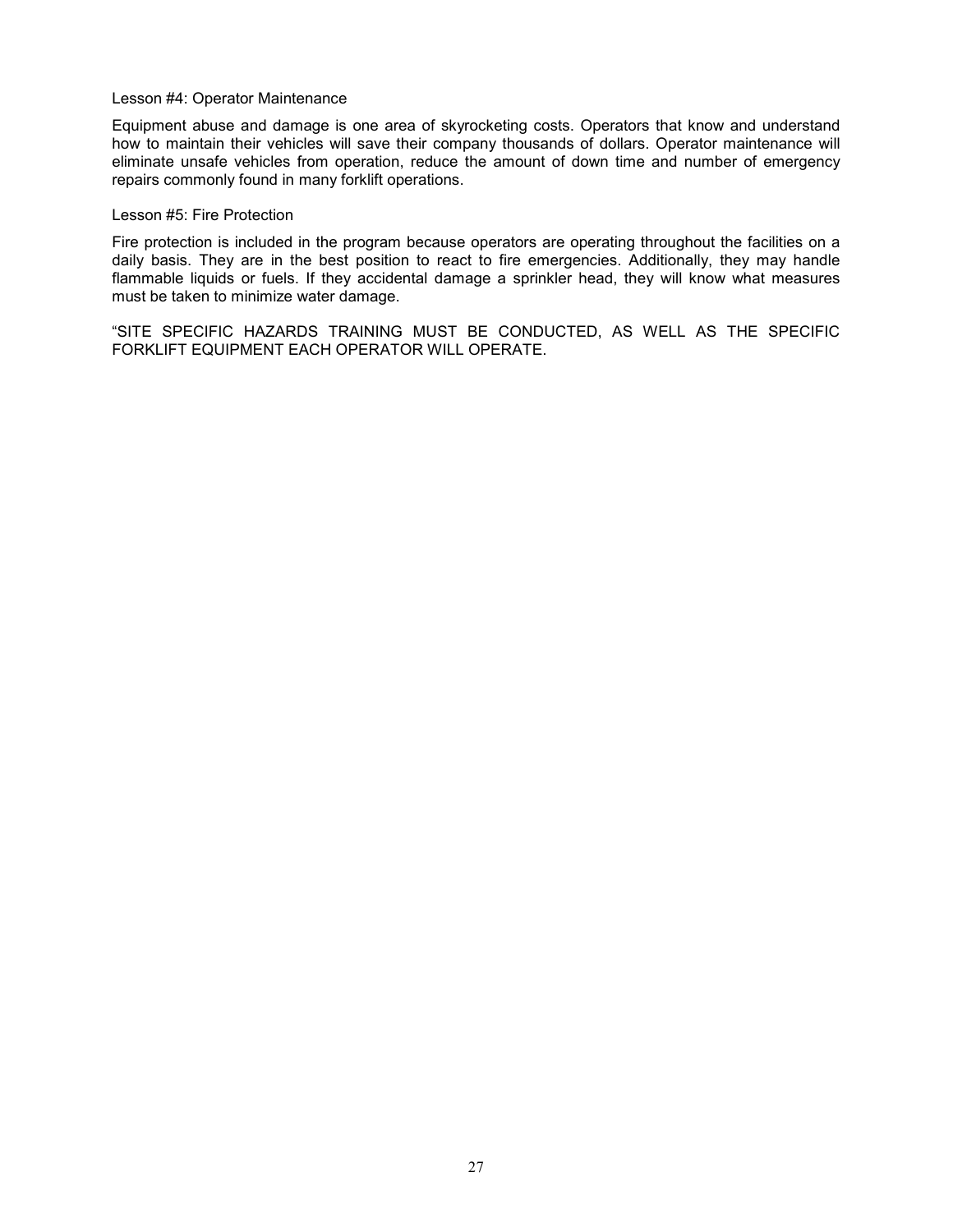# **CHAPTER V**

I. HELPFUL HINTS

- II. INCENTIVE PROGRAM OPERATOR POOL
- III. INCENTIVE PROGRAM TEAM EFFORT
- IV. INCENTIVE PROGRAM QUARTERLY PROGRAM
- V. CASE STUDIES
- VI. REVIEW

Some of the effective methods for improving morale, productivity and the professionalism of the company's employees involve an incentive program. These programs have been developed from the experience of other successful programs. These are guides and the company may want to develop programs that are personally tailored and, possibly more effective for their operations.

#### *INCENTIVE PROGRAMS MERELY STIMULATE INTEREST IN SAFETY. THEY ARE NOT SUBSTITUTES FOR A FORKLIFT OPERATOR SAFETY PROGRAM*

# **I. HELPFUL HINTS**

Incentive programs can be detrimental if used improperly, are not controlled, lack publicity or are not administered equally and impartially. Good judgment and caution should be exercised when using these programs. It is also wise to discuss these programs with the company legal department (taxes on cash incentives) and unions (where it applies).

Employees must be aware of the incentive program, its goals, and how the employee will benefit from it. Frequent reminders and publicity are required to maintain interest. Publish names and department of winners.

Don't compare office workers with warehousing personnel. Develop a handicap system. One method is using the worker compensation rate book for occupations.

An office worker rate might be 2.5. A warehouse worker rate might be 5.0. This is a 50% increase in the hazard. Therefore, arrange a handicap for those employees engaged in jobs that are considered more hazardous. Review the accident statistics and the goal's then decide what program to implement.

One key point, don't make an award unless the employee attains their goal. No results, no award.

Incentive programs can save thousands of dollars. Determine how much property damage, accidents and operator inefficiency costs the organization. This will give actual figures and statistics from which to develop a budget for the incentive program.

Example: If the company spends \$5,000 a month due to these costs, would the company be willing to spend \$1,000 a month to guarantee a \$4,000 savings?

#### **II. INCENTIVE PROGRAM OPERATOR POOL**

- 1. Review the company accident statistics and determine how much money is being spent on forklift related accidents?
- 2. Set the company goals. If it is determined the company is spending \$5,000 a month on property damage, material or goods damage, injuries, worker compensation, etc., and then set a goal utilizing this base figure.

 \$5,000 Expense 50% Decrease Desire

 $\mathcal{L}=\mathcal{L}=\mathcal{L}=\mathcal{L}=\mathcal{L}=\mathcal{L}=\mathcal{L}=\mathcal{L}=\mathcal{L}=\mathcal{L}=\mathcal{L}=\mathcal{L}=\mathcal{L}=\mathcal{L}=\mathcal{L}=\mathcal{L}=\mathcal{L}=\mathcal{L}=\mathcal{L}=\mathcal{L}=\mathcal{L}=\mathcal{L}=\mathcal{L}=\mathcal{L}=\mathcal{L}=\mathcal{L}=\mathcal{L}=\mathcal{L}=\mathcal{L}=\mathcal{L}=\mathcal{L}=\mathcal{L}=\mathcal{L}=\mathcal{L}=\mathcal{L}=\mathcal{L}=\mathcal{$ 

\$2,500 Expected Savings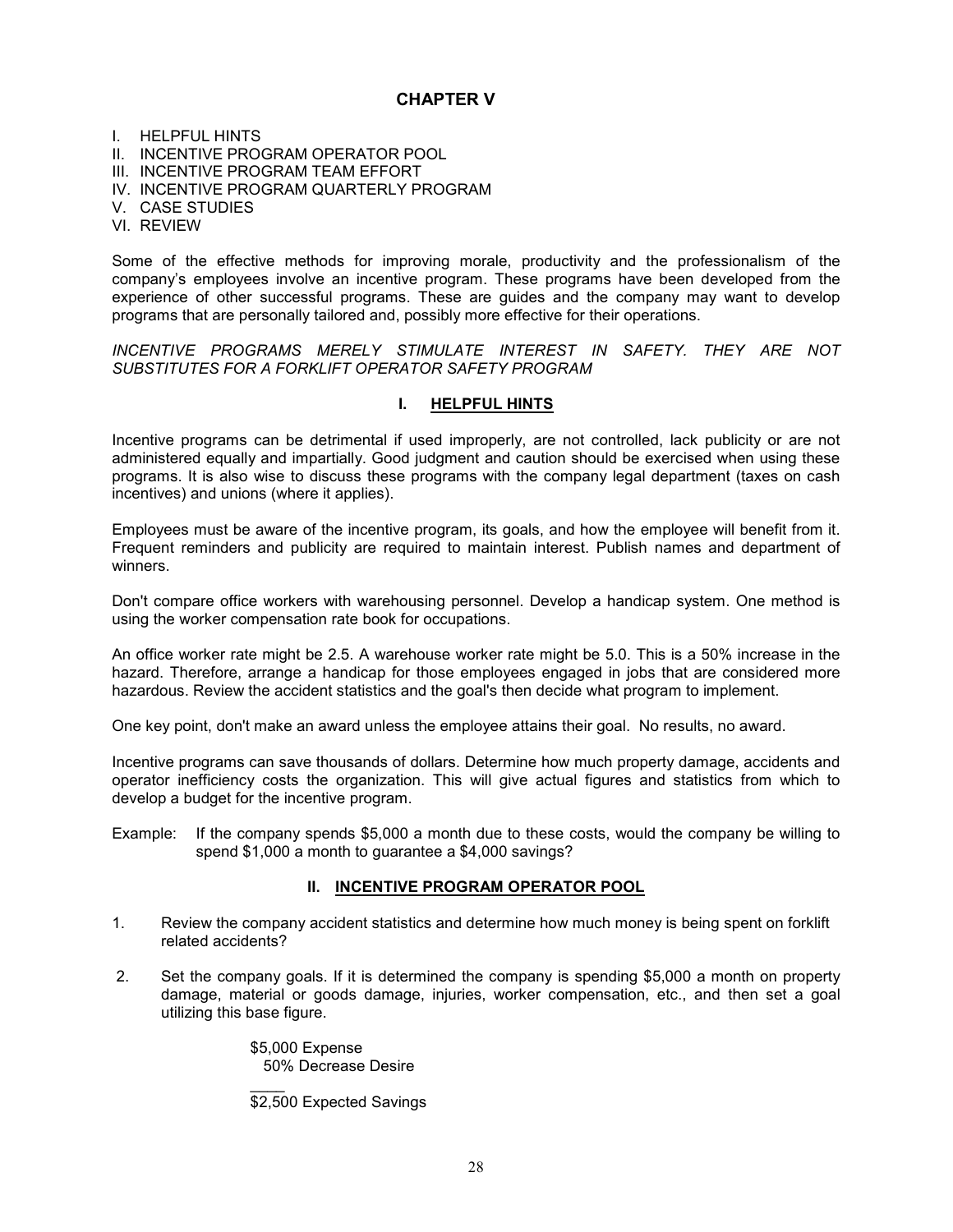This \$2,500 is an expected savings resulting from a 50% decrease in accidents. This is a guaranteed savings. Therefore, if the company develops an incentive program that costs \$2,500, the companies guaranteed a \$2,500 savings. A less ambitious incentive program which would depend upon the size of the operations would use a \$1,000 incentive program cost, with a \$4,000 guaranteed savings. \$1,000 becomes the incentive award for the reduction of property damage and injury costs. This \$1,000 becomes a pool for the employees operating lift equipment.

If the company has 10 equipment operators, they could easily accumulate \$5,000 in damage or injury costs each month. At the beginning of the month, allot \$1,000 for the operator pool. If, at the end of the month, there have been no injuries or property damage, the \$1,000 will be evenly distributed among the 10 operators (\$100 each).

If there have been costs, the actual cost will be subtracted from the pool.

 \$1,000 Pool 200 Overhead Door Repair \$800 Remaining in Pool

Forklift operators control their own bonus awards by not causing accidents, injuries or property damage. Experience has shown that forklift operators do not want to spend their own money (cash) on damages and injuries.

A word of caution: Do not penalize the equipment operator causing the loss. The pool must be penalized, not the individual. The operators must function as a team, not as individuals. Peer pressure and team spirit is much more effective than action against one individual.

If the team damages \$1,000 worth of goods, the company hasn't paid out a penny more than they normally do each month. However, when the company does award the entire \$1,000 to the operator's the company has realized a savings of \$4,000. This incentive program has created \$4,000 profit. Pure profit!

# **III. INCENTIVE PROGRAM TEAM EFFORT**

Team effort is a very effective method of developing cooperation and competition among employees everyone wants to belong to a winning team. That's why attendance at football or baseball games increase as the team's number of wins increase. Everyone wants to say that's my team!

Here is another simple incentive program that can be used:

- 1. Put all employees' names in a hat. This can be done by the entire company, by departments, or by any other company breakdown. Include all forklift operators, regardless of department.
- 2. Depending upon the number of employees, divide the employees into teams of about 5 members each. Team members are selected by drawing names out of a hat, not by pairing up with their friends or work mates! Some employees will not like their team members. However, this is an excellent method of improving relations and overcoming morale problems. They must act as a team to achieve an award.
- 3. Develop, set, and then announce the company's goals. They can include the reduction of accidents, injuries, lost workdays, absenteeism, tardiness, property damage, etc. Set attainable goals such as a 25% or 50% reduction in accidents. Make sure each team member knows and understands what is expected and outline the specific rules of the contest.
- 4. What are the incentives? They can be money, certificates, trophies, or recognition. Decide what the company can afford to provide to the winning teams as incentives for achieving the stated goals. Incentives could be anything the company decides that will motivate the equipment operator's. How about that \$1,000 from the operator pool program?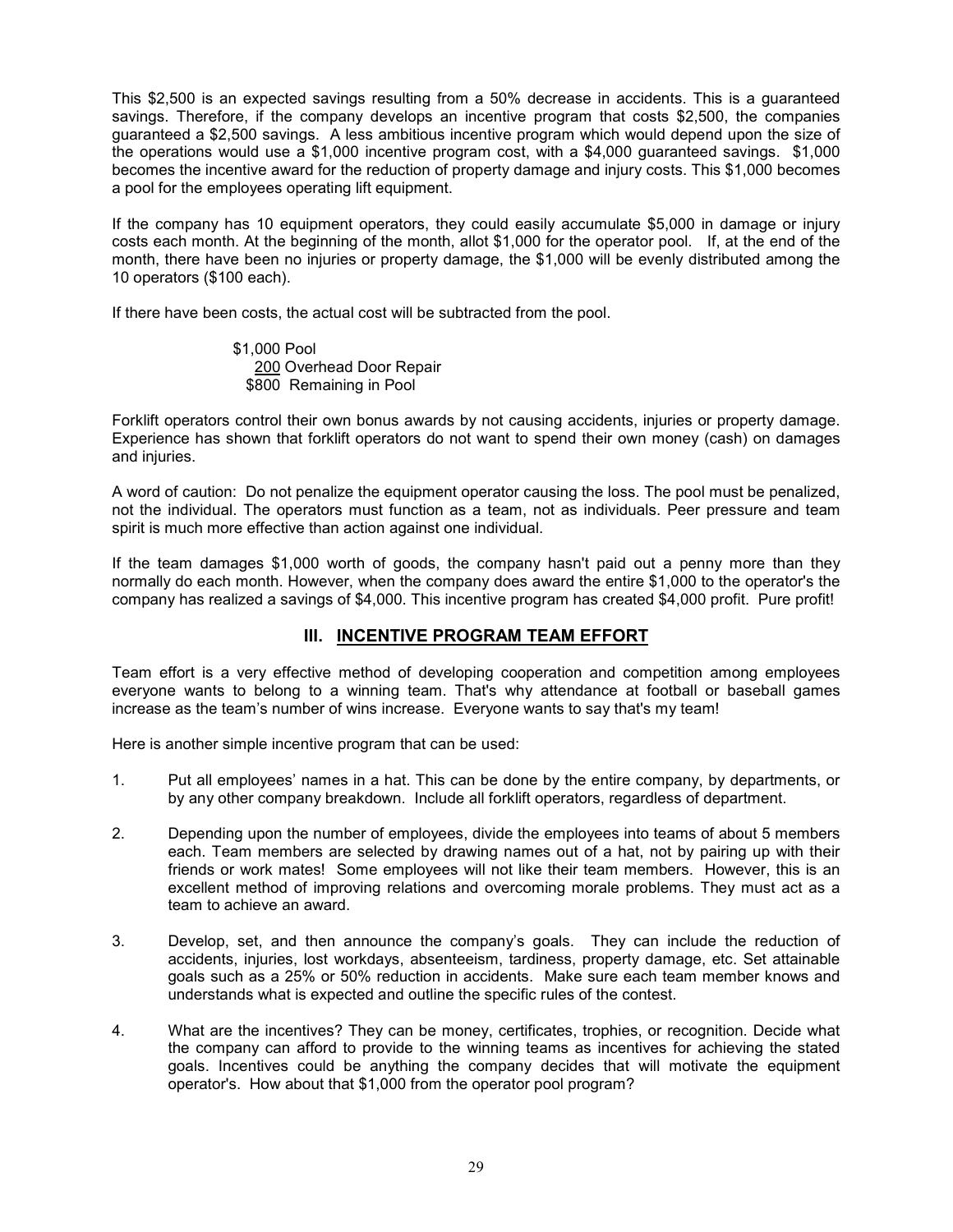- 5. Explain that each team member's performance will affect the entire team. If the company is going to award \$100 to each team (\$20 per person for 5-person team), they must achieve the stated goals. If one employee does not achieve the goal, then the entire team is disqualified. This peer pressure will be very effective in creating an atmosphere of cooperation.
- 6. The company needs to control the incentive program. Publicize the team winners. If the company consistently experiences problems with one or two teams, investigate the problem. With this program the company can isolate the employee problems and eliminate it.

Since the company now has 5 employees who must work together to protect each other, the team concept works. By random selection the company eliminates cliques and having the good operators on one team with the bad operators on the other teams.

Team Effort Example: \$1,000 Pool

Team 1 Team 2 Team 3 Team 4 Team 5

Any team member causing damage or injuries or fails to achieve the stated goal disqualifies the entire team. If a team member from team #3 causes an accident, team #3 is eliminated. Teams 1, 2, 4 & 5 then share the \$1,000 equally, or the company can subtract the cost of the accident (\$200) from the pool and teams 1, 2, 4 & 5 will share \$800. Peer pressure from team #3 will be increased and teams 1, 2, 4 & 5 will also be affected. There are many variations to these award programs. Develop one that best meets the company needs.

# **IV. INCENTIVE PROGRAM QUARTERLY PROGRAM**

Perhaps the company is not having \$5,000 damage or injury costs each month. Nevertheless, these costs are significant. Even \$1,000 per month comes to \$12,000 a year. That's \$12,000 lost in profits. The company goal is to reduce this \$12,000 annual expense by 50%, or \$6,000. Implement the following program:

- 1. Place \$1,000 into a pool. This is a quarterly award program. In other words the award will total of \$4,000 during the year if the operators achieve their goal.
- 2. This \$1,000 award can be distributed equally at the end of each quarter based upon the procedure outlined in the previous programs or the company can increase the competition in the following manner:
	- A. A record will be maintained on all equipment operators. Only those operators working safely, efficiently and without damage or injury are allowed to compete for the awards. (Individual or team concept.)
	- B. Those operators working the past 3 months without damage or injuries will be allowed to compete for the quarterly award prizes:

| First prize  | \$500 |
|--------------|-------|
| Second prize | \$300 |
| Third prize  | \$200 |

The quarterly competition could include written examinations, obstacle course driving competition or any number of competitive combinations the company feels will improve safety, productivity or efficiency.

If for some reason the company is not able to provide financial awards, hold the competition and provide certificates, trophies or other tangible, inexpensive awards such as hats, jackets, patches, coffee mugs or gift certificates.

Post the standings on a chart, displaying the names of the competitors and the winners. Here's one example that works very well.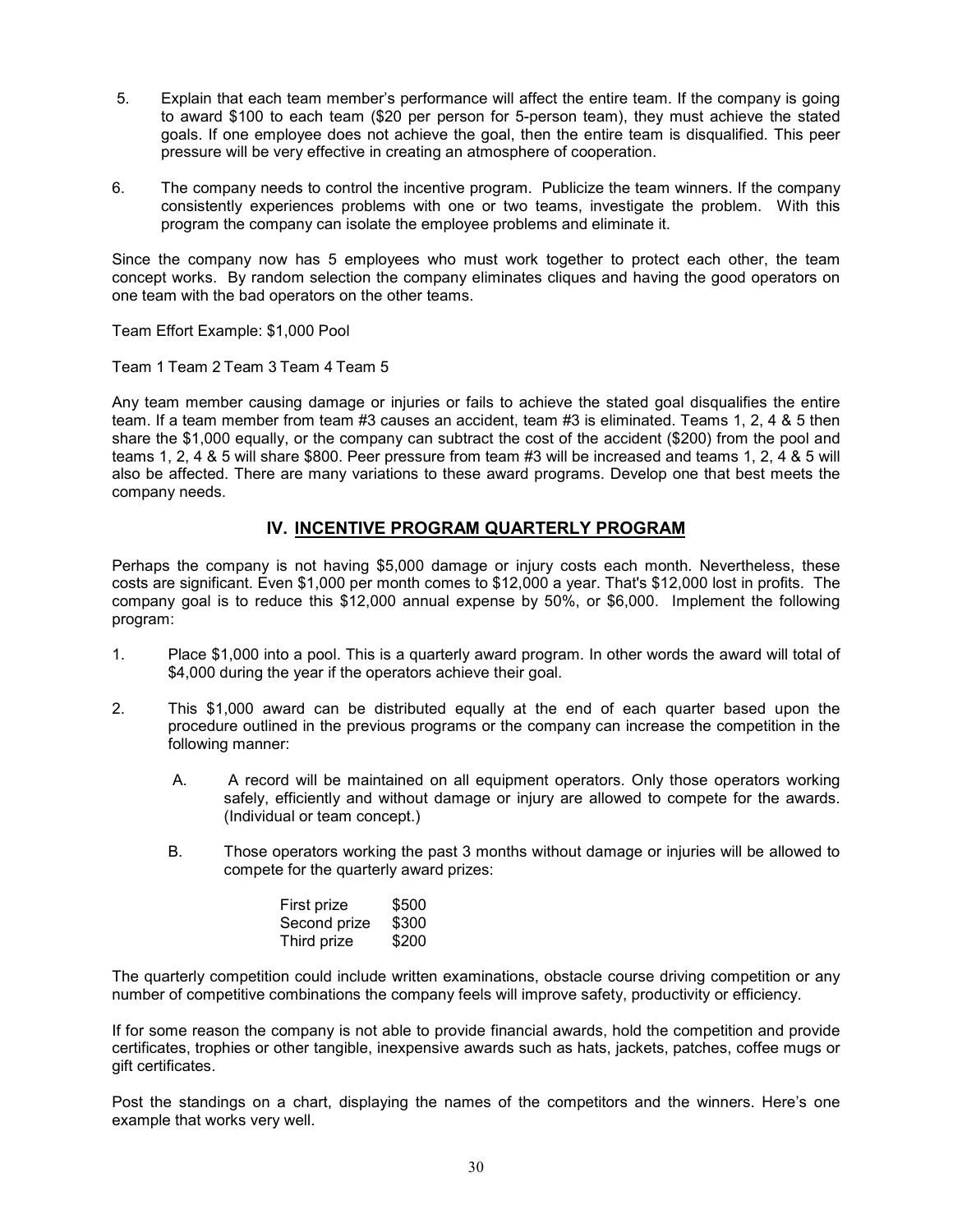#### **SHIPPING DEPARTMENT 1999 PROFESSIONAL FORKLIFT EQUIPMENT OPERATORS WE TAKE PRIDE**

**The employees listed below have demonstrated their professionalism, skill and knowledge in the safe, efficient operation of forklift equipment and are considered the best forklift equipment operators in the company.** 

#### **Monthly Award Winners**

#### **January - February - March - April - May - June July - August - September - October - November - December**

#### **Forklift Operator of the Year**

Employees will respond to effective supervision, discipline and productive job assignments. People have an innate desire to belong to a group, to excel and to achieve. Competition is a strong motivation and should be used to stimulate safety, efficiency and productivity.

Some forklift operations have been improved dramatically by installing a forklift equipment operators name on the vehicle. Pride is a great motivation.

# **V. CASE STUDIES**

The president of a manufacturing company visited the production plant about 45 minutes before the day shifts quitting time. He asked how much material was moved by forklift equipment operators during the shift. At the end of the day shift, he was given the figures. He simply went to the plant bulletin board and wrote the figures in bold numbers. No other explanation, no other information. Then he left the plant. Naturally, the night shift wanted to know what those figures were and what they meant. Oh, those were the production figures for the day shift forklift operators, boasted the day shift supervisor. That sparked quite a bit of activity and the challenge was answered. The rest of the story . . . the night shift exceeded those day shift figures, the day shift responded and so on.

The competition was fierce, no rewards, no incentive bonuses were indicated. Pride and recognition was the motivator's. This attitude resulted in fewer accidents, fewer injuries, more productivity and a lot of teamwork

PRIDE CAN'T BE BOUGHT - BUT IT CAN CERTAINLY BE INSTILLED. PRIDE THROUGH *LEADERSHIP, SUPERVISION AND IMPLEMENTATION RESULTS IN EFFECTIVE FORKLIFT SAFETY AND TRAINING PROGRAMS.* 

One company with 100 employees wanted to initiate an incentive program but could only afford \$500 a month as an incentive. \$500 per person, per month is not much of an incentive, unless the company adds in a good measure of imagination.

This company began a very inexpensive lunch time barbecue with \$500 worth of food and soft drinks, during a lunch break once a month.

At the first barbecue there was an announcement that the lunch was, in effect, a thank you for doing a good job. There was a casual mention that the company was launching a campaign to cut accident costs as much as possible and that everyone's help was needed.

The next month, another lunch was held as a thank you for helping reduce accidents. Some departments were mentioned for special recognition. As time progressed, the accident rate decreased tremendously, productivity increased, morale was quite high and everyone was part of a good team.

The program was inexpensive, yet very effective. These incentive awards can be very beneficial. There are a wide variety of incentive program's, point systems, awards, etc. Develop a program suited to the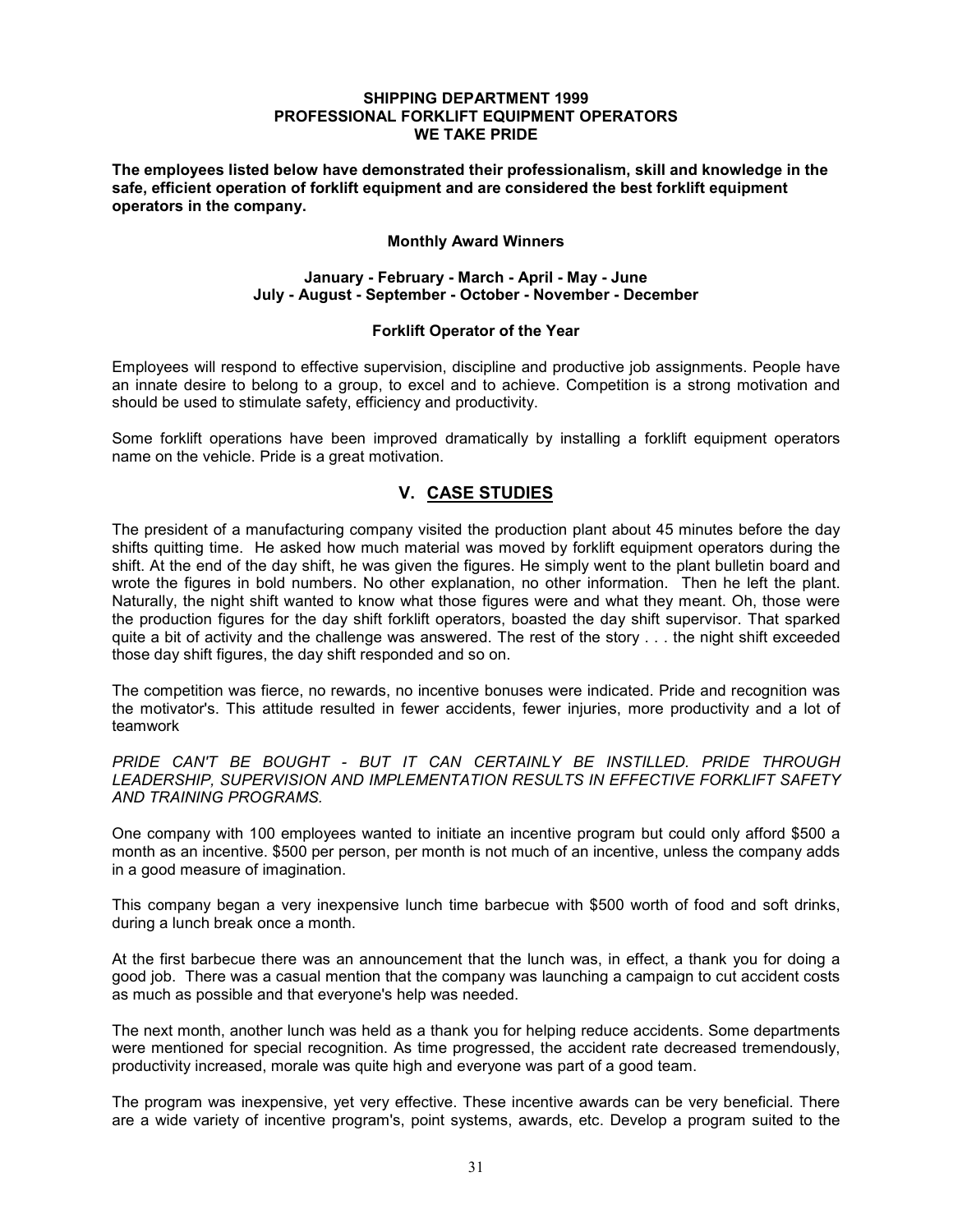company operations, personnel and budget restrictions. Awards do not have to be expensive to be effective.

INCENTIVE PROGRAMS ARE NOT SAFETY PROGRAMS. THEY ARE SUPPLEMENTS AND ADDITIONAL MOTIVATION FOR THE SAFETY PROGRAMS. RECOGNITION, PRAISE AND PRIDE WILL GO A LONG WAY.

# **CHAPTER VI**

I. THE PERFORMANCE TEST II. OBSTACLE COURSES III. REVIEW

After the employee has received the necessary classroom instruction, passed the written or oral examination, the most important aspect of training is practical application. This allows the forklift operator to demonstrate their knowledge and abilities by applying their mechanical skills to the safe operation of a forklift. It provides the instructor with several pieces of information:

- 1. How effective was the classroom training?
- 2. Have the employees learned as much as the Instructor thought they did?
- 3. Is the employee really prepared to operate the equipment safely?
- 4. Does the employee have the mechanical skills and coordination necessary to be a safe forklift operator?

# **I. THE PERFORMANCE TEST**

A Performance Test (FORM 6) has been provided to assist the supervisor in evaluating the employees operating performance.

Using the Performance Test, each supervisor makes their own evaluation as to the operator's ability and skill needed to safely operate the forklift.

After the employee passes the Performance Test, the testing supervisor signs the performance examination and returns it to the forklift records or personnel file for documentation.

# **II. OBSTACLE COURSES**

A. Design Guidelines

Design the test course with the following guidelines:

- 1. The test course should be away from normal plant operations to allow full concentration with minimum interruptions.
- 2. Isolate the test course to prevent accidents. Remember, while testing employees, accidents can occur.
- 3. Allow the employees time to familiarize themselves with the equipment before starting the test course.
- 4. Demonstrate how and what the employee will need to accomplish during the testing procedure. Show them first; give them time to practice, then test.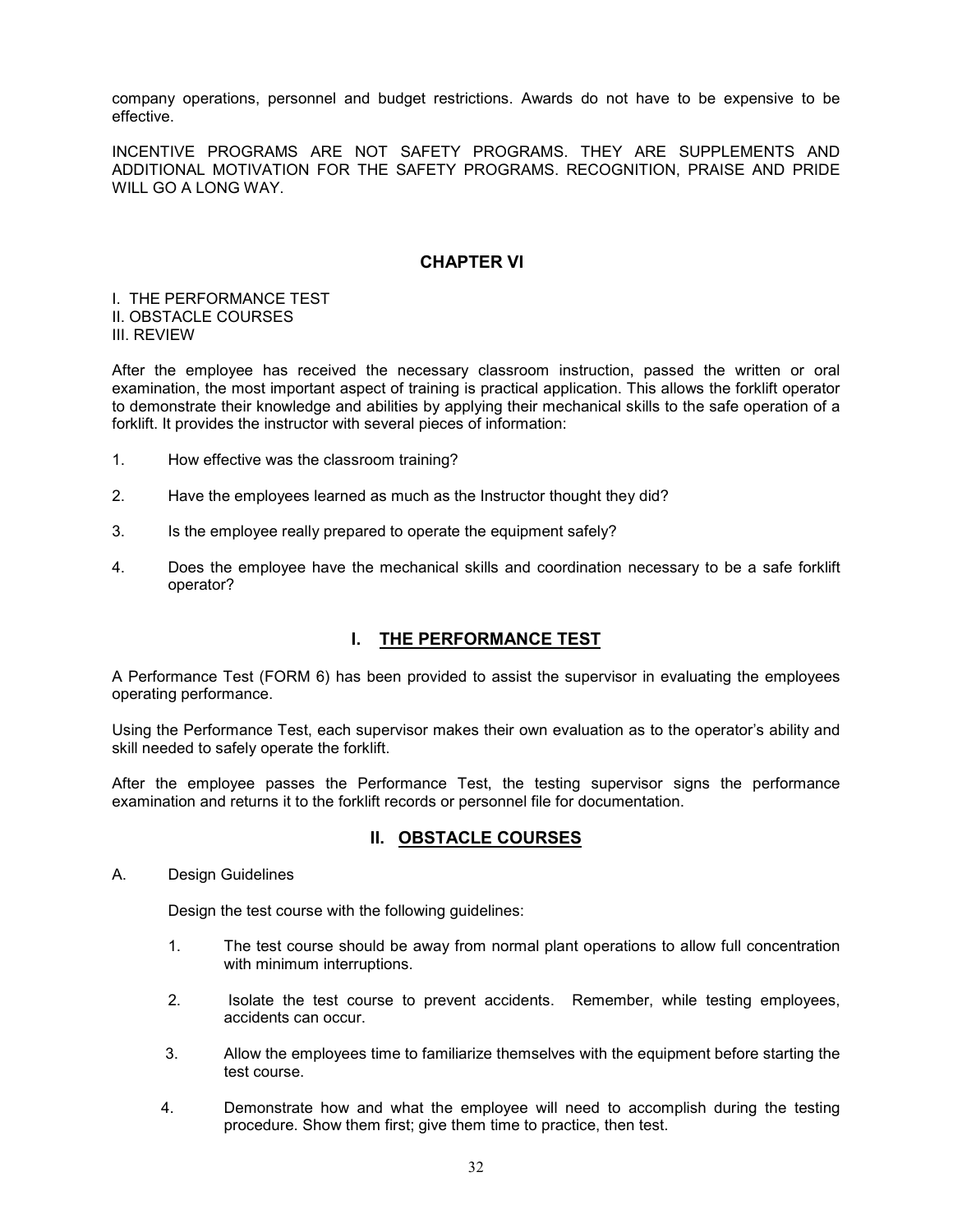- 5. Exercise close supervision, especially to those employees who have never operated forklifts nor have minimum experience. The forklift is easy to drive and an inexperienced operator easily can become over confident and turn the forklift over or cause an accident.
- 6. Develop a training course that compliments the operations of the business. Don't set up a course designed to teach rail car loading and unloading if you don't have any rail cars.
- 7. Make the obstacle course as simple or as difficult as desired. It should be simple and easy for inexperienced operators to give them confidence and to develop their expertise. Difficult course tests can finely tune the skills of experienced operators Experience has shown that forklift operators become overconfident quite easily. Their jobs become routine and it appears to be a very easy job. Competition among forklift operators has a tendency to be a strong motivation in removing the feeling of overconfidence. Even experienced operators need a monthly or quarterly tune-up and an obstacle course that can test their skills. The use of a stopwatch on a difficult course will show who the professional forklift operators are.
- B. Simple Stacking, Adding, Unloading

Use stacks of pallets for this test. Make several high stacks and issue instructions to move these stacks to a new location.

# ISSUE NO OTHER INSTRUCTIONS

Observe the forklift operator, utilize more than one operator during this testing procedure, and watch for the following:

- 1. Leading too many pallets at one time (none higher than backrest).
- 2. Difficulty in judging distances between pallets and forks.
- 3. Forks extending past the edge of the pallets
- 4. Pallet stacks may be uneven on forks when re-stacked.
- 5. Difficulty using lifts and tilt levers.
- 6. Pallets or loads not brought to 4-6 inches off the ground before traveling.
- 7. Improper starting, stopping, riding the clutch, poor driving habits, etc.

NOTE: As the employee masters this course move quickly into more difficult courses. The degree of difficulty can be increased by using other materials or placing material in storage racks.

C. Skill Course

This course is very effective in teaching the rear end swing, maneuvering, eye-hand coordination and control.

Increase the difficulty of the test course by moving the pallets closer together. Make the course as long or short as desired. Set it up as follows:

Step 1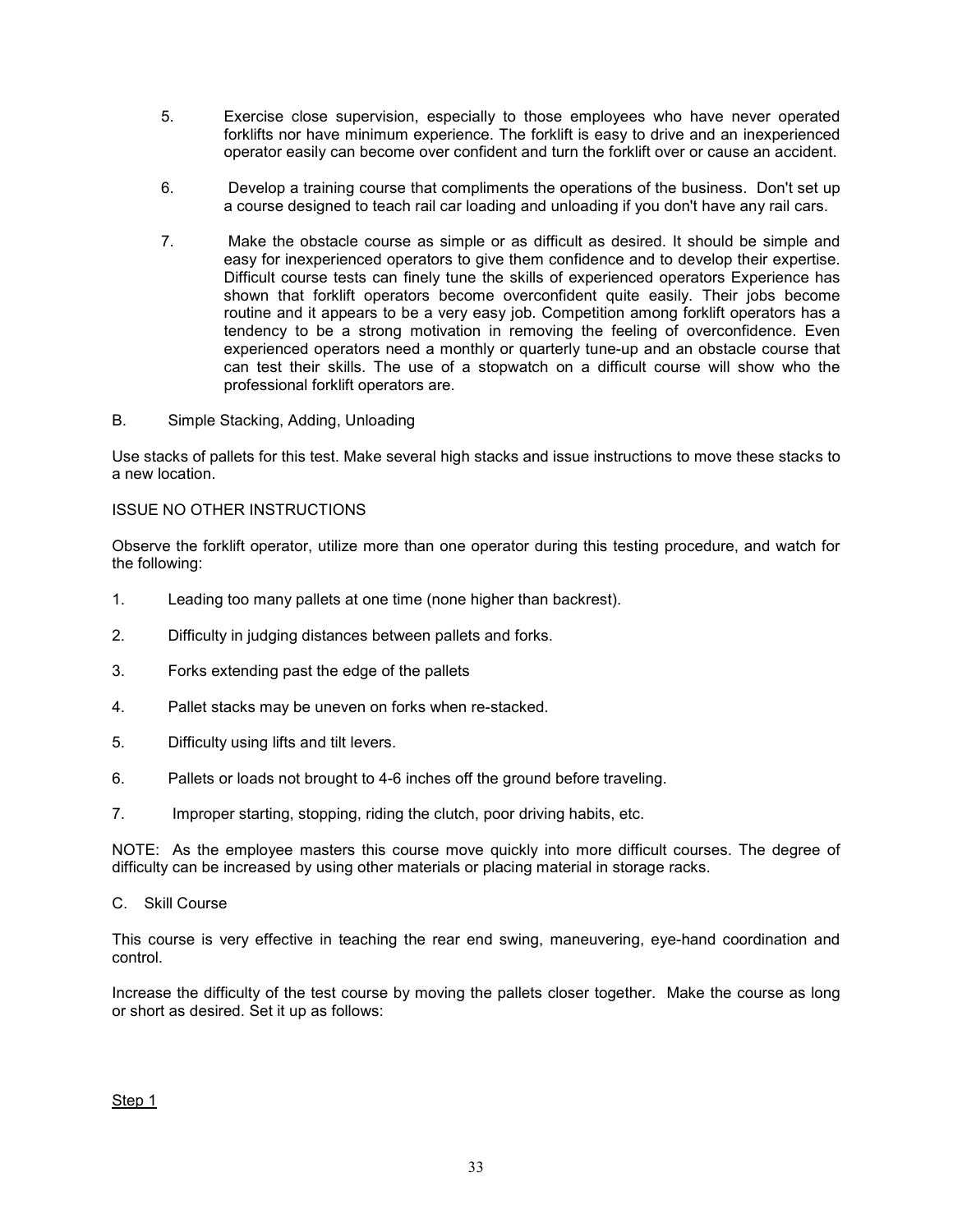Place 8 pallets (end on end) in a straight line. Small pieces of lumber or nails may be used to hold them together so that they are able to stand alone.

# Step 2

Bring the forklift to the test area. Use forklifts of different sizes that fit the width of the course. Place one pallet about 8 feet apart from the 1st pallet in the base line of pallets. Move the forklift's right front wheel as close to the single pallet as possible. Turn the forklift slowly around the single pallet until such time as the rear end comes as close to the base line of pallets as possible. Stop the vehicle in this position. The proper distance between the two rows of pallets is now complete.

# Step 3

Repeat Step 2, keeping the pallets already placed in position. Turn your vehicle slowly around that first pallet. Measure the distance where the forks will hit the next pallet if one were placed in line with the first pallet. This will then give the proper distance for the remaining pallet placement. Use the figures of 8 feet and 6 feet as distances.

#### Step 4

As the vehicle is turned past the first pallet, missing the 2nd pallet with the fork and the rear end swing clearing the base line, add one more pallet. After determining this distance, place other pallets in the same position between the other pallets. Demonstrate the course to the forklift operator and how it should be maneuvered.

Some Observation Tips:

- 1. The front drive tire must be as close to the pallet as possible before turning.
- 2. When turning around the pallets, the right tire must be close to the pallet and the turn should aching the end of the pallet. This allows the forklift to continue moving forward, yet still having room for the turn. If the operator waits until the edge of the pallet is reached before starting the turn, the forks or the rear end swing may knock down a pallet.
- 3. Observe the operators handling of the machine, controls, brakes, eye-hand coordination, distance judgment and confidence.
- 4. The degree of difficulty depends upon how close the pallets are positioned to each other.

This particular course tests the skill of the operator but it also provides excellent practice in maneuvering and handling the equipment and controls.

Add variations to this test course:

- 1. Raising and lowering the forks while maneuvering through course.
- 2. Driving through from the reverse direction. From exit to entrance.
- 3. Adding loads.
- 4. Placing obstacles (rocks, trash, lumber) in the path of the operator. This checks how the operator reacts, parking brake set when exiting vehicle, forks lowered to floor, safe lifting technique, etc.
- 5. Tightening the distances, using a stopwatch to time the operator.
- 6. Having other operators evaluate the employee navigating the course.
- D. Controls and Levers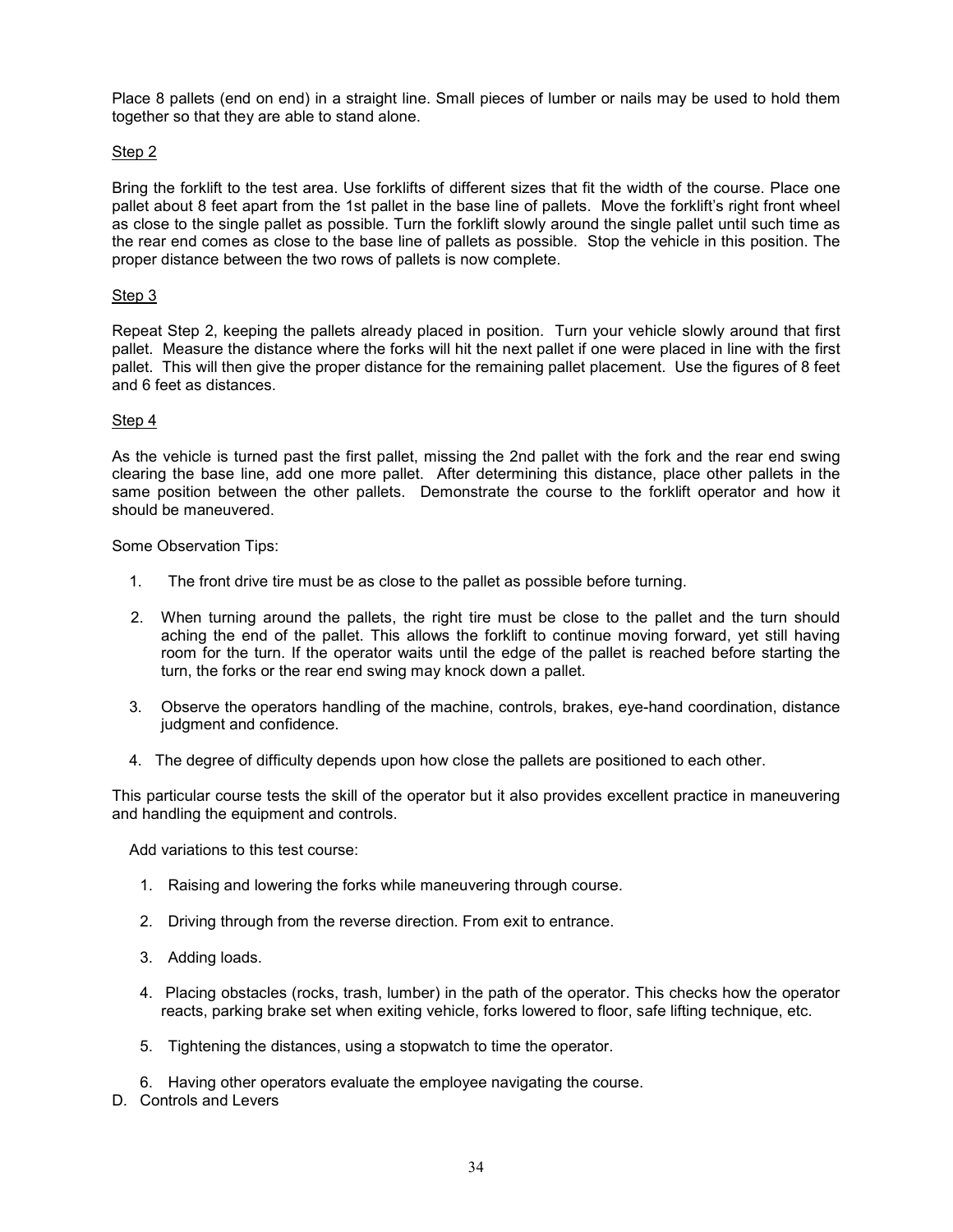The following demonstrations teach the operator a few techniques and principles of the forklift levers, controls and engineering of the forklift.

# Step 1 Demonstration

With the engine running slowly, raise the forks (without a load) approximately 2/3 of the maximum height (notice the speed at which the forks move), explain that the forklifts hydraulic system requires pressure to function. In most cases, when a load is raised, the pressure must be increased. Increase this pressure by accelerating the engine as the load is lifted. Bring the forks to the floor. With the engine still idling slowly, raise the forks approximately  $\frac{1}{2}$  the way. Stop and explain that to increase the speed of the fork being raised, the operator must accelerate the engine. Demonstrate how the forks raise when the engine is being revved up.

Caution:

- 1. Make sure the forklift has been braked and the transmission is in neutral for demonstration purposes.
- 2. Never allow anyone near the forks during the demonstration. Review with the operators that the engine does not have to be running fast to lower the forks. Accelerating the engine won't lower the forks any quicker. The forks lower by a decrease of pressure and/or an increase of gravity. Emphasize that while a load is raised or a person is lifted on a safety platform, the engine must be running and an operator must be at the controls. In case of hydraulic failure, at least the engine might maintain enough pressure to safely lower the load or platform.

# Step 2

The same hydraulic pressure operates the tilt controls. However, this demonstration is used to show the operator how heavy the mast is and how tilting affects the load center.

This simple, safe demonstration can be used to effectively show how tilting can be dangerous. Keep the mast vertical and raise the forks to the maximum height. With the maximum capacity load at a 24 load center and the forks tilted, the forklift will have an extended load center. Use a tape measure and mark off 24 and use chalk on the ground to mark the position.

Tilting an Elevated Load Forward is Hazardous

Tilt the forks as far forward as possible. Measure the load center now and compare the measurements. Tilting can quickly reduce the maximum load capacity of the vehicle.

Tilting can also cause extra weight to be placed forward of the fulcrum point to such a degree that it too could overturn the vehicle. With the forks tilted back toward the vehicle, move the tilt control lever so the forks will shift forward as quickly as possible. Doing this, the forklift will move and bounce around a bit to demonstrate exactly how heavy that mast really is. The operators will experience this mild earthquake. It makes a lasting impression.

# **III. REVIEW**

Performance testing should be an important part of the forklift operator program. Document, for legal and OSHA purposes, how each operator has been trained, tested and performance results.

These guides can be used to develop the forklift training program. The only limitations will be resources, time available and the Instructors ingenuity. Make the program fit the needs for your company. Remember, it makes no difference how much or how little experience an employee has operating forklifts. If they can't pass the tests, obviously something is wrong that needs correcting. Be able to document these testing procedures and maintain training records as required.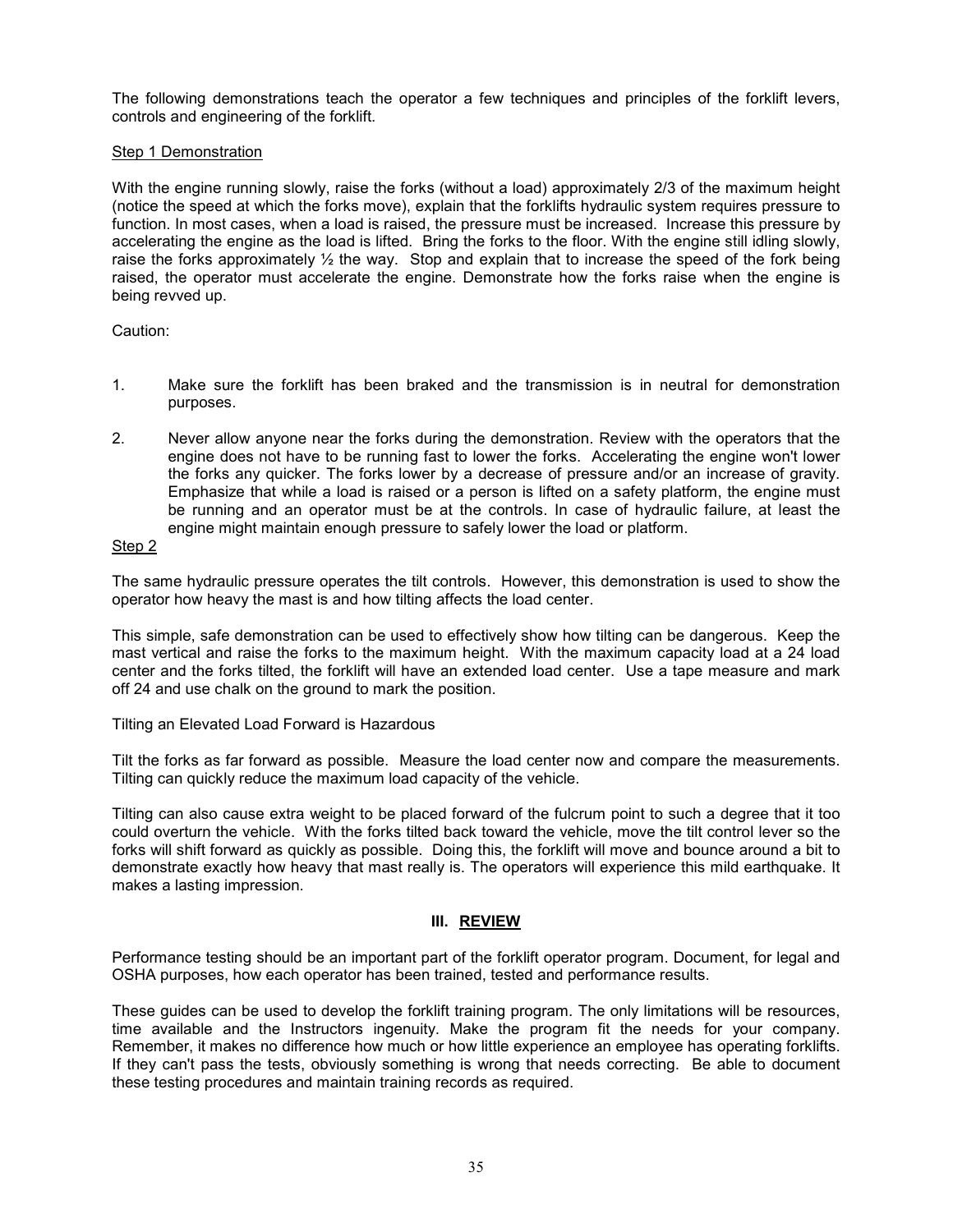# **FORKLIFT - LESSON # 1**

## **PRINCIPLES OF FORKLIFT EQUIPMENT**

- **I.** LEVER PRINCIPLE<br>II. FULCRUM PRINCIF
- **FULCRUM PRINCIPLE**
- III. DATA PLATE
- IV. LOAD CENTERS
- V. CENTERS OF GRAVITY
- VI. MOMENTUM
- VII. STABILITY TRIANGLE
- VIII. HYDRAULICS
- IX. REVIEW

Forklift equipment operators must understand forklift safety rules and their enforcement as they face a wide variety of situations requiring immediate decisions on a daily basis.

A professional forklift operator knows the equipment, follows the safety rules and prevents property damage. Operating a forklift safely and efficiently requires more than just being a driver. Knowledge of the following essential engineering fundamentals of forklift equipment is needed to make correct decisions while operating the equipment. Odd size loads, heavy materials and unusual situations can be handled safely.

# **I. LEVER PRINCIPLE**

Levers are used as it applies to forklifts with the following illustration.

When changing a flat tire, the car is jacked up and a small amount of force is exerted over a long distance. The jack handle moves a large distance, but the car moves upward only a short distance. A small amount of force is used to push the jack handle down, but a large amount of force raises the car.

Every time the jack handle is moved down 25 inches, the car raises only one hundredth as far, but with 100 times as much force. A 20-pound force moves 25 inches and this moves a 2,000-pound car a quarter of an inch. That's one application of the lever principle.

A forklift raises heavy loads using this principle. However, it is the hydraulic system that applies the force to lift the loads. It is important to understand the lever principle before beginning to discuss load centers, gravity and the other fundamentals of the forklift.

# **II. FULCRUM PRINCIPLE**

The forklift operates according to the fulcrum principle two weights balanced by a fulcrum. The forklift has a counterweight, which is composed of the engine and heavy metal parts on the rear of the vehicle. The other weight is the load, which is picked up by the forks and this load is balanced by the counterweight on the rear of the forklift.

Where is the fulcrum?

The fulcrum is the front tires, which is the point where the load is balanced by the counterweight of the vehicle.

The counterweight balances the load with the front tires as the fulcrum point.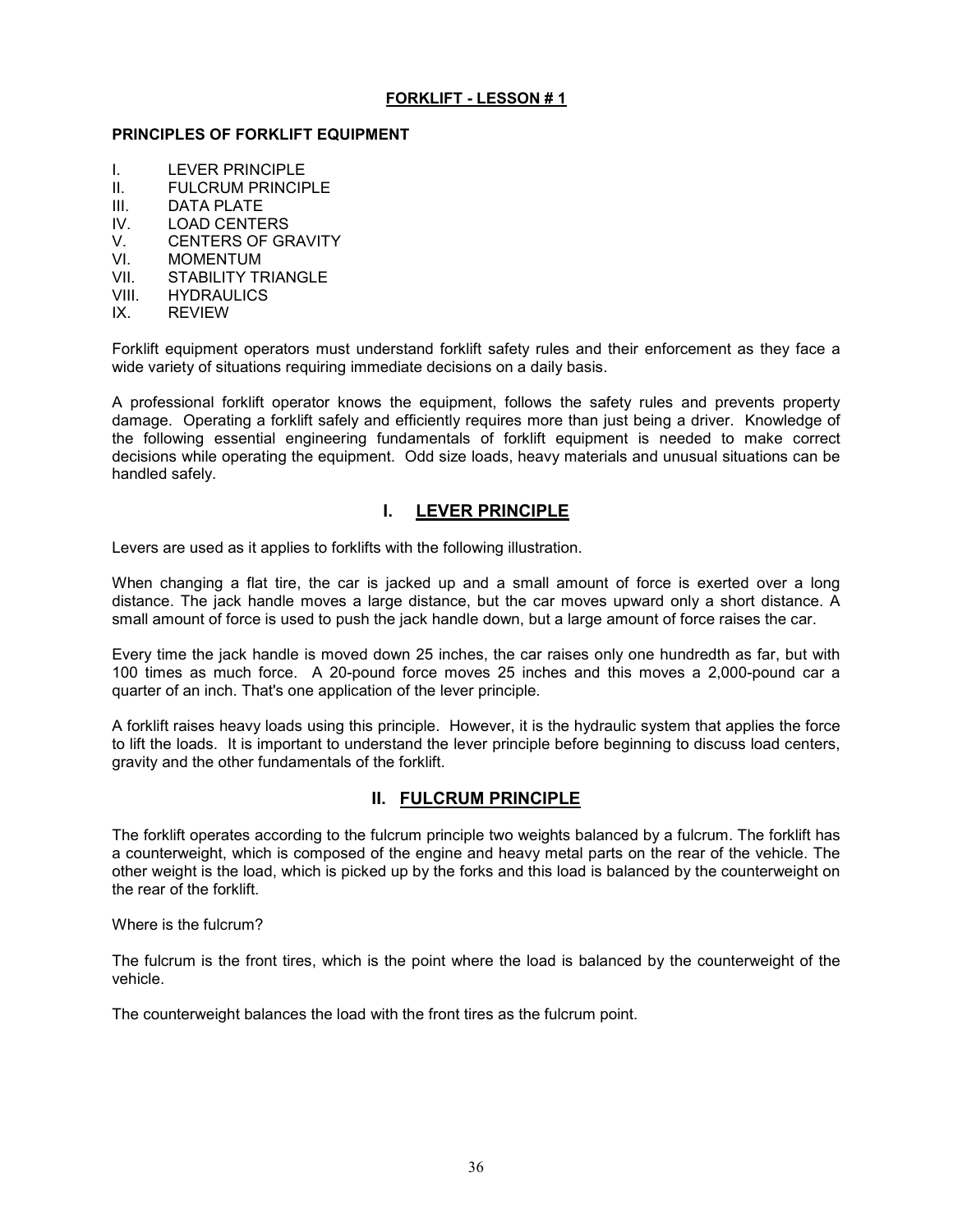## **III. DATA PLATE**

| SERIAL # 12345678           |
|-----------------------------|
| MODEL # XYZ                 |
| MAXIMUM LIFTING CAPACITIES: |
|                             |
| 2                           |
| 3                           |

A data plate is installed on the forklift by the manufacturer. This data plate gives the serial and model numbers which are very helpful when ordering parts or servicing the forklift. The data plate also provides information as to the amount of weight that can be safely lifted with the weight of the forklift. This data plate usually shows three different weights that can be safely lifted as it relates to the load centers.

## **IV. LOAD CENTERS**

The data plate may read: MAXIMUM LIFTING CAPACITY: 5,000 lb. at a 24 inch LC at 104 inches. What does it mean - LC, 104 inches? LC means load center and 104 inches indicates how high a load can be safely raised.

Most data plates provide more than one safe lifting weight. The reason for this is that the operator will probably be lifting many odd sized and shaped loads. Therefore, understanding how these odd- size loads can affect the safe lifting capacity of the forklift is an important part of safe operating practices.

The data plate shows how the operator can safely lift a 5,000 lb. load utilizing a 24 inch load center which can be raised to the maximum height of the forklift. In this case it is 104 inches. The data plate also shows how to safely lift 4,000 lb. at a 36 inch LC at 104 inches and 3,000 lb. at a 42 inch LC at 104 inches.

DATA PLATE

SERIAL # 12345678

MODEL # XYZ

MAXIMUM LIFTING CAPACITIES:

| 1. 5,000 LB. at 24" LC - 104" |  |  |  |  |
|-------------------------------|--|--|--|--|
|-------------------------------|--|--|--|--|

3. \_\_\_\_\_\_\_\_\_\_\_\_\_\_\_\_\_\_\_\_\_\_\_\_\_\_\_\_\_\_\_\_\_\_\_\_\_\_\_\_

If the data plate tells the maximum safe lifting capacity is 5,000 lb. at a 24 inch load center, then the operator can safely lift 5,000 pounds of an evenly distributed load measuring 24 inches. This 5,000 pounds load can be safely lifted to the maximum height of the forklift.

What about different load centers such as 36 and inches? When the load center is extended, the operator can't safely lift as much weight. When two people lift a 50-lb. weight, one person holds the weight close

The load center of a forklift is the distance measured from the center of the load to the vertical face of the forks. As the load center increases, the lifting capacity of the vehicle decreases, the load center is the distance measured from the center of the load to the vertical face of the forks. A standard size pallet size is 48 x 48 inches. Measure from the center of the load to the vertical face of the forks and obtain 24 inches measurement. Therefore, an evenly distributed load on a 48 x 48 inches pallet would be considered a 24 inch load center.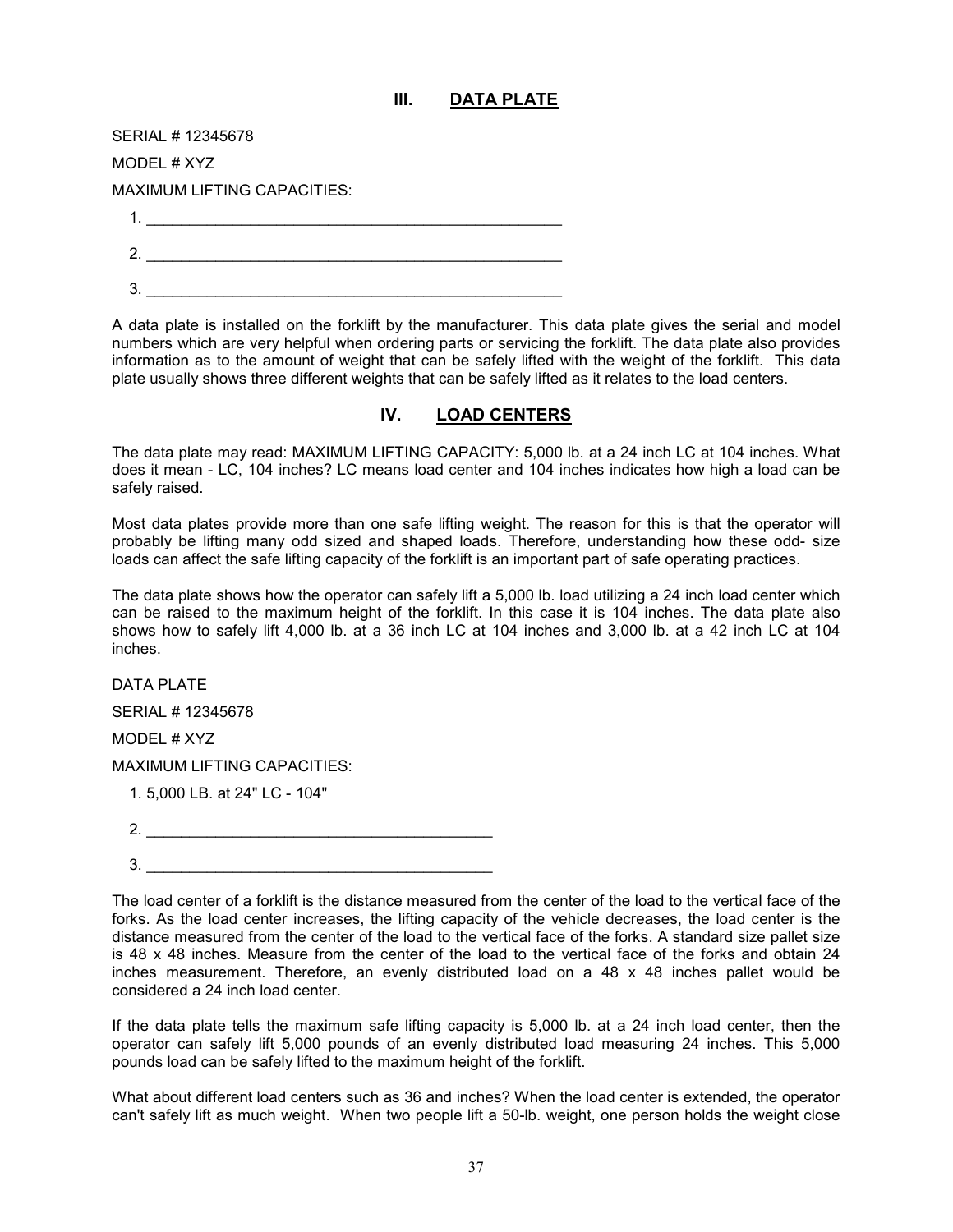to their body and the other person has their arms extended, and has difficulty holding the weight. The forklift has the same problem.

Extended load centers decrease the maximum safe lifting capacity. It is the responsibility as equipment operator to review the data plate, determine the safe lifting capacity load center and not exceed these rated limits or capacities.

Operators are required to have the maximum safe lifting capacity posted on the forklift mast or on the rear of the mast in view of the operator. This capacity, however, depends upon the load center being used by the operator. Most equipment operators use the 24 inches load center as the maximum and are careful not to exceed that limit.

If the lift loads have extended load centers, understand that extended load centers decrease the safe lifting capacity of the truck. If the operator is not sure, check with the supervisor. Remember the phrase, when in doubt, check it out.

## **V. CENTER OF GRAVITY**

Another thing that affects safe lifting capacity is the center of gravity. As the load is raised, the center of gravity shifts away from the truck and towards the forks.

The forklift has been engineered for this. Therefore, the maximum safe lifting capacity has been calculated using this shifted center of gravity. However, when equipment operators exceed the maximum safe lifting capacity and try to lift excessive loads, the forklifts engineered safety limits can be exceeded, resulting in an accident, injury or equipment damage.

Overloading a forklift puts stress and strain on other parts of the equipment such as the hydraulic system, steering system and other metal parts. It is very possible that the truck would overturn.

Tilting a load can also adversely affect the center of gravity.

Tilt loads only when necessary for positioning loads onto racks or other material-handling equipment.

What happens to a 2,000 pounds maximum capacity forklift that has its load raised to the maximum height and the load is tilted?

First, there would no longer be a 24-inch load center because the load is being extended much farther. The added weight of the heavy mast also decreases the safe lifting capacity. Loads should be lifted with the mast in a vertical or straight up position.

Remember the fulcrum? What happens to a seesaw when you add an extra weight to one end? The same thing happens to a forklift. Tilting a load can be very dangerous when these principles are not followed.

### **VI. MOMENTUM**

Momentum affects forklift operations when the forklift starts moving and can't seem to stop. When the operator is driving a forklift and quickly puts on the brakes, what happens? Does the forklift stop immediately or does it take time before it stops?

Yes, it takes time to stop. The faster the forklift is traveling, the longer and more distance it takes to stop. The friction of the brakes acts upon the wheels and after some distance they stop turning.

The truck's weight puts force on the brakes and the brakes apply force to the truck's weight. The engine is trying to maintain the present momentum of the truck. Something has to give.

The truck's center of gravity will continue to shift toward the direction of travel until the brakes stop the momentum of the truck. Hopefully, they both stop at the same time.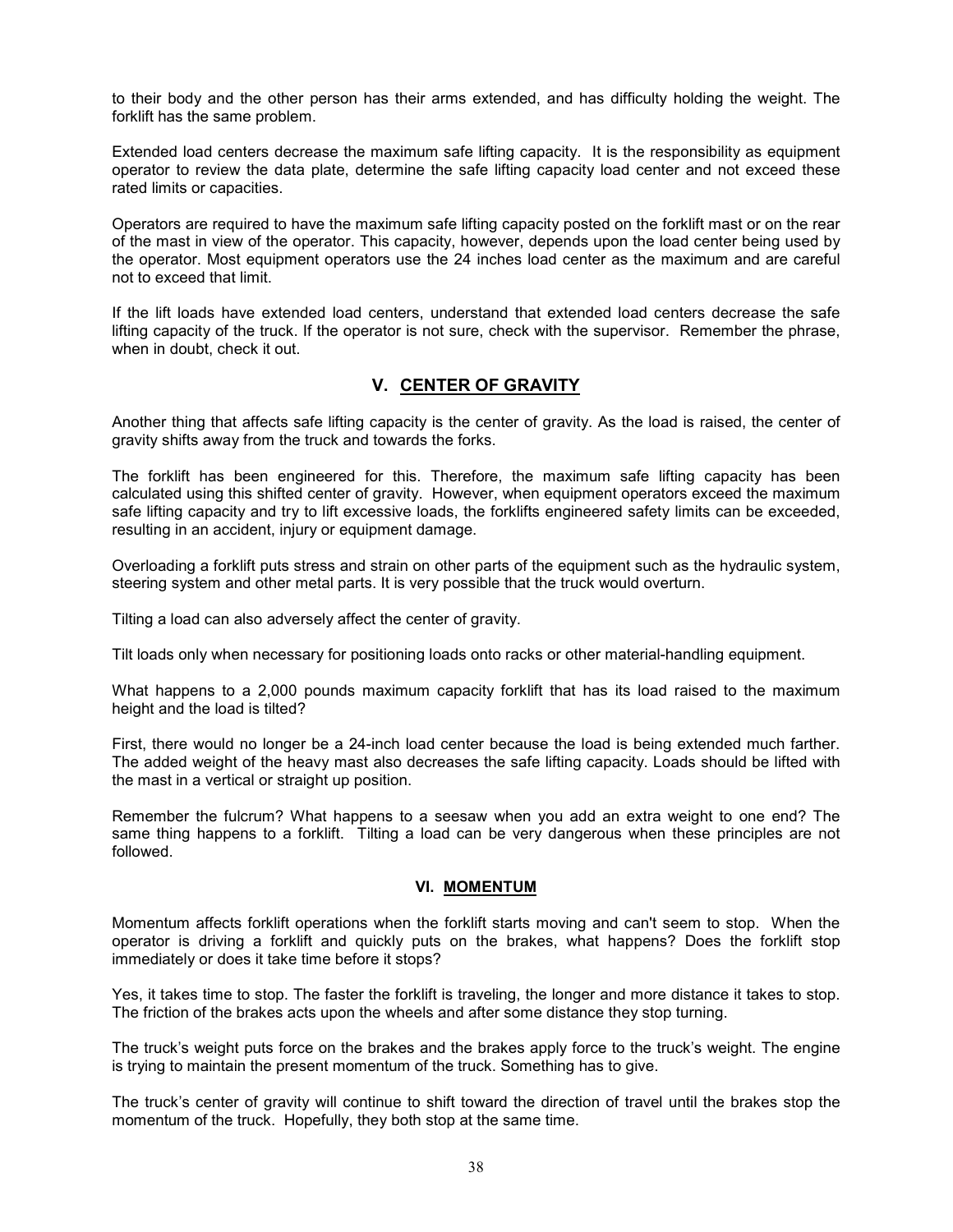When the forklift is at maximum capacity and as the center of gravity shifts even further toward the fulcrum, it is easy to see how a forklift can be overturned. A narrow wheel base and a high center of gravity tells the operator immediately that the forklift can be easily overturned.

A forklift is NOT engineered to make fast, sharp turns. Several things happen to a forklift turning a corner. The momentum of the truck is trying to keep it moving in a straight line and the steering wheel has to counteract the force of momentum exerted on it by the floor or road surface. The lesson to be learned is very simple: slow down and turn slowly.

Another reason for making slow turns has to do with the steering and stability points of a forklift. These points are part of what we call the stability triangle.

## **VII. STABILITY TRIANGLE**

Since forklifts do not have shock absorbers, engineers have made a three-point suspension system. The rear end is supported by a pivot pin in the center of the axle, which allows for the up and down movement of the rear tires when going over bumps and uneven surfaces. This, combined with the two front wheels, makes up the three point system known as the stability triangle.

When the combined center of gravity of the truck and load move outside the lines of this triangle, the forklift will turn over. There are many situations in which this can occur. One of them is fast, sharp turns. Another is lifting a heavy load and tilting the mast backward.

The center of gravity would shift to the rear which would put it very close to the edge of the stability triangle. An operator in this condition over an inclined surface ramp or over a large piece of wood or a hole would shift the forklift's center of gravity outside the stability triangle causing it to tip over sideways.

The forklift will not tip over if a few safety rules are observed. Exercise caution when tilting loads, tilt the load only for stability and when traveling always keep the forks and load close to the floor. Drive slowly.

There are many things to remember while operating a forklift, tilting, overloading, stability triangles, momentum, load centers, gravity. Operating a forklift can be very safe when the safety rules are observed.

## **VIII. HYDRAULICS**

Forklifts can move heavy loads easily because of the efficiency of the hydraulic systems. Hydraulic systems cause tremendous forces to be applied simply by using the light touch of a control lever. When lifting a load, tilt it or shift from side to side, using hydraulics.

An important fact about hydraulics is fluid pressure. Applying an increase in hydraulic fluid pressure at one part of the system will increase fluid pressure to other parts of the system.

The force exerted on the left piston increases the pressure in the fluid and is transmitted to the right piston. By applying a 5-lb. load on the left piston, the pressure in the liquid increases by 5-lb. per square inch on each inch of the right piston producing a lifting force of 50-lbs.; therefore, heavy loads can be lifted with little force.

The most important thing to remember is that forklift hydraulic systems use small forces on pistons, which exert larger forces to produce a very effective method of lifting, moving and shifting heavy loads.

Remember that hydraulic systems are under pressure. Worn or cracked hoses can rupture, causing a hydraulic failure. Hydraulic leaks must be corrected because they indicate worn seals, pistons or other mechanical failure. Report hydraulic deficiencies to the supervisor before they cause accidents.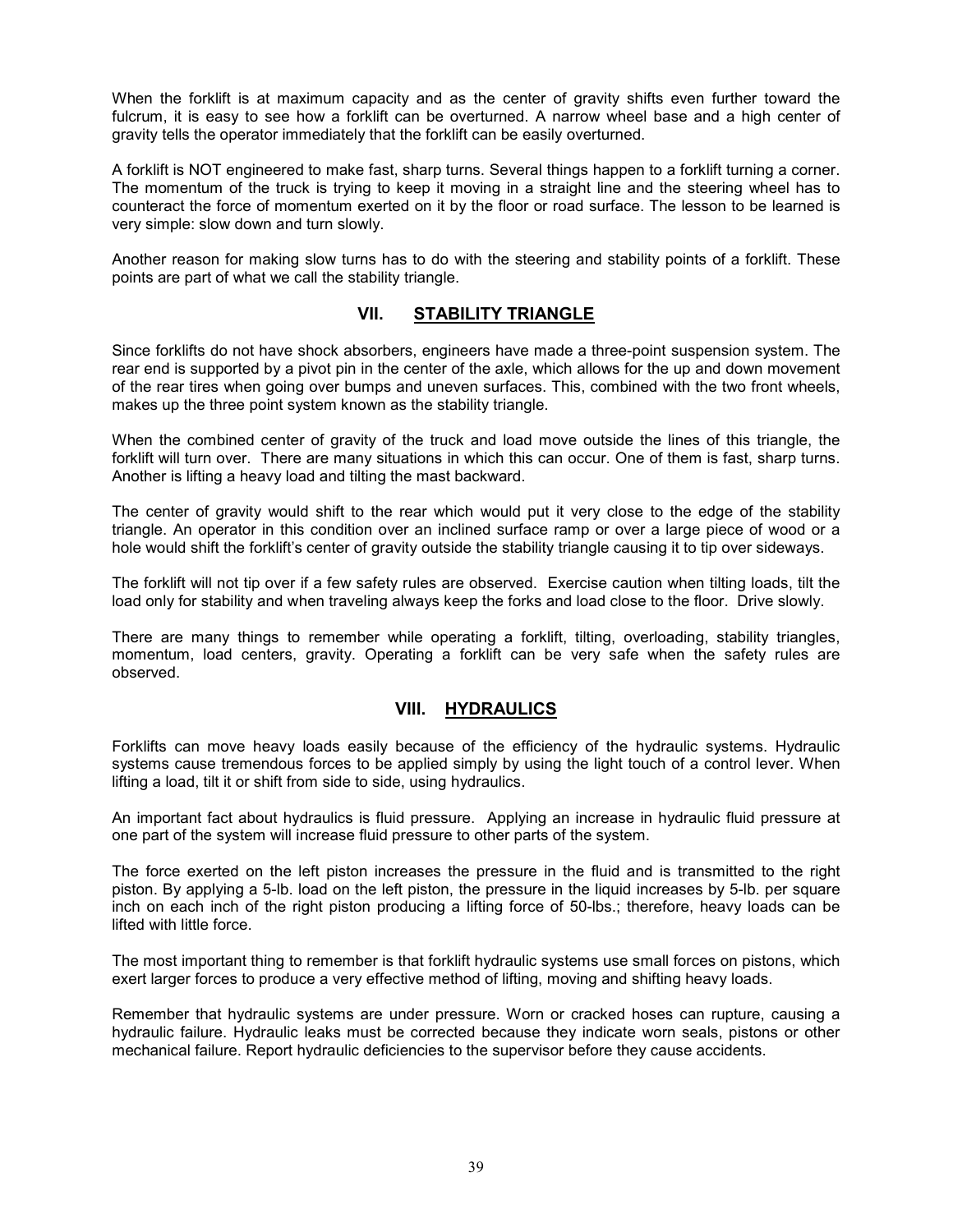## **IX. REVIEW**

- 1. The fulcrum principle: A load balancing a counterweight on a forklift with the front tires as the fulcrum of the load.
- 2. The trucks center of gravity shifts toward the fulcrum as a load is raised. The forklift is engineered for lifting a certain capacity load to the maximum height of a forklift.
- 3. A critical factor affecting the safe lifting capacity is the load center. A load carried close to the forklift is much safer than one with the load center extended away from the forklift.
- 4. A forklift attachment affects the load center and safe lifting capacity of a 5,000-lb. capacity forklift. The load center would be extended, greatly reducing the maximum safe lifting capacity.
- 5. Tilting a load or driving with a load raised can be dangerous. A tilted load extends the load center plus the extra weight of the mass increases the weight of the load being lifted. Driving with a raised load increases the mass of the truck. If the forklift stops quickly, the momentum of the truck and load could cause the truck to overturn.
- 6. The center of gravity is very high on forklifts because the wheels are close together and the weight of the engine sits several inches off the ground. A forklift can easily be overturned, particularly if the operator is driving too fast or the load is raised. This is the principle of the stability triangle.
- 7. The hydraulic system is under tremendous pressure. If a hose bursts, the entire system could fail. This could result in a serious accident or personal injury. Replace worn, cracked or damaged parts or hoses.

## **FORKLIFT - LESSON # 2**

### **SAFE OPERATIONS AND OSHA REQUIREMENTS**

- I. OSHA REQUIREMENTS FOR FORKLIFT OPERATIONS
- II. SAFE OPERATING RULES
- III. EMPLOYEE FORKLIFT OPERATOR TRAINING QUESTIONS

The Occupational Safety and Health Act of 1970 includes a provision that states, only trained, authorized and certified operators will be permitted to operate a powered industrial truck.

The employer is charged with the responsibility of developing an effective safety training program. This manual covers the necessary OSHA rules and regulations pertaining to forklift equipment and operations and provides a recommended program that will exceed Federal or State OSHA training requirements. OSHA regulations as outlined in Title 29, Code of Federal Regulations, Part 1910.178. (These regulations are in the CD-ROM of Written Materials with your package.)

## **I. OSHA REQUIREMENTS FOR FORKLIFT OPERATIONS**

There are a variety of OSHA requirements that are directly related to forklift operations. The following list has been developed under the guidance of The Technical Information Development Branch, National Institute for Occupational Safety and Health (NIOSH). The NIOSH publication No. 78-199 Outline for Training can be obtained free of charge by writing:

> **NIOSH Division of Technical Services 4676 Columbia Parkway Cincinnati, Ohio 45226**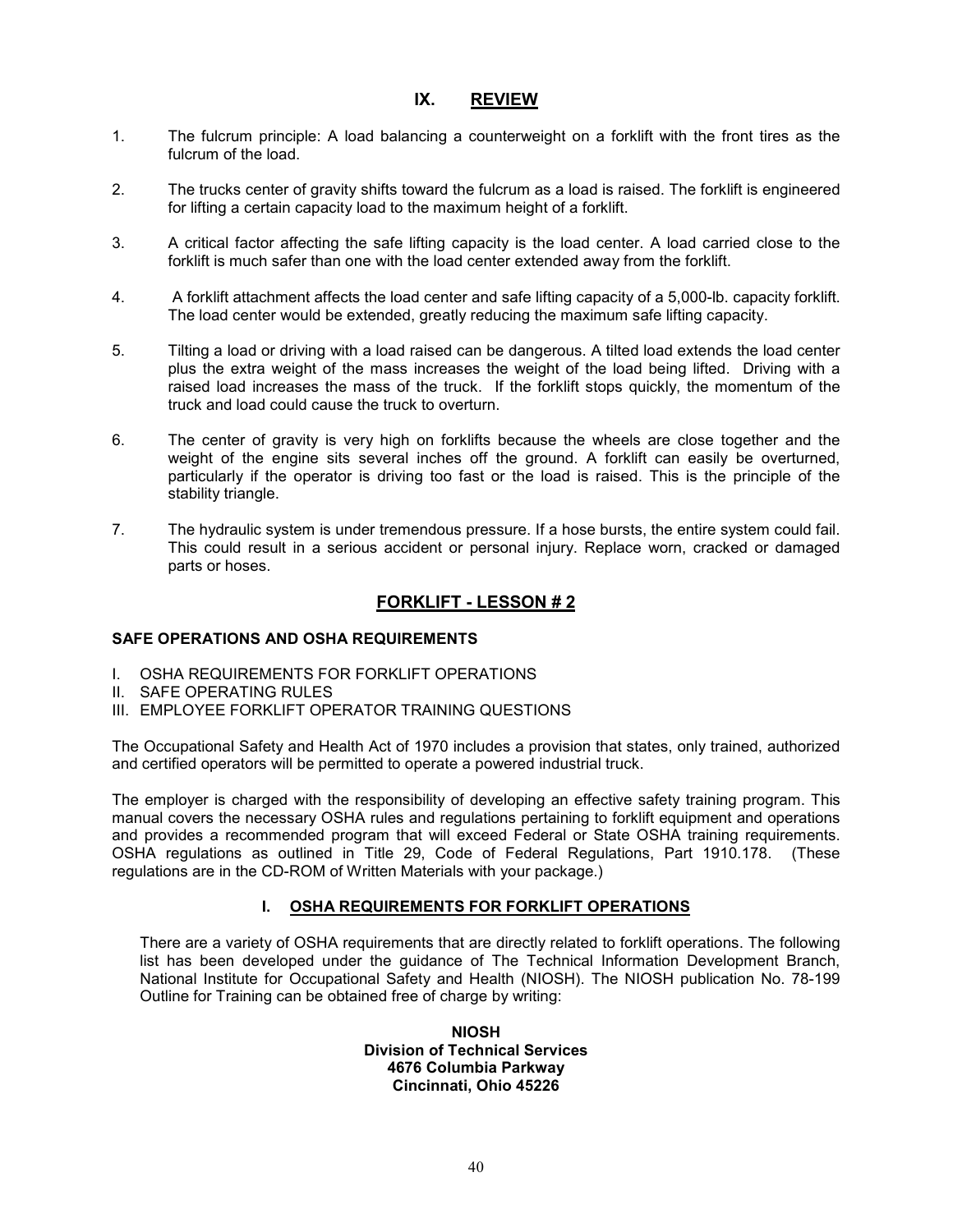# **II. SAFE OPERATING RULES**

This chapter outlines the minimum Safety Standards for forklift operators as required by OSHA. Forklift safety should exceed these requirements. The explicit purpose of forklift safety is to eliminate:

- 1. Accidents and Injuries
- 2. Property Damage
- 3. Equipment Abuses and Damage

Meeting OSHA requirements requires understanding and enforcement of these standards with the implementation of training programs for forklift operators. The following safe operating rules include all the rules required by OSHA and State OSHA. It is recommended that the employee forklift training program include these operating rules.

Issue each forklift operator a copy of these OPERATING RULES, and have each operator acknowledge them by signing that they have received a copy of these rules and understand them. Post a copy on the bulletin board near forklift operations to satisfy OSHA and State OSHA requirements.

Remember, training requires documentation. Undocumented training has the same basic legal effect as no training. The forklift operator must acknowledge receipt of these rules for documentation to occur under OSHA and State OSHA requirements.

### **OPERATING RULES**

- 1. Only drivers authorized by the employer, licensed and trained in the safe operation of industrial trucks, pallet jacks or industrial tow tractors will be permitted to operate such vehicles. Methods will be devised to train operators in safe operation of powered industrial trucks.
- 2. Drivers will check the vehicle at least once per shift, and if it is found to be unsafe, the matter will be reported immediately to a supervisor, foreman or mechanic, and the vehicle will not be put in service again until it has been made safe. Attention will be given to the proper functioning of tires, horn, lights, battery, controller, brakes, steering mechanism, and the lift system of forklifts (forks, chains, cable, and limit switches). Electric pallet jacks must include the proper functioning of the horizontal and vertical emergency stop systems.
- 3. Vehicles will not exceed authorized or safe speed, always maintaining a safe distance from other vehicles, keeping the truck under positive control at all times and all established traffic regulations will be observed.
- 4. For trucks traveling in the same direction, a safe distance may be considered to be approximately 3 truck lengths or preferably a time lapse 3 seconds passing the same point. A turn will never be made at such a speed that will cause the fork lift or pallet jack to overturn, due to the centripetal force of gravity. A forklift and pallet-jack have a very high center of gravity and will turn over when a turn is made at excessive speed.
- 5. NO RIDERS PERMITTED ON VEHICLES. No riders. A person may not ride anywhere on the forklift or be elevated on the forks of a lift truck or pallet jack without the use of a safety platform.

A safety platform is defined as:

- A. Having 42' high guard rails around all sides.
- B. Having a mid rail, midway between the guard-rails and platform.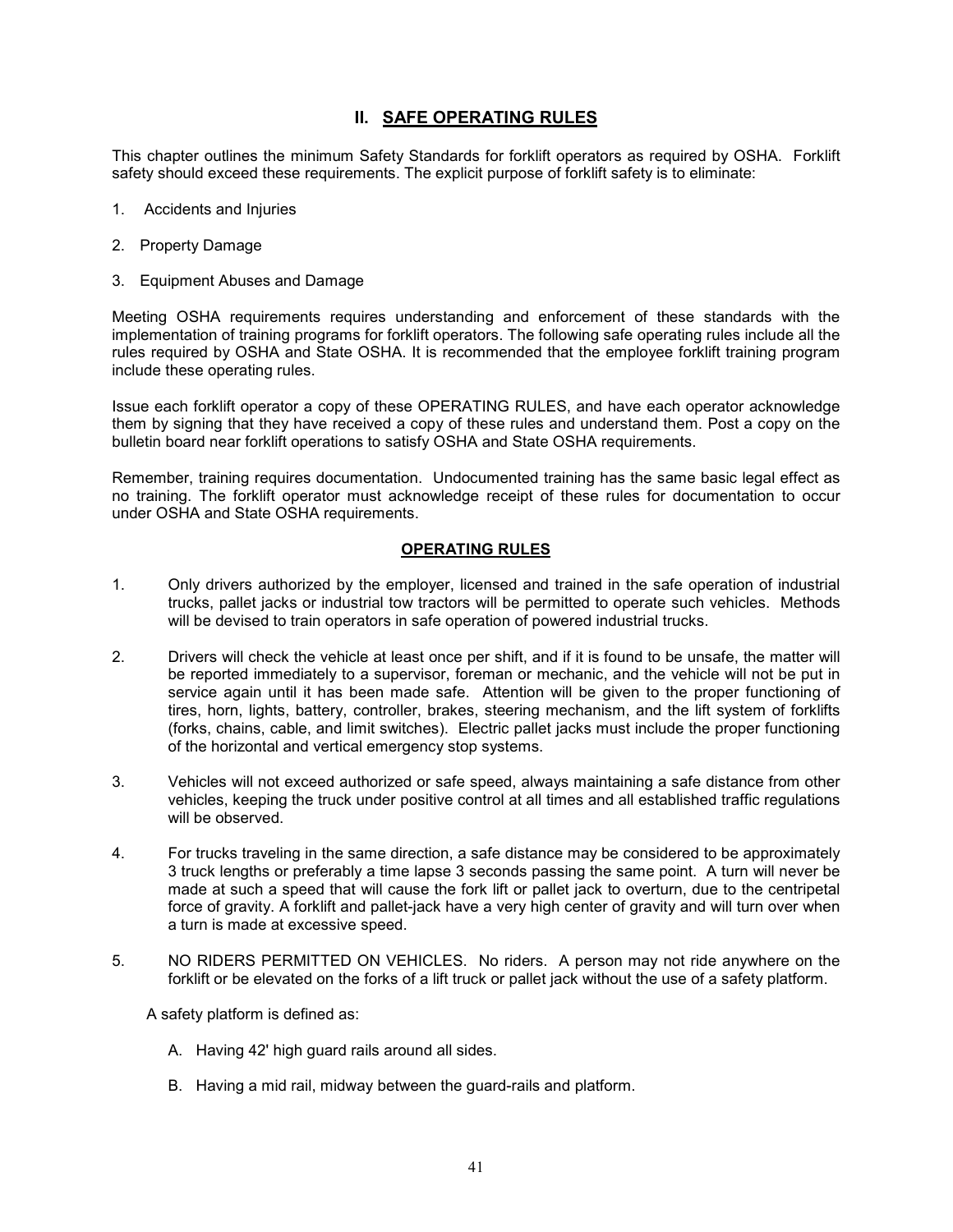- C. Having 4' high toeboards around the platform, if tools are used on the platform.
- D. Having chain, or other devices, securing the platform to the mast of the fork lift.

### **\*\*SOME STATE JURISDICTIONS REQUIRE A GUARD 7' HIGH TO PROTECT PEOPLE RAISED ON THE PLATFORM FROM THE CRUSHING ACTION OF THE MAST AND BACKREST. (THIS IS NOT AN OSHA REQUIREMENT, BUT CAN BE A "STATE" OSHA REQUIREMENT.**

- 6. Stunt driving and horseplay are prohibited.
- 7. A loaded vehicle will not be moved until the load is safe and secure.
- 8. When leaving a vehicle unattended, the power will be shut off, brakes set, the mast brought to the vertical position, and the load-engaging means left in the down position. When left on an incline, the wheels will be blocked Note: A powered industrial truck is unattended when the operator is 25 feet or more away from the vehicle which remains in his view, or whenever the operator leaves the vehicle and it is not in his/her view.
- 9. When the operator of an industrial truck is dismounted and within 25 feet of the truck still in his view, the load engaging means will be fully lowered, controls neutralized, and the brakes set to prevent movement.
- 10. Trucks will not be driven up to anyone standing in front of a bench or other fixed object of such size that the person could be caught between the truck and object.
- 11. Operators will look in the direction of travel and will not move a vehicle until certain that all persons are in the clear. Pedestrians have the right of way at all times.
- 12. Vehicles will not be run onto any elevator unless the driver is specifically authorized to do so. Before entering an elevator, the driver will make sure that the capacity of the elevator will not be exceeded. Once on an elevator, the power will be shut off and the brakes set.
- 13. Motorized hand trucks will enter elevators or other confined areas with the load end forward.
- 14. Vehicles will not be driven in and out of highway trucks and trailers at unloading docks until such trucks are securely blocked and brakes set.
- 15. Vehicles will not be operated on floors, sidewalk doors, or platforms that will not safely support the loaded vehicle.
- 16. Employees will never be allowed to ride on the forks or on the sides or backs of lift trucks and pallet jacks.
- 17. No riders will be permitted on vehicles unless provided with adequate safety platform.
- 18. The forks will always be carried as low as possible, consistent with safe operations, usually 4 inches off the floor.
- 19. Extreme care will be taken when tilting loads. Loads may fall or forklifts can easily be turned over while tilting moderate loads.
- 20. Fork lifts and pallet jails will not be driven in and out of highway trucks and trailers at unloading/loading docks until such trucks are securely blocked and brakes set. Chock trucks and trailers.
- 21. Employees will not place any part of their bodies outside the running lines of an industrial truck or between mast uprights or other parts of the truck where shear or crushing hazards exist.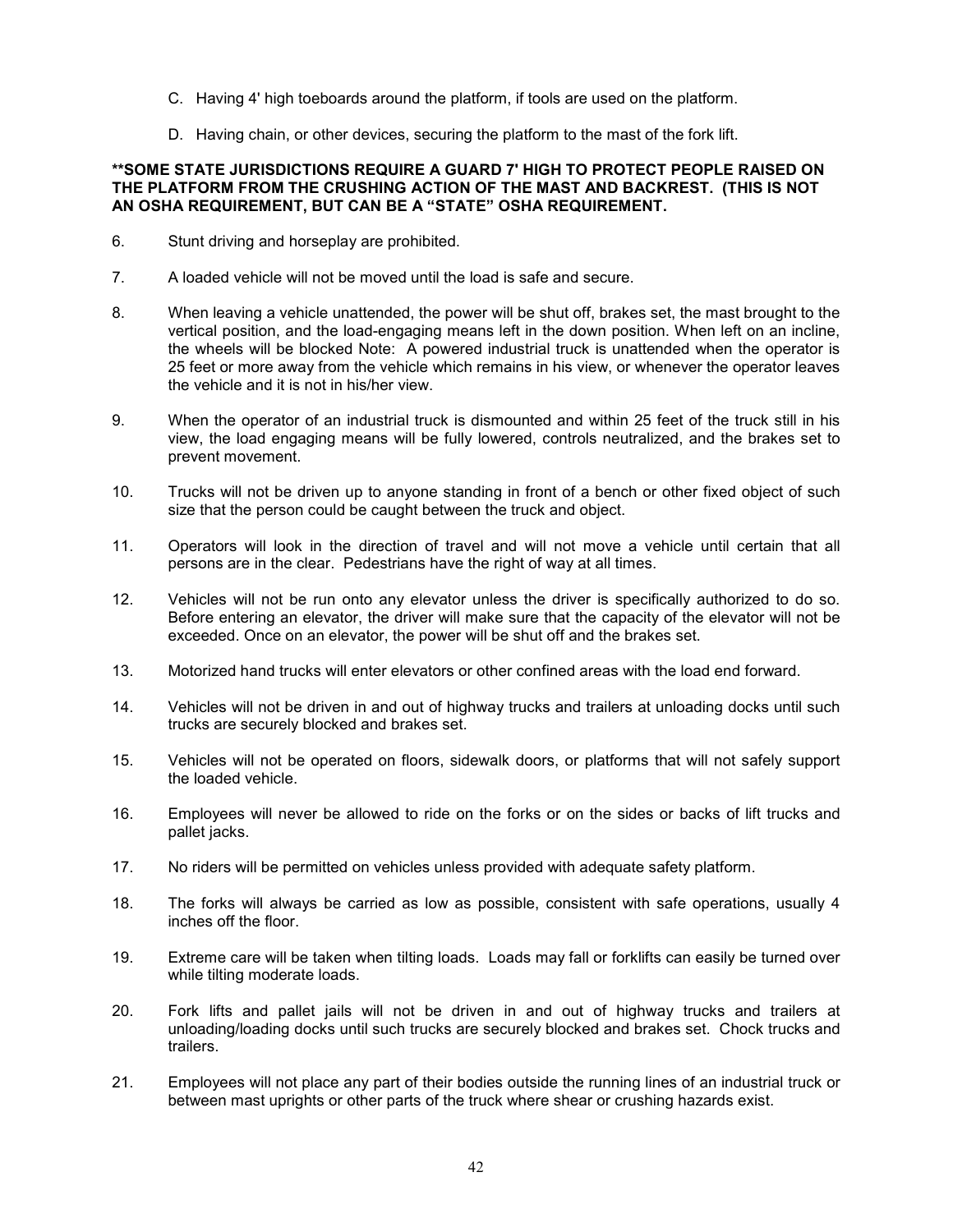- 22. Employees will not be allowed to stand, pass, or work under the elevated portion of any industrial truck, loaded or empty, unless it is effectively blocked to prevent it from falling.
- 23. Railroad tracks will be crossed diagonally, wherever possible. Parking closer than 9 feet from the center line of railroad tracks is prohibited.
- 24. The width of one tire on the powered industrial truck will be the minimum distance maintained from the edge by the truck while it is on any elevated dock, platform, freight car or truck.
- 25. When powered industrial trucks are used to open and close doors, the following provisions will be complied with:
	- A. A device specifically designed for opening or closing doors will be attached to the truck.
	- B. The force applied by the device to the door will be applied parallel to the direction of travel of the door.
	- C. The entire door opening operation will be in full view of the operator.
	- D. The truck operator and other employees will be clear of the area when the door might fall while being opened.
- 26. Prior to driving onto trucks, trailers and railroad cars, their flooring will be checked for breaks and other structural weaknesses.
- 27. Other trucks traveling in the same direction will not be passed at intersections, blind spots, or dangerous locations.
- 28. The driver will slow down and sound the horn at cross aisles and other locations where vision is obstructed. If the load being carried obstructs forward view, the driver will be required to travel in reverse, with the load trailing.
- 29. The driver will slow down and sound the horn at cross aisles and other locations where vision is obstructed. If the load being carried obstructs forward view, the driver will be required to travel with the load trailing.
- 30. Grades will be ascended or descended slowly.
	- A. When ascending or descending grades in excess of 10 percent, loaded trucks will be driven with the load upgrade (drive-up and back-down).
	- B. On all grades, the load and load-engaging means will be tilted back if applicable, and raised only as necessary to clear the road surface.
	- C. Motorized hand and hand/rider trucks will be operated on all grades with the loadengaging means downgrade.
	- D. Electric pallet jacks will be operated on all grades or ramps with the load down grade, preventing a runaway jack from crushing the operator.
- 31. Trucks will not be loaded in excess of their rated capacity. The rated capacity of the truck/jack must be clearly visible by the operator. On fork lifts, it is recommended the maximum capacity be stenciled on both sides of the mast and on the inside, directly opposite of the operator as he/she sits on the seat.
- 32. Pallet jacks will enter elevators or other confine areas with the load end forward. Operators of hand jacks and electric jacks not designed for riding will not ride on the jack. This includes using the jack as a scooter.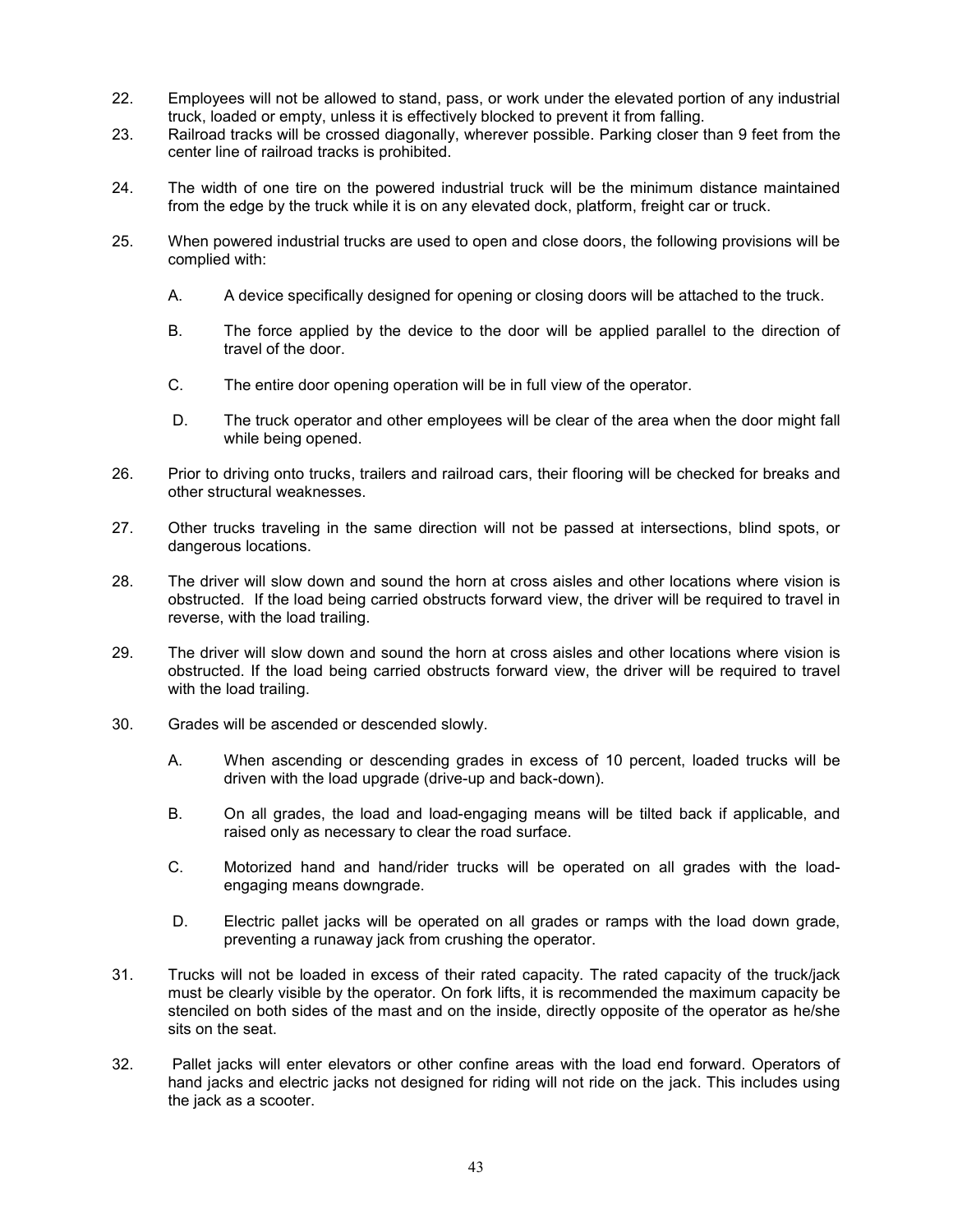- 33. No truck will be operated with a leak in the fuel, oil and hydraulic systems.
- 34. Tilting forward with the load engaging means elevated will be prohibited except when picking up a load. Elevated loads will not be tilted forward except when the load is being deposited onto a storage rack or equivalent. When stacking or tiering, backward tilt will be limited to that necessary to stabilize the load. Even though the load is not heavy, by tilting forward the fork lift can be overturned, due to the change in the trucks center of gravity.
- 35. The load engaging device will be placed in such a manner that the load will be securely held or supported.
- 36. Special precautions will be taken in securing and handling of loads by trucks equipped with attachments and during the operation of these trucks after the loads have been removed. Any attachment changes the center of gravity and the maximum capacity rating of the lift.
- 37. The engine must remain running and the operator at the controls, when a person is elevated in a safe platform. In case of hydraulic failure, the running pumps will afford some degree of protection in descending the person safely to floor level.
- 38. Fork lift and electric pallet jack operators may not smoke while operating this equipment. Sparks, open flames or smoking are not allowed in an area within 50 feet of any battery charging or refueling operation. Never connect or disconnect a charger to a battery, unless the charger is in the off position.
- 39. Spinner knobs or similar devices on the steering wheel are prohibited.
- 40. Spinning tires or causing tire skids on floors is prohibited. When changing directions, forward or reverse, the fork lift must be braked to a stop, gears changed, then proceed without spinning the drive tires.
- 41. Report immediately every accident, injury, near miss or unsafe condition to your supervisor or manager. Obey all safety rules and practice safe working habits every day.

## **III. EMPLOYEE FORKLIFT OPERATOR TRAINING QUESTIONS (1)**

- Q. Why is training required?
- A. Accidents involving powered industrial trucks are both numerous and severe. Training is intended to clarify the differences in handling between a truck and a car, to develop safe operating habits, to explain the consequences of taking certain kinds of chances, and to reduce the risk of injury to pedestrians as well as operators. (Pedestrians are involved in 1/3 to 1/2 of truck accidents resulting in iniuries.)
- Q. What if the company doesn't own the trucks, such as those rented for special jobs?
- A. The operator's employer is the person responsible for operator training. If the employee drives a truck, the supervisor must see to it that the employee is trained.
- Q. Can other professionals perform the training?
- A. Yes, but make sure all the applicable training elements mentioned in this manual are covered, and that the training includes any hazards that apply to the particular workplace.
- Q. What if an item on the list of operating rules doesn't apply to the company workplace (for example, no railroad cars handled)?
- A. Do not include it in the training program.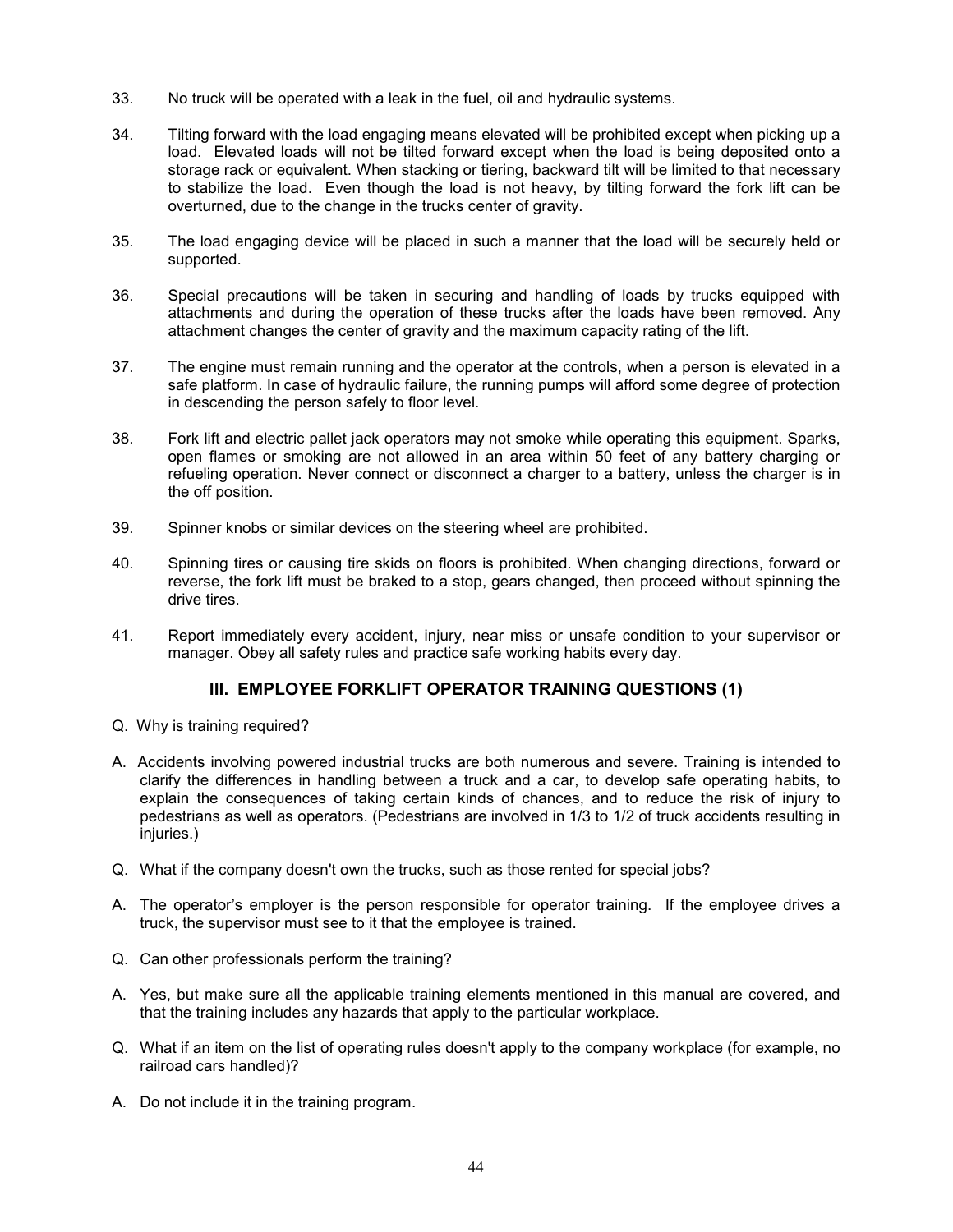- Q. Must employees who only run powered industrial trucks occasionally be trained?
- A. Yes. All persons who operate trucks must be trained. Persons operating them only occasionally are as frequently injured as any other group of drivers.
- Q. What if operators are hired with previous training, or with extensive experience?
- A. Supervisors should at least test operating proficiency of these drivers. In addition, all drivers new to the plant should receive thorough instruction in the hazards of their prospective tasks, in the right-oway rules of the plant, and in the way the truck maintenance system works.
- Q. If OSHA asked for evidence that the employee is a trained operator, will they want to see certain types of training materials or that the company used professional trainers?
- A. The OSHA training requirement gives businesses the opportunity to develop their own training programs. A log should be kept as evidence of operator training. During an inspection, OSHA compliance officers may check this information by questioning employees to verify that sufficient training has been given to the employee.
- Q. Should training be performed on company time?
- A. Yes, training should be performed on company time. Employees should practice thoroughly before they go out on the floor or in the yard with a truck.
- Q. Is that any need for an observation period after training is completed?
- A. A 30-day probationary period after the training is completed should be required for all new operators and they should be assigned to easier tasks and be closely supervised.

### **FORKLIFT - LESSON # 3**

### **MATERIAL HANDLING**

- I. MATERIAL HANDLING CHECKLIST
- II. MATERIAL HANDLING EQUIPMENT

The objective of material handling is to move, store, separate and handle material in a safe, efficient and productive manner which reduces:

- 1. Material handling costs
- 2. Production costs of the materials big handled
- 3. Property damage, wasted time
- 4. Injury and accident costs

Safe, efficient, productive material handling increases:

- 1. Production capacity
- 2. Morale, cooperation, professionalism
- 3. Profits of the organization analyze the current material handling techniques and procedures to eliminate wasted time, effort and costs. Analyze the material handling efforts to eliminate unsafe acts and conditions. Because they have an intimate knowledge of what's happening, seek the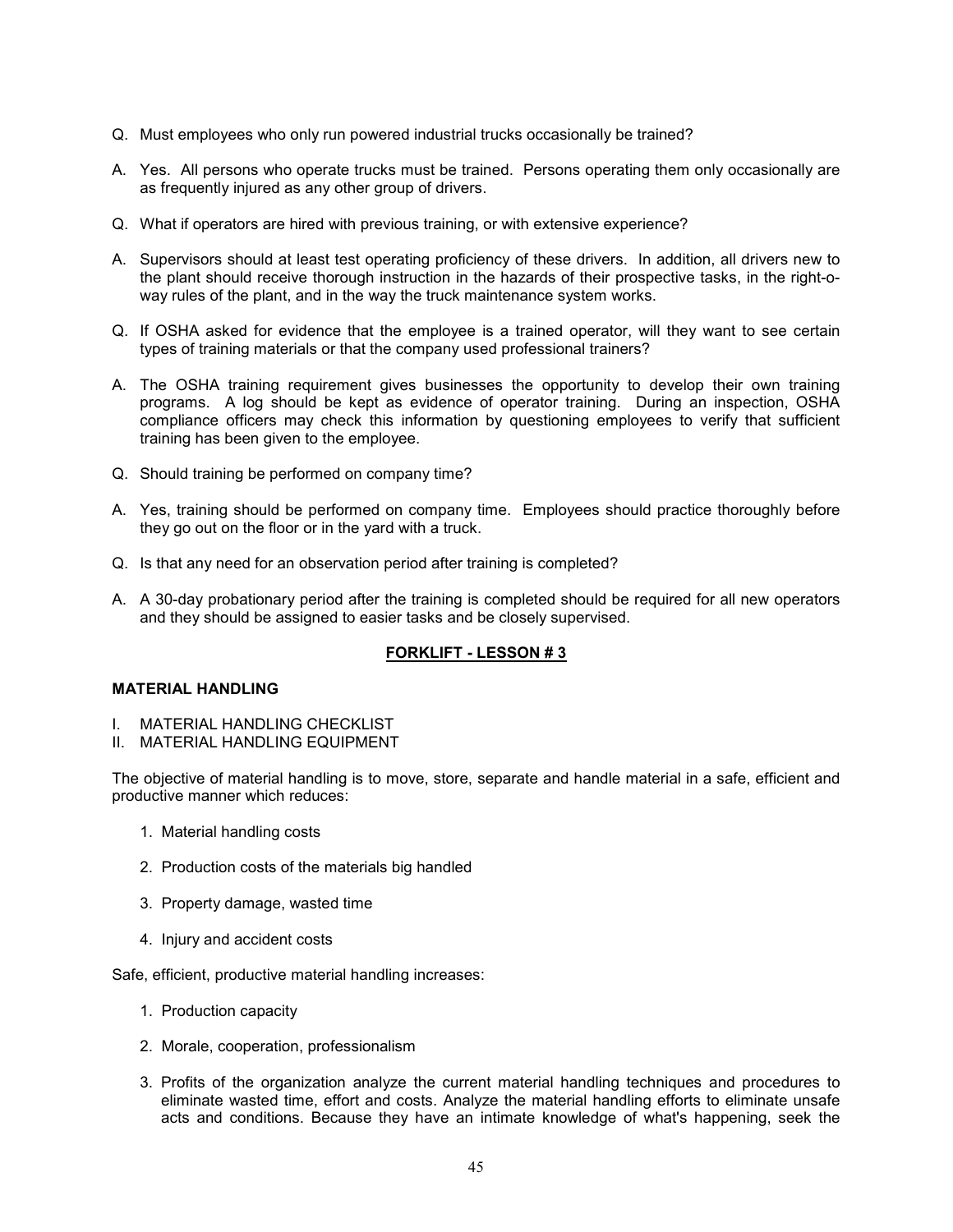assistance and recommendations of the forklift operators. It is important to include the operators in the planning phase of new space layouts, new procedures or new methods of operations. If they help plan the program, the program will have much greater acceptance when it finally is implemented. Analyze the material handling operations, review the following checklist and take action.

## **I. MATERIAL HANDLING CHECKLIST**

The following indicators can assist in determining the effectiveness of the Forklift Operator Safety Program. If any answers are YES, investigate that portion of the forklift operator system and institute improvements.

## MATERIAL HANDLING CHECKLIST

- 1. Poor housekeeping (trash, dirty floors, tools adrift, etc.)
- 2. Crowded conditions, aisles blocked.
- 3. Empty floor space (poor utilization f space).
- 4. Too much temporary storage. Items improperly stored because no space has been allotted for certain materials/merchandise.
- 5. Materials piled directly on floor. Non-palletized, non-containerized. (Results in excessive damage and handling costs.)
- 6. Wasted cube. Storage space wasted by not utilizing full height of floor space.
- 7. Damaged equipment, facilities, materials.
- 8. Equipment operators must maneuver excessively, making long (unnecessary) trips, traffic jams.
- 9. Excessive manual labor. Reduce labor costs and accidents with equipment.
- 10. Wrong equipment for the job (i.e. 10,000-lb. capacity forklift to lift 500-lb. loads).
- 11. Ineffective utilization of equipment. Use of attachments on forklifts to reduce time, labor and increase productivity.
- 12. No logical flow of traffic or materials.
- 13. Excessive pedestrian traffic around pallet jacks and forklift equipment.
- 14. Employee accidents and injuries.
- 15. Tell-tale or too much equipment. (Many times, safety and efficiency can be increased by reducing the amount of equipment being used.)

Housekeeping is a word everyone uses to mean sloppy, lazy, indifferent, lack of discipline, and just plain unorganized. Poor housekeeping can cause many problems. Housekeeping can be improved in the following ways:

1. Floors must be kept clean, non-slip and free of trash, debris, broken pallets, cardboard and other hazards.

**Note: You must have an organized and supervised system between janitors, employees, supervisors and sweepers to ensure this does occur.**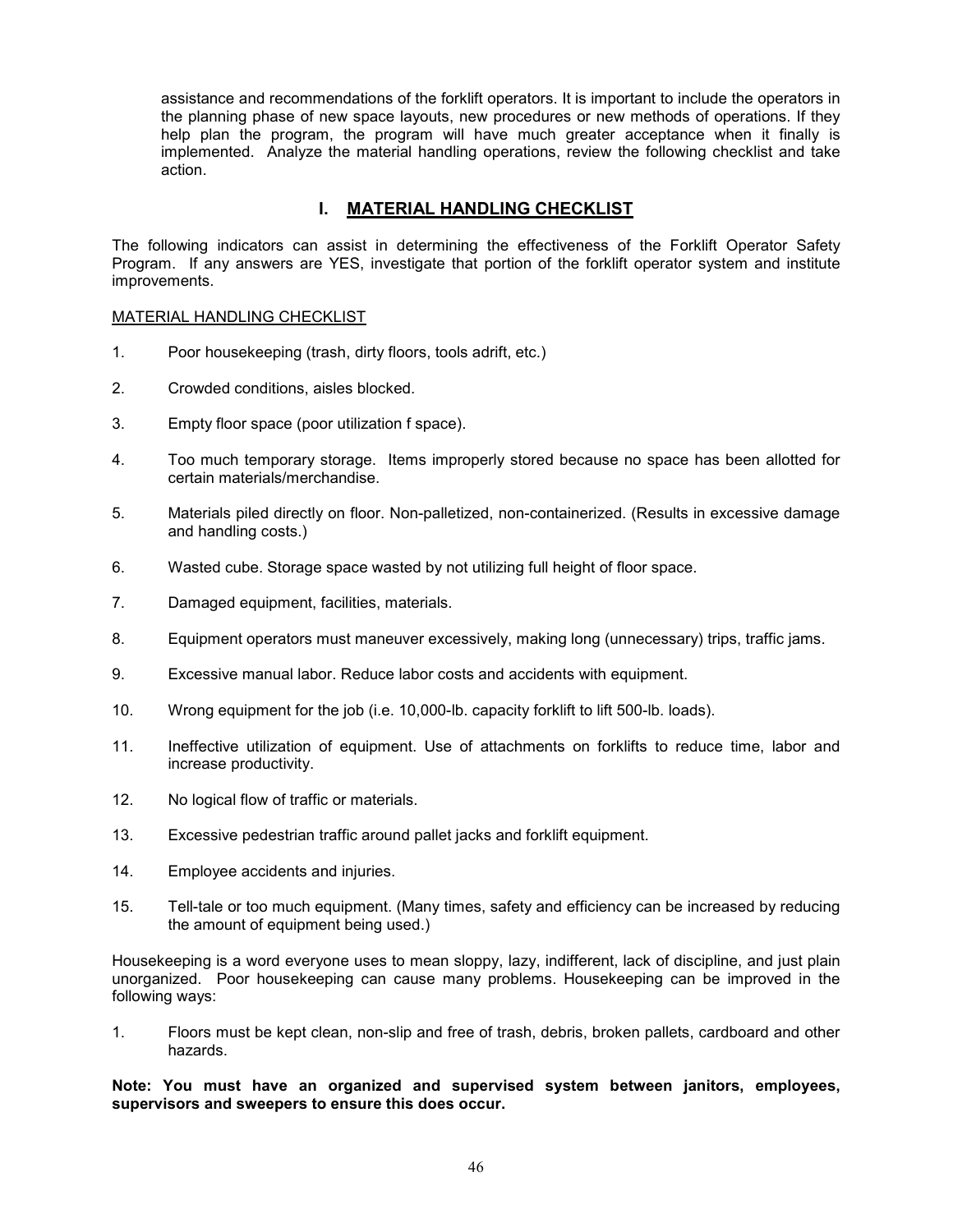- 2. Provide adequate lighting. If an operator has difficulty seeing, their accident rate will increase.
- 3. Repair faulty equipment that is dripping oil/fluids on the floor. Position absorbent materials to clean up oil/fluid leaks throughout the area for use by anyone observing a spill.
- 4. Provide sufficient containers for trash, scrap and other unwanted materials. For oily rags, use metal containers with metal tops.
- 5. For all departments, brooms, mops, squeegees, tools and other small equipment must be properly stored to prevent employee tripping over these hazards.
- 6. Special attention must be devoted to keeping locker rooms, restrooms, lunchrooms, and offices clean and sanitary. Sufficient supplies should be available (toilet paper hand towels, rags soap, etc.).
- 7. Have an effective rodent and pest control program.
- 8. Perimeter and outside areas must be kept clean and surfaces free from holes or other hazards.
- 9. Clearly defined aisles walkways must be kept clean and well lighted.
- 10. Enforce rules, encourage teamwork among all employees and department supervisors to keep areas clean and in a safe condition.

## **II. MATERIAL HANDLING EQUIPMENT**

There are several pieces of ancillary equipment forklift operators use in material handling operations. A few of the more commonly used items are the following:

- 1. Chocks. Before a forklift can be driven onto trucks trailers or rail cars the wheels must be chocked to prevent the wheels from moving which could result in an unsafe condition for the operator when entering or exiting the vehicle.
- 2. Blue stop sign. A blue stop sign is required to be placed approximately 10 feet from either or both ends of the rail car as necessary to afford protection from any approaching railroad equipment. The sign should have blue background with white lettering bearing the word STOP in letters not less than 4 inches high. The sign should be at least 12" by 15" in size. If rail cars are being loaded or unloaded at night, a blue light is also required to warn approaching railroad equipment operators.
- 3. Rail car door openers. If forklifts are used to open rail car doors, a device must be used on the forklift to ensure that force or pressure on the rail car door is applied parallel and not diagonally. Such a device is shown below:
- 4. Trailer stabilizing jack. The trailer took a nose dive when the forklift operator stacked material in the front end of the trailer. The weight of the material and forklift over loaded the front end, causing it to tip over. The forklift operator was injured. To prevent such accidents, a stabilizing jack or other means must be used to prevent nose diving.
- 5. Dock plates. Dock plates provide a stable surface over which forklifts can drive onto trailers, trucks and rail cars from loading docks. These dock plates must be in good condition and of sufficient capacity to safely support the weight of the forklift and load.

OSHA requires the maximum load capacity be posted on the dock plate; some means for moving, carrying or lifting the dock plate into position (handholds or lifting chains); and the dock plates must be free of cracks, stresses or defects.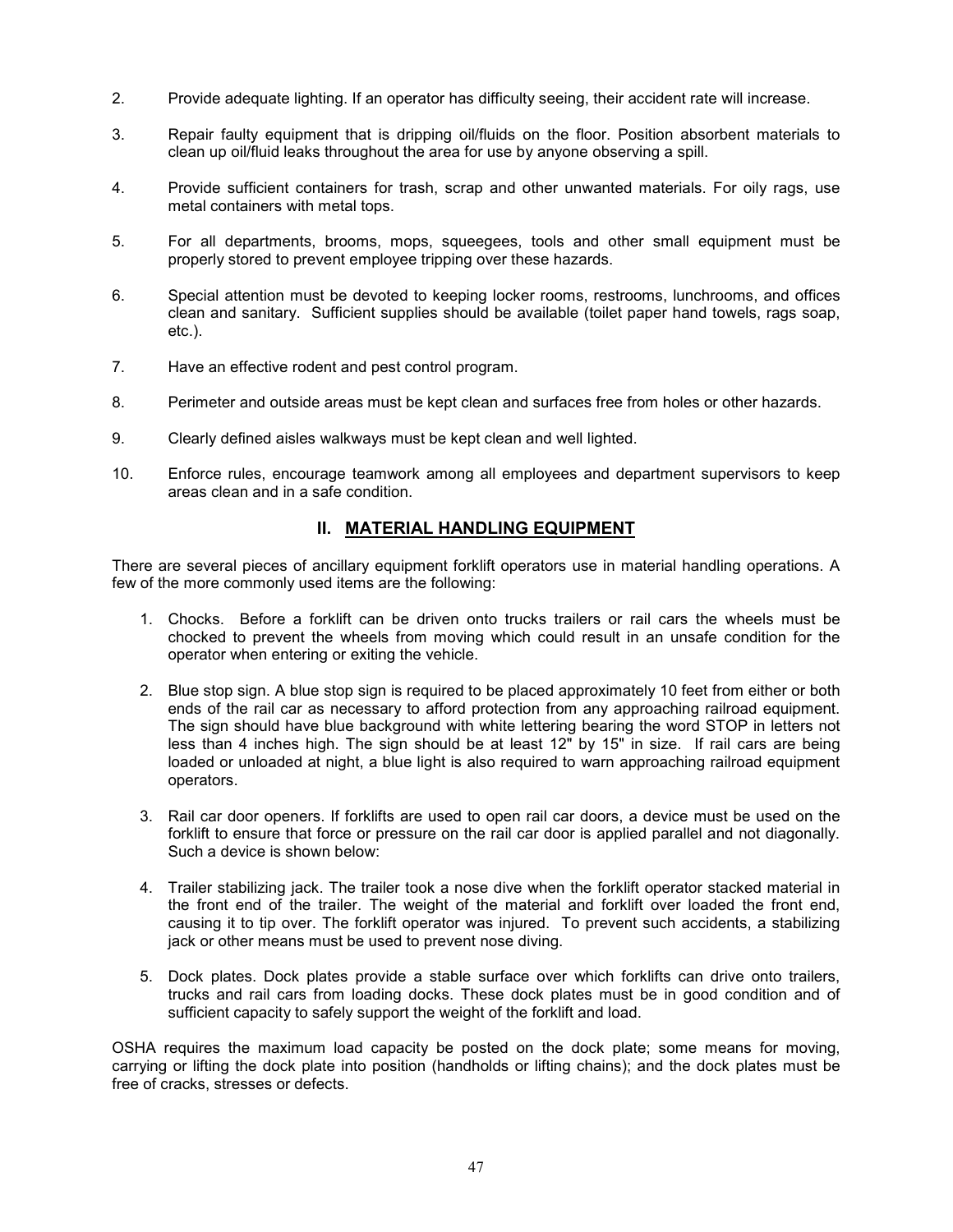A separator or gusset on the bottom of the dock plate prevents the dock plate from moving away from the dock or vehicle. Some dock plates utilize stave pins or bolts to prevent the plate from missing. In any event, some method must be utilized to prevent the plate from slipping between the dock and vehicle.

There is more equipment utilized in material handling operations; however, it's not necessary to list them all. Determine the company requirements, ask the forklift operators for suggestions and recommendations and improve the operations for safety, efficiency and productivity. Experience has demonstrated that an efficient and productive organization is a safe one.

## **FORKLIFT - LESSON # 4**

## **OPERATOR MAINTENANCE**

- I. CRITICAL MAINTENANCE ITEMS
- II. DAILY INSPECTION CHECKLIST
- III. INSPECTION AT DRIVING OFF
- IV. OPERATOR MAINTENANCE (ELECTRICS)

Operator maintenance will improve safety, increase productivity and cut maintenance costs. The majority of organizations do not have good operator maintenance programs. They rely upon their mechanics or outside service organizations for maintenance. That is a very expensive method of forklift maintenance. A good operator maintenance program is designed to prevent major maintenance problems, down time, putting out fires type maintenance and excessive expenditures for spare parts.

AN EXAMPLE: Michelle, the operator for forklift #23, inspects her forklift and notices the rubber on the left front drive wheel is tearing apart from the metal rim. It is not a safety hazard and it doesn't affect her driving, but she knows that these tires should be replaced. She promptly notes the deficiency on her daily operator's checklist and she also notifies her supervisor. The supervisor in turn notifies the mechanic and he verifies that the tire is getting worn and should be replaced. The mechanic schedules the tire replacement at the same time the forklift will be in the shop for a 100-hour service. Because Michelle reported this deficiency before the tire became a safety hazard, the mechanic had plenty of time to:

- 1. Order the necessary parts.
- 2. Schedule the tire replacement at the same time as other maintenance. (This reduces down time and extra labor charges.)
- 3. Schedule workloads, mechanic availability to keep the shop running in a smooth orderly manner and reducing the amount of emergency repairs.

Operators must be trained to perform operator maintenance and then that training must be enforced.

The majority of operator maintenance programs are ineffective or non- existent because supervisors do not follow up or control the program It is not enough to train operators, follow up supervision is equally, if not more, important. Listed below are the items that should be inspected by operators before they operate the forklift. Noted deficiencies must be reported to the supervisor for correction.

## **I. CRITICAL MAINTENANCE ITEMS**

Critical items are those that must be in good repair before the forklift can be safely operated. If any of these items are deficient the forklift cannot be operated until the repair has been made:

1. Brakes. Check the brakes to make sure they stop the forklift as intended. If the brake pedal has to be pushed more than 2 inches down before the brakes engage, then the brakes need adjusting and should be done as soon as possible. If the brakes are defective do not operate the forklift until these repairs are made.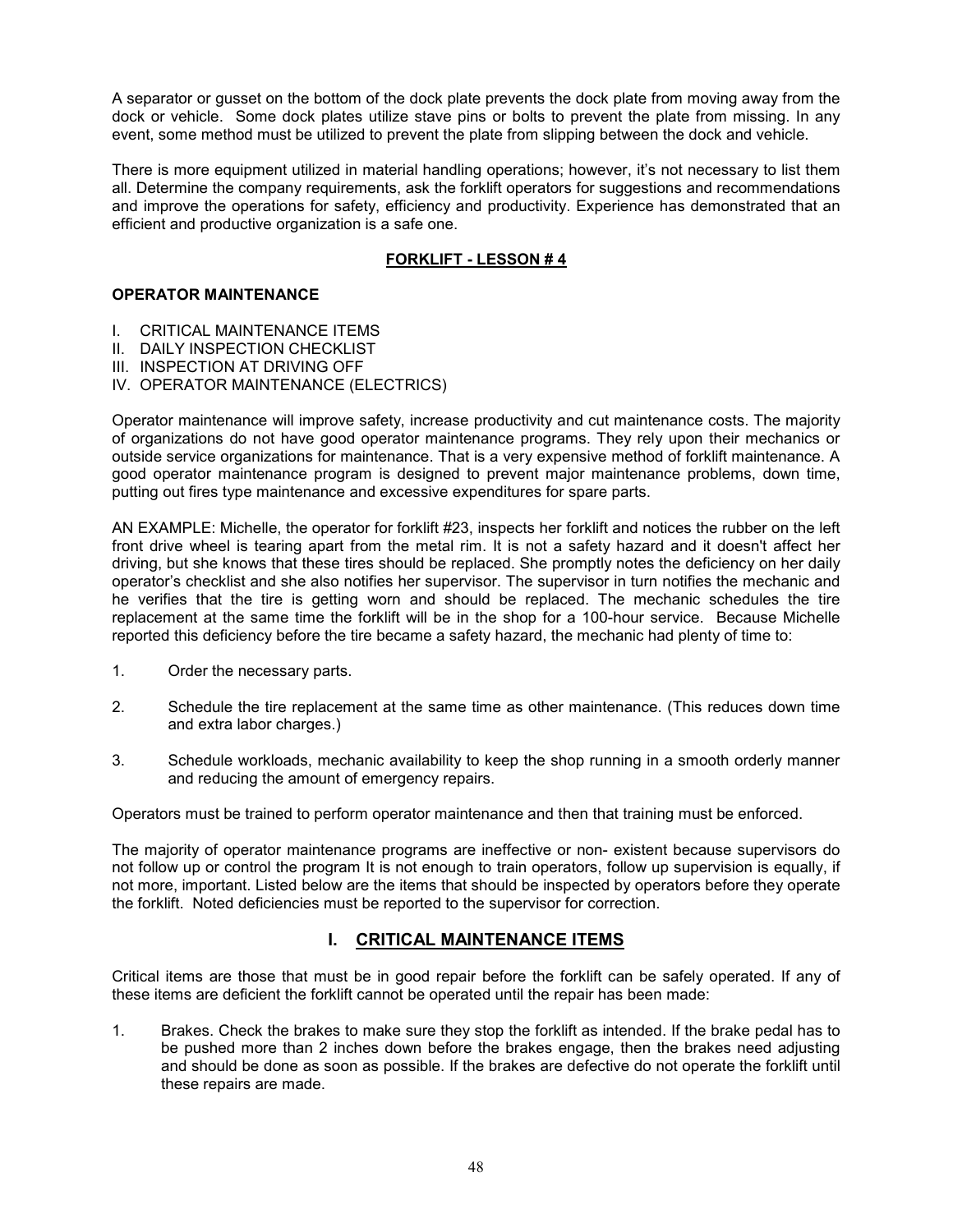- 2. Parking Brake. Engage the parking brake. Start the engine move the accelerator forward while the forklift is in a forward gear. If the brake holds, then it is in good working order. If it doesn't hold, don't operate the forklift until it has been repaired.
- 3. Steering. Inspect the steering by turning the steering wheel while observing the steering tires. If there is play in the wheel (steering wheel turns a short distance before the tires start to turn) the steering could be defective A mechanic or supervisor should inspect the forklift before it is operated in this condition.
- 4. Horn. If the horn doesn't work, the forklift is unsafe to operate. Have it repaired.
- 5. Leaks. Inspect the fuel lines, hydraulic hoses and other parts of the forklift for leaks. Do not operate a forklift that has a leak in the fuel, oil, hydraulic or transmission systems.

Each of the above items is the same as combustion engines. Electrics have a few more safety features that are considered critical safety items.

- 6. Deadman Brake. On sit down rider forklifts, the deadpan brake is the seat that springs up when a person leaves the seat. A contactor interrupts the electrical circuit and the forklift stops and will not go forward or reverse until someone sits down in the seat. This prevents a run away forklift in case someone falls off the seat. Stand up rider electric also has a deadpan brake that is activated when someone steps off the spring loaded brake pedal, located on the floor where a person stands as they operates the forklift.
- 7. Electrical Cables. Electrical cables that are worn, cracked or frayed can short out or cause the ignition or explosion of the battery vapors due to sparking across metal parts of the forklift. Inspect all wires and cables before operating the forklift.
- 8. Voltmeter. Inspect the voltmeter to make sure the main motor battery is charged. Never operate electric forklifts below 80% of the capacity of the battery. This is usually the red area indicated on your voltage meter (voltmeter). Discharging batteries completely reduce the life of the battery and renders the forklift unsafe to operate.

The critical maintenance items are considered critical factors in determining the safe operating condition of forklift equipment. A deficiency in any of the categories requires that the forklift be deadline (taken out of service).

### **Note: The company may include other items as critical, these items are MINIMUM requirements.**

To place a forklift in deadline or out of service place a tag on the steering wheel and remove the key. Make sure the forklift is not creating a hazard. Park it away from aisles or other walkways and check if the forklift has:

- 1. Mast in vertical position
- 2. Forks lowered to floor
- 3. Parking brake engaged
- 4. Engine off, key removed.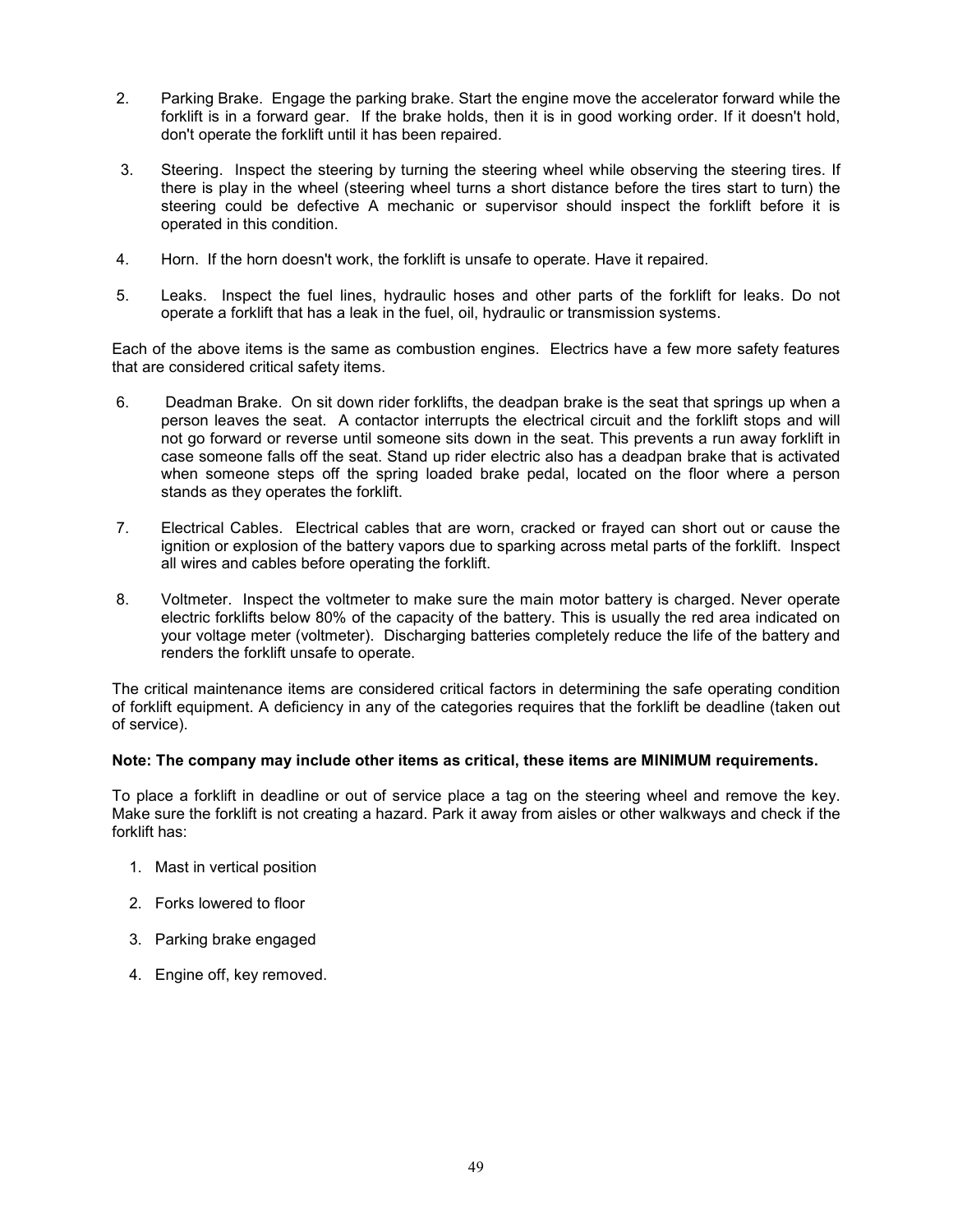## **II. DAILY INSPECTION CHECKLIST (1)**

- MAKE CAPACITY SERIAL # HR. METER
- 1. Previously noted deficiency: Has the deficiency been corrected?

YES\_\_\_ NO\_\_\_ ACTION TAKEN

2. Forklift posture and loose parts: Is the forklift in tilted posture? Sign of oil or water leakage? Any loose or rattling component?

YES NO ACTION TAKEN

3. Wheel tire: Damaged or excessively worn? Is the wheel rim free from distortion? Are all hub nuts tight?

YES NO ACTION TAKEN

4. Lamps and lights: Any failed bulb? Broken glass or lens?

YES NO ACTION TAKEN

5. Rearview mirror: Is the mirror clean and free from damage?

YES\_\_\_ NO\_\_\_ ACTION TAKEN

6. Hydraulic oil: Is the oil clean? Is the system full?

YES NO ACTION TAKEN

7. Radiator: Is the water up to level?

YES\_\_\_ NO\_\_\_ ACTION TAKEN:

8. Engine: Is the engine oil clean? Do not over fill. Causes over pressurization and can damage the oil seals and system. Any abnormal engine noise? Are the exhaust gases normal?

YES NO ACTION TAKEN

9. Fan Drive Belt: Is the belt properly tensioned, free from damage?

YES NO ACTION TAKEN

#### DAILY INSPECTION CHECKLIST (2)

10. Battery Electrolyte: Is the electrode up to level in each cell?

YES\_\_\_ NO\_\_\_ ACTION TAKEN

11. Brake fluid: Is the oil up to level in the reservoir?

YES NO ACTION TAKEN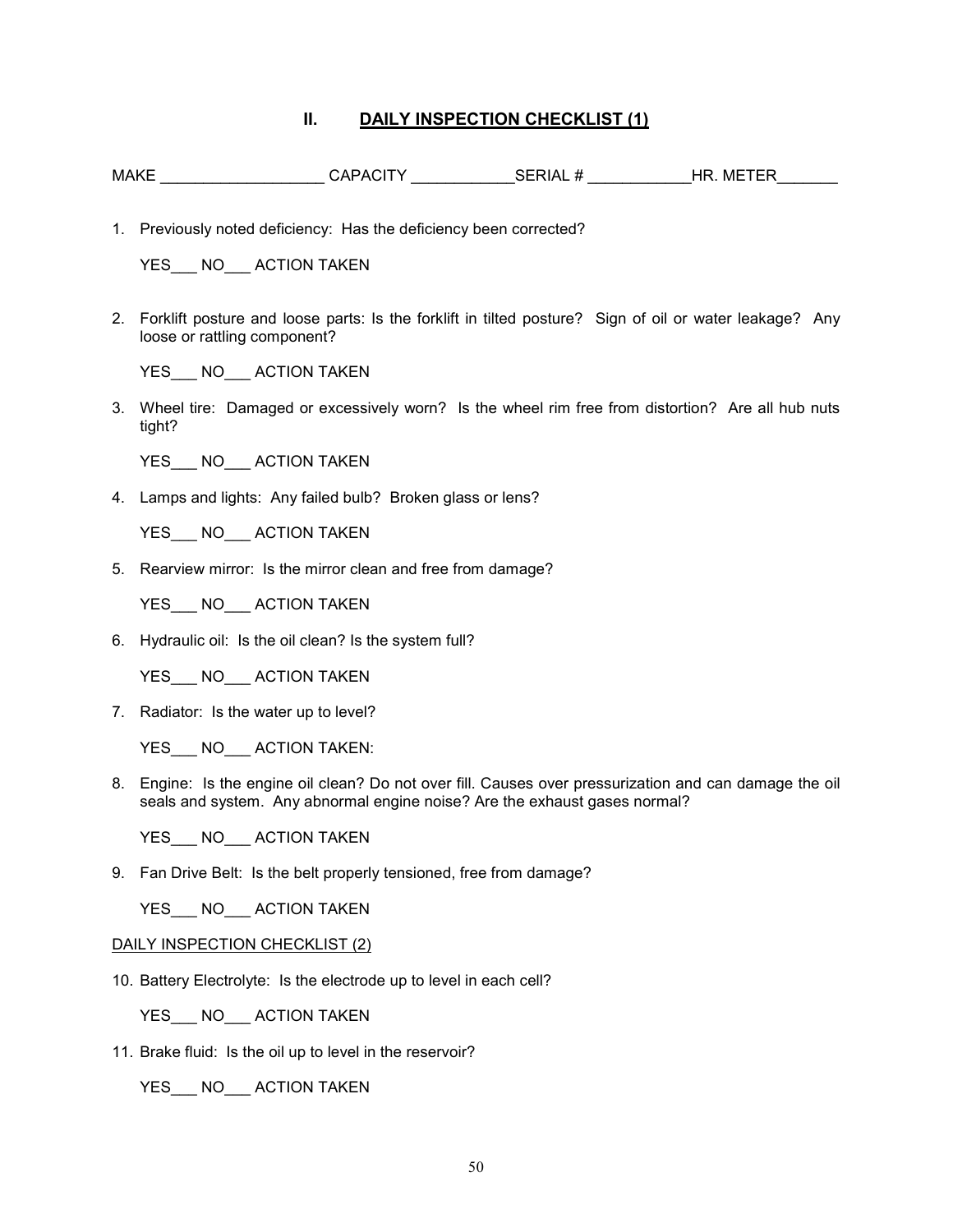12. Clutch pedal: Is the pedal effective with a proper stroke and play?

YES NO ACTION TAKEN

13. Automatic Transmission: Is its oil clean? Is the oil up to level?

YES NO ACTION TAKEN

14. Instruments: Are all instruments in good working condition?

YES NO ACTION TAKEN

15. Fuel tank: Enough fuel in the tank?

YES\_\_\_ NO\_\_\_ ACTION TAKEN

16. Mast and Hydraulic Drive: A leakage of hydraulic oil? Any cracks in the mast structure? Do all moving parts work properly?

YES NO ACTION TAKEN:

17. Mast Chains: Are chains equally tensioned? (Check with forks raised 4-6' of ground). Uneven tension or too much slack in the lifting can cause damage to the equipment or an accident.

YES NO ACTION TAKEN:

INSPECTOR: \_\_\_\_\_\_\_\_\_\_\_\_\_\_\_\_\_\_\_\_\_\_\_\_\_\_\_\_\_\_DATE:\_\_\_\_\_\_\_\_\_\_\_\_\_\_\_ SHIFT:

SPECIAL NOTES:

The Daily Inspection Checklist items must be explained to the operators so they will understand the purpose of these checks and why they are so important.

## **III. INSPECTION AT DRIVING OFF**

Engine

During and after the warming-up operation of the engine, observe its running condition for evidence of abnormal vibration, noise or exhaust color. The color of exhaust smoke is a good indicator of the quality of fuel combustion within the engine and may be interpreted as follow:

- 1. Colorless or slightly: Fuel is being completely burned.
- 2. Black smoke. Incomplete fuel combustion.
- 3. White smoke. Oil pumping meaning that engine lube oil is in the process of getting into combustion chambers. Fuel Just before placing the forklift in overnight outage, fill up the fuel tank to minimize the air space inside the tank. This will minimize the amount of water condensation from the air. Keep the fuel tank cap tight or water may leak in. Water in the fuel will foul up the fuel injection system. LP gas cylinders must be turned off and protected from excess heat or cold.

Hot weather precautions for the engine cooling system are the following: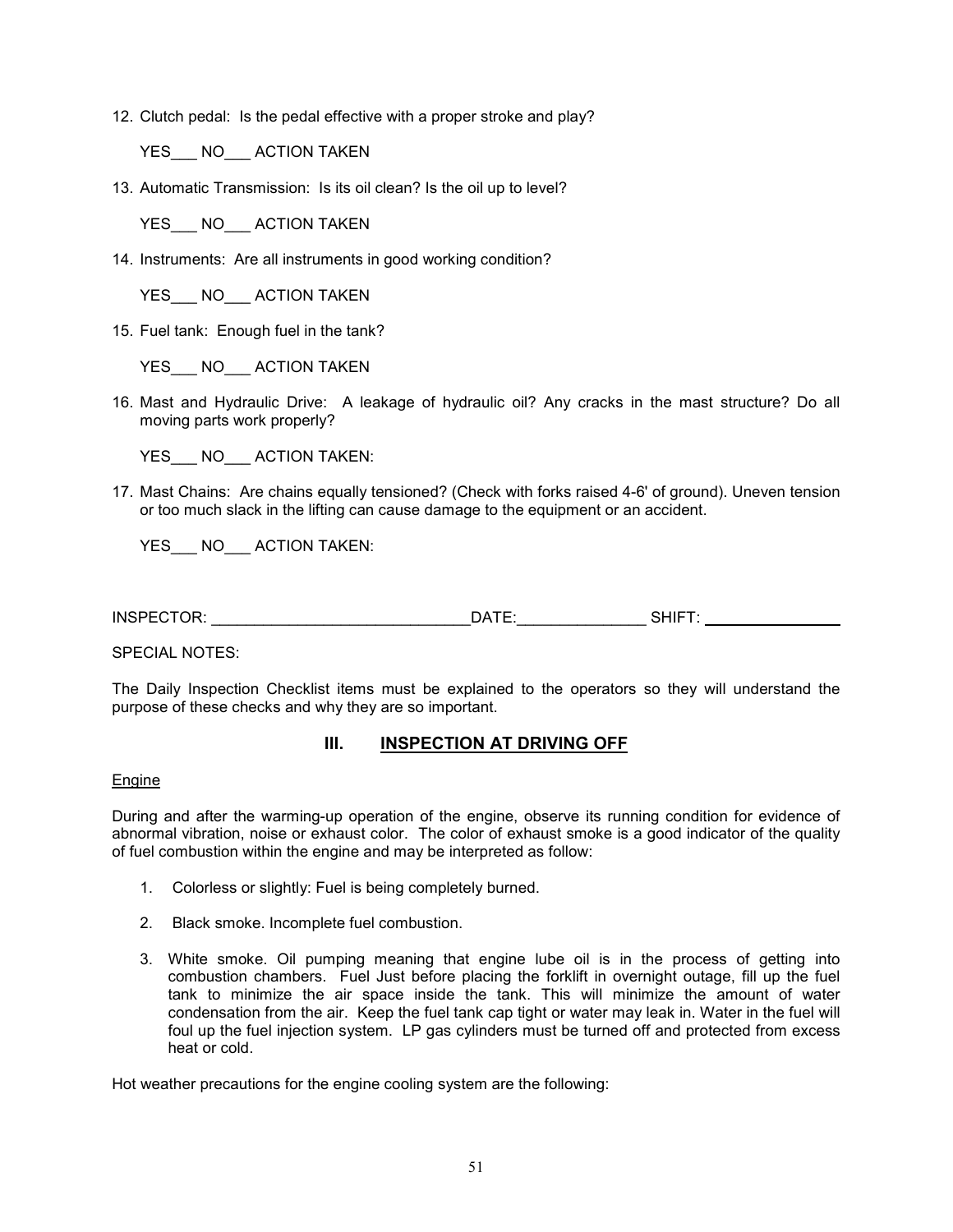- 1. Keep the radiator fins clean. Use a vacuum to remove dirt from the fins. When cleaning, check the cores for water leakage. Engine overheating is often caused by radiator fins being clogged with dirt or debris.
- 2. Keep the fan drive belt properly tensioned, so that the fan will run without any slipping, producing a full draft of cooling air through the radiator cores.
- 3. Shutting down the engine in ''overheated'' condition is not advisable: instead of shutting it down, let it idle and wait for the coolant temperature to drop, with the engine hood kept wide open to allow air circulation around the engine. Stop the engine when it has sufficiently cooled. Never add water to an overheated engine unless the engine is running. Cool water can crack the engine block.

### Hydraulic Oil Level

To obtain a true level reading, the forks must be brought down to the lower most position. As in other oil level checks, use a piece of clean cloth to wipe the oil off the gauge rod. Never allow dirt or dust particles to enter the hydraulic, oil or transmission systems.

### Freezing Weather Precautions

Cold weather is harder on the forklift than hot weather in many respects, especially in regard to fuel, engine starting and coolant. Precautions are necessary, such as using LONG LIFE COOLANT or antifreeze in the cooling system, keeping the battery fully charged to avoid electrolyte freeze-up, making provisions for avoiding entry of water into the fuel, etc.

#### After the Day's Work

Before placing the forklift in overnight storage, clean its exposed parts and give the following servicing attention to the forklift:

- 1. Check various water and oil containing parts for evidence of leakage.
- 2. Inspect and, as necessary, clean the air cleaner element.
- 3. Some grease lubricated parts may need re-lubrication. Using a grease gun, give a fresh charge of grease to such parts. (The forklift is still in warmed-up state - just right for re- lubrication.)
- 4. Operate the mast just for one cycle of full-stroke lifting motion, making the forks reach the highest level. This is for wetting the entire wall of the lift cylinder bore with oil.

Write down the description of each deficiency, if any, noted during and after the day's work. These are some of the more important aspects of operator inspection and maintenance services. The operators must understand the purpose of these checks and this program must have this function as an absolute requirement.

## **IV. OPERATOR MAINTENANCE (ELECTRICS)**

Electric forklifts require less maintenance than combustion engine forklifts. However, whatever maintenance is required must be accomplished daily and without fail.

Electric forklifts are very durable and will give good service if they are properly maintained. Following are some specific items operators must inspect before operating electric forklift equipment. Additionally, forklift operators should be trained in the following "tricks of the trade'' information that will prevent forklift damage and significantly reduce forklift abuse and down time.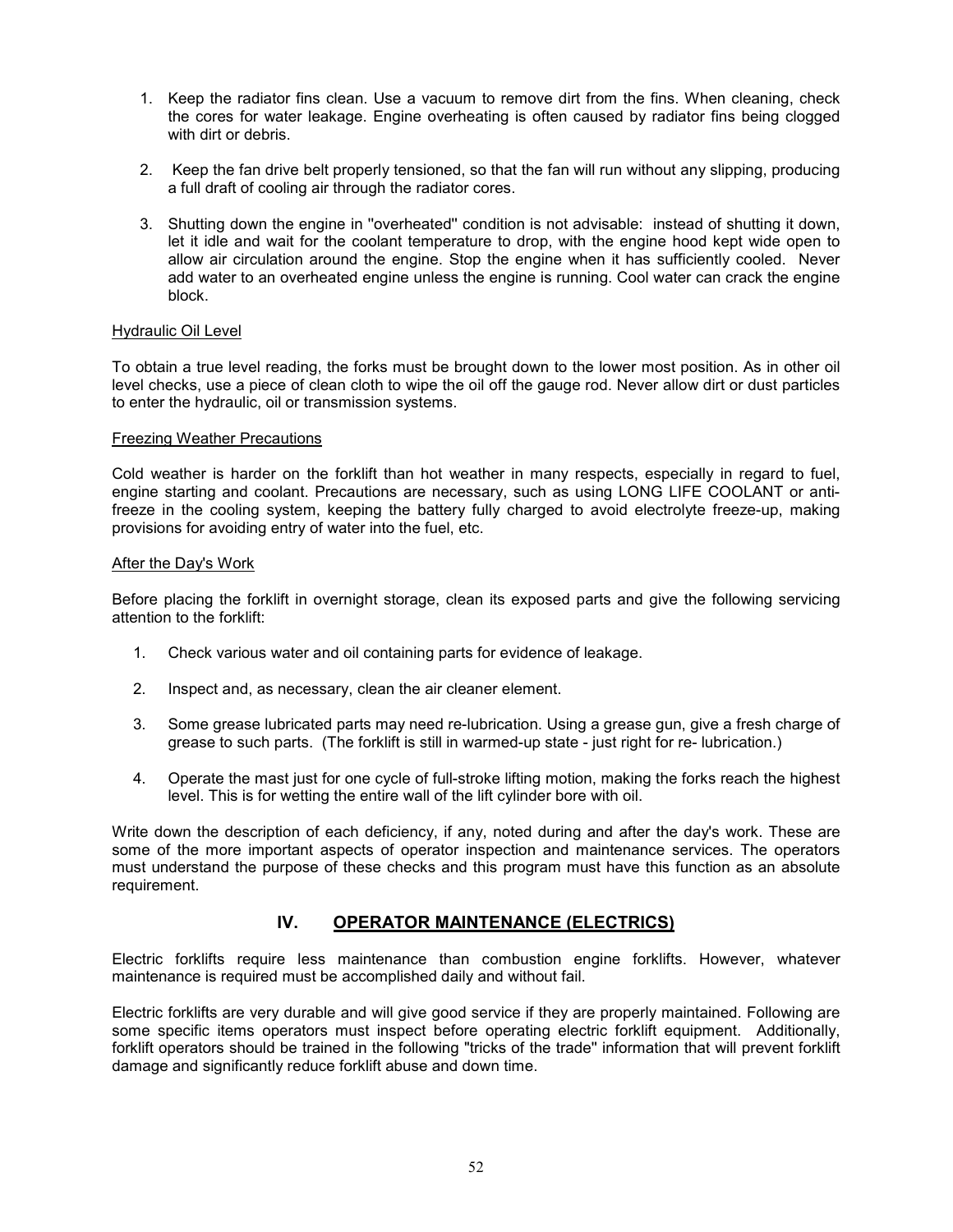### Tricks of the Trade

- 1. Do not turn the key switch on until the gear shift is in neutral and the accelerator pedal is off.
- 2. Avoid excessive heavy towing, forced insertion of the forks and over capacity grade climbing (steep ramps or inclines). Fuses can be easily blown or the electrical motor burned out.
- 3. Clean motors, electrical parts with compressed air. Do not use solvent, water or other liquids on wiring or motors.
- 4. Special precautions for refrigerator specification forklifts or cold weather operations:
	- A. Do not leave the forklift standing idle in the refrigerator.
	- B. Observe the specified temperature and time.
	- C. After working the specified time inside the refrigerator, allow the forklift to stand outside the warehouse for at least 30 minutes.
	- D. Since battery capacity is reduced under low temperature, give frequent boosting charges during rest periods.
	- E. Always charge the battery outside the refrigerator.
	- F. Refrigerator specification forklifts have been manufactured specifically for operation inside refrigerators so that they should not be used for regular service outside the refrigerator.
	- G. Make sure to perform the before operation and after operation inspections without fail.
- 5. Do not over discharge the battery. Continued use of the battery until the forklift will no longer run will shorten the battery life. If the voltage drops below 61.5 V when the fork is raised without a load, charge the battery without delay. Keep away from fire. Never allow open flames to come near the battery (explosive gases are always present within the battery). Do not allow battery fluid to drop low. The water portion of the battery fluid (dilute sulfur add) becomes less when the battery is charged.

Therefore, be sure to add pure water up to the prescribed level before starting to charge the battery. About one hour after completing the charge, check the fluid level once more and add water if required. Keep the battery clean. The battery should always be kept clean and dry, especially the top surface. Also make sure that the filler plugs are screwed in tightly.

6. Electric lift forklift batteries are extremely heavy. Operators and supervisors must ensure that means are provided for retaining the battery if the forklift were to overturn. This is a safety precaution because many forklift operators have been seriously injured when their electric forklift overturned and the battery was not sufficiently held in place by a bar. Stop locks or retainers to prevent the battery from crushing the operator should be in place and working order. Inspect the forklifts, as many older models do not have sufficient retainers to hold the battery in place. It is recommended that the manufacturer or service agency inspect and certify these forklifts.

There are many methods of preventing batteries from crushing operators if the forklift overturns, such as:

- 1. Metal bar or straps across top of battery case cover.
- 2. Strong nylon webbing across battery case cover.
- 3. Retaining nuts/bolts positioned against battery (professional installation).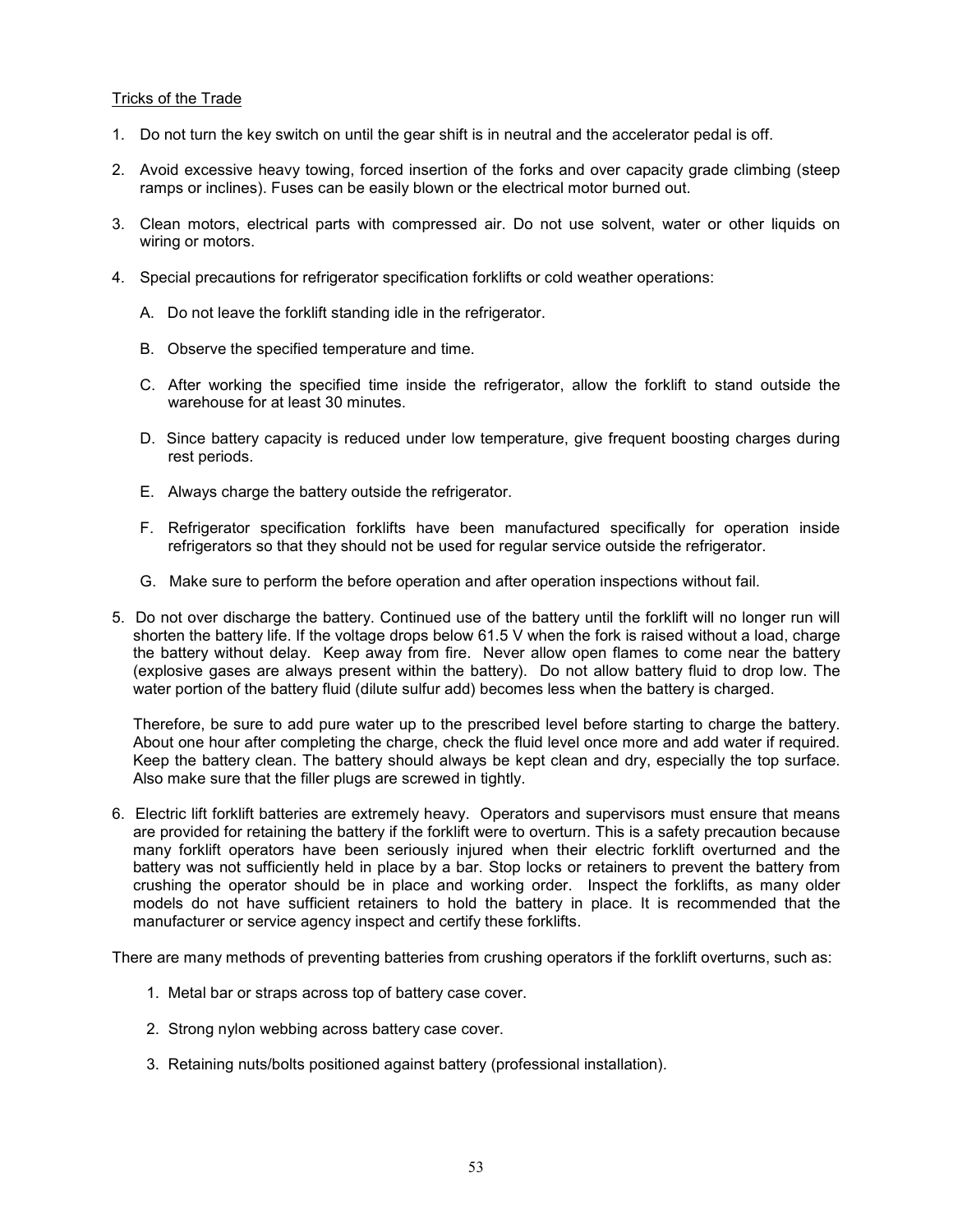# **FORKLIFT - LESSON # 5**

### FIRE PREVENTION

- I. TWO GENERAL RULES
- II. EXTINGUISHERS
- III. SPRINKLER SYSTEMS
- IV. PREVENTION
- V **TERMINOLOGY**
- VI. REVIEW

Fire prevention is an important part of the training program. Forklift operators handle a wide variety of flammable fuels, chemicals and other hazardous cargo. Trained forklift operators can be the nucleus of a fire brigade or emergency action team, although fire prevention training is essential for all employees, supervisors and management personnel. This training can be utilized on and off the job and will serve to enhance the professionalism, motivation and morale of the company.

The prevention of one fire makes the Forklift Operator Training Program very worthwhile, not to mention cost effective. Just one fire could ultimately cost a life or loss of employment. Keep in mind, fire prevention is NOT the job of the fire department. It is everyone's responsibility.

## **I. TWO GENERAL RULES**

- 1. Human life is more important than trying to extinguish a fire. There is something about a fire that tends to bring out the hero instinct in people. Don't be a hero. This behavior gets people burned or killed trying to put out a fire. If the fire is small and can be safely extinguished, go ahead and put out the fire. Have someone call the fire department because the fire could get out of hand while extinguishing it. Always call the fire department.
- 2. Be aware that smoke injures more people than does the actual flames of fires. Thick smoke can easily and quickly cause panic, disorientation, unconsciousness and death. Smoke is the greatest hazard in most fires.

## **II. EXTINGUISHERS**

Being able to put out a small fire safely presumes the operator knows how to use an extinguisher. But, when it comes right down to it do operators really know how to operate a fire extinguisher? Do they know which extinguisher to use on what types of fire? Using a fire extinguisher is simple only when employees have been trained in their proper use.

There are several types of extinguishers and each one serves a special purpose.

- 1. Silver finish extinguishers are usually water or soda acid extinguishers. Water cools the temperature of the fire until it is extinguished. Water extinguishers are used on Class A fires such as wood, paper, cardboard and similar materials. A word of caution. . . . don't use water on electrical fires, a person could get electrocuted.
- 2. A dry chemical extinguisher is for use on Class ABC fires. ABC means the extinguisher is an allaround general purpose extinguisher that can be used on most types of fires. The dry chemical covers the fire and smothers it.
- 3. Another type of extinguisher is the carbon dioxide or CO2 extinguisher. CO2 removes the oxygen from the fire and this extinguishes it. Carbon dioxide can be used on liquids, grease and electrical fires.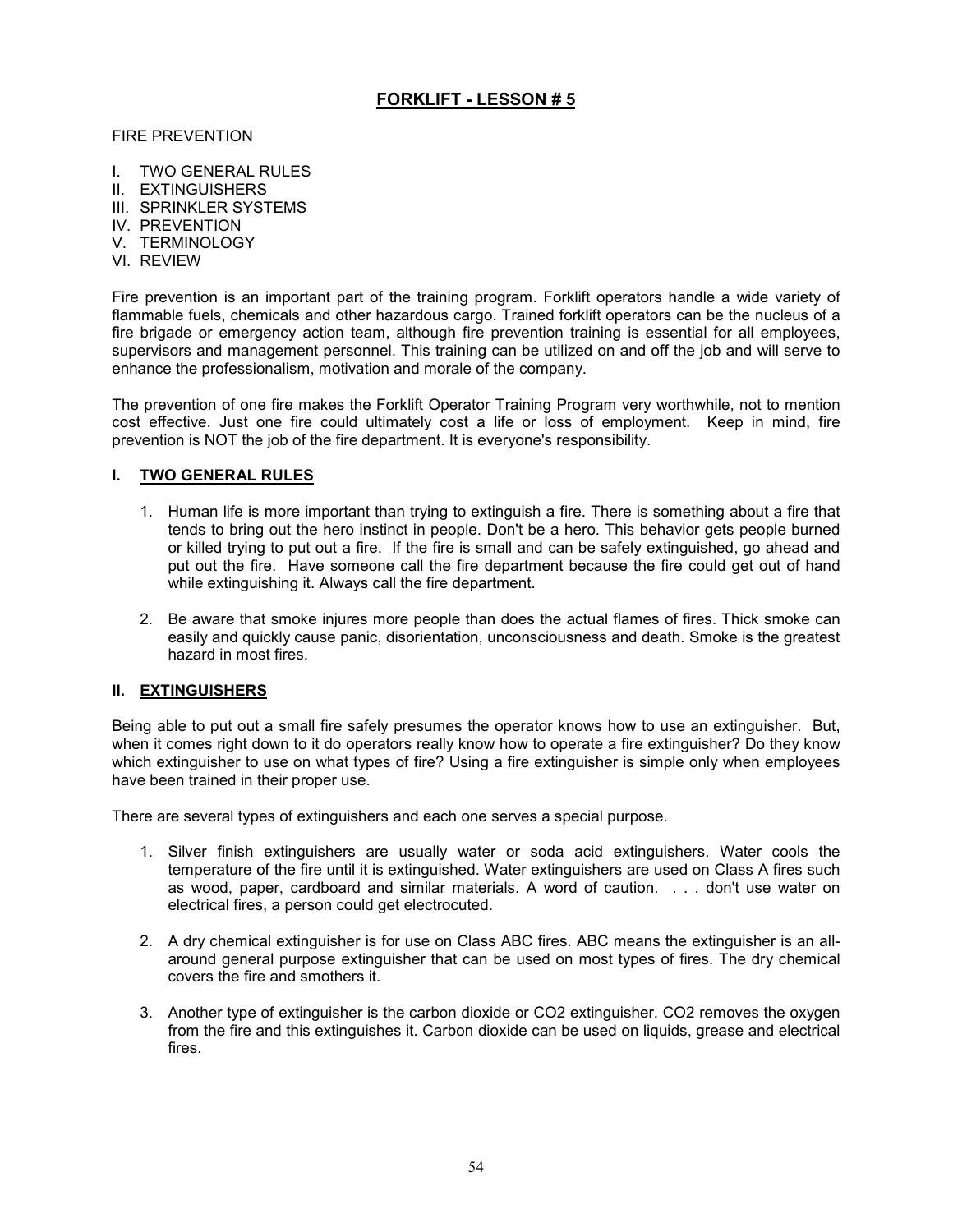4. Another class of fire extinguisher is the D class or those used on metal fires. Metals such as magnesium, zirconium and sodium can catch on fire and require a special class D extinguisher. It is usually painted yellow. Be especially careful with metal fires. Always be sure to use the correct type of extinguisher. Using the wrong type could cause an explosion and cause the fire to spread rapidly.

The fire department or the company's safety department has placed the appropriate type of extinguishers throughout the company's facilities.

If the operator isn't sure how to use the extinguisher, ask the supervisor or safety department to explain the proper procedures.

Review of the basic points of fighting a fire with an extinguisher includes the following:

- A. Have someone notify the fire department while the operator gets an extinguisher and transport it to the fire.
- B. Set the extinguisher down and remove the plastic seal which is usually wrapped around the handle. It is easy to break off and remove.
- C. Remove the safety pin. This pin prevents the handle from being pushed down and activating the extinguisher.
- D. Remove the hose and nozzle from its holder on the extinguisher. The next step requires good judgment.
- E. Depending on the extinguisher and type of fire, stand 3 to 5 feet away from the fire and aim the nozzle at the fire according to the instructions on the extinguisher.
- F. Never stand too close to the fire because the pressure from the extinguisher actually can spread the fire. That's why hand-on training and following instructions is so important.
- G. Once the fire has been extinguished, double check that the fire is completely out. Carefully sift through the rubble because some materials can smolder for hours before starting up again. However, the fire department should check out any fire.
- H. Always replace extinguishers that have been used with extra extinguishers until the used ones can be serviced and recharged. If an extinguisher is used, even for a second, it must be recharged. The pressure will leak out and the extinguisher will be useless when needed.

SHOULD FIRE EXTINGUISHERS BE MOUNTED ON FORKLIFTS? Follow your organization's policies and procedures, but if you mount fire extinguishers on forklifts and you have a fire on the forklift, how are you going to get to the extinguisher to put of the fire?

## **III. SPRINKLER SYSTEMS**

Most buildings have an automatic sprinkler system that will activate in the event of a fire. Sprinkler heads are strategically placed to be most effective during a fire. These sprinkler heads have fusible links that melt at a certain temperature. Most systems are under pressure so when the link melts, water flows through the head spraying water on the fire.

When there is a malfunction in the system or a forklift operator knocks a sprinkler head off, both could result in almost as much damage from water as there would from a fire. Therefore, it is important to know what to do in the event an accident or malfunction occurs.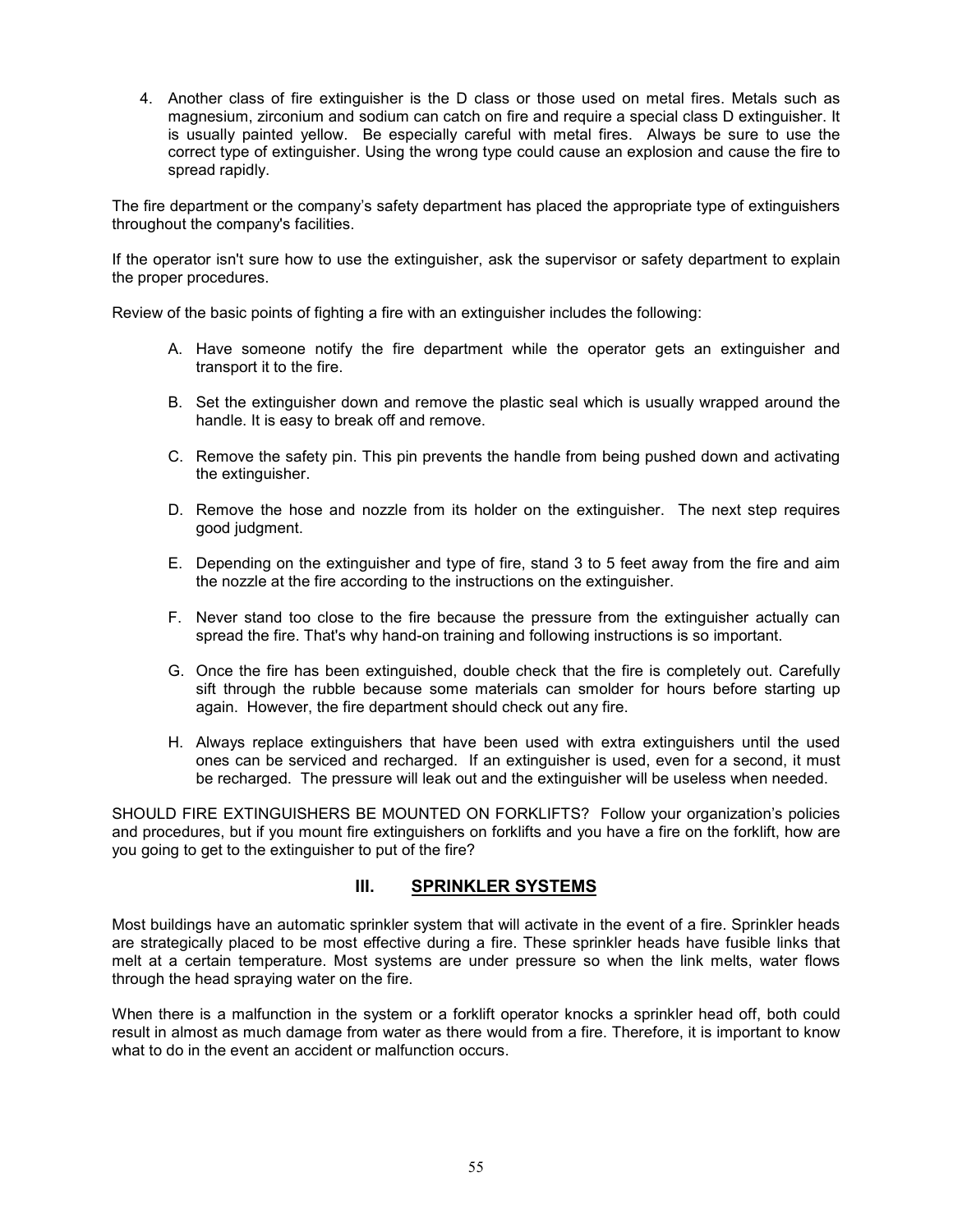Follow these procedures:

- A. Never shut off the water to a sprinkler system in case of fire. That decision is to be made only by the fire department. However, know how to shut off the sprinkler system in case a sprinkler head is broken off or the system malfunctions.
- B. Two of the most common sprinkler system shutoffs are the post indicator and the outside screw and yoke valve or OS and Y valve.
- C. The post indicator valve is usually located outside a building and is normally in line with the inside riser. These valves must be kept locked to protect against tampering. In case of emergency, know where the key to the lock is located or have a bolt cutter handy.
- D. After removing the lock, insert the handle into the top of the valve. Turn the handle until the water is turned off. It may take 10 or 15 turns to shut the valve completely. The indicator window will read shut when the valve is closed.
- E. If the sprinkler system has an OS and Y valve installed on the riser or is located outside the building, this is the shutoff valve. Remove the chain and lock. Turn the wheel until it shuts off the water. Remember don't shut off the water if there is a fire, only in the case of an accident or malfunction of the system.
- F. Check the sprinkler system. If it is different from the two discussed, ask the supervisor for more information. Practice emergency procedures.

## **IV. PREVENTION**

In order to prevent fires, be aware of what it takes to start a fire.

Basically, three elements must combine before a fire can occur. They are fuel, heat, and oxygen.

- 1. Oxygen is supplied by the air. Fuel could be any material that will burn such as wood or gasoline. The heat source could be sparks, matches or any hot surface. All of these items combined under the proper conditions can cause a fire. Remove any one of them and your fire goes out.
- 2. Extinguishers are designed to put out fires by removing one of these elements.
- 3. Housekeeping is a word used to mean keeping all work and storage areas neat, clean and organized. An orderly work area prevents accidents and certainly is an aid in preventing fires.
- 4. Don't store anything in electrical panel rooms, closets, small rooms or other out of the way places. Never block emergency exits, fire equipment or traffic aisles.
- 5. Where smoking is permitted, use only approved ashtrays that will contain a cigarette in case it is allowed to burn down. Don't empty ashtrays into waste cans until the cigarettes are completely extinguished.
- 6. Store oily or soiled rags in metal containers with metal lids. Make sure rubbish and other combustible materials are properly stored or disposed in metal containers.
- 7. Never store any material within 18" of a sprinkler head. In case of a fire, sprinkler needs to cover the fire. If material is stacked too close to the sprinkler head, it won't work effectively. If possible keep materials 3 feet away.
- 8. Know where all fire extinguishers are located and how to use them properly. Know what extinguishers can be used on what types of fires.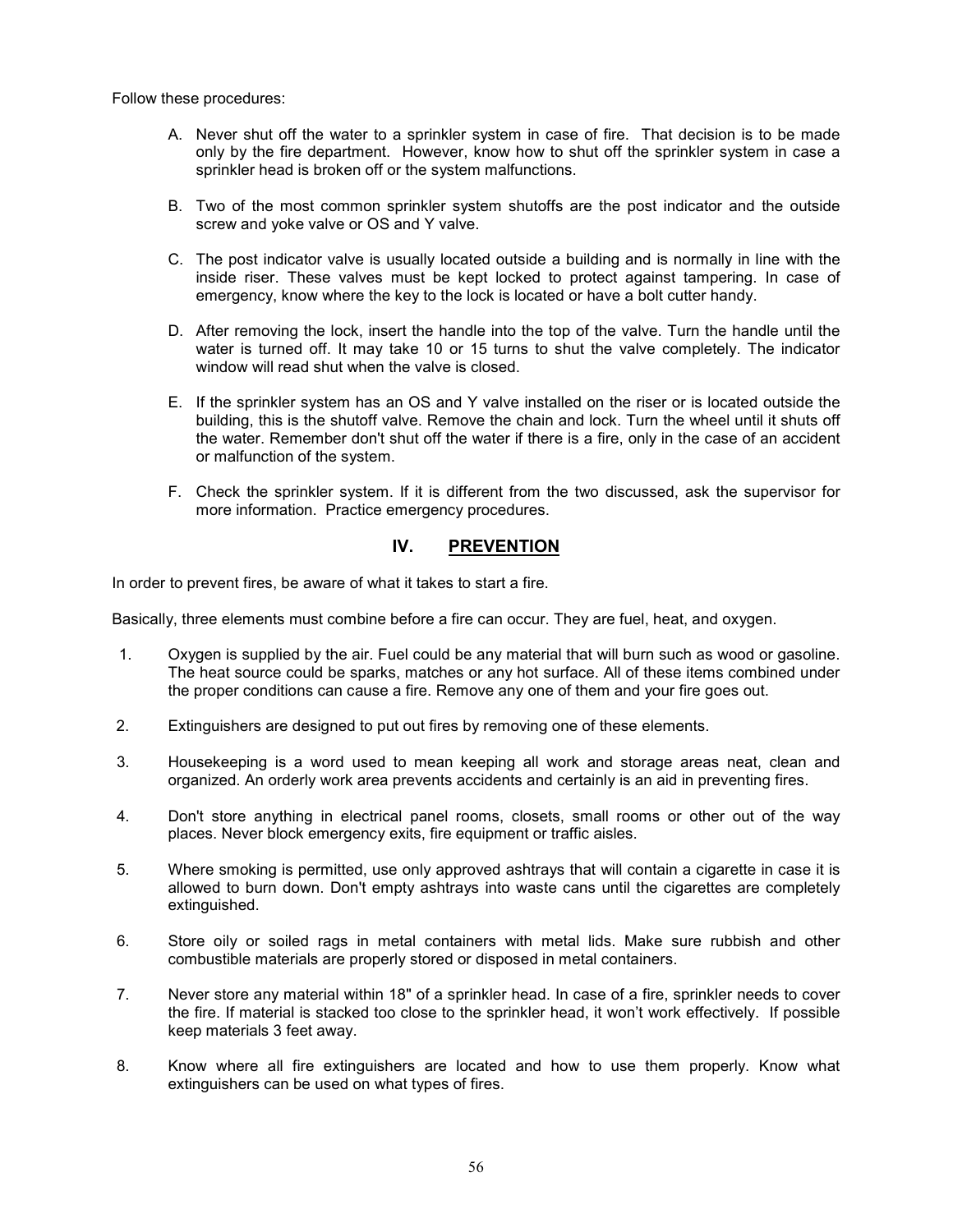- 9. Know where exits are located and what to do in case of emergency. Make it a habit to look for an emergency exit when entering a room or building.
- 10. Emergency lighting must be checked frequently and on a scheduled basis. If the battery is out of water or discharged the emergency lights won't work when needed during a power failure or emergency. These little things can mean the difference between safety and disaster.
- 11. Fire prevention at home includes installing smoke detectors, cleaning out those cluttered garages, keeping a fire extinguisher or two handy in the home.
- 12. Use only approved containers for gasoline or other flammable liquids. Don't pour gasoline into hot or running engines.

## *YOU CAN PREVENT FIRES BY BEING ALERT, OBSERVING SAFETY RULES AND KEEPING WORK AREAS CLEAN*

## **V. TERMINOLOGY**

 1. FLASH POINT: A flash point is the lowest temperature at which a liquid gives off vapor in sufficient concentration to form an ignitable mixture when mixed with air near the surface of the liquid. Gasoline has a flash point of minus 45 Fahrenheit.

Exactly what does this mean? It is important to know because some liquids are more hazardous to handle depending upon the flash point. According to the definition, gasoline at - 45 Fahrenheit will give off a vapor that, when properly mixed with air, can be ignited. Ignition can come from a match, a spark or static electricity. Therefore, liquids with low flash points can be classified as flammable liquids.

- 2. FLAMMABLE LIQUIDS: According to OSHA, flammable liquids are those liquids having a flash point below 100 F. Flammable liquids must have this label posted visibly on the container. Keep in mind that both the word flammable and inflammable mean the same thing. Material Safety Data Sheets are provided by manufactures for all their flammable liquids and materials. These MSDS sheets need to be retained by the supervisor at the forklift operator's work place and made available to all employees. The information provided on these sheets, tell the user how to handle the hazardous materials in emergency situations.
- 3. STATIC ELECTRICITY: Static electricity is the result of electrons moving from one place to another and this movement creates electricity. Every time the operator pours liquid, rotate rubber fan belts, tires or other items, to create static electricity. This form of electricity can cause ignition of flammable liquids. Therefore, it would be wise to eliminate static electricity when dispensing gasoline or other flammables. This can be done with bonding and grounding.
- 4. GROUNDING: A ground is an object that makes an electrical connection with the earth. This allows any electricity to escape into the ground, thereby avoiding the build-up of an electrical charge.

AN EXAMPLE: When pumping gasoline from a 55 gallon container into a smaller 5 gallon container, the first thing to do is to ground the 55 gallon container. Attach a copper wire to the metal, not the paint, of the container. The other end of the copper is then secured to a metal water pipe or other suitable ground. If a good ground can't be located, drive a metal rod deeply into the ground.

5. BONDING: Use another piece of copper wire and attach it to the metal part of the 55 gallon container. The loose end should have some type of clip or device to attach to the smaller container.

AN EXAMPLE: When a 55 gallon container is grounded and the 5 gallon container is bonded to the drum, static electricity is drained off into the ground and eliminates possible ignition.

6. APPROVED CONTAINER: Small gasoline containers must be approved for flammable liquids. An approved container is a heavy duty metal container that won't break or crack if it is dropped. It is not made of plastic or glass. It must have a spring loaded top. The spring tension prevents the liquid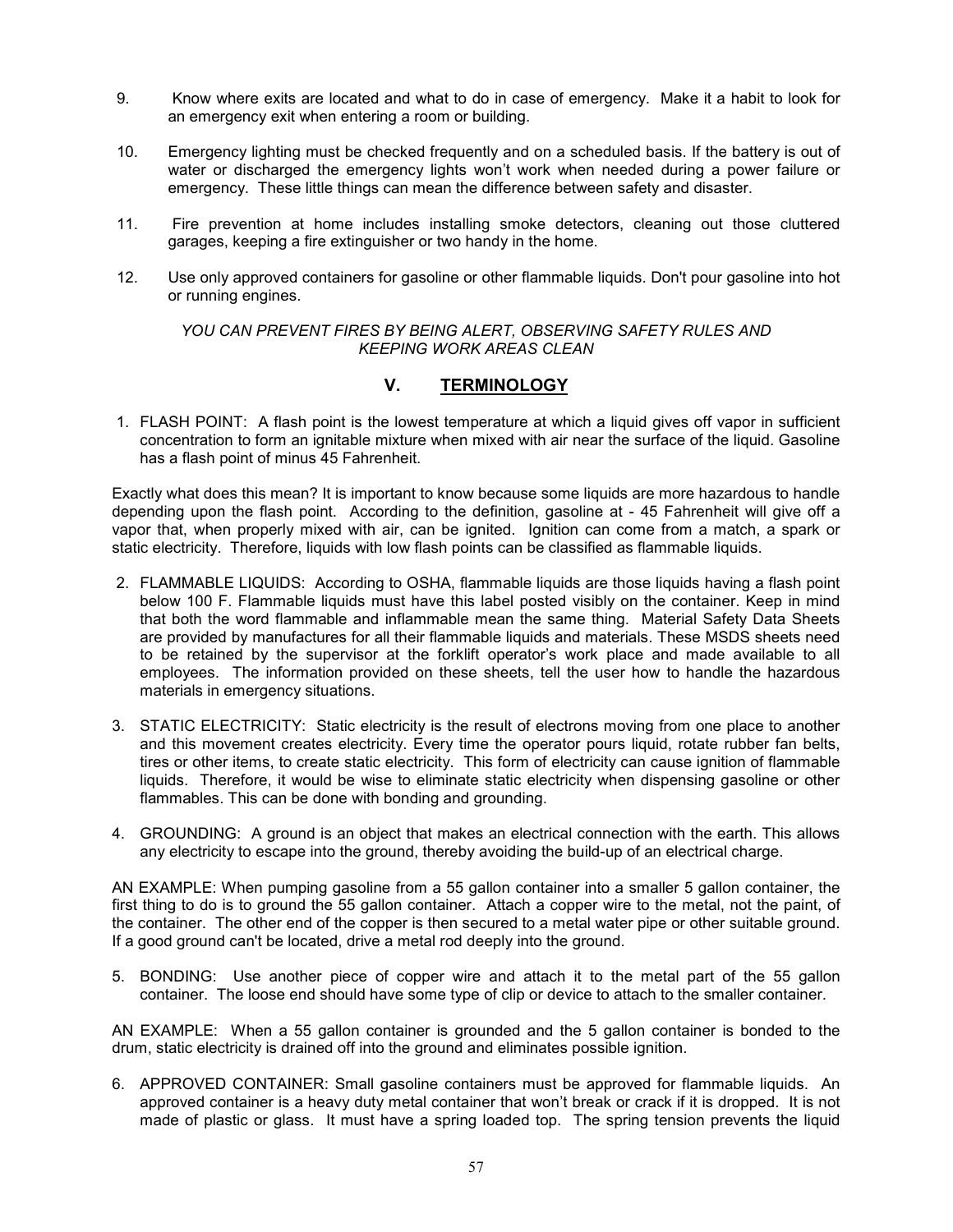from accidental spills and it also allows any excess pressure to escape. Excess pressure in other containers can cause the container to break or rupture. An approved flammable liquid container also has a flame arrestor. It looks like a falter but it keeps the flame or fire from entering the container, preventing explosions.

# **VI. REVIEW**

- 1. Call the fire department in case of fire. Review the company's procedures check with the supervisor.
- 2. Extinguish small fires only when this can be safely accomplished. The operator's life and the lives of others are much more important than property.
- 3. When handling flammable liquids, use safety containers. There should be no smoking or use of other potentially dangerous flames or sparks on, near or around flammable liquids.
- 4. In the event a sprinkler malfunctions or a sprinkler head is accidentally activated, know how to shut off the water. Never shut off water to a sprinkler system during a fire. That is the fire departments job and responsibility.
- 5. Prevent static electricity by bonding and grounding. Make sure the copper wires are attached to the metal, not the paint protecting the metal. If necessary, scratch away the paint over the metal surface.
- 6. One of the most dangerous products of a fire is smoke. More people are injured from smoke than the actual fire.

Know the answers to these questions:

- 1. How are fires caused?
- 2. Who is responsible for fire prevention?
- 3. What are the three basic elements of a fire?
- 4. Are fires preventable?
- 5. Is quick action necessary to keep a fire from spreading?
- 6. Is housekeeping very important in fire prevention?

Fire prevention is so easy All it takes is a little help from every member of the team.

*LIKE SAFETY TRAINING, FIRE PREVENTION IS COMMON SENSE, AWARENESS AND FAST RESPONSES* 

### FORKLIFT OPERATOR LICENSE ISSUANCE

By signing this document, I acknowledge that I have received training through the Forklift Operator Manual and understand the companies Forklift Operating Rules that apply to forklifts, electric jacks and hand jacks. I acknowledge that I received a copy of the Safe Operations and OSHA Requirements -OPERATION RULES.

 *License # Employees Signature Date Issued* 

\_\_\_\_\_\_\_\_\_\_\_\_\_\_ \_\_\_\_\_\_\_\_\_\_\_\_\_\_\_\_\_\_\_\_\_\_\_\_ \_\_\_\_\_\_\_\_\_\_\_\_\_\_\_\_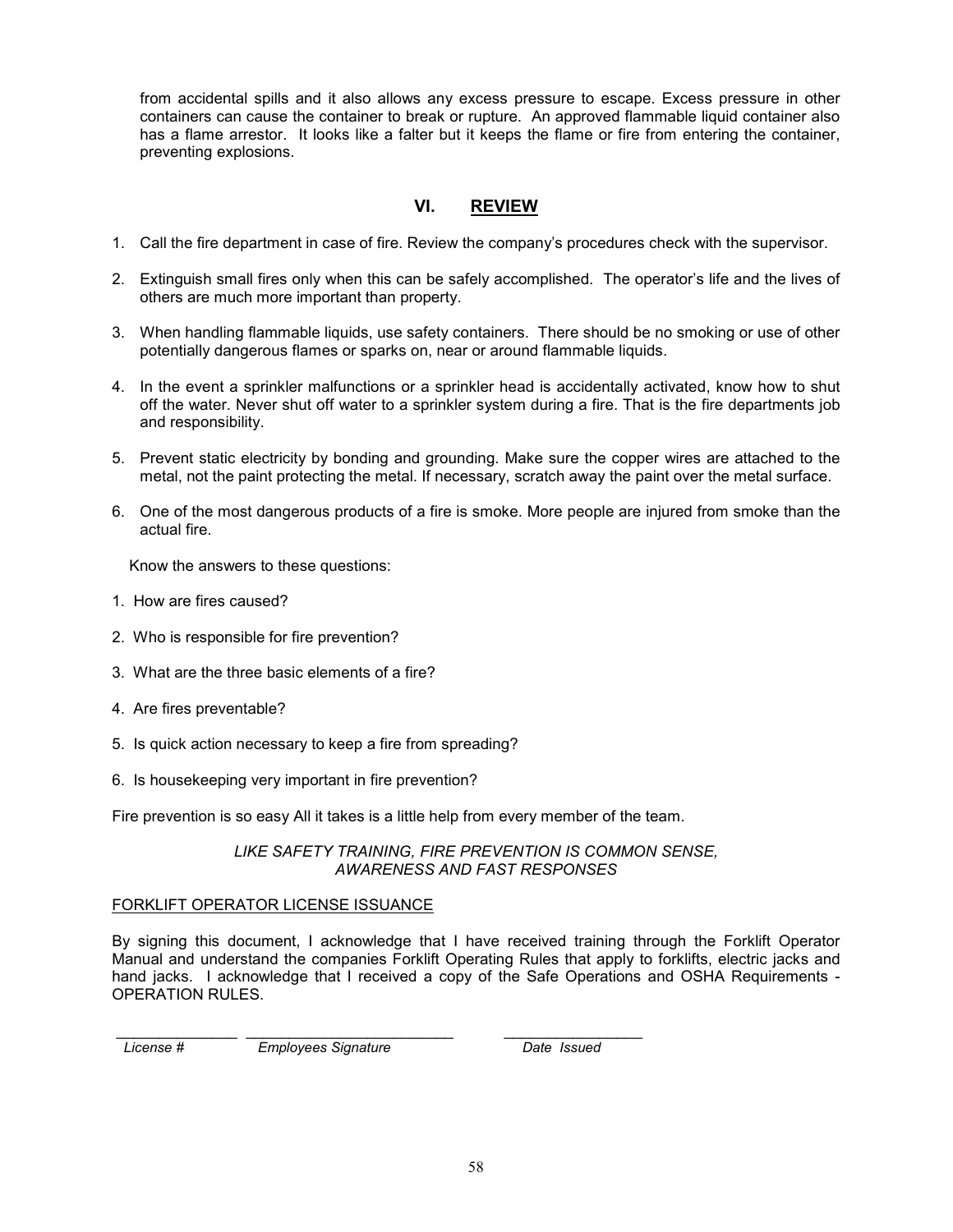## **FORKLIFT LICENSE IS ON THE CD-ROM FOR DOWNLOAD AND PRINTING**

POWERED INDUSTRIAL TRUCK OPERATOR PERMIT TO OPERATE (LICENSE) is **not required** by government regulations. See CD-Rom for forklift license, if you choose to use licenses.

FORKLIFT TRAINING PROGRAM WRITTEN TEST

Employee: Contract the Contract of the Contract of the Date Tested: Contract of the Date Tested:

Before answering any question, be sure to read it carefully.

TRUE OR FALSE QUESTIONS: Circle the correct answer

- T F 1. It is a safety violation to lift anyone on a forklift, unless a safety platform with guard rails is provided.
- T F 2. It is O.K. to smoke while driving a forklift or electric jack.
- T F 3. Before making a turn, a driver must slow down to a very slow speed (usually one or two miles per hour) to prevent the equipment from turning over.
- T F 4. As an operator, you are required to obey company safety regulations.
- T F 5. If no one is nearby, it is O.K. to drive faster than the safe speed of 6 miles per hour (person normally walking).
- T F 6. It is a sign of unsafe practices to cause skid marks on the floor.
- T F 7. All accidents and injuries must be reported to the supervisor immediately.
- T F 8. An operator must stay at least one foot away from the edge of any elevated platform or loading dock.
- T F 9. It is very important to make sure the dock plate is in position and secured before moving onto the dock plate.
- T F 10. When empty, the forks should not be higher than 3 or 4 inches off the floor.
- T F 11. Reporting play in the steering wheel can prevent an accident.
- T F 12. Excessive tilting or fast moves can result in an overturned forklift and spilled load.
- T F 13. When changing the L.P.G. tank, the operator should wear gloves.
- T F 14. When driving an electric forklift, its safe to drive with a low-charged battery.
- T F 15. The operator must keep all portions of their body inside the running lines of the forklift.
- T F 16. When carrying a tall load, the operator should drive backwards.
- T F 17. The pedestrian should have the right of way.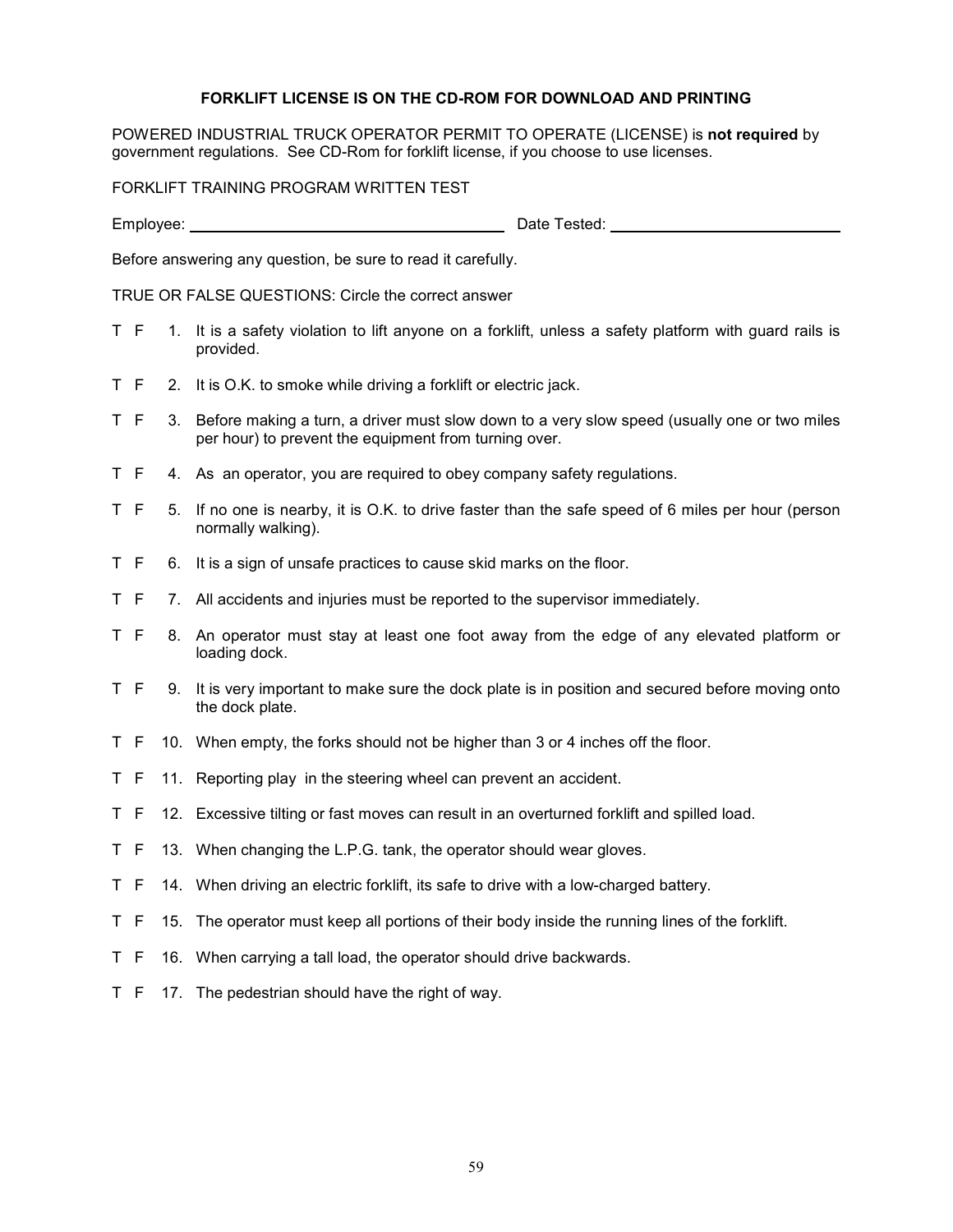## MULTIPLE CHOICE QUESTIONS: Check the correct answer

- 1. When changing directions
	- \_\_\_\_\_\_a. Always stop
	- \_\_\_\_ b. Slow down to about 1 mph
	- c. Don't worry about the speed; a forklift is built to take the shock
- 2. When taking a load down a ramp
	- **\_\_\_\_** a. Drive backwards
	- **\_\_\_\_** b. Drive front wards
	- \_\_\_\_ c. Reduce speed by zigzagging
- 3. As a driver, it is.
	- \_\_\_\_ a. Your responsibility to watch for pedestrians
	- \_\_\_\_ b. The pedestrian's responsibility to watch for you
	- \_\_\_\_ c. Management's responsibility to keep them out of your work area
- 4. When unloading a trailer, you should
	- **\_\_\_\_** a. Check the wheels to be sure they are chocked
	- **\_\_\_\_** b. Drive at a high speed to get the job done quicker
	- c. Leave the door up when you are finished
- 5. When stacking loads, the correct way to stack the load is
	- **\_\_\_\_** a. Stack it according to size and weight
	- b. Tier the load away from the wall
	- **EXECO** c. Stack the load as high as you can get it
- 6. When left unattended, the forklift should be
	- \_\_\_\_ a. Left in the aisle with the engine running and emergency brake set
	- **b.** Left with the controls neutralized, brakes set and engine off
	- c. Left in the proper area with all controls neutralized, brake set, engine off, and key removed

## FILL-IN QUESTIONS: Fill-in the blank spaces

- 1. If a safety hazard is observed by a vehicle operator such as a board or rock on the floor, the vehicle operator must stop the vehicle and \_\_\_\_\_\_\_\_\_\_\_\_\_\_\_\_\_\_\_\_\_\_\_\_\_\_\_\_\_\_\_\_\_\_\_\_ the hazard.
- 2. If the forklift does not have safe steering, good brakes, a parking brake that works or has a leak in the fuel or oil system the forklift should
- 3. List two of the causes for a forklift to overturn

 $\ddot{\phantom{a}}$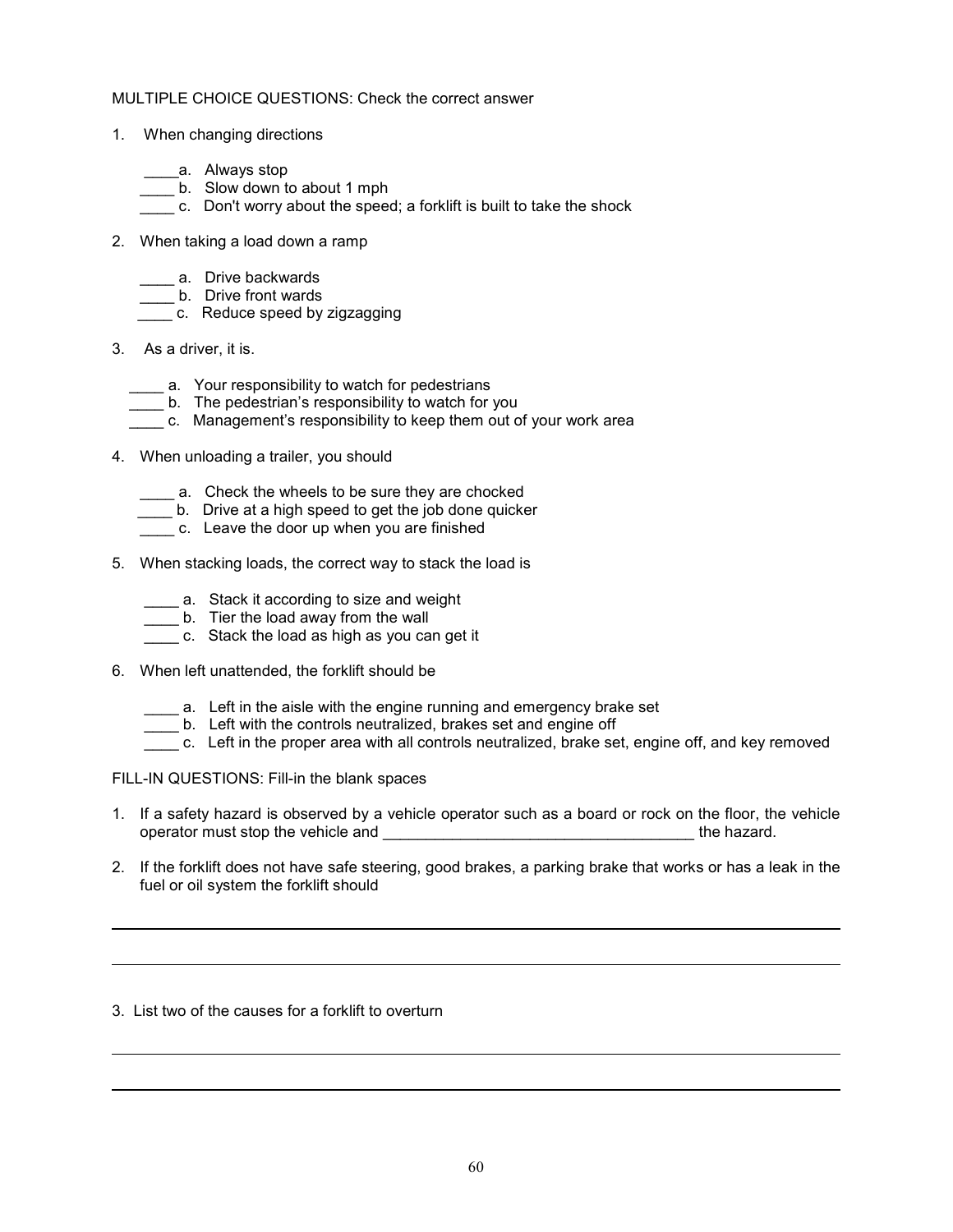| 4. There are eight principles of forklift equipment. List five of these forklift equipment principles |  |  |
|-------------------------------------------------------------------------------------------------------|--|--|
|                                                                                                       |  |  |

 $\overline{a}$ 

|    | TOTAL DEDUCTIONS: (4 points for each incorrect or missing answer)                                                                                                                                                                                                                            |
|----|----------------------------------------------------------------------------------------------------------------------------------------------------------------------------------------------------------------------------------------------------------------------------------------------|
|    | FINAL SCORE: (100 points less all deductions)                                                                                                                                                                                                                                                |
|    | PASSING SCORE IS 70, or as dictated by your company policy.                                                                                                                                                                                                                                  |
|    | PERFORMANCE TEST                                                                                                                                                                                                                                                                             |
|    |                                                                                                                                                                                                                                                                                              |
|    |                                                                                                                                                                                                                                                                                              |
|    |                                                                                                                                                                                                                                                                                              |
|    | This performance test/evaluation is to be conducted by an authorized supervisor to determine the<br>operator's ability to safely operate the equipment and to exhibit an acceptable degree of proficiency and<br>knowledge of the operation, controls and basic principles of the equipment. |
|    | <b>Before Operation</b>                                                                                                                                                                                                                                                                      |
|    | 1. Perform operator maintenance as required?                                                                                                                                                                                                                                                 |
| 2. | Inspects vehicle properly, including frayed, worn fuel lines, hydraulic hoses, and<br>hydraulic/transmission/fuel or oil leaks? _______                                                                                                                                                      |
| 3. | Knows how to deadline vehicle if it is unsafe to operate?                                                                                                                                                                                                                                    |
|    | 4. Knows how to check oil properly? ________                                                                                                                                                                                                                                                 |
| 5. | Knows how to check automatic transmission and hydraulic oil levels?                                                                                                                                                                                                                          |
|    | 6. Sign operator maintenance sheet/card?                                                                                                                                                                                                                                                     |
|    | <b>During Operation</b>                                                                                                                                                                                                                                                                      |
| 1. | Knows clutch operation?                                                                                                                                                                                                                                                                      |
| 2. | Knows how to use inching control on automatic vehicle? ________                                                                                                                                                                                                                              |
| 3. | Does not spin tires, jerky starts/stops?                                                                                                                                                                                                                                                     |
| 4. | Does the operator exhibit the proficiency necessary to react to usual or emergency situations? (This<br>is a judgment that the testing supervisor/trainer must make.)                                                                                                                        |
| 5. | Does operator understand how lift equipment can easily overturn?                                                                                                                                                                                                                             |
| 6. | Does operator move material in a safe, efficient manner? Proper load sizes?                                                                                                                                                                                                                  |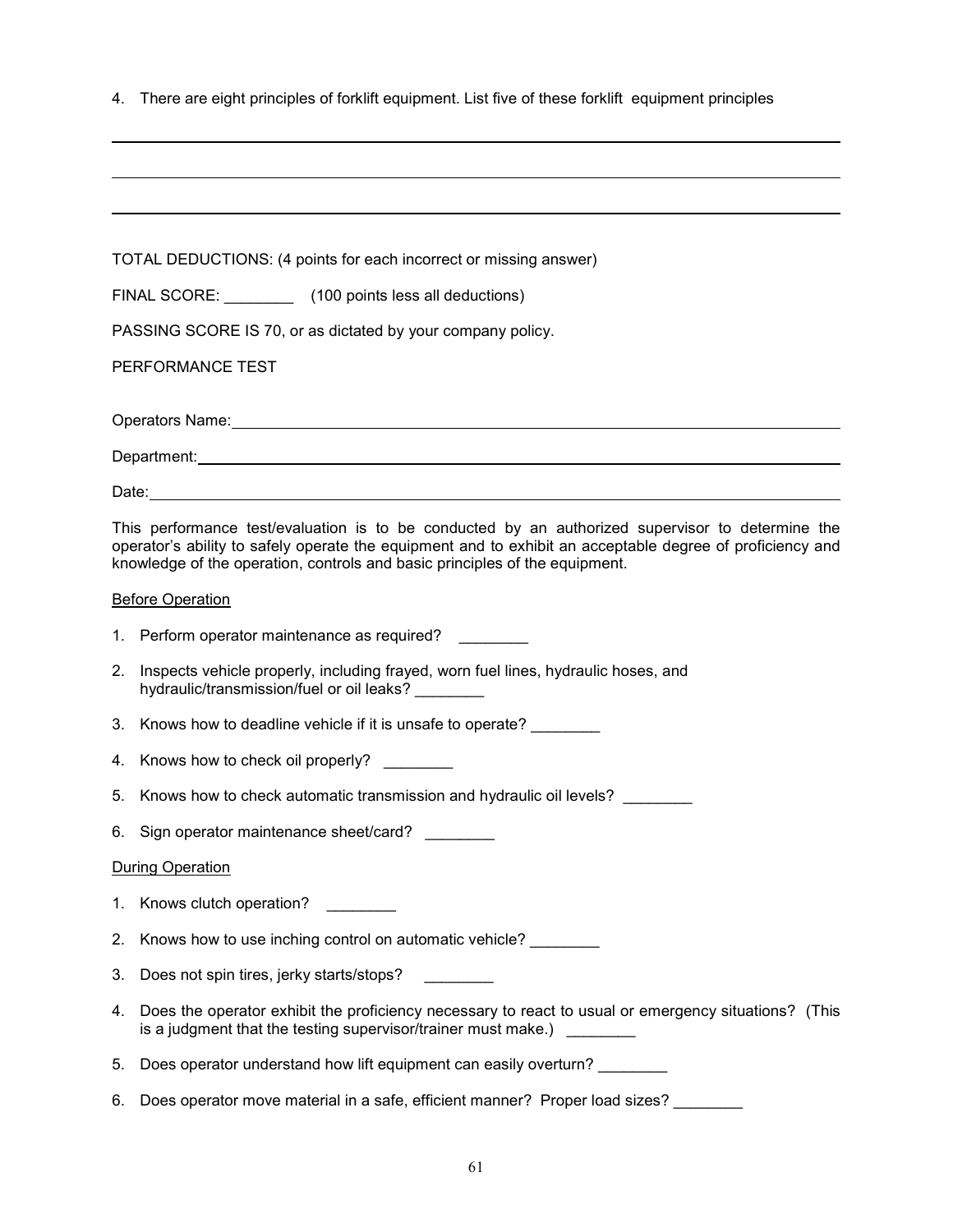- 7. Does operator drive in reverse if visibility is restricted?
- 8. Does operator know and understand how load centers can affect the maximum load capacity?
- 9. Does operator know and demonstrate safe driving speeds for the conditions? (crowded warehouse, etc.) \_\_\_\_\_\_\_\_
- 10. Is operator familiar with material handling equipment and facilities, such as deck plates, chocks, trailer loading/unloading procedures, ramps, uneven floors, etc.?
- 11. Does operator demonstrate knowledge of proper method of entering/ exiting vehicle to prevent injury? \_\_\_\_\_\_\_\_
- 12. Does operator demonstrate knowledge of properly parking vehicle for short periods of time? \_\_\_\_\_\_\_\_ And leaving vehicle unattended? \_\_\_\_\_\_\_\_
- 13. Does operator demonstrate knowledge of tilting lever, hazards of tilting and the principles of tilting a load?

#### After Operation

 $\frac{1}{2}$ 

- 1. Does operator know how to shut off equipment properly, including?
	- a. Mast vertical
	- b. Forks on floor
	- c. Break set
	- d. Propane valve closed and gas expelled from fuel line before motor shut off.
	- e. Inspects vehicle for proper storage (eliminates tripping hazards, fire hazards, etc.)
	- f. Removes key (if applicable) \_\_\_\_\_
	- g. Completes after operation inspection checklist if required.

### Training Supervisors Comments: (Opinion Summary)

I certify that this Forklift Operator has performed the test items listed on this test form and, in my opinion, this Forklift Operator is:

|  | Qualified to safely operate this equipment. |  |
|--|---------------------------------------------|--|
|--|---------------------------------------------|--|

Not qualified to safely operate this equipment; needs more training.

Supervisor Signature **Example 2018** Supervisor Signature **Contract 2018** Supervisor Signature **Contract 2019** 

FORKLIFT TRAINING CERTIFICATION (CERTIFICATE ON CD-ROM)

This is to acknowledge that the second second that the successfully completed the second the second the second the second the second the second the second the second the second the second the second the second the second t course requirements for forklift equipment operator. The operator above has been trained in the following:

1. Engineering Principles. Stability triangle, centers of gravity, load centers, raising & lowering loads affecting the center of gravity, centripetal force affecting high centers of gravity, & hydraulic principles.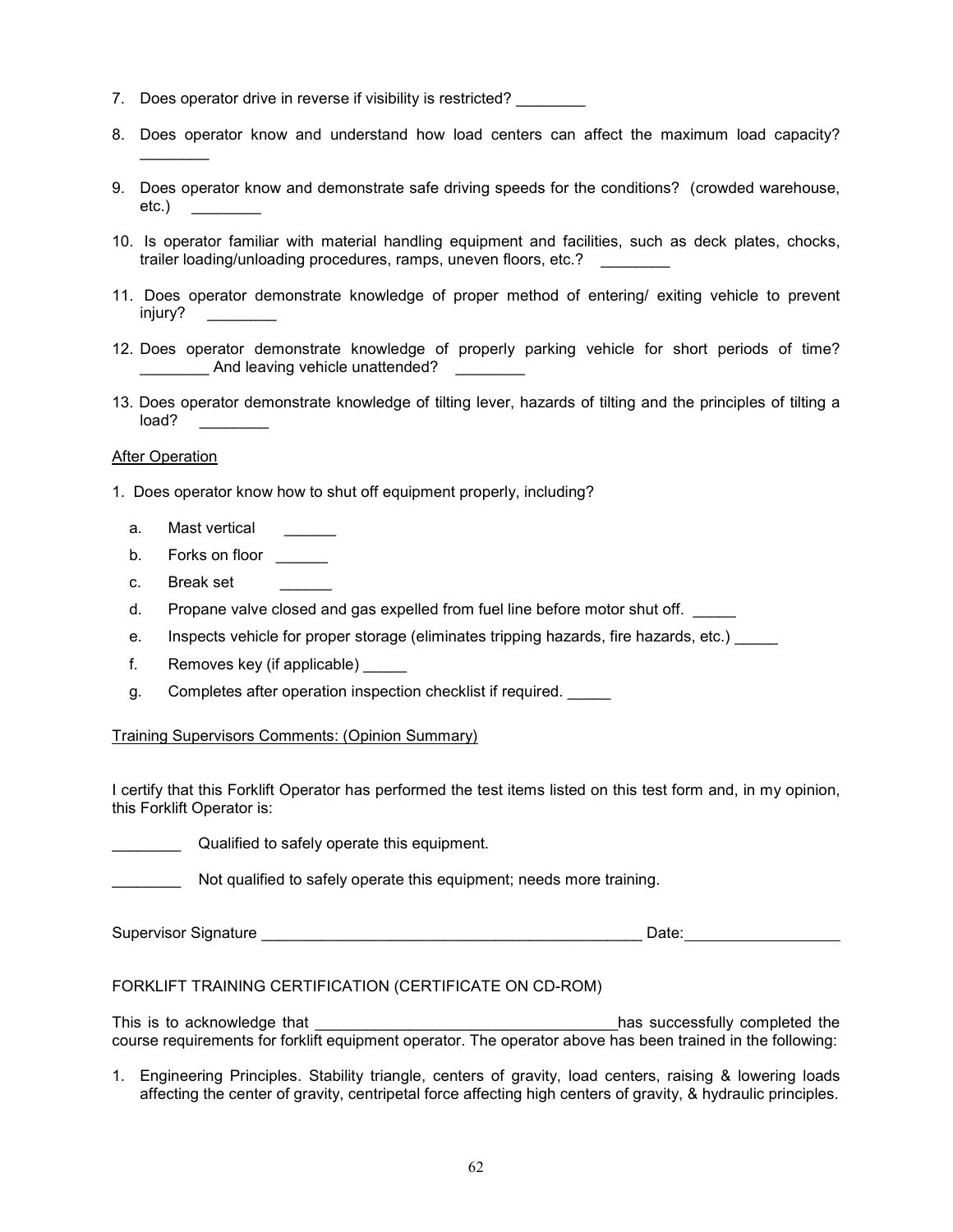- 2. Operator Safety. OSHA forklift safe operating rules, personal protection, personal responsibility, accident reporting responsibilities, safe parking of vehicle.
- 3. Operator Maintenance. Operator responsibilities, fuels, oils, hydraulics, electrical cables, battery charging & handling safety, unsafe vehicle reporting, preventive maintenance procedures.
- 4. Material Handling. Containers, stacking, loading, docks, trailers, railcar safety, liquids, transporting a load safely, tilting, rack storage, miscellaneous material handling.
- 5. Fire Prevention. Classes of fire, extinguishing procedures, flash points, bonding & grounding of flammable liquids, chemical handling safety, storage & stacking of hazardous materials, emergency action procedures and housekeeping.

This employee has demonstrated satisfactory knowledge of this information and has met the training requirements under the State and Federal OSHA programs.

Signature of Forklift Operator Instructor: Date: Date:

NOTE: Somewhere in your company's file, the Instructor's Name and other information that qualifies him or her as a forklift instructor should be maintained. The complete forklift training program, videos, lecture lesson plans and other information should be maintained also.

#### SUPERVISORS CHECK LIST

FORKLIFT-ELECTRIC JACKS-WALKIE TRUCKS-PALLET JACKS

This is a check list for supervisors to quickly inspect material handling equipment for safety, safety procedures, OSHA compliance and general serviceability of equipment.

- 1. Are all equipment operators
	- A. Properly trained?
	- B. Licensed?
	- C. Copy of written exam in records?
	- D. Copy of performance exam in records?
	- E. Operator received copy of safe operating rules and signed license form indicating he/she understands these rules?
- 2. Is copy of the safe OSHA operating rules posted on bulletin board, time clock or in area where equipment is used?
- 3. Do equipment operators perform operator maintenance inspections each shift and complete the require maintenance records?

4. Are daily operator maintenance records kept on the equipment?

5. Are these completed maintenance records maintained in your files for at least one year? (Retained indefinitely on equipment involved in injuries)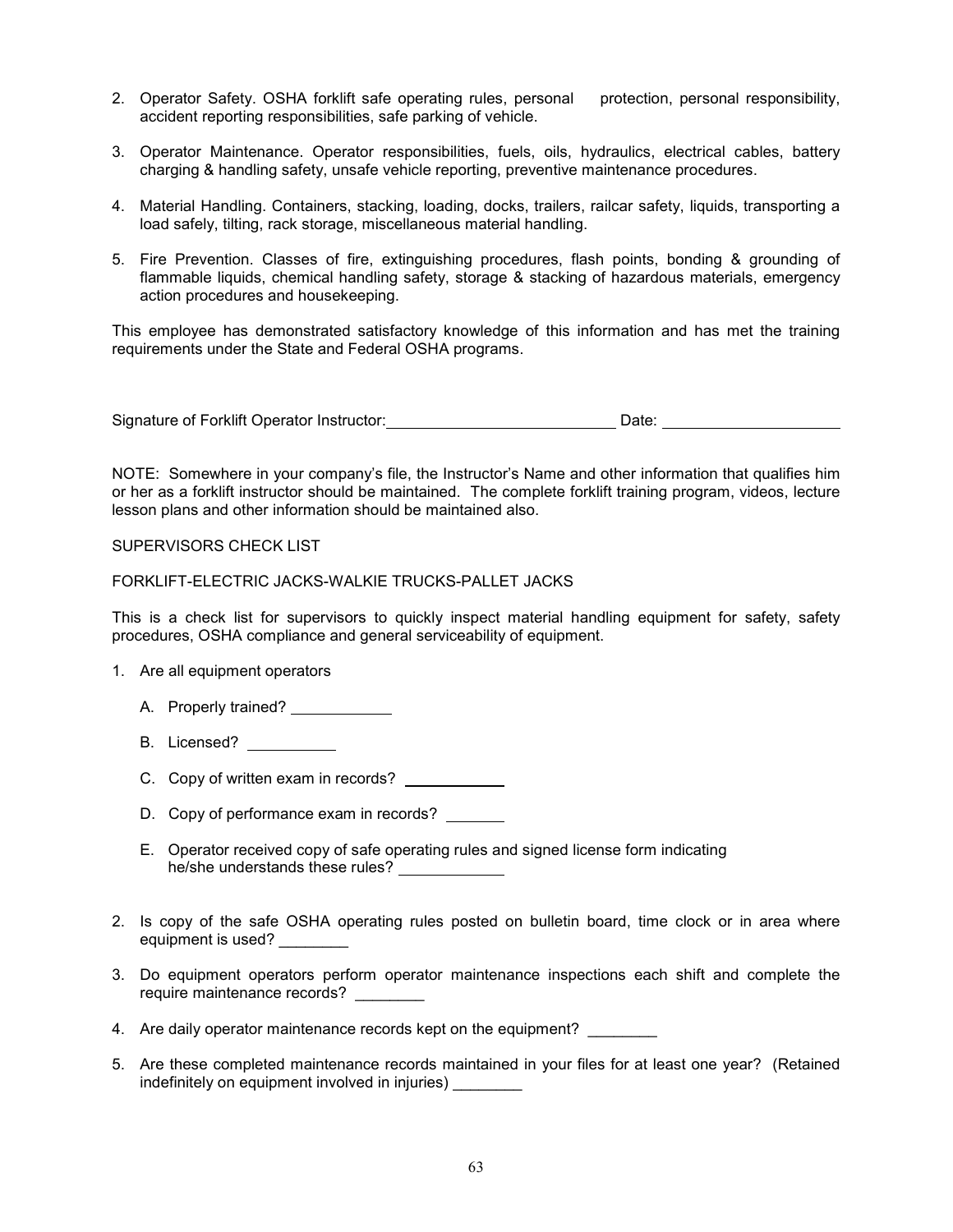- 6. Is the maximum capacity for a 24-inch load center posted on the equipment in clear view of the operator? (Applicable to all equipment, including pallet jacks.)
- 7. Do all electric forklifts have a metal bar or other suitable retaining device attached across the battery in such a manner that if the equipment were to overturn, the battery could not fall out of the rack?
- 8. Are battery charging areas well ventilated? 9. Are emergency eye wash stations available near all battery charging operations?
- 10. Are battery charging safety rules posted and enforced near battery charging operations?
- 11. Is no smoking sign posted and no smoking rule enforced within 50 feet of battery charging operations?
- 12. Adequate chemical protection gear available when handling batteries (Eye protection, hand, body)?
- 13. Are battery chargers turned off prior to connecting or disconnecting battery cables?
- 14. Are charger and tatter cables in good, serviceable condition?
- 15. Adequate fire extinguisher available throughout area? (Fire extinguishers are normally not required on forklift equipment if forklifts operate in read where extinguishers are readily available.) \_\_\_\_\_\_\_\_
- 16. Personnel cannot be lifted on forklifts unless:
	- A. Guardrails/Chains

 $\frac{1}{2}$ 

 $\frac{1}{2}$ 

- B. Stable floor, no holes
- C. Chained to mast
- D. Employee protection from crushing/pinching action of mast (7- foot high) \_\_\_\_\_\_\_\_\_\_

17. Are refueling areas clean, in odd condition and safety rules enforced? \_\_\_\_\_\_

18. Do operators know how to safely handle, store and use flammable liquids and LPG? \_\_\_\_\_\_\_\_

19. Damage to equipment noted? If so, investigate to determine cause.

20. Are forklift maintenance procedures effective? (Operator and mechanics) \_\_\_\_\_\_\_\_

COMMENTS:

(Are such items as parking brakes, horns, brakes, etc. deficiencies corrected immediately before operation of equipment is allowed?)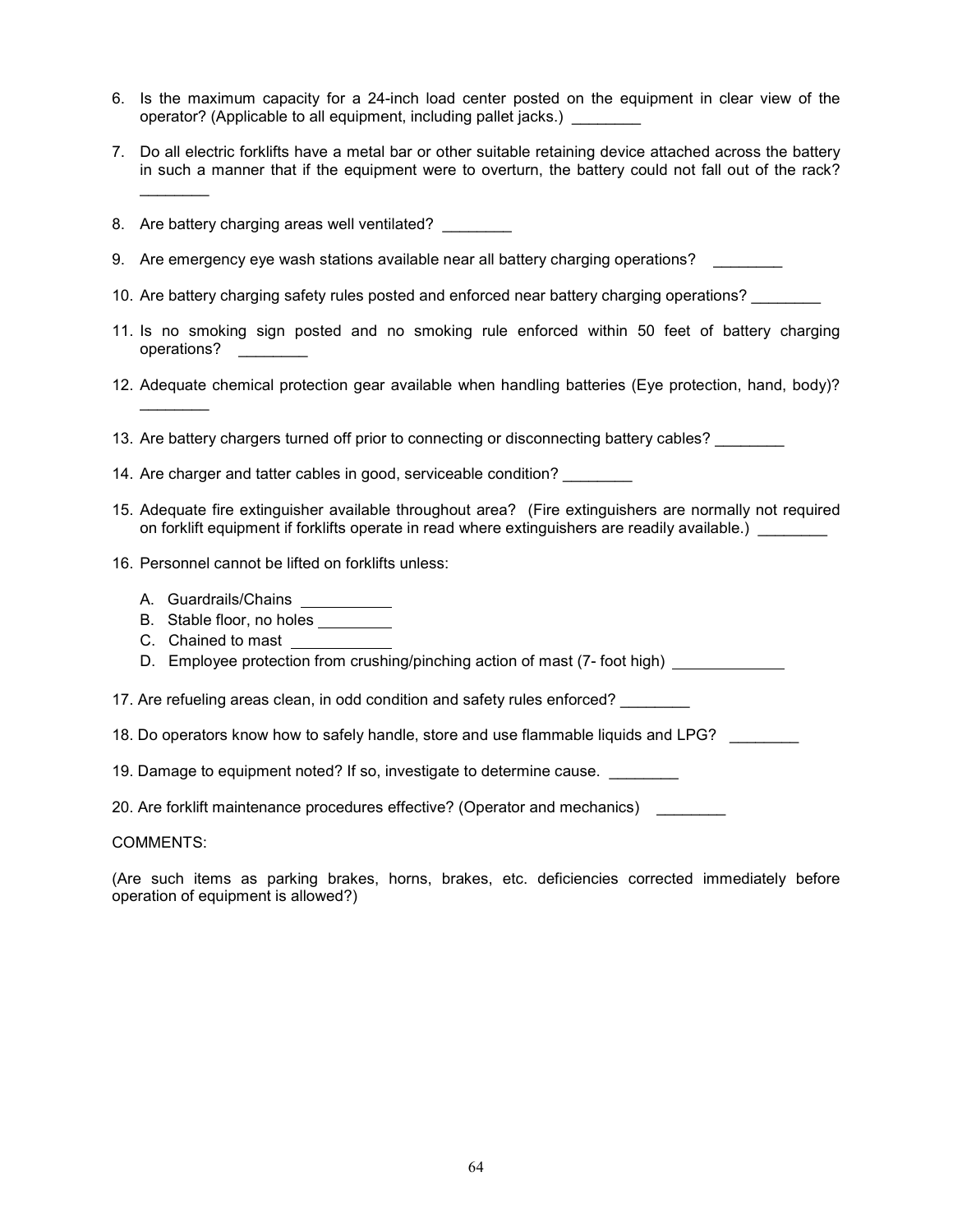### **NEW FORKLIFT RULES ADOPTED IN 1998**

**Included below is information relating to the new training requirements and certification of forklift operators. This information is also developed as your forklift operator booklets, for distributing to forklift operators. The Operator Booklet is located on the CD-Rom, with color pictures in JPEG format, so they can be used if you want to include pictures in your Operator Booklets:** 

### **FORKLIFT OPERATOR TRAINING-THE NEW RULES**

### **INTRODUCTION**

Over the many years, powered industrial trucks, which are also known as forklifts, have become a widespread staple in almost all industries. Along with the growth of material handling equipment, there has been a wide range of equipment, from battery operated equipment to diesels, gasoline, propane powered in capacities of less than 2,500 pounds to over 100,000 pounds. Included is a wide variety of equipment, such as attachments that can be used to extend forklift capabilities for special uses, lifting or carrying requirements.

The more technology progresses, the more important it is for professional operation of the equipment. In this program we'll discuss forklifts, which are also called powered industrial trucks. Whatever name used they require professionals to operate them. The past 20 years has seen a variety of training programs for forklift operators, ranging from "get on it and don't have accidents", to complete, comprehensive training and performance testing and evaluations. New governmental rules have made training mandatory and that training must be quite specific. Specific to the equipment you operate and specific to the conditions under which they are operated. No two facilities are alike, therefore site-specific training is required. This means anyone required to operate forklifts must be trained and evaluated by knowledgeable and experienced trainers and supervisors. But exactly what does this mean? Anyone required to operate forklifts must be trained in a wide variety of topics, including Engineering Principles, Forklift Operating Rules, Equipment Characteristics, Environmental Hazards, Operator Maintenance, Hazardous Locations, Surface Operating Conditions, Site Specific operations, potential hazards and other information. This program cannot cover all aspects of the required training because new government standards require employers to make the training **site specific** for your workplace and the potential hazards that may exist in your company or area of operations.

Training should include three distinct methodologies. First, there's academic or classroom training. This program covers the majority of the required classroom training, but your company amplifies this training by making your training site specific to your operations. Next, operators must be provided "hands on" training to ensure operators fully understand controls, equipment performance, individual characteristics of each forklift equipment they will be operating and the potential hazards that may be encountered in your work area or organization. The third method of training is evaluation. Through the evaluation process, operators can learn from mistakes and improve their performance. An evaluation means an experienced person, such as a trainer or supervisor who has the knowledge, training and experience to train and evaluate operators' competency in forklift operations. The evaluator observes individuals who operate forklifts to determine their safe operation of the vehicle, how the operator observes safety rules and how the operator knows, understands and handles the equipment. The four primary topics or areas to be covered in the training program must include:

- 1. The general hazards that apply to the operation of all or most powered industrial trucks.
- 2. The hazards associated with the operation of particular types of trucks.
- 3. The hazards of workplaces generally.
- 4. The hazards of the particular workplace where the forklift is operated. Also called site specific training.

The purpose of this type of training is to make sure potential hazards in each specific location or workplace are identified and forklift operators are more aware of the specific potential hazards. If an operator has previously received training in a topic required by the rules, and such training is appropriate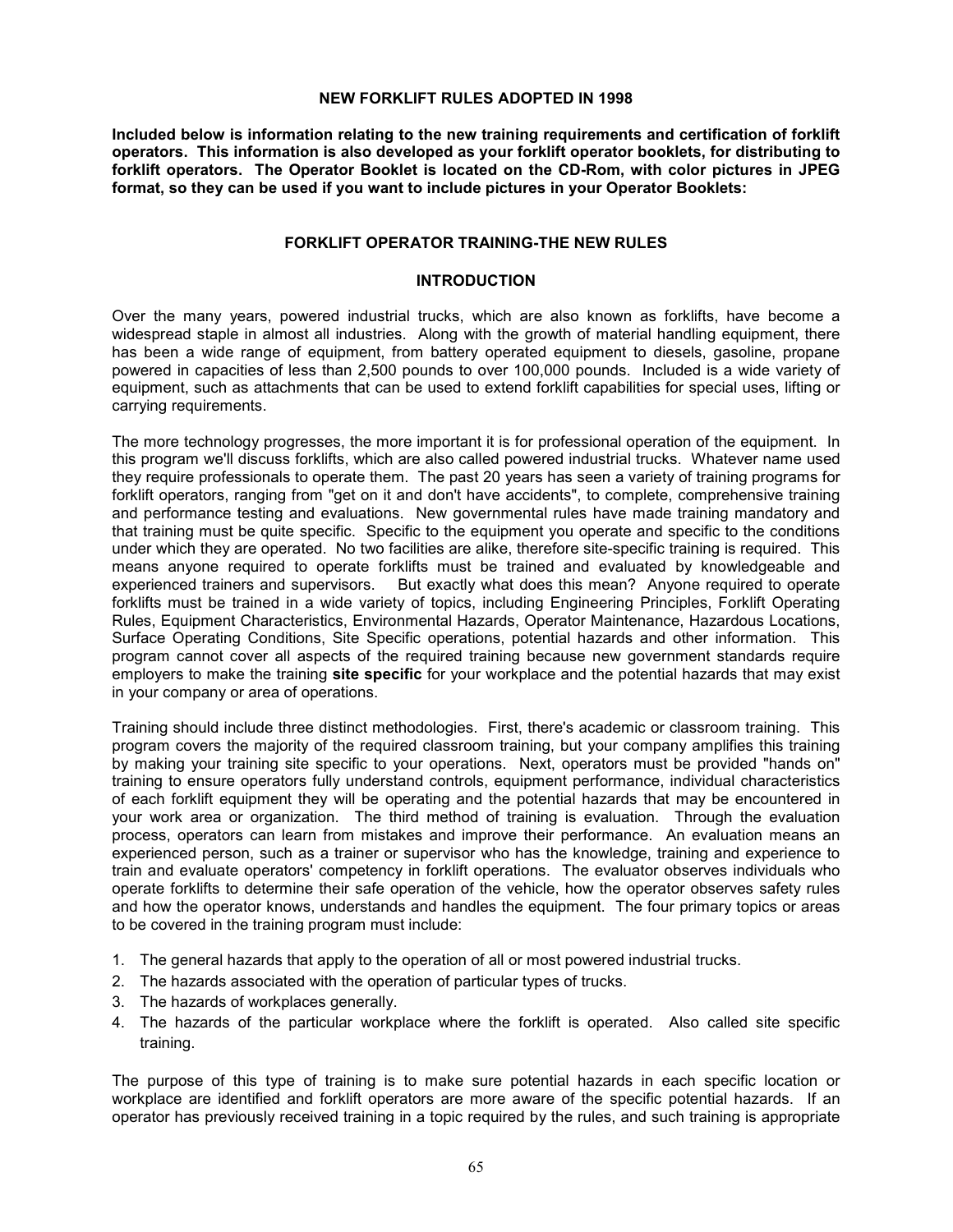to the truck and working conditions encountered, additional training in that topic is not required, **if** the operator has been evaluated and found competent to operate the truck safely. How that person's competency is evaluated is up to the company. This can be through testing and examination, performance evaluation or other means of evaluating the level of previous training. All forklift operators must be evaluated at least every three years.

### **CERTIFICATION**

Certification of training and competency must be documented for all persons who operate powered industrial equipment. This certification must contain the NAME OF THE OPERATOR, the DATE OF TRAINING, THE DATE OF THE EVALUATION AND THE IDENTITY OF THE PERSON OR PERSONS PERFORMING THE TRAINING OR EVALUATION. Documentation is extremely important, for a variety of reasons, therefore, each company should maintain records of what training was conducted, who conducted the training, who was trained, when operators were trained and what was included in the evaluation or performance testing. We cannot stress enough, that proper training documentation be maintained of all forklift operators. Government rules do not require Forklift Operators' Licenses, but many companies have found them useful and helps reduce unauthorized use of forklifts by uncertified persons.

## **GENERAL TYPES OF EQUIPMENT**

There is a wide range of equipment, each designed for specific industries and uses. Powered industrial trucks are classified by their manufacturers according to their individual characteristics. There are seven classes of trucks.

- **CLASS ONE:** These are electric motor, sit-down rider, counter-balanced trucks and they use either pneumatic or solid tires.
- **CLASS TWO:** Electric motor Narrow Aisle trucks that use only solid tires.
- **CLASS THREE:** Electric Motor Hand or Hand/Rider trucks that use solid tires. These are commonly referred to as electric pallet jacks.
- **CLASS FOUR:** Internal Combustion Engine trucks, using solid tires. These are the most common types of forklifts. They can be gas, diesel, or propane powered.
- **CLASS FIVE:** Internal Combustion Engine trucks, using pneumatic tires.
- **CLASS SIX:** Electric and Internal Combustion Engine tractors, with pneumatic tires.
- **CLASS SEVEN:** Rough Terrain Forklift trucks, which use pneumatic tires. These are more commonly used in construction.

Each of the different types of powered industrial trucks has its own unique characteristics and some inherent hazards. To be most effective, training must address the unique characteristics of the type of vehicle operators are being training to operate. Before we move on, let's take a quick look at solid and pneumatic tires. Pneumatic tires are tires filled with air, just like your automobile tire. These are designed so the forklift can maneuver in uneven, ungraded terrain. The tires are more flexible and can adjust to the terrain. Solid tires are exactly what their name implies. They are made of solid rubber or other materials. These tires must be used on smooth, fairly even surfaces because they are not flexible. Solid tires provide excellent wear; however, they can be cut or damaged. When solid tires must be replaced, it requires the use of a press, to press the tire onto the forklift wheel. Changing solid tires are performed by technicians who have the proper equipment.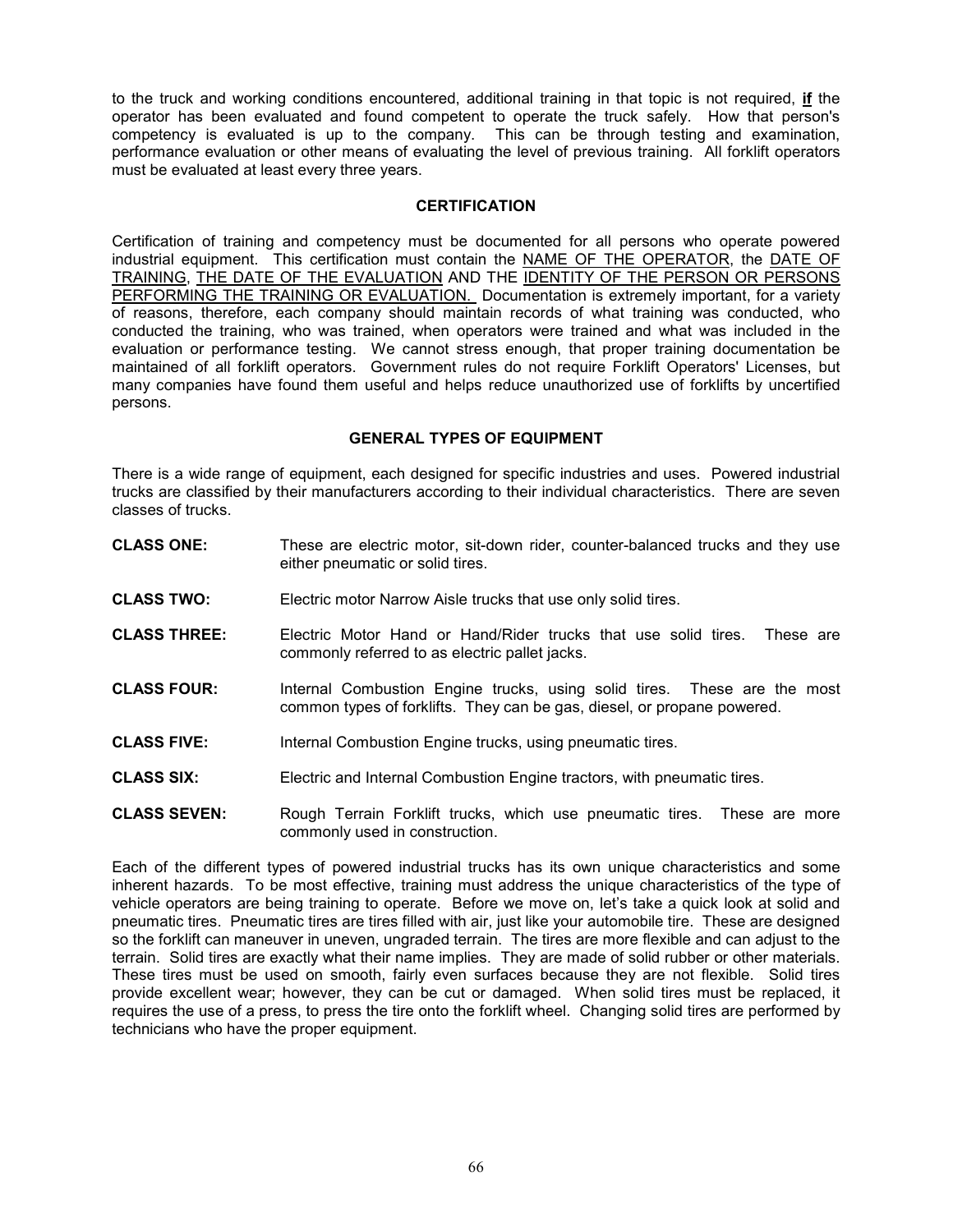### **ENGINEERING PRINCIPLES**

Perhaps one of the most important, yet misunderstood parts of any forklift-training program is the engineering principles of the equipment. Unless you have this knowledge, it's difficult to understand some of the safety rules relating to forklift operations and certainly detracts from your ability to make good judgements when lifting odd sized and difficult loads. This program focuses on some basic principles, but they are a very necessary part of professional forklift training and operations. You should learn these basic principles and if you are unclear or have any questions, please ask your supervisor or trainer to explain them more fully and answer your questions.

## **AUTOMOBILES AND FORKLIFTS**

Is there any difference in operating or driving an automobile and a forklift? Absolutely. An automobile is steered by turning the steering wheel, which in turn moves the front wheels and tires in the direction in which you're steering. The front tires turn and move the automobile in the direction you want to turn or travel. Forklift steering is just the opposite. When you turn the steering wheel, the REAR TIRES move to change direction. Totally different than operating an automobile, that's why you need training and experience to understand these differences. Automobiles and forklifts generally use hydraulic braking systems. When you step on an automobile brake, hydraulic fluid is compressed through the master cylinder to wheel cylinders, which apply force to the brakes to stop the vehicle. Forklifts with hydraulic brakes operate basically the same way. However, only certain battery operated forklifts, such as the large sit down units use hydraulic brakes.

Others may employ mechanical systems actuated by electronic solenoids, such as Order Selectors. Still others, such as Walkie Pallet Trucks have mechanical systems. When an operator removes his or her foot off the electric forklift accelerator or standing pad, friction stops the electric forklift. It's a different sensation and stopping distances are somewhat different, again pointing to the need for training and getting used to the different type of equipment. An engine must power forklifts, just as an automobile must be powered. Some forklifts use combustion engines, which use gasoline….. diesel….. propane… or can be powered by electrical motors. Propane forklifts are used more often, particularly in warehouses and inside areas. The fuel is cleaner; however, propane does emit carbon monoxide.

Another difference between automobiles and forklifts is that forklifts do not have shock absorbers. An automobile uses shock absorbers or struts to keep the tires firmly on the road surface while the vehicle is in motion. Automobiles also have what is called a four-point suspension system. This means the vehicle is supported on four points of suspension system. Forklift engineers have designed forklifts on a threepoint suspension system, even if the forklift has three or four wheels.

Since forklifts don't have shock absorbers, a pivot pin in the center of the axle supports the forklift's rear end. This allows for the up and down movement of the rear tires when traveling over bumps and uneven surfaces. This pivot point and the front tires make up the three-point suspension system. The truck's steer axle is attached to the truck by a pivot pin in the axle's center and when imaginary lines connect the points. This three-point suspension system forms an imaginary triangle called the stability triangle.

The technical definition of the stability triangle is when the vehicle's line of action, or load center, falls within the stability triangle, the vehicle is stable and will not tip over. However, when the vehicle's line of action or the vehicle and load combination falls outside the stability triangle, the vehicle is unstable and may tip over. When the combined center of gravity of the truck and load move outside the lines of this triangle, the forklift will overturn. There are many situations in which this can occur. Fast, sharp turns can cause this center of gravity to shift outside the triangle. Lifting a heavy load and tilting the mast backward while moving, then running over a piece of wood or other uneven surface can overturn the vehicle. Many operators get confused in emergencies due to the difference in rear wheel steering and the vehicle being powered by the front wheels.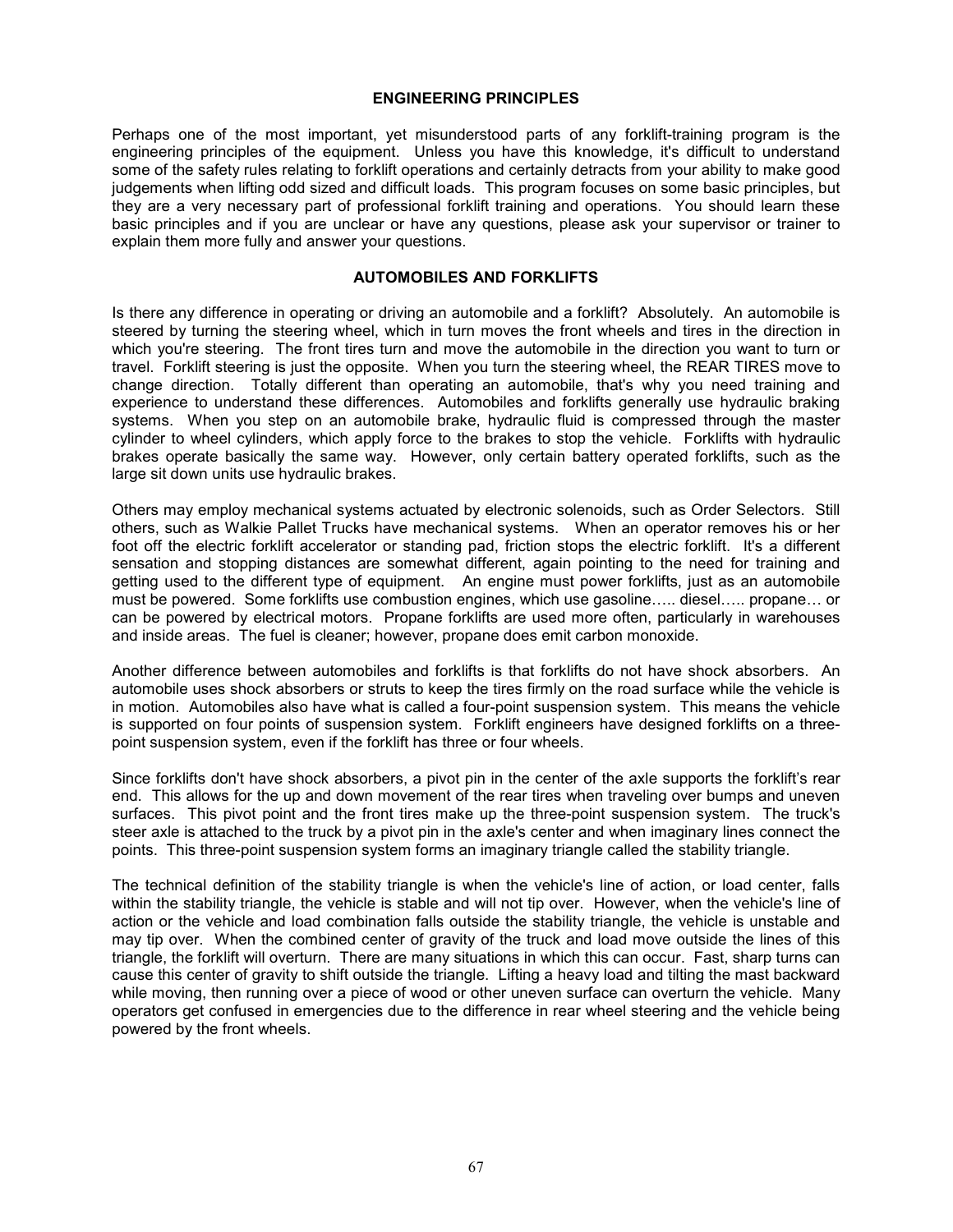### **FULCRUM PRINCIPLE**

Let's begin with the lever principle, specifically the FULCRUM principle. Technically, the fulcrum is truck's axis of rotation when it tips over. Simply stated, you have two weights balanced on a fulcrum, like a playground see-saw. On the forklift, one weight is the heavy rear end or counterweight and the weight of the truck. The fulcrum point in this case, is your front tires and the other weight is the load you're carrying. The counterweight balances the load with the front tires as the fulcrum point. The counterweight is the heavy metal part of the forklift that compensates for loads and determines the proper safe lifting capacities. Never add a different or additional counterbalance to any forklift, without the manufacturer's approval. By modifying the forklift, you may have significantly changed a variety of important engineering principles, such as center of gravity, safe lifting capacity, maximum load height and other unsafe conditions.

One of the most important safety considerations when operating forklifts and raising loads, is tilting forward with loads is prohibited, except when the load is in a deposit position over a rack or stack. When stacking or tiering, only enough backward tilt to stabilize the load is to be used. We'll discuss raised loads more in a few minutes.

## **FORKLIFT DATA PLATE**

The next important factor is the information contained on the data plate, which is generally located on the front panel of your forklift. This information is developed and provided by the forklift manufacturer. The data plate gives you the make, model and serial number of the equipment. It also states exactly how much weight can be safely lifted and how high the load may be lifted. The data plate generally states the lifting capacity in three different classifications, such as 24-inch load centers, 36-inch load centers and 42 inch load centers, depending upon the size of your equipment. The data plate also specifies how high the load can be lifted, at specific load weights and load centers. Never modify or change the forklift in any manner without approval from the manufacturer. Modifying or changing the forklift can adversely affect safe lifting capacities and other conditions to make the forklift hazardous to operate.

### **ATTACHMENTS**

Attachments to forklifts can dramatically change the equipment's safe lifting capacity. Attachments come in a wide variety of uses and sizes. There are side shifters, which allow the load to be moved from side to side……., there are pipe attachments that contain or hold the pipes being lifted. In this case, it can significantly affect the lateral stability of the forklift. There are other specialty attachments designed for specific loads. Next, there are a variety of booms, which extend the ability of the forklift to lift long loads. When using boom attachments, the Longitudinal Stability of the lift truck is affected and greatly decreases the safe lifting capacities of the forklifts. Next, there are other attachments, such as floor sweepers……., tippers or trash hauling attachments. Rams for specific service such as lifting large wire coils and other uses. There are platforms used as attachments to protect people when being lifted on the forklift. Other attachments could include barrel attachments, which are designed primarily for lifting drums and barrels. Regardless of the attachment used, keep in mind…. the equipment manufacturer must approve this equipment. Forklift operators must fully understand how each particular attachment changes the safe lifting capacity of the forklift, the stability of the truck and other potentially hazardous changes to the forklift on which you are using the attachment. Fork extensions, which are inserted over the forklift's existing forks should not be longer than 150 percent of the supporting fork's length. By using forklift extensions, the safe lifting capacity is decreased. Fork extensions and all attachments must be attached to the forklift to prevent unintentional disengagement from the forks.

### **LOAD CENTERS**

Before we explain what all this means, let's explain load center. The load center of a forklift is the distance measured from the center of the load to the vertical face of the forks. If you have a pallet that is 48 inches by 48 inches and you have an evenly distributed load on this size pallet, you have a 24 inch load center. If you have an evenly distributed load on a longer sized pallet, you no longer have a 24 inch load center. If you use attachments extending the load center, obviously the lifting capacity of the forklift can be seriously diminished. The forklift manufacturer must approve forklift attachments. This approval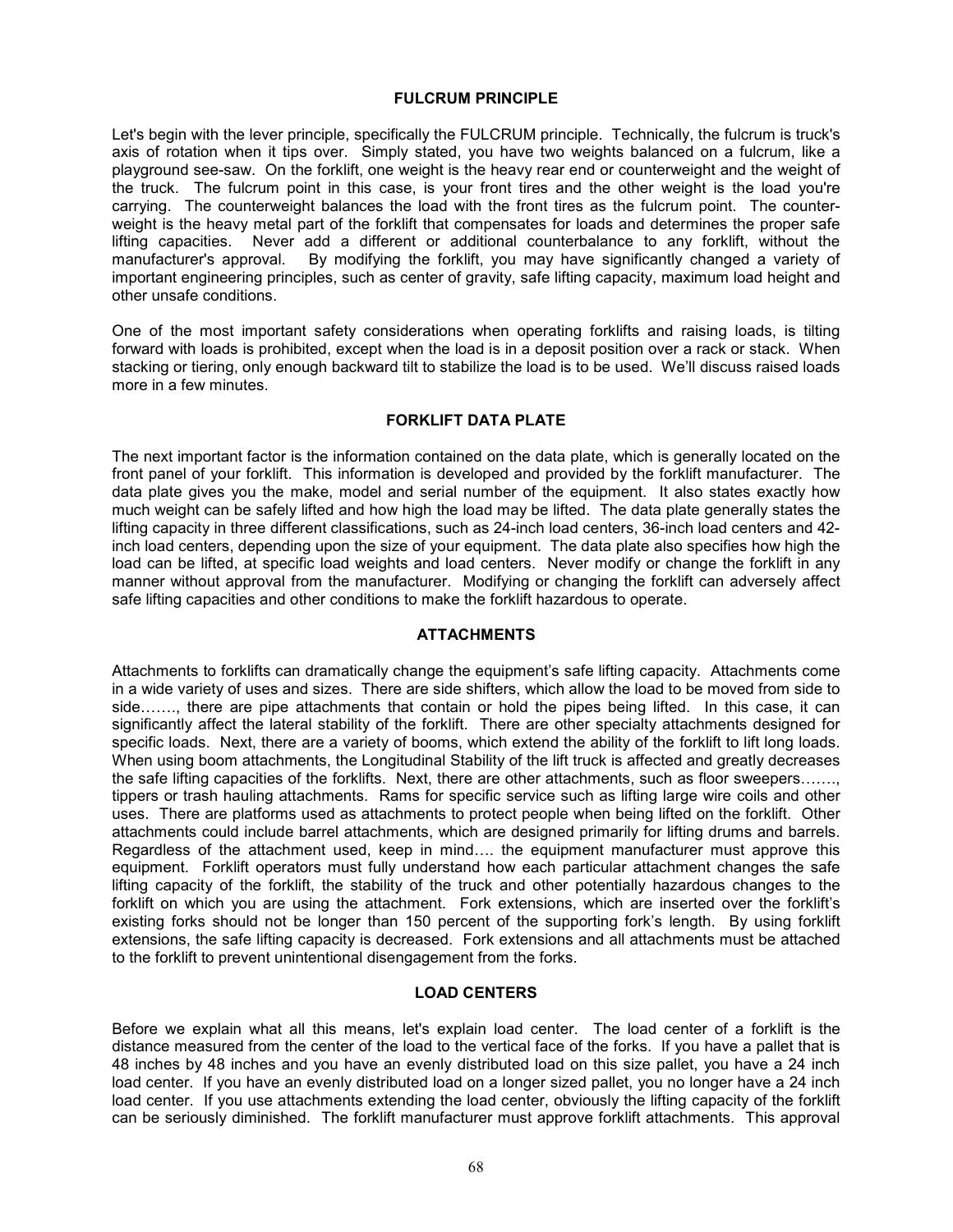information must be displayed on the attachment or forklift for the attachment to be legally used on each specific forklift.

Let's go back to the data plate and those three different lifting capacities. Each size forklift has different capacities, but we'll use a capacity of 5,000 pounds at a 24-inch load center that can be safely lifted to a height of 104 inches. Keep in mind, all safe lifting capacities are based upon the load center and the mast being raised in a vertical or straight position. If you tilt the mast forward when lifting, what are you doing to the load center? You're extending the load center because of the extra weight of the mast and the extension of the forks, thereby reducing your safe lifting capacity as stated on the data plate. When lifting anything, think about the load center of the load, the mast position and the weight of the load. Manufacturers provide basic weights and safe lifting capacities on the data plate.

For example, where the forklift is rated at 5,000 pounds on a 24-inch load center, a 36-inch load center may decrease your lifting capacity to 4,000 pounds and a 42-inch load center may decrease your safe lifting capacity to 3,000 pounds. If you add an attachment to the equipment, the safe lifting capacity may be reduced even more dramatically.

## **CENTERS OF GRAVITY**

Another engineering principle that affects your safe lifting capacity is the center of gravity. Technically, the center of gravity is the point on an object at which all of the object's weight is concentrated. For symmetrical loads, the center of gravity is at the middle of the load. Certainly if you have a forklift unloaded, you have one center of gravity. If you have a forklift with a load, that center of gravity changes, so the entire object, in this case the forklift and load.... is the concentration of weight of the forklift and load.

Additionally, as you raise a load, the center of gravity shifts away from the truck and towards the forks. Forklift engineers designed the forklift with this in mind and calculated this center of gravity shift in determining the safe lifting capacities. When equipment operators exceed the safe lifting capacity and try to lift excessive loads, or if they have extended load centers and try to lift heavier loads, the center of gravity can be exceeded and the forklift will tip over towards the load. That's why tilting a load while raised can be a major safety hazard. Tilt loads only when safe to do so and necessary for positioning loads onto racks or other material handling equipment. Of course, you're changing the center of gravity even more when you tilt loads.

Tilting loads changes the center of gravity and this can be very hazardous to your safety, if you exceed the maximum safe lifting capacity of your particular forklift. Moving loads upward, downward, forward and backward causes a shift of the center of gravity and can adversely affect the vehicle's stability. Avoid making jerky starts, quick turns or sudden stops. Never use the reverse gear to stop a forklift truck. Use the brakes to stop the vehicle. When shifting from forward to reverse, the vehicle should be in a stopped position and the appropriate gear engaged before moving in the new direction.

### **TECHNICAL TERMINOLOGY**

We're not expecting you to remember too many technical terms, but you should be aware of some other engineering definitions and how they apply to your particular forklift. First, there's LONGITUDINAL STABILITY. This is a fancy word that is the truck's resistance to overturning forward or rearward. This is demonstrated when you use boom attachments.

LATERAL STABILITY is the truck's resistance to overturning sideways, as when using pipe attachments or extremely wide loads. Each class and size of equipment has different longitudinal and lateral stability principles, so it's up to you to remember how these affect your operation. A very short forklift would have less longitudinal stability than a very large or long forklift. Let's say you're driving a small, short forklift and while traveling, you hit a 4-inch curb. Quite possibly, the longitudinal stability of this short forklift may cause you to overturn, whereas a large, long forklift would probably not tip over because it had much greater longitudinal stability. Lateral stability on forklifts can be viewed as wide or narrow equipment.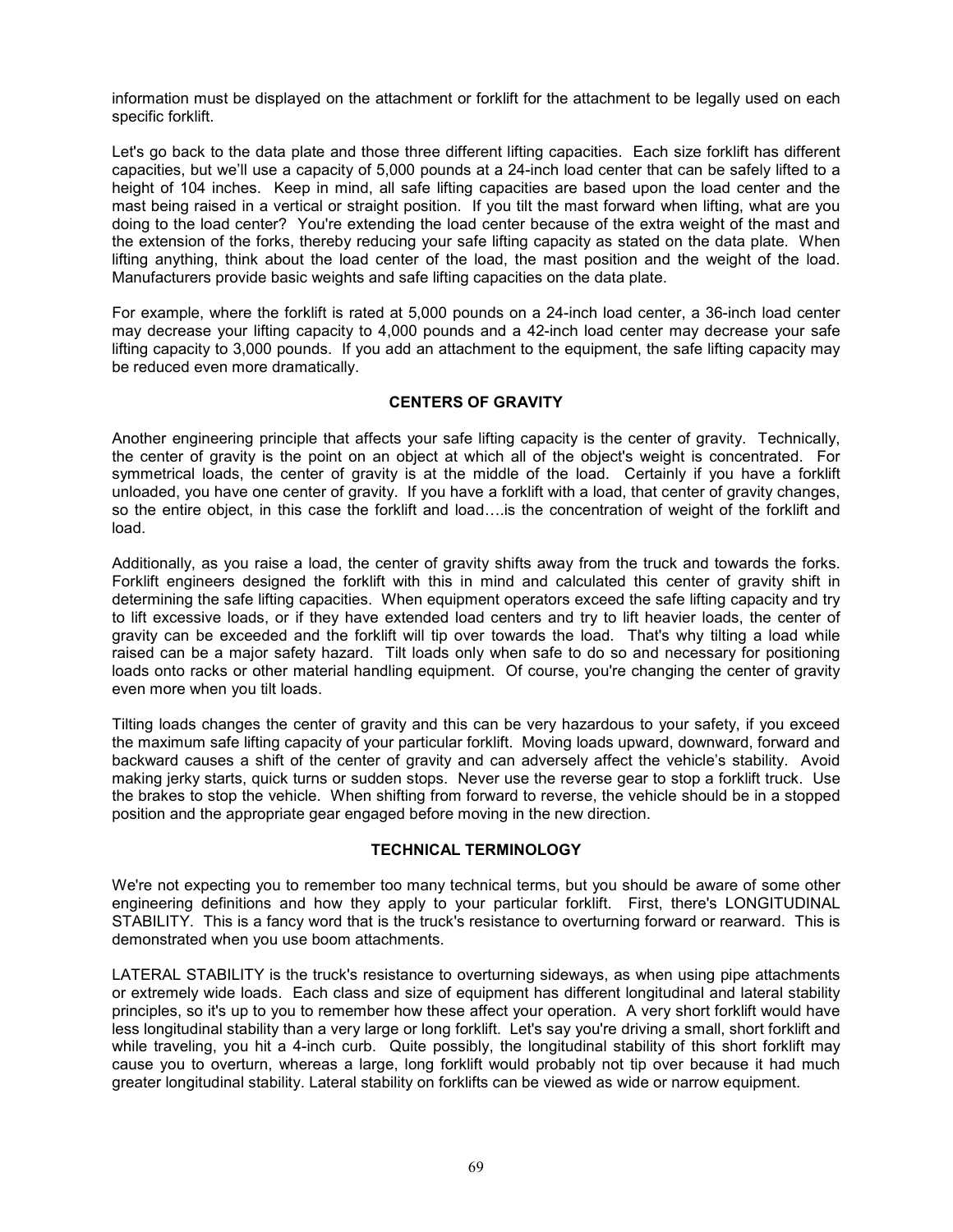If you have a wide track vehicle, your lateral stability is much greater than a much narrower type forklift. This means that narrow vehicle has much less lateral stability and can tip over side ways more easily than wide track vehicles. The term TRACK is simply the distance between the wheels on the same axle of the truck. Wheelbase is the distance between the centerline of the vehicle's front and rear wheels. Don't become confused with this terminology; just understand the basic principles of the equipment.

## **OPERATOR RESPONSIBILITY**

By understanding the engineering principles, you can see exactly why safety rules state that forklifts should never be driven with the load raised more than 4 to 6 inches off the traveling surface. A raised load can exceed the stability triangle and create a condition where the forklift can overturn. Speeding and fast turns, making sharp corner turns cause the vehicle's center of gravity to shift outside the stability triangle as well.

Your employer is responsible for providing the proper forklift for the environmental area in which you operate. This means that if there is a hazard of an explosion from certain dusts or combustible atmospheres, a certain type of forklift is required, which is approved for operations in these atmospheres. Additional training and instruction must be provided when operating in potentially hazardous atmospheres or environments.

That certainly isn't all the engineering principles involved in forklift safety, but it gives you a better understanding of why safety rules should be obeyed to the letter. Poor judgement, forgetting to think about the weight of the load, the load center and the truck's center of gravity and stability triangle have caused many accidents and injuries. Being a professional forklift operator is more than just driving. It's being responsible, knowledgeable and of course, applying these engineering principles every time you lift a load, add an attachment or operate your vehicle.

## **BASIC FORKLIFT OPERATING RULES**

When used safely, forklifts save you time and make your job much easier. Anyone operating forklift equipment must be trained and authorized by the company. Once you're trained, evaluated, certified and authorized…, the rest is up to you. You're expected to have the maturity and responsibility to operate this equipment efficiently and safely. Again, we can't cover every forklift safety rule, but let's explain some basic safe operating rules, to provide the basics upon which to build a professional understanding of forklifts and forklift safety rules. Always follow your company's forklift operating procedures, policies and rules.

### **SPEEDING**

Let's begin with the most common hazard and that's speeding on forklifts. Forklifts are designed for operation at the speed of a person walking at a normal pace. You don't have speedometers on forklift equipment, but approximately 5 miles per hour is the maximum speed. You have to use your judgement on proper speed, because in some cases, such as when turning or operating near pedestrians, 5 miles per hour may be too fast. It's O.K. to work hard and not waste time, but when you're operating forklifts, safety is the most important part of your responsibility.

### **RIDERS**

Next, riders. Absolutely no riders allowed on forklift equipment. That includes riding near the operator, on the rear, sides and certainly not on the forks or on a pallet placed on the forks. If you must elevate a person using the forklift, a proper platform must be used.

The minimum safety requirement is the platform must be secured to the mast of the vehicle, to keep it from falling or sliding off the forks. The platform must have adequate flooring for good footing and must have 42-inch high guardrails and mid-rails. Some regulatory agencies (State OSHA) require a seven-foot high protective guard between the person on the platform and the mast, to prevent a person's hand or other body parts being crushed by the mast as it rises and lowers. When anyone is elevated on a platform, the forklift operator must remain at the controls, whether the motor is running or not.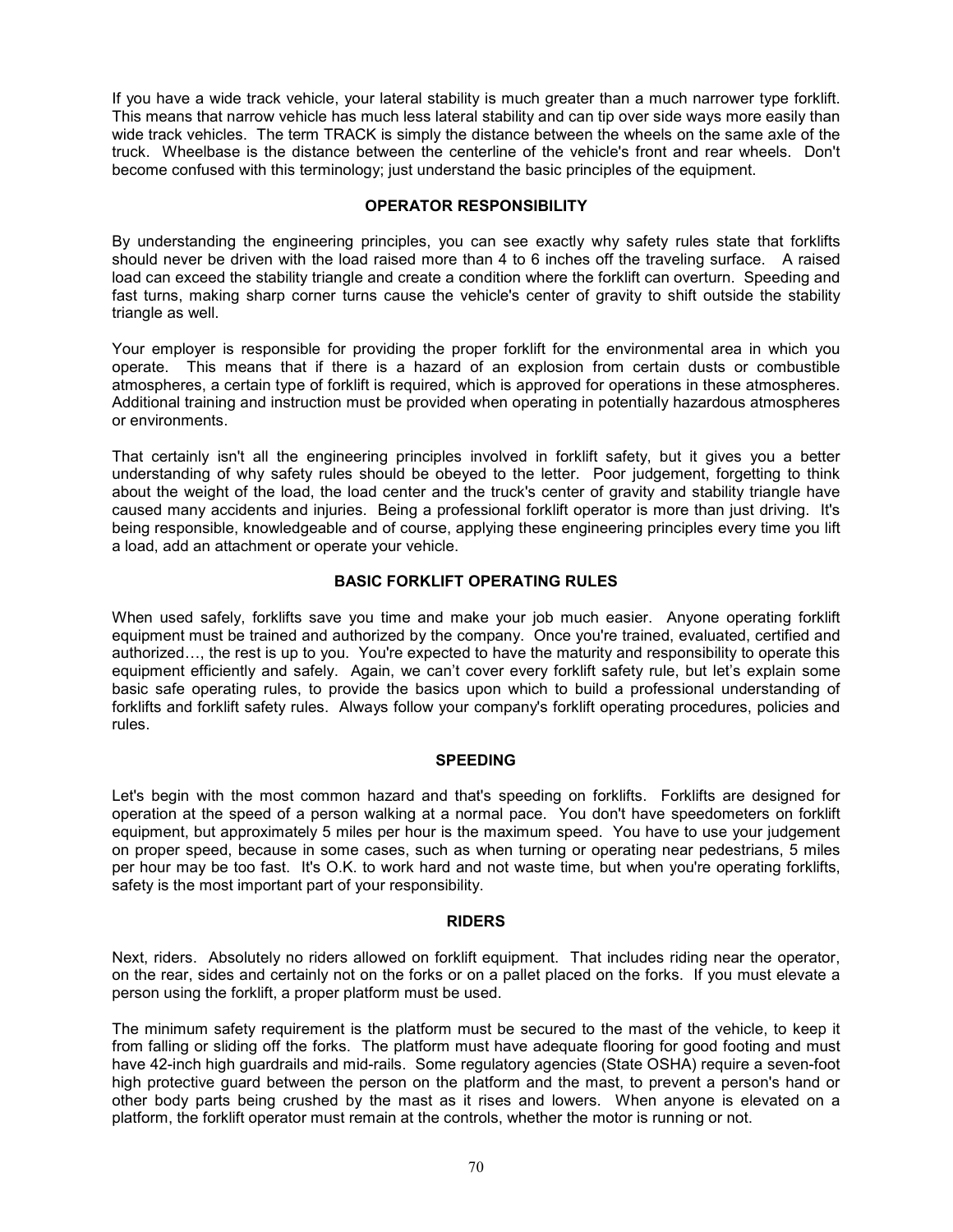#### **SEAT BELTS AND TURN-OVERS**

Forklift manufacturers are not required to install seat belts on forklift equipment. However, if seat belts are installed, your company may require you to wear seat belts. While we're on this subject, let's take a couple of seconds to explain some safety action that the Industrial Truck Association recommends if you are involved in a forklift turnover. It's up to your company to establish a policy relating to the action that you should take to protect yourself in case this occurs. The ITA states that studies on forklift turnovers usually result in minor injuries if the forklift operator stays WITH THE VEHICLE INSTEAD OF JUMPING OFF.

The normal tendency is for a person to jump downward, so the driver lands on the floor or ground, usually directly into the path of the overhead guard. In a tip-over of a sit down truck, the operator should lean away from the direction of fall to minimize injury. The most common result in a tip over, where the operator jumps out is a crushing injury to the head, neck, or back where the overhead guard strikes the operator. Forty two percent of forklift fatalities are caused by the operator trying to jump from a tipping vehicle. To keep this from happening to you, always remember to keep the load as low as possible and stay with the vehicle if it tips over. Wearing your seat belt is the best safety measure. On the other hand, stand-up rider trucks the truck operator can simply step backwards, perpendicular to the direction of fall to minimize the potential for injury.

#### **RAISED LOADS**

Driving forklifts with raised loads is unsafe, as the center of gravity of the forklift and load changes as you move. When traveling with a load, keep the load as close to the floor surface as possible, which means the forks are raised about 2 to 6 inches off the floor. This prevents the forks from hitting the floor. Of course if the floor surface is slightly bumpy, 4 to 6 inches off the floor surface may be preferred. In this position, the forks and mast should be tilted back slightly, to help stabilize the load toward the mast and a better center of gravity.

However, when you stop and are ready to elevate the load, move the mast back to the vertical, or straight position. It's hazardous to raise a load when the mast is tilted to the rear or forward since this can disrupt the longitudinal stability of the truck. Never leave a forklift unattended with a raised load. Of course, never allow anyone to walk under a raised load. Keep pedestrians away when you have a raised load. When you have a person raised in a platform, it is recommended that pedestrians stay one foot away from the cage, for every foot the cage is raised. This means if a person is raised 10 feet, pedestrians should stay at least 10 feet away from the raised platform.

When raising a load, such as positioning the load into a rack or storage space, think about the overhead. Will the load hit a sprinkler pipe or other object? Broken doorways, lights and other objects are a result of equipment operators not watching where they are moving with a raised load. The red light should go on anytime that you're raising a load and remember that raised loads should not be tilted forward, except when you're over a rack or tier ready to deposit the load. While we're talking about maneuvering loads, if the load you're carrying is too high and blocks your vision, drive in reverse. Always look in the direction you're traveling. Many accidents have occurred because equipment operators weren't watching where they were going. Forks should always be placed under the load as far as possible and never lift a load with one fork

### **STEERING AND OPERATING SURFACES**

In tight spaces, watch out for the rear end swing. The rear tires are your steering tires and it's quite easy to bump into walls, doors and people if you're not watching the rear end swing. Be particularly careful when maneuvering in congested or tight spaces. It goes without saying, but let's go ahead and mention it. Keep your arms, legs, head and other body parts inside the running lines of the vehicle. This protects the operator from injury, especially when passing other forklifts and when maneuvering near storage racks and other materials. Never try to pass or overtake another forklift traveling in the same direction. Drive with both hands on the steering wheel and of course, horse play is prohibited. Attachments to the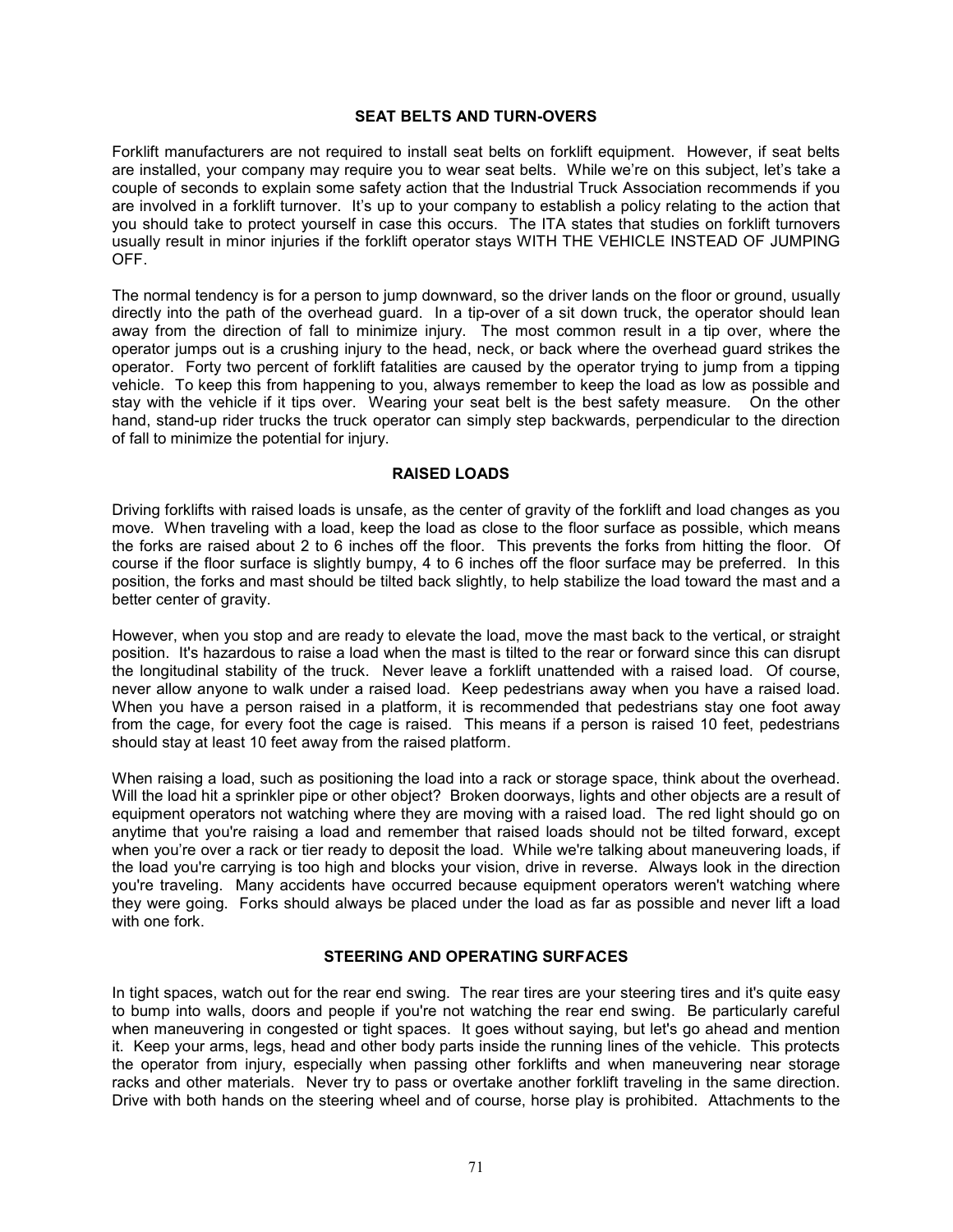steering wheel, such as spinner knobs are prohibited. Never operate your equipment with wet or greasy hands.

Naturally, floor surfaces should be clean, but if you encounter wet or damp areas, always slow down. Report any grease or hydraulic fluid leaks, so the floor surface can be cleaned. If you operate forklifts over railroad tracks, always cross the railroad tracks in a diagonal position. This is the most stable position when crossing railroad tracks. Forklifts with solid-type tires may only be operated on asphalt or concrete surfaces. Forklifts with pneumatic-type tires may be operated only on asphalt, concrete or improved surfaces, such as gravel roadways. If forklifts must be driven on public highways, such as crossing from one location to another across the street, follow your company's policies and procedures, while using extreme caution.

### **DOCKS AND RAMPS**

On loading docks, keep the forklifts away from the edge of loading docks. A slight miscalculation can become a nasty accident. Another good rule around loading docks is to always be sure trailer wheels are chocked. If the trailer is disconnected from the truck, you may use a stabilizing jack to prevent the forklift from overturning the trailer. Dock plates provide a smooth surface over which to enter trucks and trailers. Make sure the dock plate is in good condition and is properly placed between the trailer and dock, to prevent movement of the dock plate. The lip of the dock plate must be fully seated onto the trailer bed. You should have good lighting inside trailers and trucks, so you can see what you're doing. On ramps, the forklift safety rule is very simple. Keep the load upgrade when going up or down a ramp. Drive up; back down is the best advice. If you're using a ramp onto a trailer, the weight of the ramp must be on the trailer bed and the bottom base plate of the ramp on the ground. Operators should maintain a safe distance from the edge of the ramp and drive at a "creep" speed. Of course, never overload any ramp or dock plate, so them means you should know the safe capacity of the ramp that includes the weight of the forklift and the load.

## **BRAKING AND PARKING**

O.K., everyone is driving at a safe speed, watching where they're going, paying attention to others in the area, exercising caution when loading or unloading trailers and trucks, now it's time to stop and park your vehicle. Basically, anytime you stop and get off your vehicle; the forks must be on the floor and the parking brake engaged and set. That's a minimum requirement.

Forks must be on the floor and the parking brake set. If you're going to be away from your vehicle more than 25 feet, shut off the motor. Some companies prefer the key to be removed as well, to prevent unauthorized persons from operating the equipment. Naturally, try to park the vehicle in such a manner as to keep the forks from becoming tripping hazards. Don't block aisles or exit doors with your forklift or materials. Exit doors and electrical panels must remain unblocked at all times. All the things we've just talked about are nothing more than common sense and your good judgement. You're professionals, with experience and knowledge, all you have to do is apply basic safety to your daily operations and work habits, and you'll be on your way to better efficiency, productivity and safety.

### **PEDESTRIANS**

Forklift operators will tell you that one of their major complaints is pedestrians. Pedestrians don't pay attention to forklift operators, they walk out in front of forklifts and in general, are safety hazards to forklift operations and it's not the fault of forklift operators. Of course, these things happen and people who work around or near forklifts, but are not forklift operators, should be trained also. They should be made aware that forklifts are noisy and often operators can't hear pedestrians walking nearby. Pedestrians have safety responsibilities as well and this means paying attention to where you walk and be on the lookout for forklifts. Just as when operating a motor vehicle; pedestrians should be given the right-of-way. If someone walks in front of you, stop and allow them pass. Sound horns around corners and aisle ways.

Operators should never drive toward any person who is in front of a fixed object or wall. Operators should always look in the direction of travel. If the load obstructs your view, drive backwards. Operators entering a building or nearing a blind corner must make their approach at reduced speed and sound the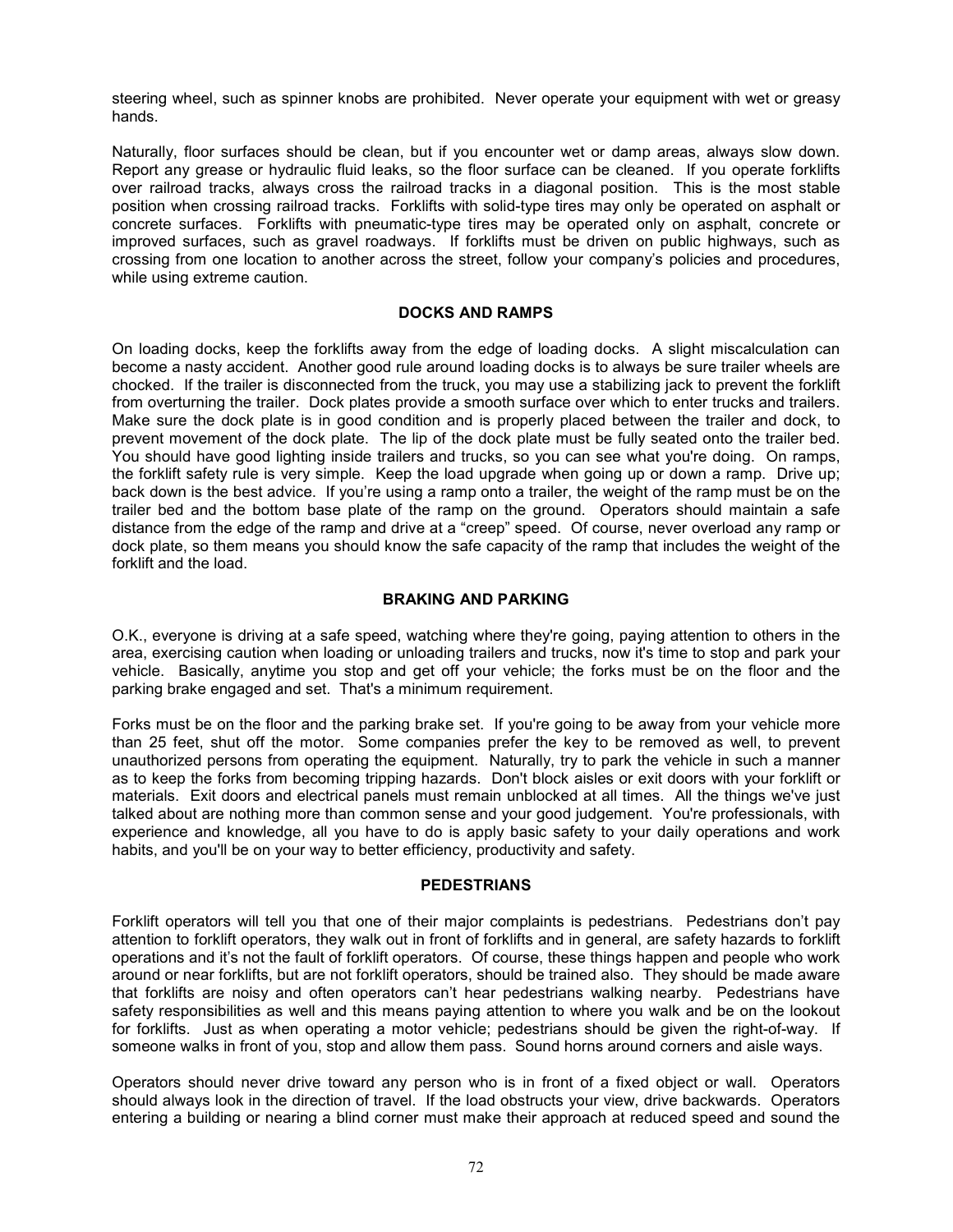horn. Safety is a team effort and it requires both the forklift operator and pedestrians to make safety a reality.

#### **FORKLIFT MAINTENANCE**

As part of your professional forklift equipment operator's responsibilities, your company may require each operator to inspect and perform operator maintenance at the beginning and end of each shift. Make it a habit to check your vehicle everyday, even if someone else has been using it.

Let's begin with some basic maintenance procedures. If your forklift equipment is unsafe to operate, don't use it. A vehicle is unsafe when the horn doesn't work, brakes and parking brake are defective, or the steering has too much play to allow positive steering. If there are leaks in the fuel, oil, hydraulic or transmission, it should be reported so it can be repaired. Almost all forklifts have some types of minor leaks, but they should be reported so a mechanic can inspect the leak to make a determination if the forklift is safe or unsafe. Follow your company's maintenance procedures and requirements, as there may be more defects that could render your forklift unsafe to operate.

Of course, always check the water, fuel, oil, hydraulic and transmission fluids before you begin operations. Check the level of the electrolyte in the batteries as well. On electric powered forklifts, care and maintenance of the batteries is critical. Electric forklifts must have adequately charged batteries. Operating an electric forklift with insufficient electrolyte in the battery can cause damage to the battery and these batteries are extremely expensive. When charging batteries, be sure the charger is turned off, before connecting the charging cables. Always make sure the water level is above the plates before charging and leave the vent caps on during charging. Vent caps prevent excessive gassing during charging, reducing the chance of excessive hydrogen gas from escaping into the environment. Battery charging areas must have good ventilation. Batteries become quite hot during charging and gas escapes, creating flammable vapors, so proper ventilation must be used in battery charging areas. Batteries should be allowed to cool before using, usually a couple of hours after charging. Again, follow your company's procedures when charging and handling batteries.

Electrical equipment, such as electric forklifts must never be stored outside or exposed to water, to prevent moisture from getting into the electrical motor or electrical parts.

When testing the brakes on fuel powered equipment, if they appear to be spongy or go too far toward the floor, report it to your supervisor. To test the parking brake, start the motor, engage the brake, put the transmission in a forward gear and see if the brake holds. If not, it needs adjusting or repair. Test the steering. Excessive play in the steering wheel is when the steering wheel moves 2 to 3 inches before the rear tires begin to move. Next, inspect the forks for cracks or defects. Inspect the heel of forks, the top of the forks where they attach to the mast and other areas where pressure is applied. Minor cracks can lead to failure of the forks. Raise your forks about 3 to 4 inches off the ground, and then inspect the mast chains to make sure they have equal tension. If one chain is looser or tighter than the other, it could cause a load to shift and fall.

Another good maintenance tip is to run the mast all the way up, then all the way down at the beginning of the shift. Quite often during daily operations, the mast is not always elevated to the maximum height. Without fluid to these areas, it may lead to the hydraulic pistons and rubber parts dry, which can cause premature wear of these parts. Raising and lowering the mast will lubricate these critical areas. Of course, watch the overhead to make sure the mast and forks won't damage or hit any overhead structure.

When you're refueling, there are some important safety tips to follow. Never refuel a forklift propane tank, gasoline or diesel engine inside a building. Whether it's charging electric powered forklifts, or fuel powered forklifts, the motor should be off and smoking prohibited during any refueling or battery charging operations. Small sparks can ignite gasoline, LP gas and hydrogen gas vapors resulting from battery charging. LP gas, in addition to being flammable, is very cold. When handling or refueling propane equipment, proper protective equipment, such as gloves, face and eye protection should be worn. Additional site specific training should be accomplished for refueling propane tanks, forklift equipment and the potential hazards of this flammable gas.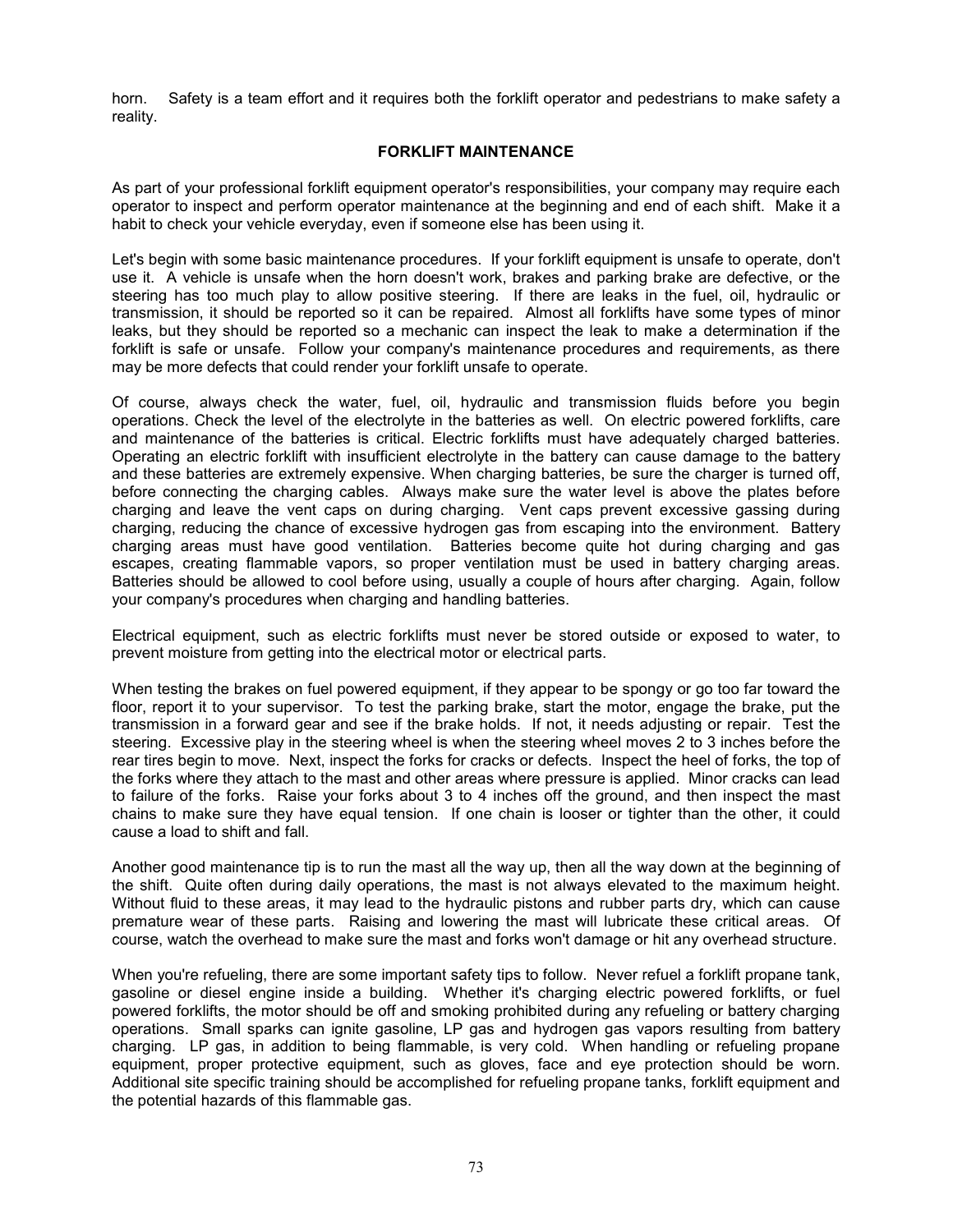There are many more items relating to vehicle maintenance that we haven't mentioned in this program, but it's important for you to use your good judgement and experience to determine the necessary operator maintenance required on your vehicle. Inspect and make sure the radiator coils are not clogged with dust or debris. Overheated forklifts can be hazardous to the engine, as well as the forklift operator. Keep your vehicle clean, inspecting parts for cracks, leaks, broken parts or other defects.

Each company has different rules relating to operator maintenance. If you are required to perform operator maintenance, you should receive additional training on each forklift you are to operate. As a minimum, you should always check the forklift for safety. If you believe your forklift to be unsafe, report it to your supervisor so it can be inspected and repaired as necessary. The most important part of any safety program is you, the professional forklift equipment operator. If you have a professional attitude, safety will be part of your job. Forklift equipment will provide many years of useful service, but they do need special care and attention from the operator. It may seem like a small price to pay, but operator maintenance is extremely critical to a good maintenance and your safety program.

# **OPERATOR TEST QUESTIONS AND ANSWERS MAY BE PRINTED FROM THE CD-ROM.**

# **ADDITONAL INFORMATION RELATING TO FORKLIFTS AND "SITE-SPECIFIC" TRAINING**

# **Truck Marking by the Manufacturer**

Every truck shall have a durable, corrosion resistant nameplate(s), legibly inscribed with the following information:

- a. Truck model and truck serial number
- b. Weight of truck
- c. Designation of compliance with the mandatory requirements of ASME B56.1, "Safety Standard for Low and High Lift Trucks," applicable to the manufacturer
- d. Type designation to show conformance with the requirements, such as those prescribed by Underwriters Laboratories, Inc., and Factory Mutual Research Corporation
- e. Rated capacity.

In addition to the above requirements, additional information is required (and allowed) on nameplates on high-lift trucks, electric trucks, and trucks intended for hazardous locations (see ASME B56.1, Section 7.5, "Nameplates and Markings").

# **Fork Arm Stamping by the Manufacturer**

For forklift trucks purchased after December 1984, each fork arm shall be clearly stamped with its rated capacity in an area readily visible and not subject to wear. For example, the designation 1500 W 24 means 1,500-lb (680-kg) capacity at 24-in. (600-mm) load center.

# **Attachment(s) Marking**

On every removable attachment (excluding fork extensions), a nameplate with the following information is required:

- a. Model number
- b. Serial number on hydraulically actuated attachments
- c. Maximum hydraulic pressure (on hydraulically actuated attachments)
- d. Weight
- e. Capacity
- f. The following instructions (or equivalent); "Capacity of truck and attachment combination may be less than capacity shown on attachment. Consult truck nameplate."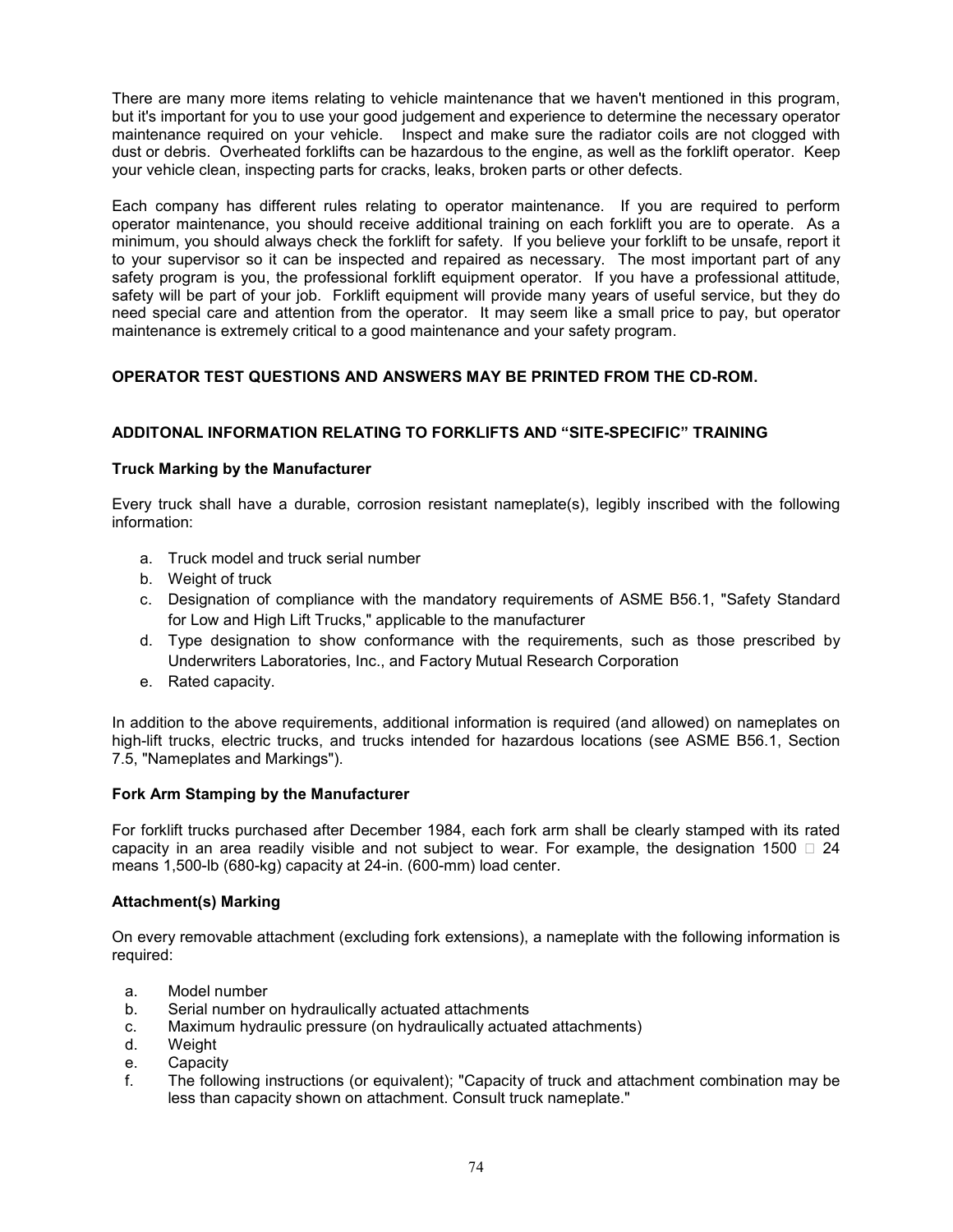NOTE: The above information should be provided by the attachment manufacturer.

# **User's Obligation for Truck Marking**

The using organization shall ensure that trucks using attachments (including fork extensions) are marked to identify the attachment(s), show the approximate weight of the truck and attachment combination, and show the capacity of the truck with attachment(s) at maximum elevation with load laterally centered. The using organization shall see that nameplates and caution and instruction markings are in place and legible.

# **Maintain Tags**

The forklift truck manufacturer's capacity, operating, and maintenance instruction plates, tags, or decals shall be maintained in legible condition.

# **ATTACHMENTS AND MODIFICATIONS**

**Attachments** 

a. Attachments almost always affect rated capacity of the truck. When a forklift truck is equipped with an attachment, the rated capacity of the truck/attachment combination shall be established by the truck manufacturer. Capacity, operation, and maintenance instruction plates, tags, or decals shall be changed accordingly.

CAUTION: After-market attachments require written approval from the truck manufacturer.

- b. The rated capacity of an attachment/truck combination shall not be exceeded.
- c. Attachments shall be maintained and lubricated as recommended by the manufacturer.
- d. Attachments shall be included in a scheduled maintenance/inspection program at the using facility. Inspection steps shall be tailored for the attachment. Load-bearing components shall be examined for deformation and load-bearing welds shall be visually examined for cracks. Mechanical or hydraulic components shall be inspected and maintained in accordance with the manufacturer's instructions.
- e. Attachments shall be inspected no less than annually and the inspection should be documented.
- f. Hooks that are included as part of attachments shall be inspected, and as specified for hooks on cranes/hoists.
- g. Load capacity of an attachment shall be verified by the manufacturer or by a load test at 100 % capacity that is performed onsite. Load tests are not routinely required since a catalog cut, user's manual, decals on attachment, or other manufacturer's data serves as capacity verification.

# **Modifications**

Modifications or additions that affect capacity or safe operation shall not be performed without prior written approval from the forklift truck manufacturer. Capacity, operation, and maintenance instruction plates, tags, or decals shall be changed accordingly.

# **OVERHEAD GUARDS**

High-lift rider trucks, order-picker trucks and rough-terrain forklift trucks shall be equipped with an overhead guard that is manufactured in accordance with ASME B56.1, "Safety Standard for Low and High Lift Trucks," unless an exception is approved in writing by the responsible industrial safety organization. Rough-terrain forklift trucks shall be fitted with an overhead guard that is manufactured in accordance with ASME B56.6, "Safety Standard for Rough Terrain Forklift Trucks."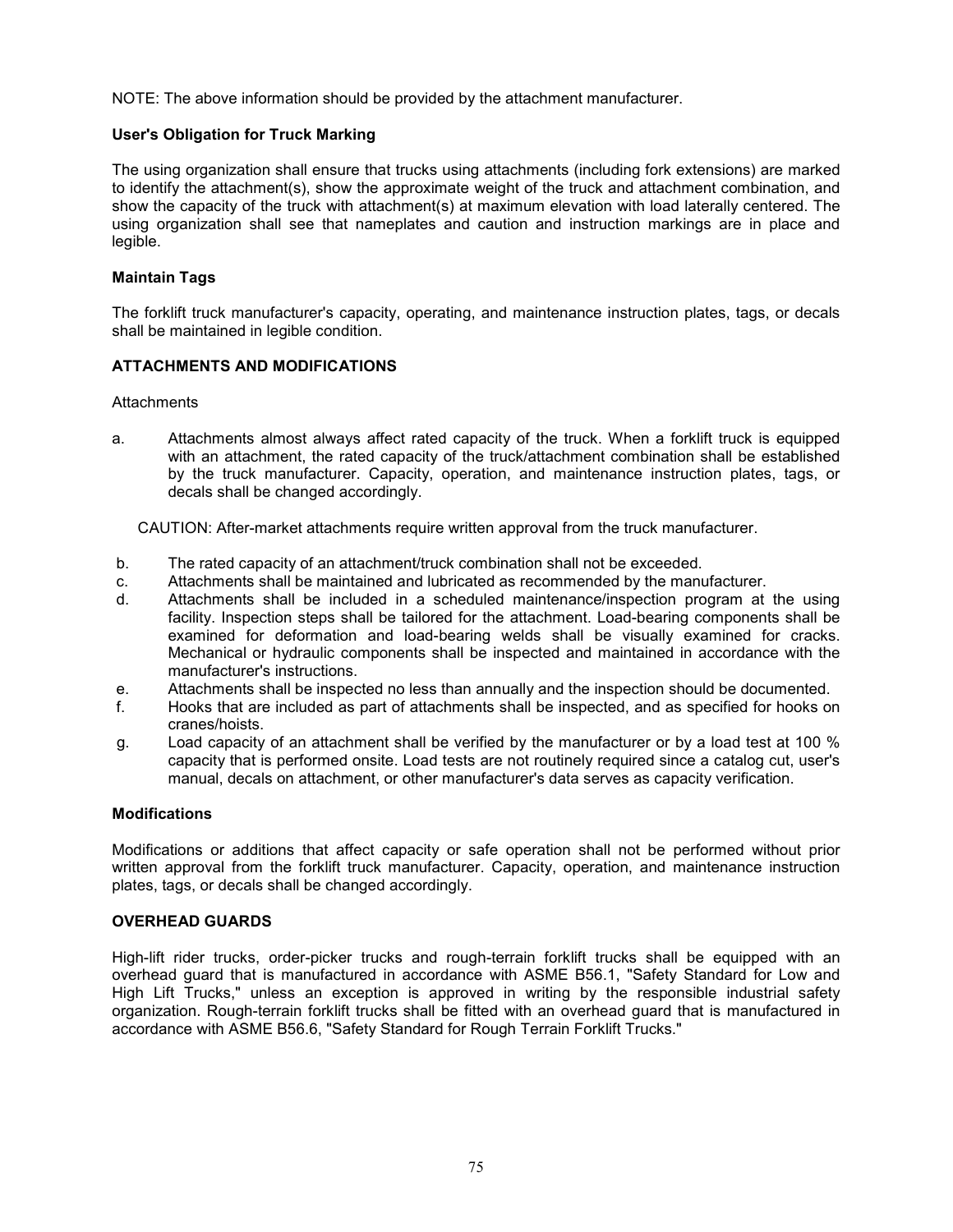# **WARNING DEVICES**

- a. Every truck shall be equipped with an operator-controlled horn, whistle, gong, or other sound producing device(s).
- b. The using organization shall determine if operating conditions require the truck to be equipped with additional sound producing or visual devices (such as lights or blinkers), and shall be responsible for providing and maintaining such devices. Backup or motion alarms that sound continuously may be warranted in special cases but generally are less effective than operator-controlled devices.

Note: back up alarms are not required for forklifts, nor are red or yellow blinking lights. The only exception is platform lift trucks, where the operator is raised to the working height; also known as "order selectors". When a person is lifted, a flashing red light attached to the forklift near the ground shall be activated.)

# **FIRE HAZARD AREAS**

Powered forklift trucks for operation in fire hazard areas shall be of the type that is recommended in ANSI/NFPA 505, Powered Industrial Trucks, Type Designation and Areas of Use.

#### **WORK ATMOSPHERE**

The operation of forklift trucks affects the concentrations of carbon monoxide and oxygen at indoor work locations. The atmosphere in the work locations must meet the requirements of 29 CFR 1910, "Occupational Safety and Health Standards for General Industry."

# **TRUCK UNSAFE OR NEEDS REPAIR**

If during pre-use inspection or during operation the truck is found to need repair or is in anyway unsafe, the operator shall immediately report the matter to his/her supervisor. The truck shall not be operated until it has been restored to safe operating condition.

# **NO REPAIR BY OPERATOR**

Do not make repairs or adjustments unless specifically authorized to do so.

#### **REFUELING**

When refueling the truck, move to the refueling area, if one is designated at your facility, and always stop the engine before refueling. Don't refuel vehicles inside buildings. Company and facility-specific refueling and spill prevention/response procedures shall be followed.

#### **MAINTENANCE AND INSPECTION**

Maintenance and inspection of powered forklift trucks shall be performed in conformance with the following practices:

- a. A scheduled planned maintenance, lubrication, and inspection program shall be followed; consult the manufacturer's recommendations.
- b. Only trained and authorized personnel shall be permitted to maintain, repair, adjust, and inspect forklift trucks; these services shall be provided in accordance with manufacturer's specifications.
- c. No repairs shall be made while the truck is in a hazardous (explosive/classified) area.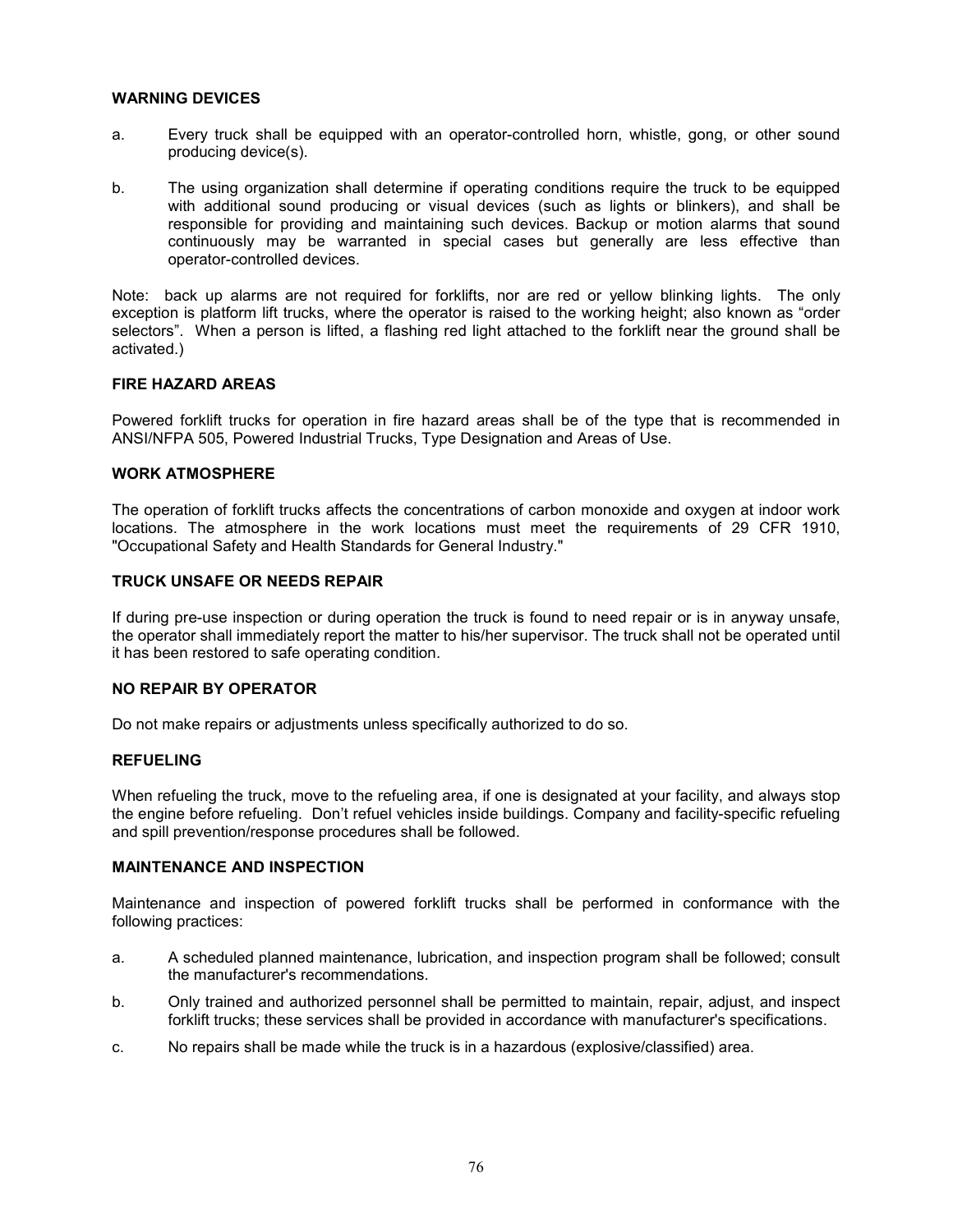# **INSPECTION OF NEW AND RENTED EQUIPMENT**

For new equipment (or newly arrived rental equipment), an initial inspection shall verify that requirements of the purchase order (or rental agreement) have been met and that the equipment is suitable for its intended use. This inspection shall be documented and retained in the forklift truck's history file.

 CAUTION: For forklift trucks on rental, ensure that a suitable maintenance and inspection program is established for the duration of the rental period.

# **MODIFIED OR EXTENSIVELY REPAIRED EQUIPMENT**

For modified or repaired equipment, an inspection shall ensure that the equipment is in good condition and suitable for its intended use. This inspection shall be documented and retained in the history file.

# **REPLACEMENT PARTS**

All parts that require replacement shall be replaced only with parts that are equivalent, in regards to safety, to those used in the original design.

#### **INSPECTION OF FORKS**

Fork Inspection Frequency. Forks in use (single shift operation) shall be inspected at intervals of not more than 12 months or whenever any defect or permanent deformation is detected. Severe applications require more frequent inspection at an interval set by facility management.

Fork Load Rating. Forks used in pairs (the normal arrangement) have a rated capacity of each fork at least half the manufacturer's truck rated capacity at the center distance shown on the forklift truck nameplate.

Fork Inspection Procedures. Fork inspection shall be carried out carefully by trained personnel with the aim of detecting any damage, failure, deformation, or other condition that might impair safe use. A fork that shows any of the following defects shall be withdrawn from service, and shall not be returned to service until it is satisfactorily repaired by the fork manufacturer or an expert of equal competence:

- a. Surface Cracks. The forks shall be thoroughly examined visually for cracks and, if considered necessary, are subject to non-destructive crack detection, with special attention to the heel and to the welds that attach the mounting components to the fork blank. Inspection for cracks shall include any mounting mechanisms of the fork blank to the fork carrier. Forks shall not be returned to service if surface cracks are detected.
- b. Straightness of Blade and Shank. Straightness of the upper face of the blade and the front face of the shank shall be checked. If deviation from straightness exceeds 0.5% of the length of the blade and/or the height of the shank, respectively, the fork shall not be returned to service until it has been repaired in accordance with para 6.10.5.
- c. Fork Angle (Upper Face of Blade to Load Face of the Shank). Any fork with a deviation greater than 3 % from the original specification shall not be returned to service. The rejected fork shall be reset and tested in accordance with manufacturer's recommendations.
- d. Difference in Height of Fork Tips. If the difference in height of one set of forks when mounted on the fork carrier exceeds 3 % of the length of the blade, the set of forks shall not be returned to service until repaired Positioning Lock (When Provided). It shall be confirmed that the positioning lock is in good repair and in correct working order. If any fault is found, the fork shall be withdrawn from service until satisfactory repairs are made.
- f. Fork Blade and Shank Wear. The fork blade and shank shall be thoroughly checked for wear, with special attention to the vicinity of the heel. If thickness is reduced to 90 % of the original thickness, the fork shall not be returned to service.
- g. Fork Hooks Wear. When fork hooks are provided, the support face of the top hook and the retaining faces of both hooks shall be checked for wear, crushing, and other local deformations. If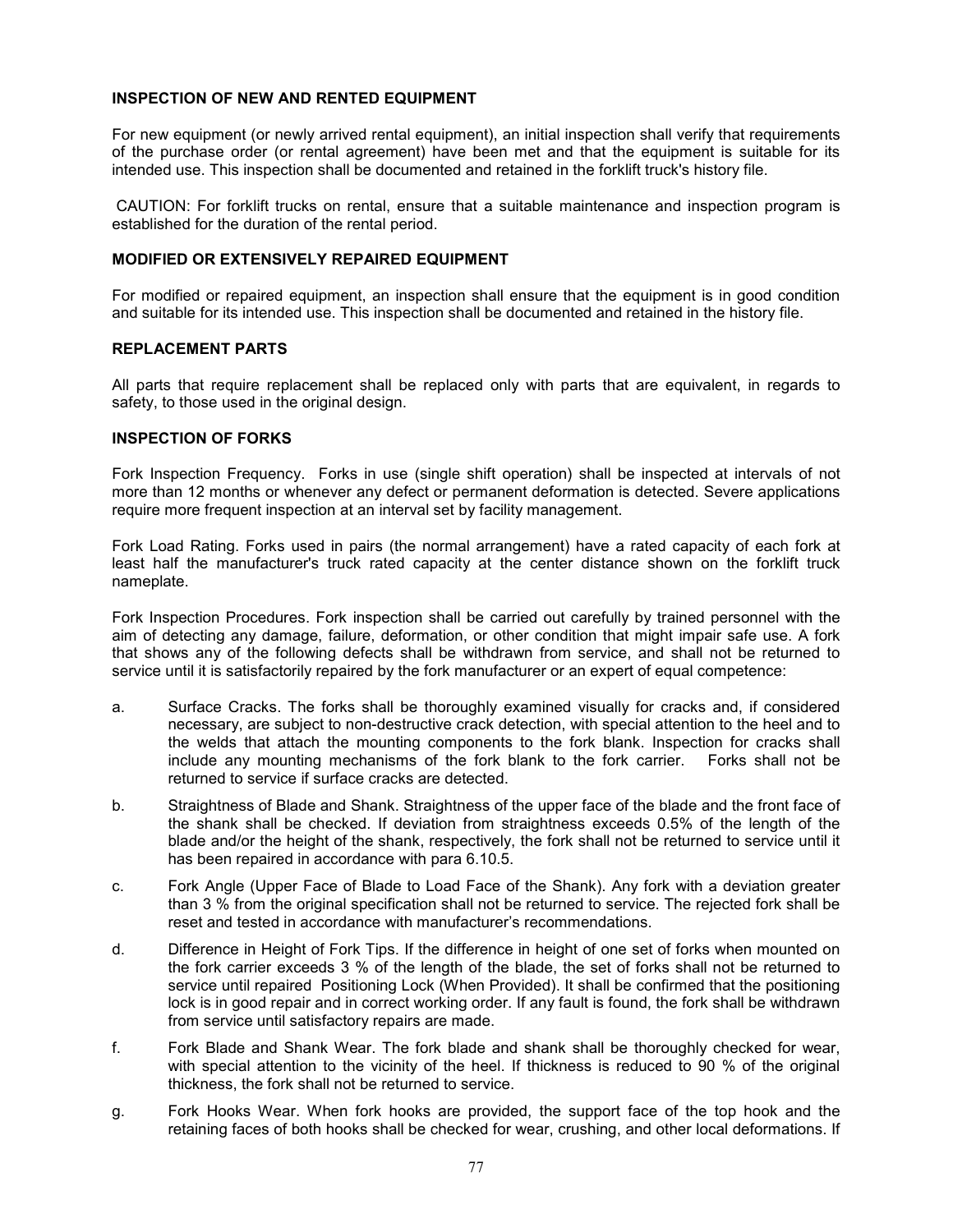clearance between the fork and the fork carrier becomes excessive, the fork shall not be returned to service until repaired.

 h. Legibility of Fork Marking. When fork marking is not clearly legible, it shall be renewed. Marking shall be renewed per instructions from the original fork supplier.

# **Fork Repair**

Only the manufacturer of the fork or an expert of equal competence shall decide if a fork may be repaired for continued use, and the repairs shall only be carried out by such authorities. Surface cracks or wear should not be repaired by welding. When resetting repairs are required, the fork shall be subject to heat treatment.

# **Fork Load Test**

A fork that has undergone repair, other than repair or replacement of positioning locks or marking, shall be subject to a load test as described in ASME B56.1, Section 7.25, "Forks," Item 3, which lists loading and method of test for forks; except for the test load, which shall correspond to 2.5 times the rated capacity marked on the fork.

# **Forklift Truck Load Test**

Forklift truck load tests are not routinely required. Load tests shall be performed after major repair or modification to components that affect the load-carrying ability of the truck. The manufacturer should be consulted if questions arise as to whether a load test is appropriate. Forklift trucks shall be load tested by or under the direction of a qualified person and in accordance with the manufacturer's recommendations.

# **Verify Maintenance/Inspection is Current**

Load tests shall be conducted only after confirmation that inspection and maintenance is up to date.

# **Test Weight Accuracy**

Test weights shall be accurate within -5 %, +0 % of stipulated values.

# **Load Test Report**

After a load test is performed, a written report shall be furnished by the qualified person that shows test procedures and confirms the adequacy of repairs or alterations. Test reports shall be retained in the truck's history file.

# **CONDUCT OF OPERATOR**

- a. Be certain the truck has been subjected to pre-use inspection.
- b. If the truck is equipped with a seat belt, use it.
- c. Never exceed rated capacity. NOTE: Rated capacity is the weight established by the manufacturer at a required load center at an established height.
- d. Before handling, ensure that the stacks and loads are stable. Block and lash them if necessary.
- e. Do not attach rigging (e.g. slings, chain, shackles, etc.) directly to forks without written management approval.
- f. Prohibit riders on forklift trucks, unless the truck is built with passenger seating.
- g. To avoid personal injury, keep head, arms, and legs inside the operator's area of the machine.
- h. Under all travel conditions, operate the truck at a speed that will permit it to be brought to a stop in a safe manner.
- i. Stop and sound the horn at blind intersections and doorways. Watch out for blind corners, stop and/or sound horn if appropriate.
- j. Use low gear or slowest speed control when descending ramps.
- k. Always spread the forks to suit the load width.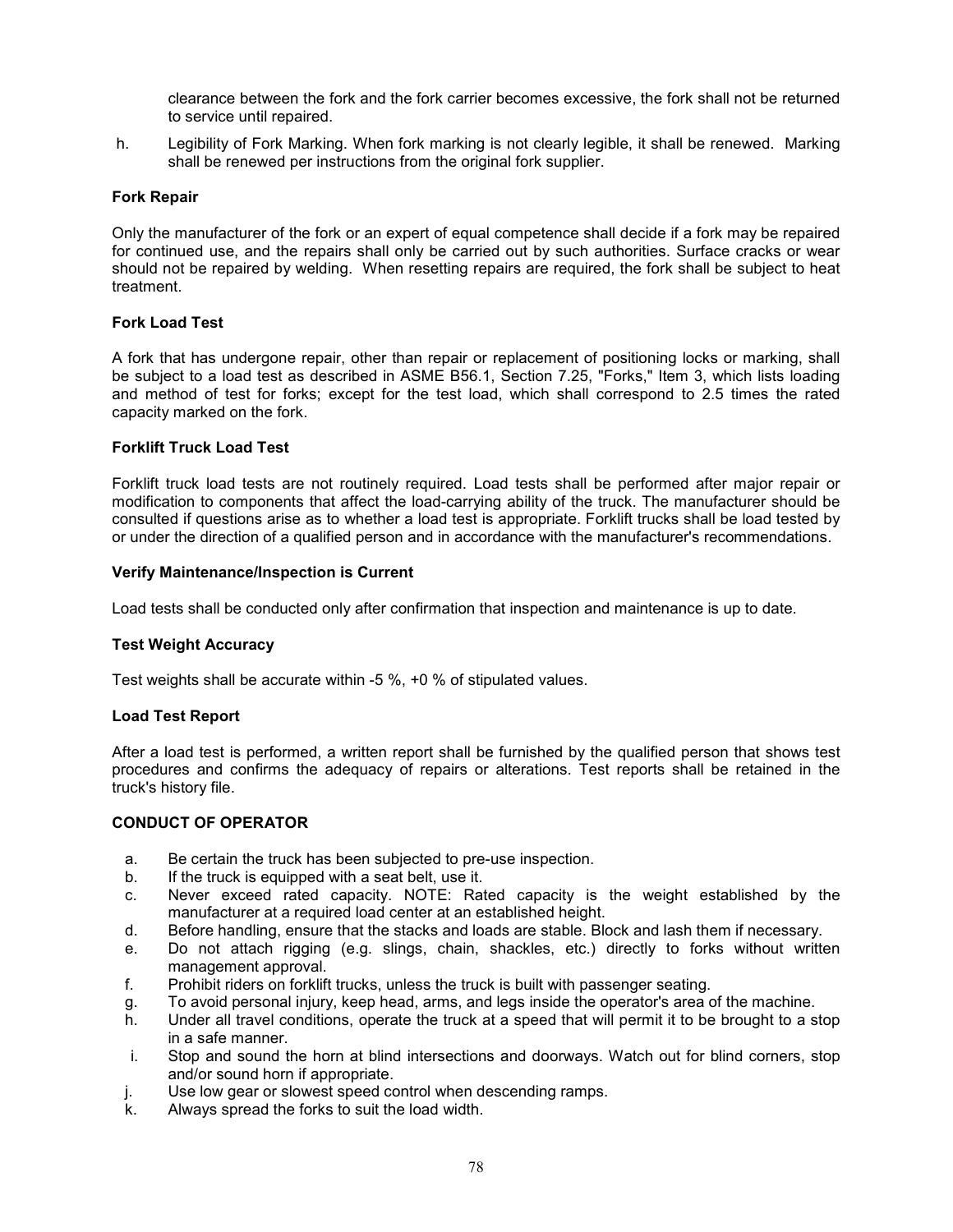- l. Prohibit any person from standing or passing under the elevated forks, whether forks are loaded or empty.
- m. Lift, lower, and carry loads with the mast vertical or tilted back; never forward.
- n. Avoid reaching through the mast for any purpose.
- o. Lower and raise the load slowly, and only while the vehicle is stopped. Make smooth gradual stops.
- p. Use special care when high-tiering. Return the lift to a vertical position before lowering load.
- q. Avoid sudden stops and starts.
- r. Watch overhead clearance. If in doubt, measure.
- s. Never travel with forks raised to unnecessary heights. Approximately 4 to 6 in. (10 to 15 cm) above floor level is adequate.
- t. Drive slowly over railroad tracks and rough surfaces. Cross tracks at an angle whenever possible.

# **CAUTION: Parking closer than 8 ft (2.4 m) from the center of railroad tracks is prohibited.**

- u. Consider both the truck and load weight when operating in railcars and semi-trailers.
- v. When loading trucks or trailers, ensure that the wheels are chocked and the brakes are set. Operate in front end of the semi-trailer only if the tractor is attached or adequate trailer jacks are in place.

# **CAUTION: Semi-trailers not coupled to a tractor may require supports (e.g., fixed jacks) to prevent upending or corner dipping.**

- w. Inspect floors on trucks, boxcars, unfamiliar ramps, or platforms before start of operation.
- x. Ensure that the bridge plates into trucks or freight cars are sufficiently wide, strong, and secure. Check them frequently.
- y. While turning, be cautious of rear end swing and keep clear of the edge of loading docks.
- z. If the load being carried obstructs the forward view, travel with the load trailing, except when ascending a ramp or incline.
- aa. When ascending or descending grades in excess of 5 %, drive a loaded rider truck with the load upgrade.
- ab. Operate unloaded forklift trucks on grades with the forks downgrade.
- ac. Avoid turning, if possible, and use extreme caution on grades, ramps, or inclines; normally travel straight up and down.
- ad. Unless a towing hitch is supplied by the manufacturer, do not use forklift trucks as tow trucks. When a towing hitch is provided, use tow bars rather than wire rope for towing.
- ae. Never butt loads with forks or rear end of truck.
- af. Do not drive forklift trucks onto any elevator unless specifically authorized and instructed to do so by a written, approved procedure.
- ag. Safeguard pedestrians at all times. Do not drive a truck up to anyone who is standing in front of a fixed object.
- ah. Before leaving a forklift truck unattended, fully lower the forks, neutralize the controls, shut off the power, and set brakes. If parked on an incline, block the wheels. (A forklift truck is unattended when the operator is 25 ft (7.6 m) or more away from the truck, or whenever the truck cannot be viewed directly by the operator.)
- ai. If the operator is dismounted, is less than 25 ft (7.6 m) away, and is within view of the truck, the operator shall first fully lower the forks, neutralize the controls, and set the brakes before dismounting.
- aj. At the end of the operator's shift, return the forklift truck to its assigned parking place, set brakes, lower forks flat on the floor, place controls in neutral position, turn ignition off, and secure the key.
- ak. Report all accidents and "near misses" promptly to the operator's supervisor.
- al. Do not attach or operate any attachment that has not been approved for use on that forklift truck.
- am. Never lift with one fork without an engineering analysis and approval.
- an. Use guides and signalers as necessary; if in doubt, check the conditions personally before proceeding.
- ao. The final responsibility for the handling of a truck remains with the operator.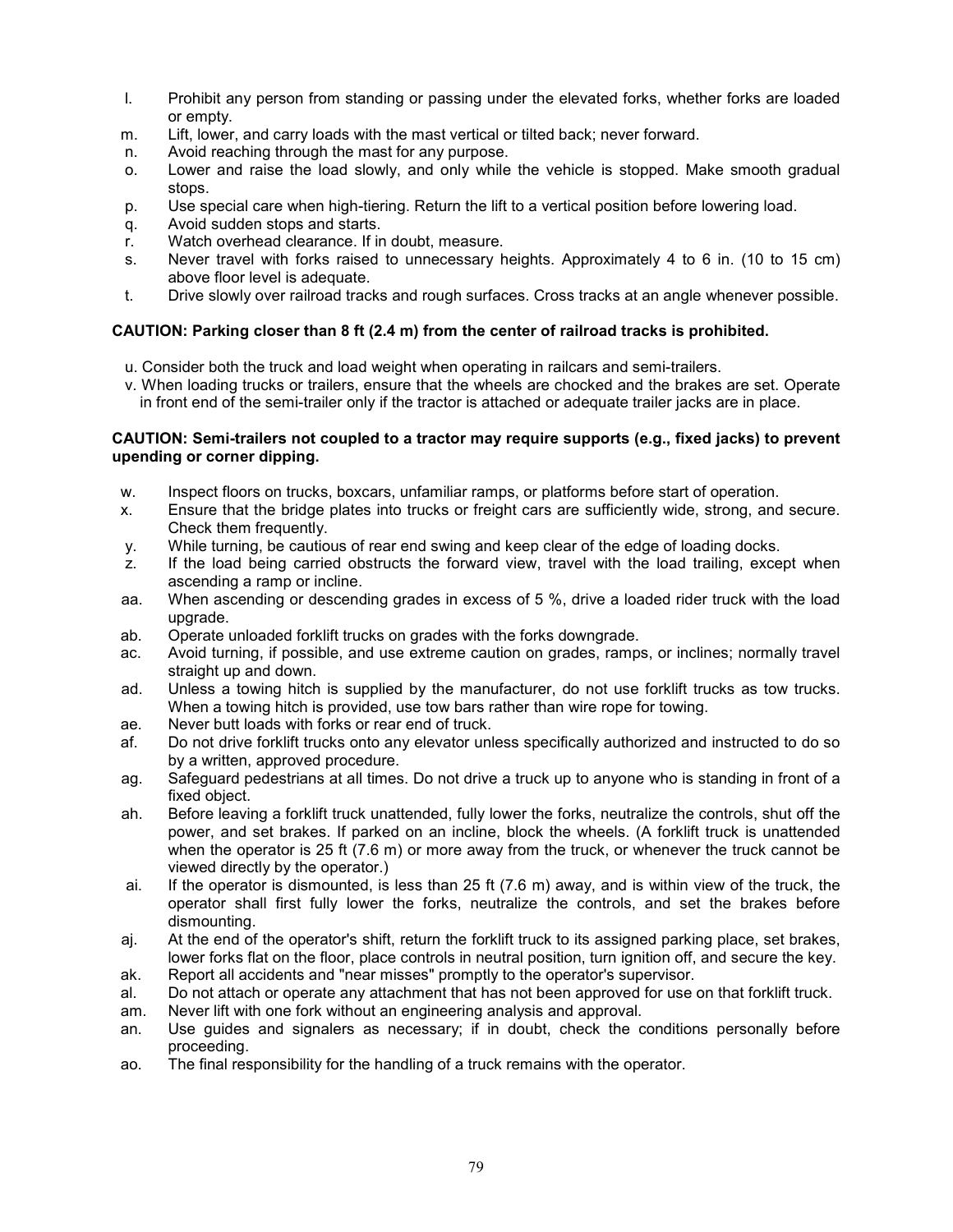# **HISTORY FILE**

The truck custodian shall ensure a history file is maintained for each truck under his/her jurisdiction. This file shall be kept while the truck is in service on site. It is permissible for a base file to reference the location and responsible person who has particular information at other file locations or to reference computer data file.

# **Recommended Contents of History File**

The history file shall contain information necessary to operate, maintain, test, and evaluate the forklift truck. A typical history file should contain the following types of documentation, as applicable:

- a. Manufacturer's operation and maintenance manuals
- b. Waivers applicable to the forklift truck
- c. Documentation for replacement forks
- d. Documentation from the manufacturer authorizing modifications to the forklift truck
- e. Inspection procedures and the results of inspections
- f. Records of repair, modification, and overhaul.
- g. Fork inspection records, including record of fork repair.
- h. Authorization from truck manufacturer to use specifically identified attachments.

#### **Forklift Trucks in Hazardous (Explosive) Atmospheres. (SITE-SPECIFIC INFORMATION)**

- It is essential to use proper equipment in hazardous (explosive) areas. Trucks approved for use in hazardous areas shall have the manufacturer's label or some other identifying mark indicating approval for the intended use by a recognized national testing laboratory [e.g., Underwriters Laboratories (UL) or Factory Mutual (FM)].
- Durable markers indicating the designation of the type of truck for use in hazardous areas shall be applied to each side of the vehicle in a visible but protected area. These markers shall be distinctive in shape.
- Hazardous-Area Signs. The entrance to hazardous areas shall be posted with a sign to identify the type of forklift truck permitted.
- Hazardous Area Classification. The responsible industrial safety organization shall classify hazardous locations where a powered forklift truck is to be used. Location classifications are described as follows:

| Class I:              | locations in which flammable gases or vapors are present or may be present in<br>the air in quantities sufficient to produce explosive or ignitable mixtures.                                                                             |
|-----------------------|-------------------------------------------------------------------------------------------------------------------------------------------------------------------------------------------------------------------------------------------|
| Class II<br>Class III | locations that are hazardous because of the presence of combustible dust.<br>locations where easily ignitable fibers or filings are present but are not likely to be<br>suspended in quantities sufficient to produce ignitable mixtures. |

Unclassified locations not possessing atmospheres defined as Class I, II, or III locations.

Nonhazardous Areas. The following units are not suitable for use in hazardous areas since they include only minimum safeguards against inherent fire hazards:

- a. Type D Forklifts diesel-powered units having minimum acceptable safeguards against inherent fire hazards
- b. Type E Forklifts electrically powered units having minimum acceptable safeguards against inherent fire and electrical shock hazards
- c. Type G Forklifts gasoline-powered units having minimum acceptable safeguards against inherent fire hazards
- d. Type LP Forklifts liquefied-petroleum-gas-powered units having minimum acceptable safeguards against inherent fire hazards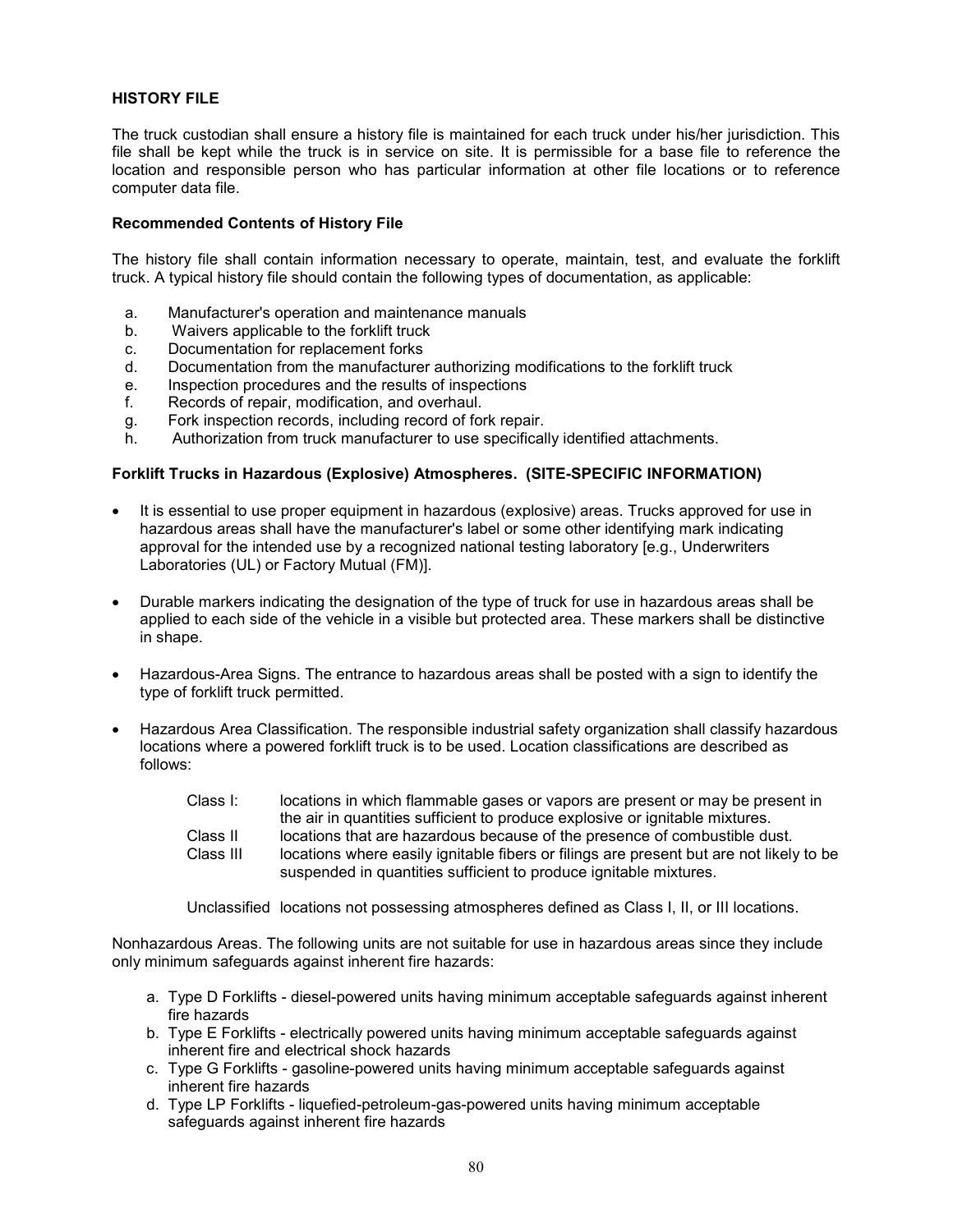- e. Type G/LP Forklifts gasoline- or liquefied-petroleum-gas-powered units having minimum acceptable safeguards against inherent fire hazards
- 6. Hazardous Areas. The following units are suitable for use in hazardous areas since they are equipped with additional safeguards (i.e., special exhaust, fuel, or electrical systems) or other modifications against inherent fire hazards:
	- a. Type DS Forklifts diesel-powered units that are provided with all the requirements for the type D units and that have additional safeguards to the exhaust, fuel, and electrical systems
	- b. Type DY Forklifts diesel-powered units that have all the safeguards of the type DS units except that they do not have any electrical equipment, including ignition; they are equipped with temperature-limitation features.
	- c. Type ES Forklifts electrically powered units that are provided with all the requirements for the type E units and that have additional safeguards to the electrical system to prevent emission of hazardous sparks and to limit surface temperatures
	- d. Type EE Forklifts electrically powered units that are provided with all the requirements for the type E and ES units, and that also have electric motors and all other electrical equipment completely enclosed
	- e. Type EX Forklifts electrically powered units that differ from type E, ES, or EE units in that the electrical fittings and equipment are designed, constructed, and assembled so that the units may be used in atmospheres containing specifically named flammable vapors, dusts, and, under certain conditions, fibers; type EX units are specifically tested and classified for use in Class I, Group D, or for Class II, Group G locations as defined in NFPA 70, National Electrical Code
	- f. Type GS Forklifts gasoline powered units that, in addition to all the requirements for the type G units, are provided with additional safeguards to the exhaust, fuel, and electrical systems
	- g. Type GS/LPS Forklifts gasoline- or liquefied-petroleum-gas-powered units that, in addition to all the requirements for the type G/LP units are provided with additional safeguards to the exhaust, fuel, and electrical systems
	- h. Type LPS Forklifts liquefied-petroleum-gas-powered units that, in addition to the requirements for the type LP units, are provided with additional safeguards to the exhaust, fuel, and electrical systems.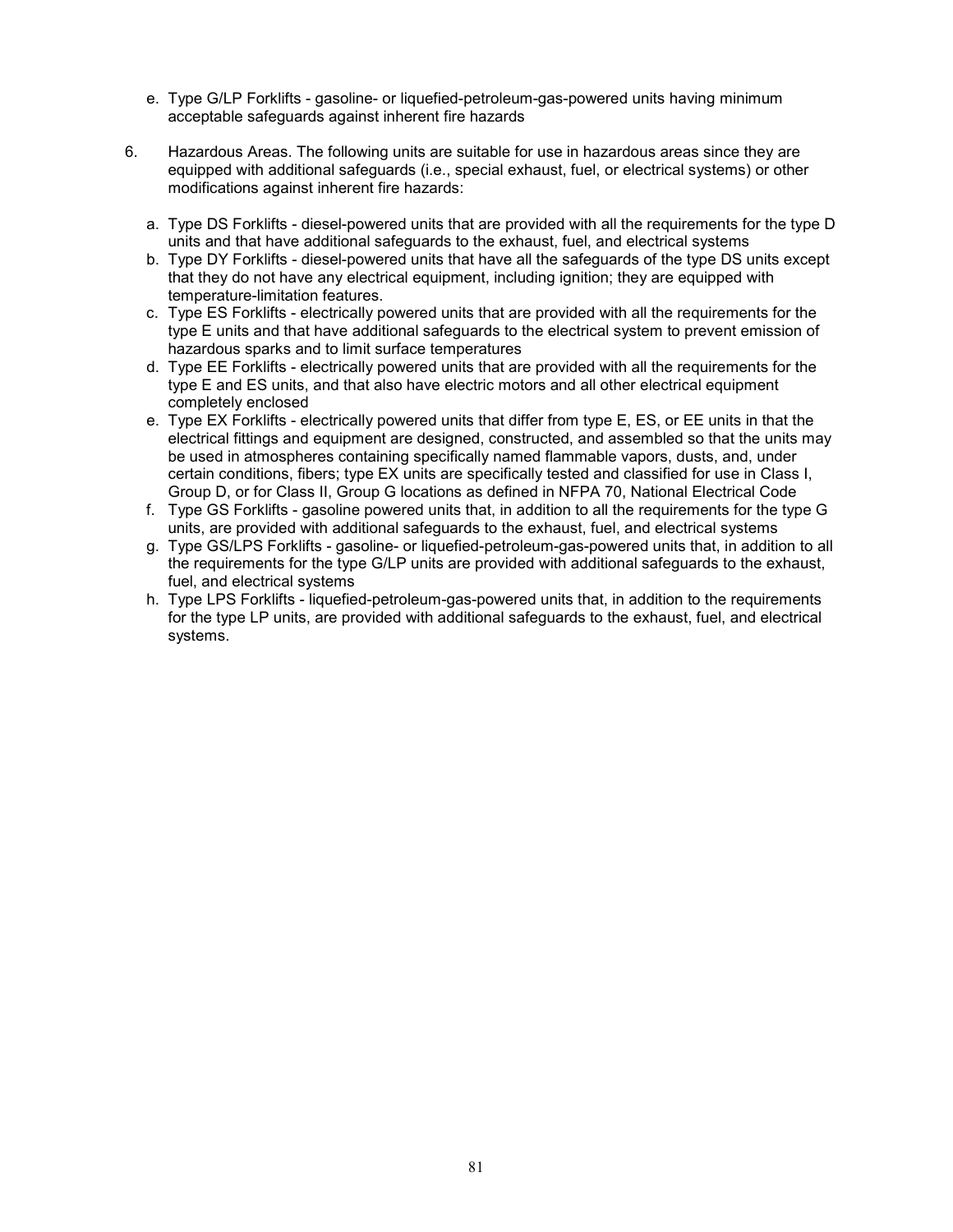#### **OSHA REGULATION INTERPRETATIONS RELATING TO FORKLIFT EQUIPMENT ARE INTERPRETATIONS FROM LETTERS WRITTEN TO OSHA ABOUT A SPECIFIC REQUIREMENT**

# **THESE TWO LETTERS REFERS TO OPERATORS WEARING SEAT BELTS:**

April 8, 1998

U.S. Department of Labor OSHA Attn: Director of Compliance 200 Constitution Ave, N.W. Washington, D.C. 20210

Dear Sir:

I have been reading your interpretation letters and have found them to be of great help:

I know that seatbelts are required to be worn by forklift operators according to AMSE. I have union labor in my operation and their job entails them getting off and on the forklifts to align loads for each load. They are saying that our industry is a unique industry and that they should be excluded from the seatbelt law. I disagree. I would like to have your interpretation of the law, in writing so that I can present them with it. I have the letter from 1996 but they feel that the trade show industry was not considered when this letter of interpretation was written.

October 9, 1996

Mr. George R. Salem, P.C. Akin, Gump, Strauss, Hauer & Feld, L.L.P. 1333 New Hampshire Avenue, N.W. Suite 400 Washington, D.C. 20036

Dear Mr. Salem:

Thank you for your letter dated September 5, requesting clarification of whether the Occupational Safety and Health Administration (OSHA) general industry powered industrial truck standard, 29 CFR 1910.178, require forklift operators to wear seat belts while operating forklifts.

American National Standards Institute (ANSI) B56.1-1969 Safety Standard for

Powered Industrial Trucks, was adopted by OSHA under the procedures described in section 6(a) of the Occupational Safety and Health Act (OSH Act). OSHA's general industry standard for powered industrial trucks does not contain any provision which requires the use of seat belts. However, Section 5(a)(1) of the OSH Act requires employers to protect employees from serious and recognized hazards. Recognition of the hazard of powered industrial truck tip-over and the need for the use of an operator restraint system is evidenced by certain requirements in the more current versions of ANSI B56.1 consensus standards for powered industrial trucks; ASME/ANSI B56.1a-1989 Addenda to ASME/ANSI B56.1-1988, and ASME B56.1-1993 - Safety Standard or Low Lift and High Lift Trucks. These consensus standards require the use of an active operator protection device or system when provided on a powered industrial truck. In addition, seat belts have been supplied by many manufacturers of counterbalanced, center control, high lift trucks which have a sit-down non-elevating operator position. Also, some manufacturers have instituted retrofit programs for the installation of operator restraint systems to older trucks.

**OSHA's position in regard to the use of seat belts on powered industrial trucks is that employers are obligated to require operators of powered industrial trucks which are equipped with operator restraint devices or seat belts to use the devices. OSHA can enforce the use of such devices under Section 5(a)(1) of the OSH Act. OSHA may also cite Section 5(a)(1) of the OSH**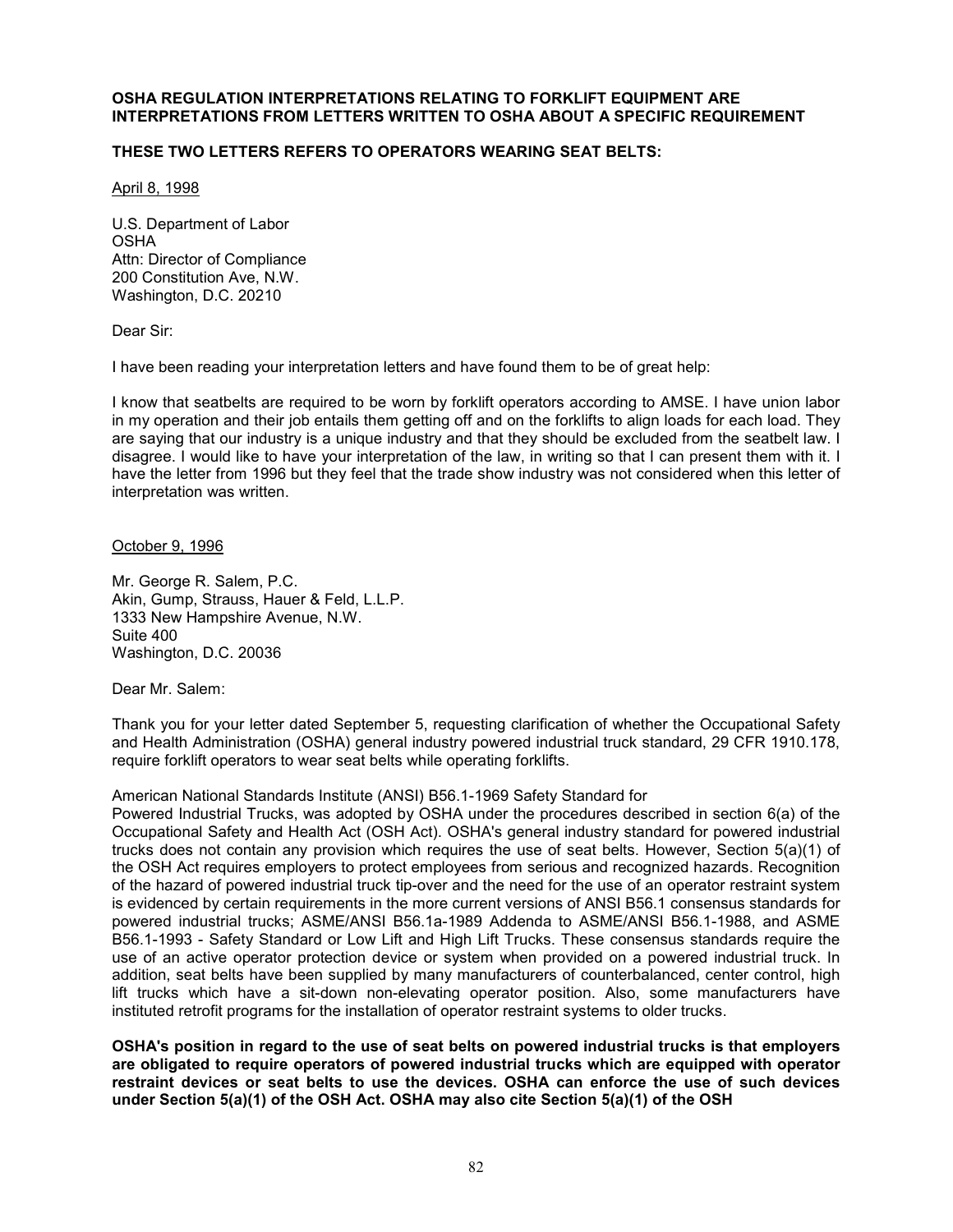#### **Act if an employer has not taken advantage of a manufacturer operator restraint system or seat belt retrofit program.**

With regard to your comments concerning 1910.178(a)(2), ANSI B56.1-1969 contains three parts: Part I -Introduction; Part II - For the Manufacturer; and Part III - For the User. 1910.178(a)(2) require powered industrial trucks to meet the design and construction requirements established in Part II, ANSI B56.1-1969. Part III of ANSI B56.1-1969, which covers general safety practices, operating safety rules and practices, and maintenance for powered industrial trucks, was adopted by OSHA.

Thank you for your interest in occupational safety and health. If we can be of any further assistance, please contact Mr. Will Epps of my staff at(202)219-8041.

Sincerely,

John B. Miles, Jr. **Director** Directorate of Compliance Programs

# **OSHA STANDARDS/MATERIAL HANDLING/FORKLIFT**

**A complete list of the OSHA standards, relating to Material Handling Equipment and Forklifts can be found on their website at:** 

http://www.osha-slc.gov:80/OshStd\_data/1910\_0178.html

**You may download these and other standards that apply to your specific operations. Additional OSHA "interpretation letters" relating to forklift standards are also available for download.** 

**The remaining sections refer to a variety of information that can be used for "SITE-SPECIFIC" training. This means if you have potential hazards, equipment and other "site-specific" information that relates only to your operations, training must be conducted to cover these items. Site-specific items not covered in this FORKLIFT TRAINING PACKAGE, must be identified and operators must be trained in these identified items.** 

# **FORKLIFT OPERATOR EVALUATIONS:**

The objective of this rating sheet is to ensure that employees understand the mechanics of the lift truck as well as all of those items that involve standard checking prior to driving the lift truck.

The operator should be familiar with the features of the lift truck. This can be evaluated by having the operator demonstrate and describe the following:

- 1. Proper use of tilt.
- 2. Proper use of raise and lower.
- 3. Proper use of horn.
- 4. Check for oil leaks.
- 5. Check mast chains.
- 6. Check tilt and lift cylinders for wear and/or leakage.
- 7. Check brakes.
- 8. Check tires and wheels.
- 9. Check hour meter.
- 10. Check scissors reach.
- 11. Check warning light.
- 12. Check rear view mirror.
- 13. Check battery retainer.
- 14. Check discharge indicator.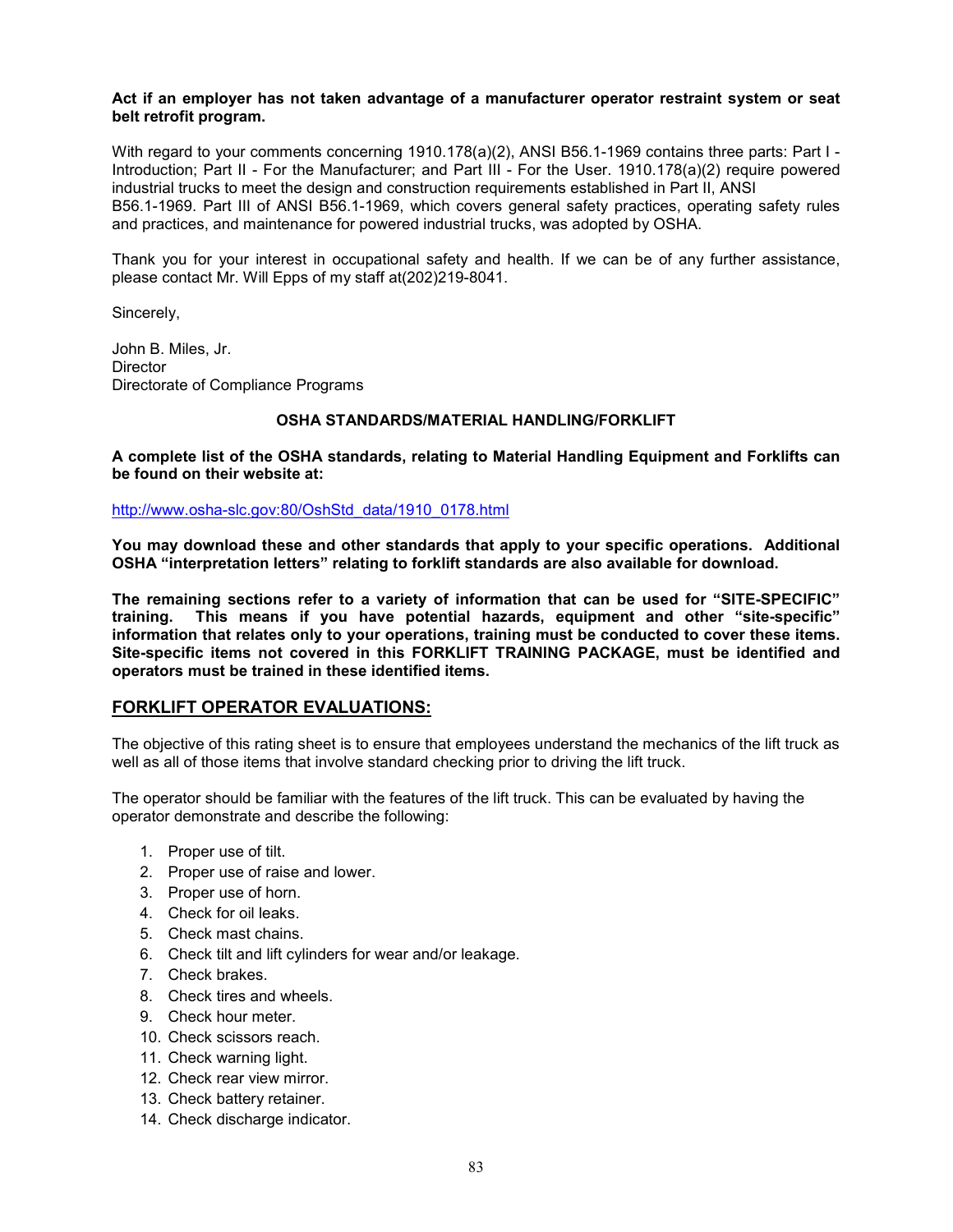- 15. Check back up alarm.
- 16. Check hose and hose reel.
- 17. Check overhead guard's light.
- 18. Know capacity of lift truck.

The operator is asked to identify many safety items at the dock and battery recharging area, as well as overall safety.

| Dock                            | <b>Battery Charging Area</b> |
|---------------------------------|------------------------------|
| Wheel chocking                  | Protective equipment         |
| Dock plate                      | Acid neutralizing            |
| <b>Trailer lighting</b>         | <b>MSDS</b>                  |
| Condition of trailer floor      | No smoking                   |
| Keep clear of dock loading area | Plug/unplug procedures       |
| Be aware of signs               | Clean-up procedures          |
| Correct height of empty pallets | Eyewash station              |
| Commercial battery rules        |                              |
| Fire and Safety                 | <b>Personal Safety</b>       |
| Location of extinguishers       | Use of eye protection        |
| How to use extinguisher         | during banding operations    |
| Type of extinguisher to use     |                              |
|                                 |                              |

Eye protection during banding

#### Operating Skills Evaluation

Determine the operating skills of employees by making a full evaluation while they are driving the lift truck.

- 1. Did the operator pull forward toward the designated section of racking without endangering anyone?
- 2. Did the operator place the forks under the pallet properly?
- 3. Did the operator raise or tilt the load properly?
- 4. Did any part of the container strike any section of racking while removing the pallet?
- 5. Did the operator lower the pallet before moving or backing out? (Don't drive and lower the pallets at the same time.)
- 6. Did the operator drive at a safe speed?
- 7. Did the operator slow down or stop at cross aisles?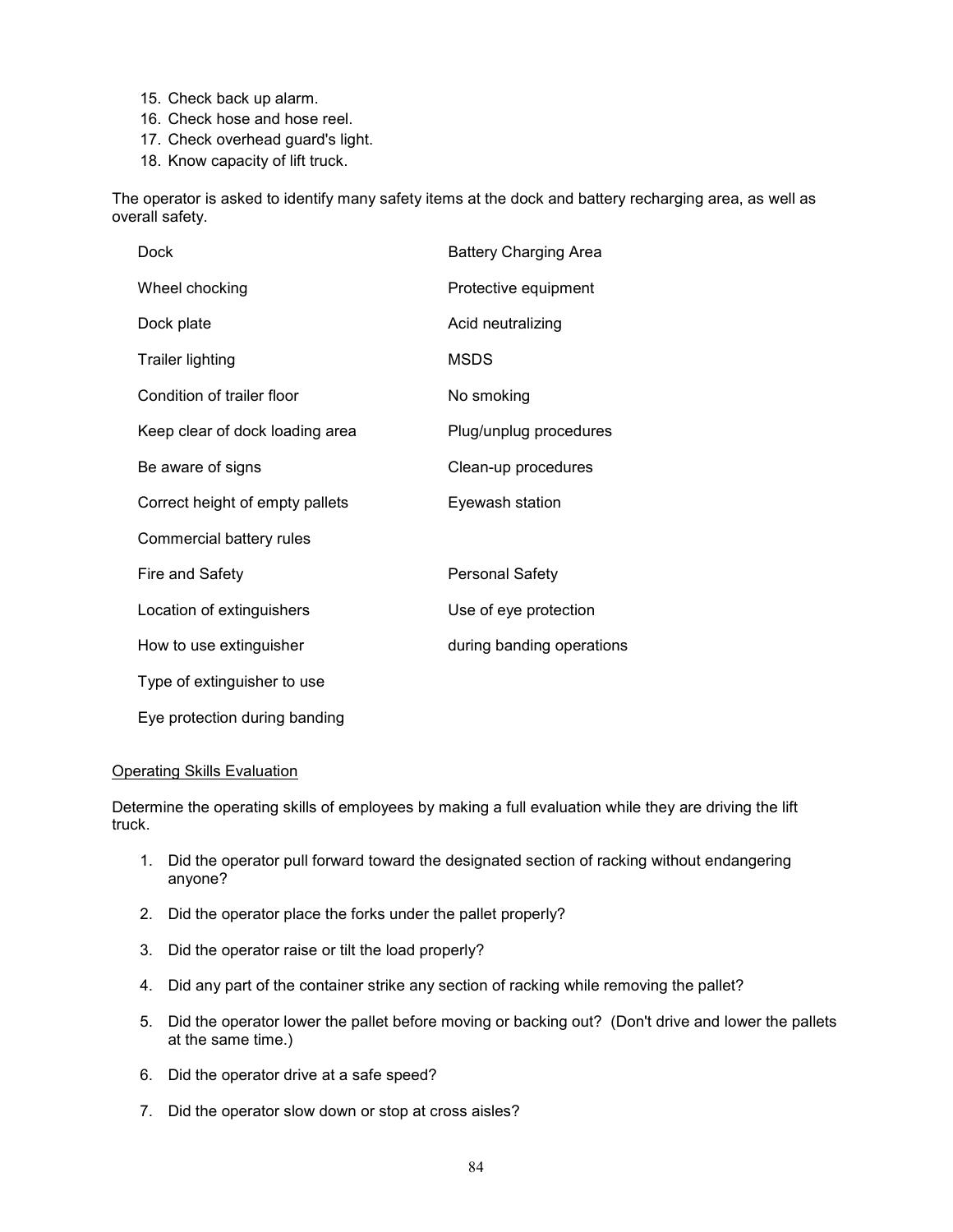- 8. Did the operator sound his/her horn at blind intersections?
- 9. Did the operator pull into the racking area properly to place the pallet back in the racking?
- 10. Did the operator strike any racking on the way up or going into the rack?
- 11. Did the operator back out and lower his/her forks before moving?
- 12. Did the operator always look behind before backing up?
- 13. Was the operator wearing protective equipment?
- 14. Did the operator drive around the block of wood or obstacle on the floor, or did he/she get out of the truck and remove it?
- 15. Did the operator set the load flat on the floor before getting out of the truck?
- 16. Did the operator put on a hardhat before getting out of the truck?
- 17. Did the operator perform any moves that were potentially dangerous?

*IT MAY SEEM THAT MANY OF THE CHECKLISTS WE PROVIDE IN THIS MANUAL ARE REDUNDANT; HOWEVER, DIFFERENT COMPANIES NEED DIFFERENT CHECKLISTS. WE ARE SIMPLY TRYING TO COVER AS MANY "SITE-SPECIFIC" NEEDS AS POSSIBLE. IF SOMETHING DOES NOT FIT YOUR OPERATIONS, JUST DELETE THEM.* 

# **PROPANE SAFETY (IF YOU USE PROPANE, TRAINING IS REQUIRED)**

Liquified petroleum gas, commonly called LPG or LP gas is a mixture of several hydrocarbon gases. Propane and butane, used separately or in mixtures, are the principal LP-gases. Propane is the LP gas most widely used in the USA. Propane is a vapor at normal temperatures and atmospheric pressure. Your gas supplier converts propane to a liquid by a combination of compression and cooling, which greatly reduces space requirements. Approximately 270 gallons of vapor can be converted to one gallon of liquid. Moderate pressure holds the propane in liquid form until needed and of course, a pressure tank is necessary to maintain this pressure. Propane has been a common fuel in homes and businesses since the early 1920's. Today, propane is used extensively for forklifts operating in warehouses because propane's clean burning properties eliminate sludge, carbon and gum deposits, resulting in lower maintenance and operation costs, as well as reducing harmful exhaust emissions.

Without going into great detail, let's quickly review some basics of a propane dispensing tank. The dispenser is a complete system consisting of the fuel supply tank, hose coupling and all fixtures necessary to complete the system. It's important that any person using the propane dispenser unit to transfer propane liquid into portable cylinders. Learn what inspections and preventative maintenance are required and if you have any questions about the safety features of the system; be sure to ask your supervisor. This program is designed to provide basic safety knowledge of proper cylinder refueling operations by vehicle operators. The most important consideration is safety, so always follow your company's policies and procedures relating to refueling propane cylinders and other safety regulations recommended by the Propane supplier or equipment manufacturer. The very first step is to make sure the cylinder is approved by the markings on the cylinder, such as DOT, ICC or ASME nameplates. Inspect the cylinder to determine if there is any damage to the cylinder, before filling and never use a damaged or if defects are found. A protective ring or housing is required on all approved cylinders to prevent physical damage to the valves. The next step is to make sure there are no open flames, sparks or other sources of ignition near the refueling tank or area. Naturally, no smoking is allowed near the refueling area. The vehicle must be shut off during refueling and it is recommended the forklift propane cylinder remain on the vehicle during refueling.

All propane cylinders should be considered under pressure, therefore, should be handled in a safe manner to prevent damage. Let's now take a look at the refueling of a forklift propane cylinder from a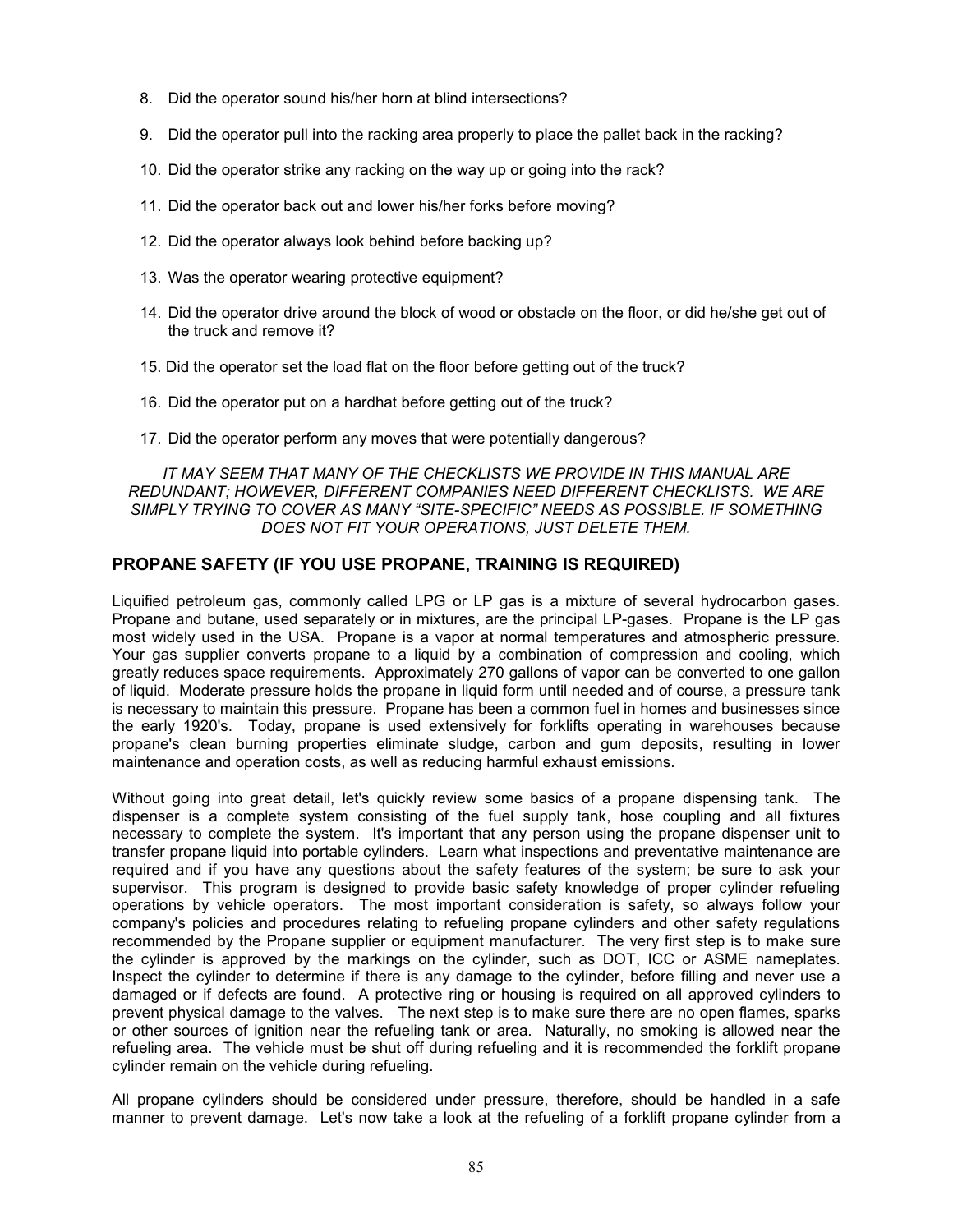dispensing unit. In addition to inspecting the cylinder for proper marking and identification, a check should be made to detect any gouges, dents, bulges or other damage. Check for leaks. All seams and openings should be inspected. Check that the relief valve will discharge directly into the atmosphere and will not impinge on the tank, structural members or adjacent objects. A protective cover should be installed on the piping to prevent entrance of moisture or debris into the relief valve. Always wear proper protective gloves and eye/face protection as required by your company safety regulations. Remove the protective plastic cap on the tank filler valve. Connect the hose coupling to the tank filler valve. Open the main liquid valve at the storage tank. Turn on the transfer pump. Open the valve on the tank to be filled is so equipped. Slowly open the hose end valve, no more than two turns. Check the entire system for leaks. Open maximum liquid level outage bleeder valve approximately one quarter turn until the gas starts to vent. Fill the tank until liquid vents from the outage valve. When liquid vents, there will be a visible cloud and this indicates the cylinder is full. When liquid vents, close the hose end of the valve immediately. Shut off transfer pump and close the outage valve.

A word of caution: DO NOT OVERFILL THE TANK. Adequate vapor space must be left in the tank to allow for expansion of the liquid. If over filled, bleed off excess LP gas in a safe location. Close the valve on the tank if so equipped. Open the bleeder valve on the filler hose from the filler tank and partially loosen the hose coupling at the tank filler valve and bleed off trapped liquid. When depressurized, disconnect the hose coupling. Replace the protective plastic cap on the tank filler valve. Check that the outage gauge is closed tight, close the main liquid valve at the storage tank and store the hose properly. Forklifts normally have another safety relief valve located behind the driver's seat on most equipment. In the event the tank is overfilled and expansion occurs, the cylinder's safety valve would vent the over fill, however, if that valve does not function properly, an additional safety relief valve on the forklift will allow the gas to escape. This points out the need for forklift operators to inspect the entire fuel system on the vehicle. Inspect fuel hoses, connections and the safety relief valve for any sign of wear, damage or leaks.

Quite frequently, fuel connections from the cylinder to the forklift become loose and should be checked periodically to make sure they are properly tightened. Certainly, there may different systems, different types of cylinders and other configurations of propane systems, but it's important that you follow the equipment manufacturer's recommendations, your propane supplier recommendations and of course, your company's safety policies and procedures. Right now, let's take a look at some of the characteristics of propane, to give you a better understanding of the liquid and vapor.

As a liquid, propane is easily transported and stored, but requires special handling and safety procedures. Propane burns cleanly, has a high heat value and has a high octane number. Propane is not poisonous. Propane liquid is colorless and odorless in its natural state. A rotten egg odor is added to propane for your protection and to aid in detection. You should always be able to smell this odor if a small amount of vapor is vented into the air. Propane liquid is extremely volatile and will vaporize quickly if spilled. Propane liquid leaking into the atmosphere can often be detected by a white fog caused by freezing of moisture in the air. Propane vapor is heavier than air and can accumulate in low spots. Escaping propane could lead to one or more of the following incidents:

- 1. Fire due to burning of the gas.
- 2. Explosion due to ignition of combustible mixture of gas and air in a confined space.
- 3. Asphyxiation due to the lack of oxygen.4. Freeze burn from direct contact of propane liquid with the skin. Where escaping gas is encountered, all possible sources of ignition must be considered and eliminated or controlled.
- Do not remain in a propane rich atmosphere for any prolonged length of time for the following reasons:
- 1. Propane vapors are non-toxic, but they can reduce the oxygen content in a vapor cloud or enclosed space.
- 2. In an atmosphere of pure propane vapor, a person would rapidly become unconscious and die in several minutes if not removed from this atmosphere. Oxygen starvation often develops slowly and the victim is generally unaware that anything is wrong until it's too late.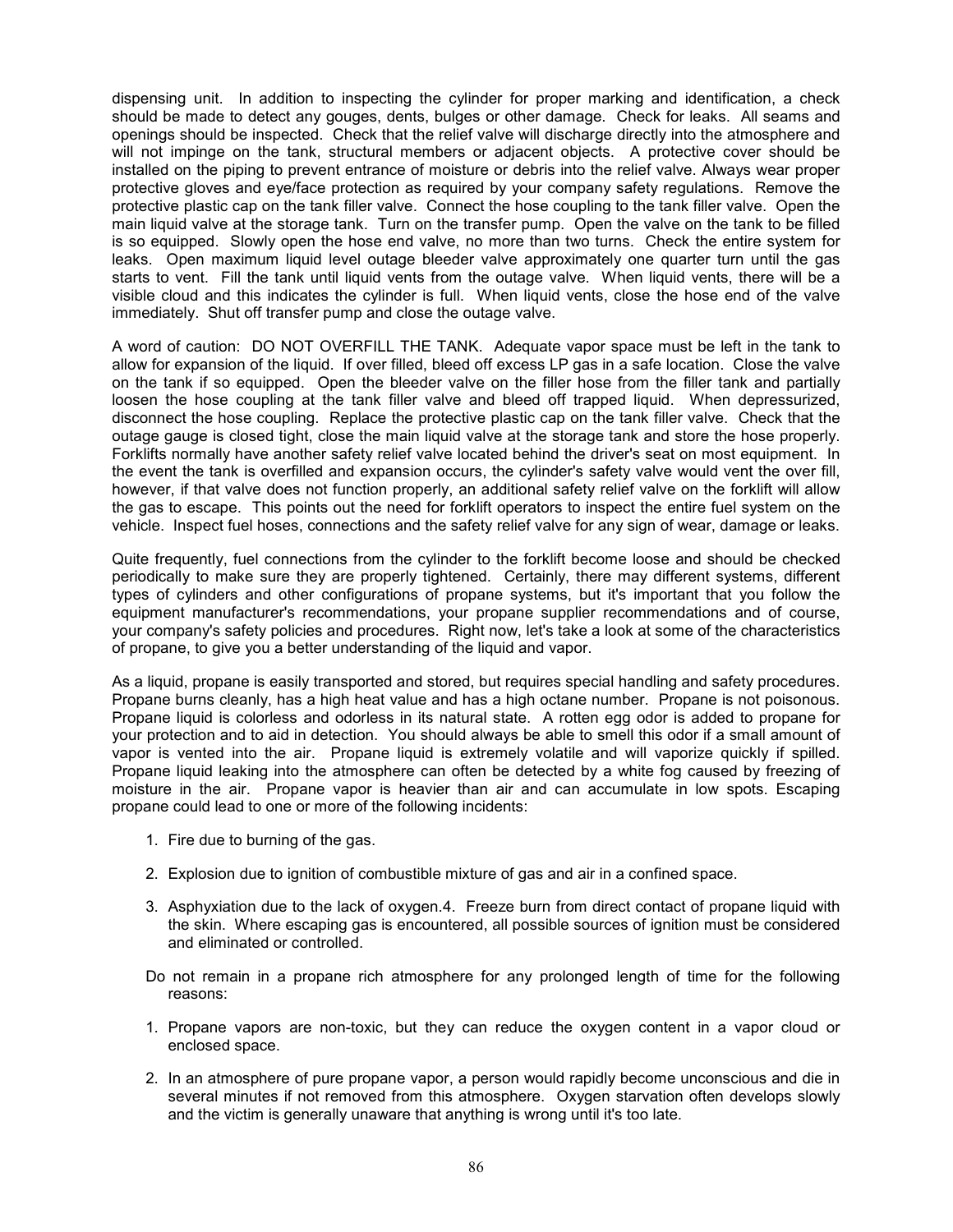- 3. Direct contact with propane liquid produces rapid freezing of skin tissue because of the high rate of heat transferred. This freezing causes a "chemical burn" very similar to frostbite. Gloves which will not absorb propane liquid should be used when handling propane. The wearing of clothing which will repel or partially absorb liquid is the best way to avoid exposure to your skin from propane liquid. Immediately remove any clothing, which has been saturated with propane liquid to reduce the extent and severity of skin burns.
- 4. Safety glasses and a full face shield are recommended when filling propane tanks and cylinders, due to the same exposure as your skin. If you need or want more information regarding propane, consult your company's Material Safety Data Sheet for propane. This MSDS provides additional information on the Hazardous Ingredients, Physical Data, Fire and Explosion Hazards, Health Hazard Data, Reactivity Data, Spill or Leak procedures, Special Protection Information and any Special Precautions.

As a review, let's quickly list some of the basics when handling propane. First of all, it's flammable and can explode if the proper mixture of air and vapor is ignited by an ignition source. Propane can cause chemical burns, similar to frost bite, so always wear proper clothing and personal protective equipment. When using a filling tank, make sure you know and understand all the safety features and manufacturer's instructions and have been properly trained for this job. When filling cylinders, make sure there is no damage or leaks in the cylinder and it is an approved type cylinder or tank. Be sure to open the vapor valve when filling the tank, so you'll know when the tank is full. A white fog or cloud from the tank indicates the tank is full. Do not overfill any propane cylinder, to allow for expansion. Be sure to inspect fuel lines, safety relief valves and the fuel system of your equipment for leaks or damage. When handling cylinders, use proper safe lifting techniques to prevent back injuries and safe handling to prevent damage to cylinders. The most important aspect of propane handling and refueling is to follow your company's policies and procedures. Each company is unique, with different systems and operating rules. If you want or need more information on propane, ask your supervisor for the MSDS or Material Safety Data Sheets. Proper training and a good safety attitude will go a long way to making your job and the handling of propane much safer.

# **BATTERY CHARGING SAFETY (required if you charge batteries)**

Regardless of the type of electric material handling equipment you use, such as forklifts, pallet jacks, rider pallet jacks, walkie stackers, personnel carts or others, one thing is certain and that's battery charging. In this program we want to emphasize that each equipment and battery manufacturer has its own specific maintenance and operating procedures and these should be followed at all times. **Your company** has specific rules and procedures and these should also be followed. The information in this program has been taken from a variety of sources, a variety of manufacturers and information used by many companies with excellent maintenance practices. It's a review of the basics of charging batteries, regardless of the type equipment used; however, it's up to each individual to follow your company's rules and procedures when charging batteries.

# **Basic tips for handling industrial equipment batteries.**

The first rule is to always wear personal protective equipment, which includes rubber apron, gloves, boots and face/eye protection when handling, checking, filling, charging or repairing batteries. Electrolyte used in the batteries is a mixture of sulfuric acid and water and is quite caustic which can easily burn your skin. Keep open flames away from batteries and never try to check the electrolyte level with a cigarette lighter or match. Use a non-sparking flashlight or other approved lighting and do not smoke or create sparks near batteries. The space between the underside of the cover and the top of the electrolyte in the cell usually contains a hydrogen-oxygen mixture, which is explosive when ignited. Make sure you charge batteries only in those areas approved for battery charging and is well ventilated.

Be prepared for an electrolyte spill and have adequate water available to flush your skin or other affected area with water. Volumes of water applied quickly and continuously will prevent serious injury to the skin. Quick medical attention is necessary to assure proper care and treatment. Splashes to the eyes can be avoided by wearing proper eye/face protection, however, if electrolyte is splashed into the eyes, wash the eyes with water for 15 minutes and get immediate medical attention.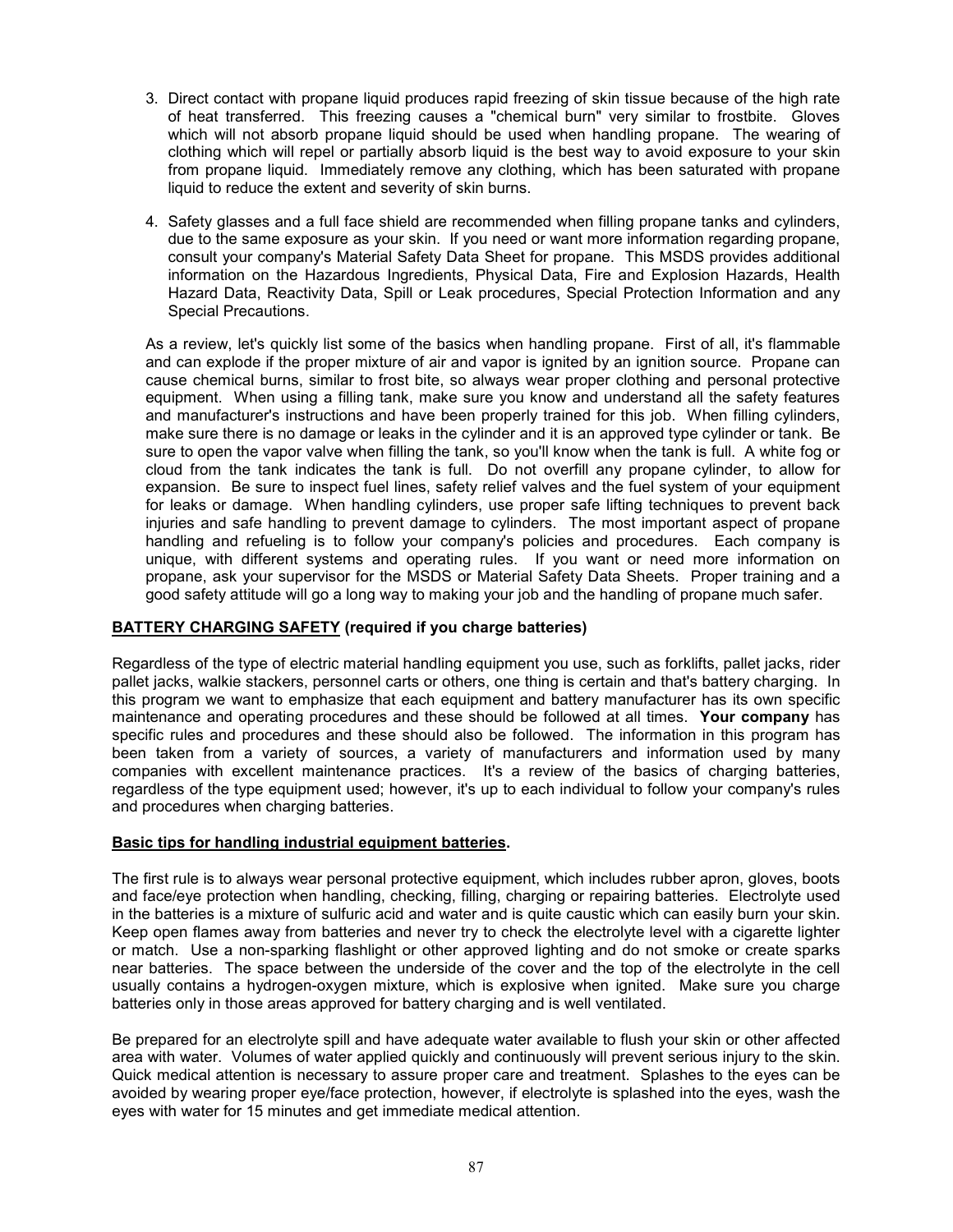Spills should be cleaned up immediately by using a strong neutralizer such as baking soda. The baking soda will neutralize the acid and make it safe to clean or flush from the floor or other surfaces. When changing or repairing plugs or receptacles that are connected to the charging equipment, be sure to shut off the power first. This will prevent a short circuit and arcing of an electrical spark. Arcing can cause an explosion and fire. When mixing acid to prepare electrolyte, ALWAYS POUR THE ACID SLOWLY INTO WATER and never pour water into the acid. If water is added to acid it will not readily mix and will splash the acid due to the great difference in the specific gravity of the two liquids. Always store acid in plastic or glass containers.

Always lift batteries with mechanical equipment such as a hoist, crane or lift truck. Move batteries horizontally with power trucks, conveyors or rollers. Make sure that hoist hooks, spreader bars and other tools are of ample strength and properly installed. Cover the top of batteries with a rubber mat or other insulating material to prevent external short circuits from chains or cables falling onto the top of the battery. Proper handling of batteries is essential to prevent injuries and to prevent battery damage or electrolyte spills. Make sure that charging plugs and receptacles are properly locked and all other connections tight, secure and free from friction. A loose connection may mean sparking or arcing near highly explosive gas mixtures. Enclose all bare wires and bus bars in the battery room by wire guards, guard rails or other mans of isolation from general plant traffic, as any open, high current transmission equipment is a possible hazard to you, other workers and the equipment. Double check to make sure the charger being used matches the voltage and amperage of the equipment battery. Voltages and amperages are found on the equipment data plate and on the charger data plate. Before disconnecting or connecting batteries to a charger, make sure the charger is in the OFF position. If an attempt is made to do this while the charger is ON, serious injury to you, the battery and charger could result.

Before charging, make sure the battery cells contain the correct amount of water. Charging batteries with a low water level might result in damage to the cells. Keep in mind that battery fumes are explosive and to check the cells with a flashlight or other approved light. Before connecting the battery cable to the equipment's receptacle, make sure the key switch is off and all controls are in the off position and the brakes are locked. The battery cable must be fully connected before the equipment is used. If the plug is not making good contact, heat will weld the two parts of the battery connector together, making it difficult to remove and necessary to replace. Battery terminals should be checked and cleaned of any corrosion. Good battery terminal contact is essential not only for operation, but also for proper charging of the battery. The battery cover should be closed except when charging, then it must be left open.

Disconnect the battery from the truck when doing maintenance and repair work on the motor or electrical system. Obviously, live current may cause arcing or short circuiting. Never lay metal tools such as wrenches or other material on top of an open battery. Sparking and short circuiting will occur and can quickly discharge the battery or may explode. Check batteries for cracks or leaks and repair them when detected.

If batteries are not in use, they should be kept charged. A freshening charge of about 3 to 4 hours at the finish rate may be necessary if the specific gravity has fallen 30 points or more. When recharging a fully discharged battery, the starting charge rate may be 3 to 5 times higher than the finish charge rate indicated on the battery nameplate. The charge rate should taper down to the finish charge rate by the time the battery is 85 percent charged and may be even lower when fully charged. High "on charge" temperatures or frequent need to add water are indications of overcharging. Be sure to follow the equipment manufacturer's instructions on proper battery charging.

The top of the battery should be kept clean and dry. Keep vent caps in place during use and when charging. Let's stop here a minute because there have been questions and confusion in the past about the practice of leaving vent caps on or off during charging. Many years ago, safety rules dictated that vent caps must be left off during charging, to help dissipate the heat during charging. However, in the past 15 or so years, engineers and other safety professionals have determined that vent caps must remain on during charging. Most manufacturers today also state that vent caps should remain on during charging. Vent caps must be checked to make sure the vent holes are not plugged and are functioning properly. The vent caps dissipate heat during charging and allow small volumes of gas mixtures to escape. If the vent caps are left off, a large volume of hydrogen gas could escape and build up, creating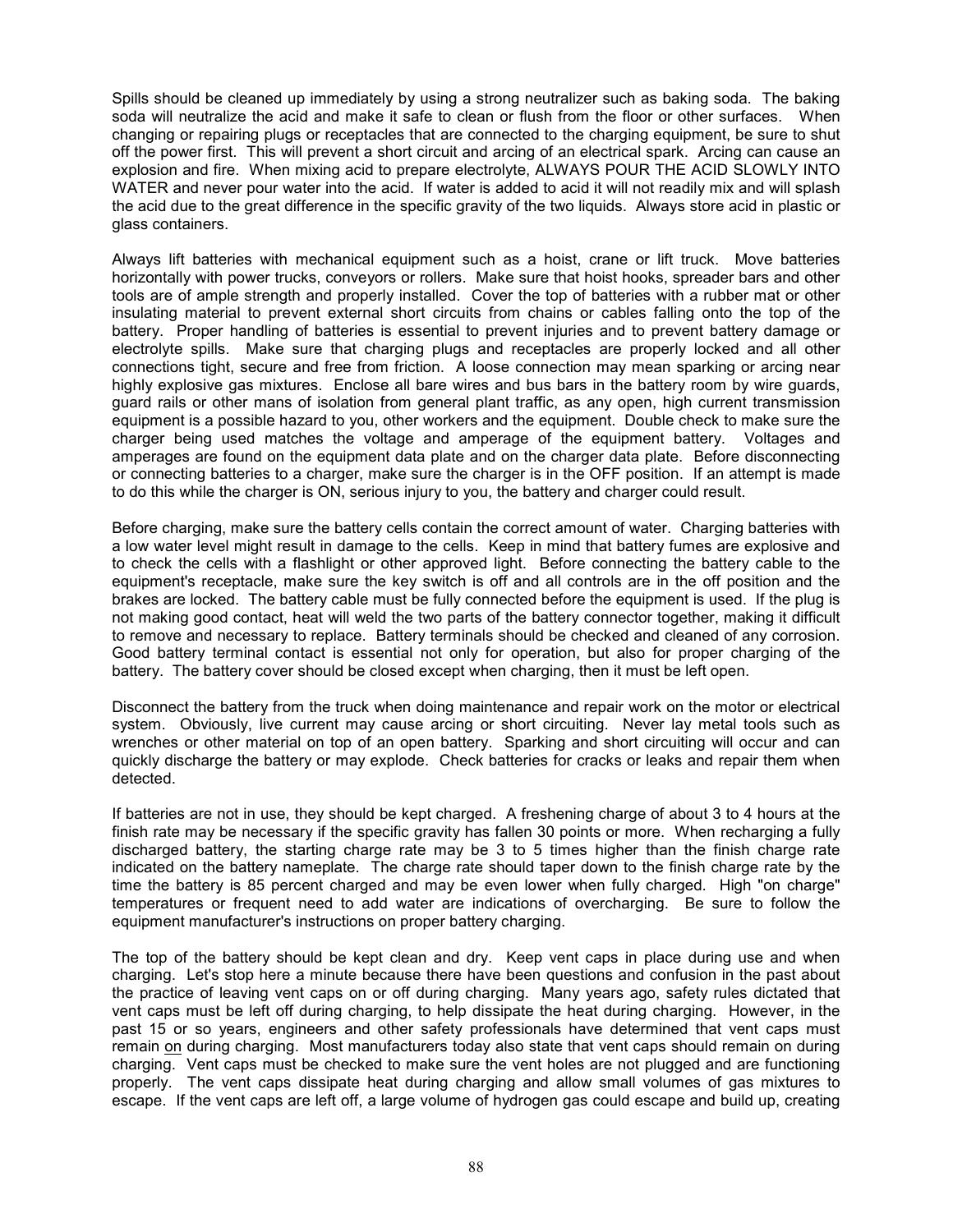a greater explosive hazard. It is clear however, that battery compartment covers must remain open during charging.

When batteries are not mounted on equipment, they should be placed in proper storage areas, but never stored directly on a cement floor. If necessary, place them on wooden pallets and store in a dry, moderately cool area. Lead acid batteries will slowly "self discharge" over a period of time due their chemical makeup. If the self-charge is left uncontrolled, excessive sulfation can occur which is difficult to reduce and may damage the plates. If a greasy film forms on the top of batteries, this is acid and should be neutralized with a baking soda solution. Keep all batteries in a clean condition.

How about the type of water you should use when filling the battery? The answer is to always use distilled water. The reason for this is simple. Distilled water removes impurities in water. Using regular tap water in batteries causes these impurities to attach themselves to the battery plates during charging, or chemical action and can cause the battery to decrease its normal life expectancy. Use distilled or other approved water when filling batteries. Don't use tap water because it will cause the life of the battery to be decreased over time. Always follow your equipment manufacturer's recommendations.

Some manufacturers recommend that when your battery is discharged 85 percent, it's time to get it recharged. Some manufacturers don't have charge/discharge meters on their equipment. The moral of the story is to follow the manufacturer's recommendations. Equipment, battery and charger manufacturer's instructions, combined with your company's policies and procedures are the best sources of information for safety and long life of the equipment. If you're not sure about something, ask your supervisor. The job and the equipment you use are too important to be left to chances.

# **RIDER PALLET JACK (required if you use pallet jacks)**

A very important piece of equipment in the warehouse and material handling areas is the electric pallet jack. It's an economical and versatile unit, designed to move stacks of materials from one place to another, safely and without injury or product damage. Because it's easy to use and provides such durable service, it's natural to take them for granted, but there are basic safety rules and operating procedures required when using this type of equipment. Maintenance of the equipment is equally important.

Be sure to follow your organization's policies and procedures when using or operating this type of equipment. Each electric pallet jack manufacturer has different operating procedures and safety rules, so be sure to read and understand the rules for each type of equipment used. Keep in mind each manufacturer's vehicle may be slightly different than the ones we use in our demonstration, but the basic principles apply to most equipment.

The vehicle itself is composed of Directional and Speed control levers, horn, lift and lower... and high speed controls. A T-Bar support handle, battery, pallet forks for the load, load wheels and tires. A skid runner, rider platform, drive unit cover and steering and brake control handles.

You'll become familiar with all the controls and levers through on the job training by your supervisor and as you gain experience with this equipment. It's important to know and understand the operating rules, maintenance procedures and all the safety rules used with this type of equipment. Take a look at the data plate on your specific vehicle. It will provide some specific data about the vehicle, such as serial number, make, model, but more importantly, it will provide the maximum safe load capacity of the vehicle. Never exceed the safe lifting capacity of the vehicle at any time.

# **Basic operating rules for this type of equipment:**

1. Know your equipment. Do not operate the equipment until you have been trained and authorized by your company. Read all warnings and instructions in the operator's manual the information on the vehicle's data plate and other areas. If your vehicle is found to be in need of repair, defective, or in any way unsafe to operate, the vehicle should be taken out of services until it has been restored to a safe operating condition.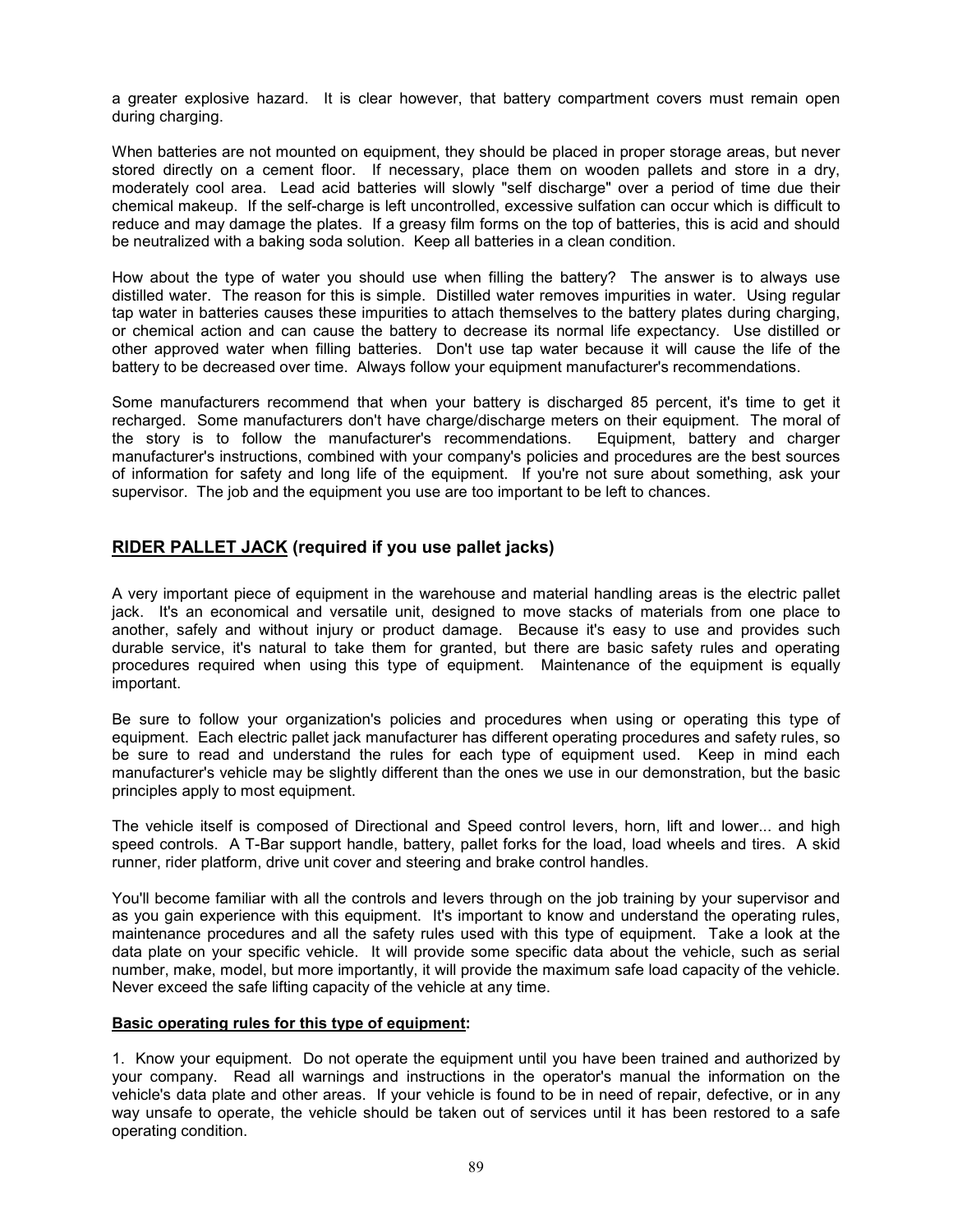- 1. No riders. Passengers are not allowed to ride on this type of equipment. Be sure you never permit anyone to stand in the area where the load is being positioned or deposited, as foot injuries can easily occur.
- 2. Make sure your loads are stable and are not stacked too high. Loose or unstable loads can fall and cause serious injury. Use special care when handling long, high or wide loads to avoid losing the load, striking bystanders or tipping the vehicle. Carry the load flush against the load stop.
- 3. Center your load. When using forks, space the forks as far apart as the load will permit. Before lifting, be sure loads are centered and forks are completely under the load. Of course, never overload the vehicle. Do not hit or bump anything with the ends of your forks, as this can damage the vehicle. Never lift a load with only one fork engaged.
- 4. Keep the load low to the floor. Travel with the load or lifting mechanism low to keep the center of gravity low, but make sure the load is lifted high enough to insure adequate floor clearance. Never lift or lower the load while the vehicle is in motion.
- 5. Avoid sudden movement. Start, stop, travel, steer and brake smoothly. Use special care when traveling without the load, as the risk of overturning the vehicle is greater when unloaded.
- 6. Exercise caution on ramps and inclines. Travel slowly and do not angle or turn on ramps. Always travel with the load downhill when using pallet jacks. Be extremely cautious when operating the vehicle near the edge of a loading dock or ramp.
- 7. Secure bridge plates. Drive carefully and slowly across dockboards and bridgeplates. Never exceed these dock boards or bridge plates' rated capacity and make sure they are secured before driving on these plates.
- 8. Do not operate this equipment with greasy hands or shoes. It's too easy to slip off the controls and create an unsafe condition.
- 9. Come to a complete stop before changing directions.
- 10. Do not push extra loads or other pallet jacks. Pushing another vehicle or extra loads is damaging to the vehicle's working parts. Never allow your vehicle to be pushed or towed by another vehicle. Should a truck become disabled and require moving, notify management for the proper procedures.
- 11. When traveling, keep your hands, feet and other parts of your body inside the running lines of the vehicle. Always look in the direction of travel and keep a clear view of the path of travel. When visibility is impaired, operate the vehicle with the opposite end in the travel direction and use caution. Be careful of drive end swing when turning while operating the vehicle in reverse. This could result in damage to material or equipment, specifically to the drive end of your vehicle. Another very important safety tip is to keep your feet well away from the front skirt and rider platform when maneuvering the vehicle.
- 12. Before entering trucks or trailers, be certain the brakes on the truck or trailer are applied and the wheel chocks are in place. If trailers are not coupled to a tractor, supports may be needed to prevent upending or corner dipping of the trailer. Inspect the flooring of trucks, trailers and rail cars for breaks and weakness before driving onto them. Make sure you know the weight of the load and vehicle, compared to the maximum load rating of the floor onto which you are driving.
- 13. When approaching cross aisles, slow down, sound your horn and if vision is obstructed, keep to the right side. Operate the truck under all conditions at a speed that will permit it to be brought to a stop in a safe manner. Of course, yield the right of way to all pedestrians.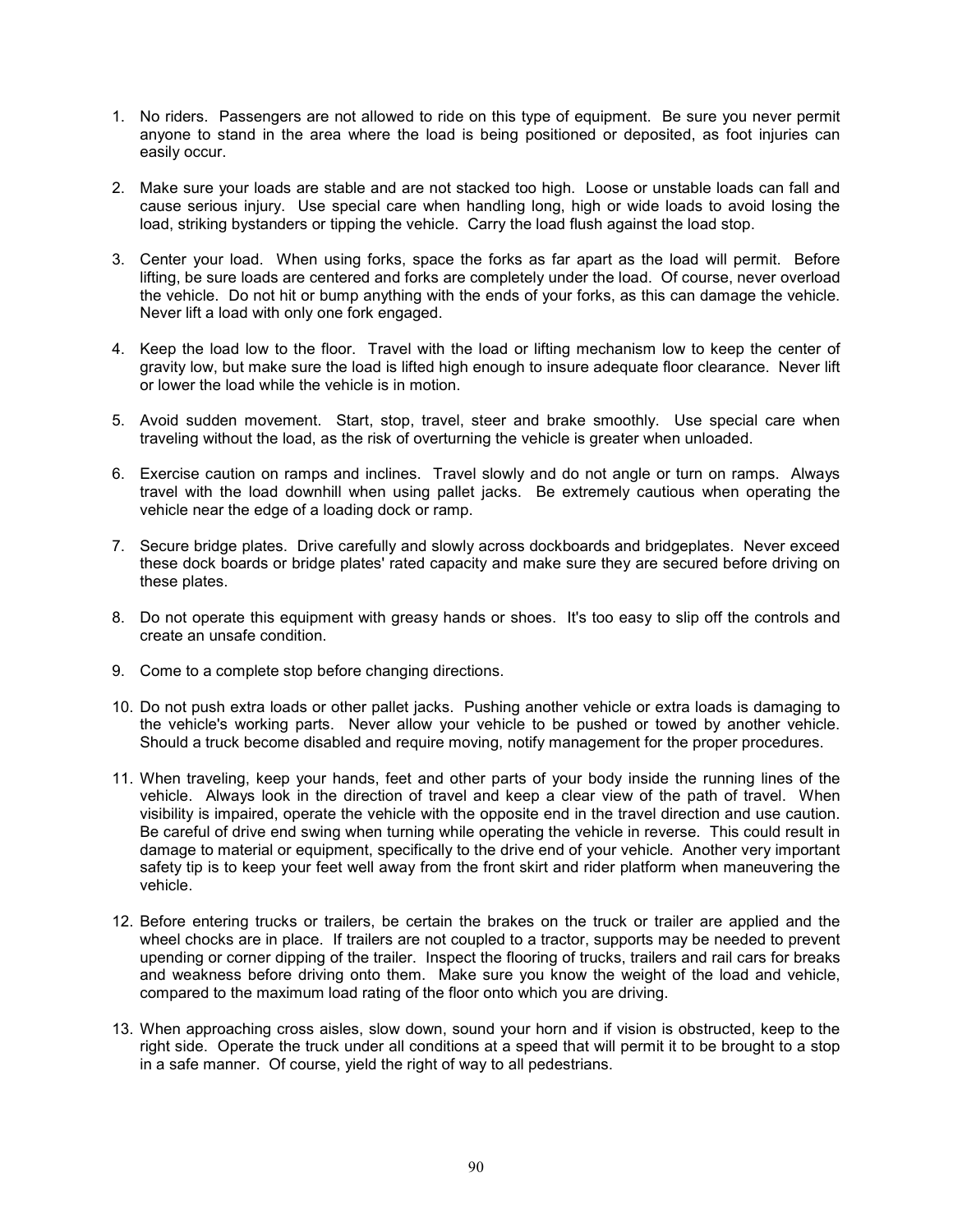- 14. When parking your vehicle for an extended period of time, be sure the lifting mechanism is lowered, controls are placed in neutral and the brake is applied. Shut off the power and disconnect the battery connection. Keep your vehicle clear of exits and access to stairs and fire equipment and don't block aisles.
- 15. SPEEDING. Electric pallet jacks don't have speedometers. Generally, the rule of thumb is to go slow. If you're going fast and have to make a sudden stop, you can be thrown off the vehicle. The vehicle appears to be lightweight, however, when you're operating the vehicle, it has a tremendous amount of force and weight and if you run into a person or stationary object or another piece of moving equipment, the damage and injuries can be quite substantial. Don't speed, go slow and be prepared to stop.

On some electric pallet jacks, they have several safety features you should look for and become familiar with for safety. A reversing switch may be located on the T-Bar. This reversing switch is provided to protect the operator from being pinned between the truck and an immovable object. When pushed, this button will reverse the direction of the truck away from the operator, whenever the steering arm is in the operating position. Many models have an automatic brake, designed to stop the vehicle when the handle is moved to a completely vertical position, or a completely horizontal position**.** 

If you are operating a walk only type vehicle, then no one should ever ride on this type vehicle. They have special features and are not designed for riders or passengers.

Each manufactured vehicle has special features and requirements and these basic safety tips may or may not apply to your equipment. Use the manufacturer's safety recommendations, operating instructions and other information as the basis for operating your vehicle safely. Follow your company's operating rules and instructions.

# **How to inspect your equipment before you use it.**

We won't discuss anything about batteries, as this is covered in another training program; however, there are some basic maintenance checks that operators should conduct before operating any electric pallet jack equipment.

Before each shift....every 8 hours, it is the operator's responsibility to carry out the following checks and inspections before beginning operation. Do not operate the vehicle if it is need of repair. If it's in an unsafe condition, remove the key and report the condition to the proper authority. If the truck becomes unsafe in any way while you're operating it, STOP operating the equipment and report the unsafe condition to your supervisor.

Ok, let's quickly check the vehicle. Make sure the load backrest extension and any other safety devices are properly attached and in good working condition. Make sure capacity, safety and warning plates are decals are installed and visible. Inspect the vehicle for damage that may have occurred during the previous shift. Inspect the vehicle before and after your shift for any signs of external leaking, such as the battery or hydraulic system. Operate the service/parking brakes, all hydraulic controls, accelerator switch, forward and reverse directional switch and steering. Make sure they operate freely and return to their proper positions. Inspect the condition of the tires. Inspect the forks for cracks or broken parts. Test the horn, lights and all other accessories. Make sure they are properly mounted and in good working order. Operate the vehicle and make sure all gauges and meters are functioning properly. In other words, inspect all areas of the vehicle, all accessories and verify that there are no leaks, damage or defects. That's your job and responsibility. This equipment will serve you safely and efficiently, however, it's important that you maintain the equipment in a safe and serviceable condition at all times.

Manual pallet jacks require the same care, handling and operating as do electric pallet jacks. Inspect the equipment before you use it and make sure all the safety and operating features are working properly. Never, under any circumstances should you use the pallet jack as a scooter, or in any way ride on this equipment. Do not carry passengers on the equipment. **When going up or down ramps, the operator must remain upgrade. This means the load will be carried downgrade, with the operator upgrade. The reason for this is quite simple. If the load or the pallet jack becomes a runaway from the**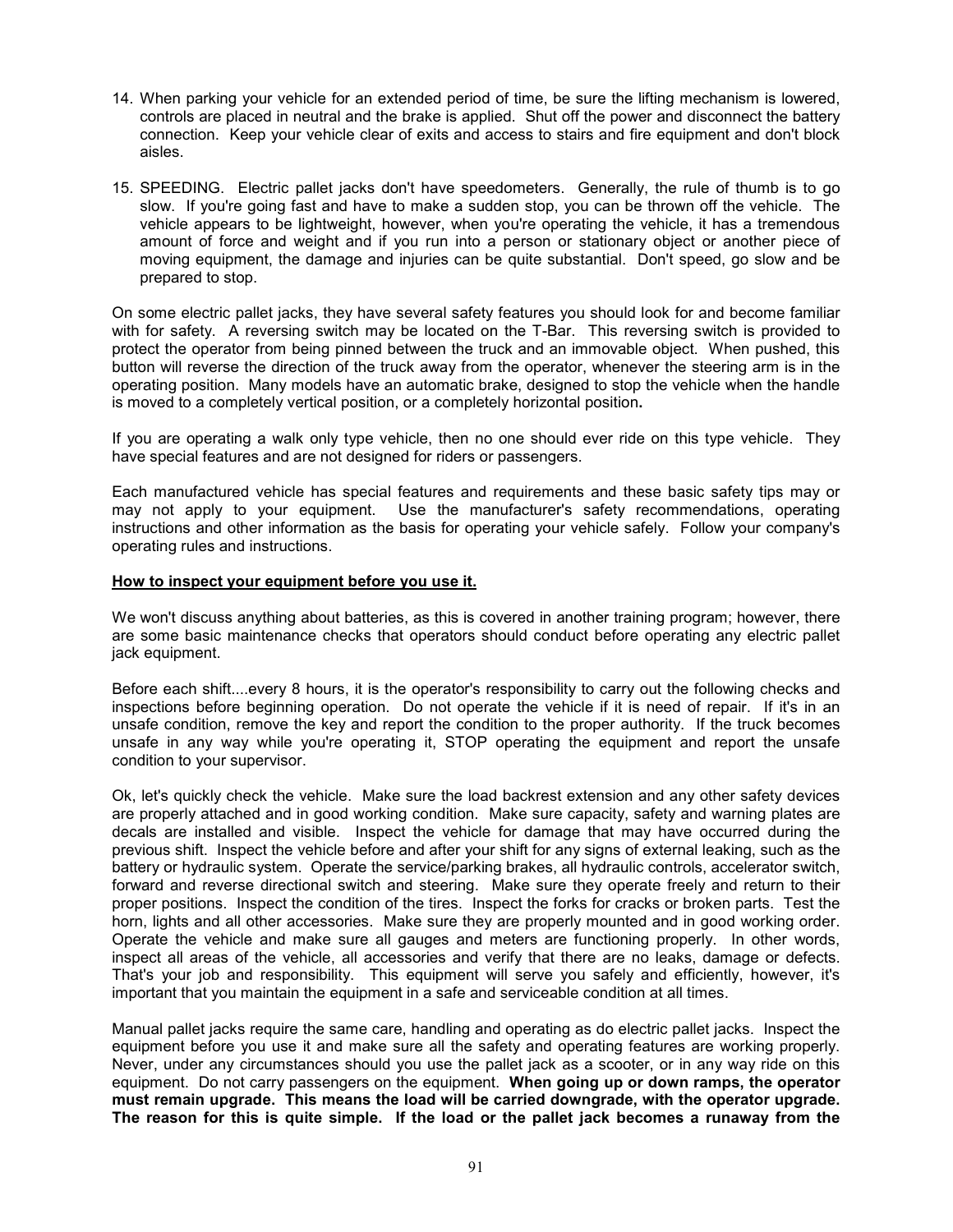**weight or the angle of the ramp, the operator will be protected by being upgrade. The rule is different for forklifts, as safety rules require the load to be upgrade. (the pallet jack rules are different than using a forklift).**

The most important consideration in using any type of equipment is to use your good judgement and don't take chances. The time you try to save by speeding, taking short cuts or not following the rules isn't worth it. One accident will wipe out any benefit you get by taking chances, so don't take chances.

# **WOOD PALLET SAFETY**

Regardless of your job in a warehouse environment, you're going to be using and handling wooden, plastic or metal pallets. Pallets are very useful in the material handling business because they allow us to stack and move materials safely and quickly.

Pallets are very common and used in so many different places, we often tend to forget that pallet safety is part of the safety program. To help you become more familiar with pallet safety, let's review the basics because many people, all over the world, experience injuries from mishandling and misusing pallets. Wooden pallets are the most common, so we'll use wooden pallets as our examples in this training program.

First of all, pallets come in different sizes; however the most common size pallet is 48 inches by 48 inches. It's quite versatile and can be used by both pallet jacks and forklifts.

Next, we have a 40 inch by 48 inch pallet. The same versatility applies to this pallet; however, it's somewhat different in how it can be handled. On a 40 by 48 inch pallet, both forklifts and pallet jacks may pick up the pallet from the 40 inch side. However, only forklifts should be used to pick up this size pallet from the 48 inch side. As you can see, pallets have different measurements, specifications, stringers and different weight capacities. If you mishandle, misuse or overload pallets, you're creating a potential injury. Rarely do equipment handlers pay attention to the specifications of pallets, however, each size pallet has different load and weight ratings and must be used according only to your company's rules and regulations. If you're not sure about a pallet's specifications and load limits, ask your supervisor.

The size of the pallet can also affect the forklift or other material handling equipment. Let's say you have a 48 by 48 inch pallet. The load center of an evenly stacked load is 24 inches. The load center is measured from the center of the load, to the vertical face of the forks. This load center is extremely important because the load center directly affects the lifting capacity of the forklift. If the forklift's maximum capacity load limit is 5,000 pounds when lifting a 24 inch load center, if you extend the load center to say 30 inches, this forklift cannot safely lift the same 5,000 pounds. A 60 inch pallet, evenly loaded would have a load center of 30 inches, which greatly decreases the safe lifting capacity of the forklift.

You don't have to remember all this, but you must be aware that different size pallets do have an effect upon the safe lifting capacity of lift equipment.

Right now, let's look at some basics when handling and using pallets. Certainly, each company has specific rules and standards for handling pallets, however, the information provided here can give you the basics of pallet handling and adding to your knowledge and safety awareness, to help prevent pallet injuries. The first rule is when handling pallets, always wear appropriate gloves, to help prevent hand injuries.

Before you use a pallet, check it to be sure it can be safely stored in a rack, with a heavy load. It should be in good condition, with top and bottom boards in place. Boards should be the proper thickness, at least 5/8ths of an inch and solid. Boards should not be cracked or have any pieces missing. Stringers, as shown here, must be in good repair and if they are damaged, they should be properly repaired with plugs or mending plates. There must be no protruding nails or slivers of wood on the pallet. This may look like a lot to inspect; however, as you gain experience, a quick glance can tell you if the pallet is in a safe condition. If you determine that a pallet is unsafe to use, take it out of service until it can be repaired.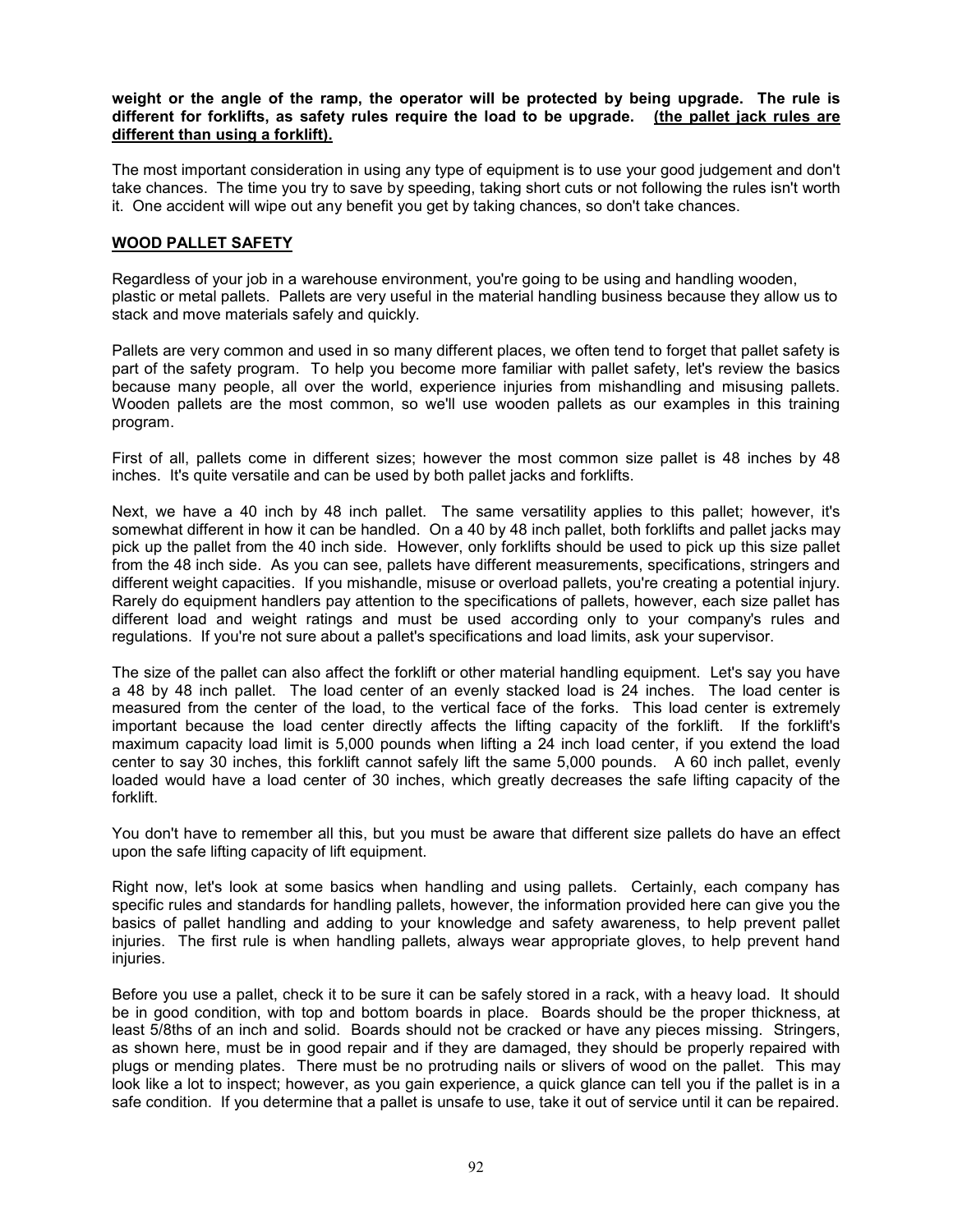When moving pallets across the floor, stand it up on its edge and slide it, pulling it from the end, then lay it down. Don't lift and carry pallets as they weigh approximately 65 pounds and are quite awkward to carry. DO NOT THROW PALLETS. Several bad things can happen when you throw pallets. Obviously, back and ligament injuries can occur and the pallets can be damaged. Don't throw pallets.

DO NOT STORE PALLETS ON ITS EDGE OR END. So many injuries are caused by pallets falling, so don't store pallets on edges or ends. Stack them properly. When positioning a pallet on the floor, don't drop or throw it because it can be damaged. A damaged pallet can break when a heavy load is put on the pallet and can be quite dangerous, especially if the damaged pallet is stored in a rack.

Don't walk on pallets. Walk around a pallet because the chances of slips, trips and falls increases on a pallet. Boards can break, your feet can slip between the openings and other hazards. Don't walk on pallets. In some cases, you may have to step on pallets if you're loading them by hand or for other reasons, but when you do, try to use only one foot on the pallet and the other one on the floor, for good traction and stability. In some cases the floor may be slippery and when you step on a pallet, the entire pallet moves, causing you to fall.

When you've finished stacking product off a pallet, stand the pallet on its side and pull it to the area for stacking empty pallets. There should be two stacking areas. One for serviceable and reusable pallets, the other area for pallets that need repair. Don't mix unsafe pallets with serviceable pallets. Another safety tip is how to safely lift pallets onto stacks. Don't stack pallets more than 7 or 8 high. That's about the maximum safe stack for people to reach. Naturally, you'll eventually stack pallets about 15 feet high to save room, but that's the job of a forklift. You can manually stack 7 to 8 pallets high, and then use forklifts to make higher stacks.

When sorting pallets, this is a 2 person job. Be sure both persons use gloves and one person stands on each end of the pallets in the stack being sorted. The stack being sorted is in the center, with a sort-to stack on each side. One stack for reusable pallets, the other for pallets requiring repair. With one person on either end of the pallet, carefully inspect the top surface for broken/missing boards, cracks, chunks missing, proper thickness and proper repair. Turn the pallet up on the edge and inspect the bottom boards. Then both people pick up the pallet and move it to the proper stack. Simple, efficient and safe.

To properly and safely stack pallets, slide the pallet up to the side of the stack. Stand facing the pallet. The deck boards will be vertical, facing you. Firmly grasp the deck boards and with the proper lifting motion, slide the pallet up the side of the stack, over the top and lay it onto the stack, then square the stack. Let's look at that again, specifically the safe lifting motion. Your back is in its natural curvature, knees are bent and you lift with your leg power, not your back muscles. It takes practice, but it's the safe way to lift pallets onto stacks. Remember to manually stack pallets only 7 or 8 high and let forklifts make larger stacks.

Naturally, pallets are used on a daily basis and material handlers don't take the time to think about pallet safety. In your experience, you may think of hundreds of other safety tips relating to pallet safety. Forklift operators in a hurry can easily damage a pallet and continue to use it. Pallet jacks are notorious for breaking the bottom boards of pallets, so when you use pallet jacks, be careful not to break off the bottom boards, making the pallet unsafe to use.

As we have stated, pallet safety is important and it isn't given the attention to safety it deserves. Take the time and effort to think about a 2500 pound load, raised to heights of 15 to 20 feet and make sure the pallet is safe, sturdy and has been properly handled to prevent an injury. Will the pallet be safe enough to hold the load? If you handle, store or use pallets, you're the only person who can answer the question. It takes an effort on everyone's part to make pallet safety a part of your everyday operations.

# **Forklift and Pedestrian Safety (required training)**

More injuries are experienced by pedestrians or persons not operating equipment, than actual forklift operators. Let's quickly review some safety tips you can use to help prevent forklift injuries.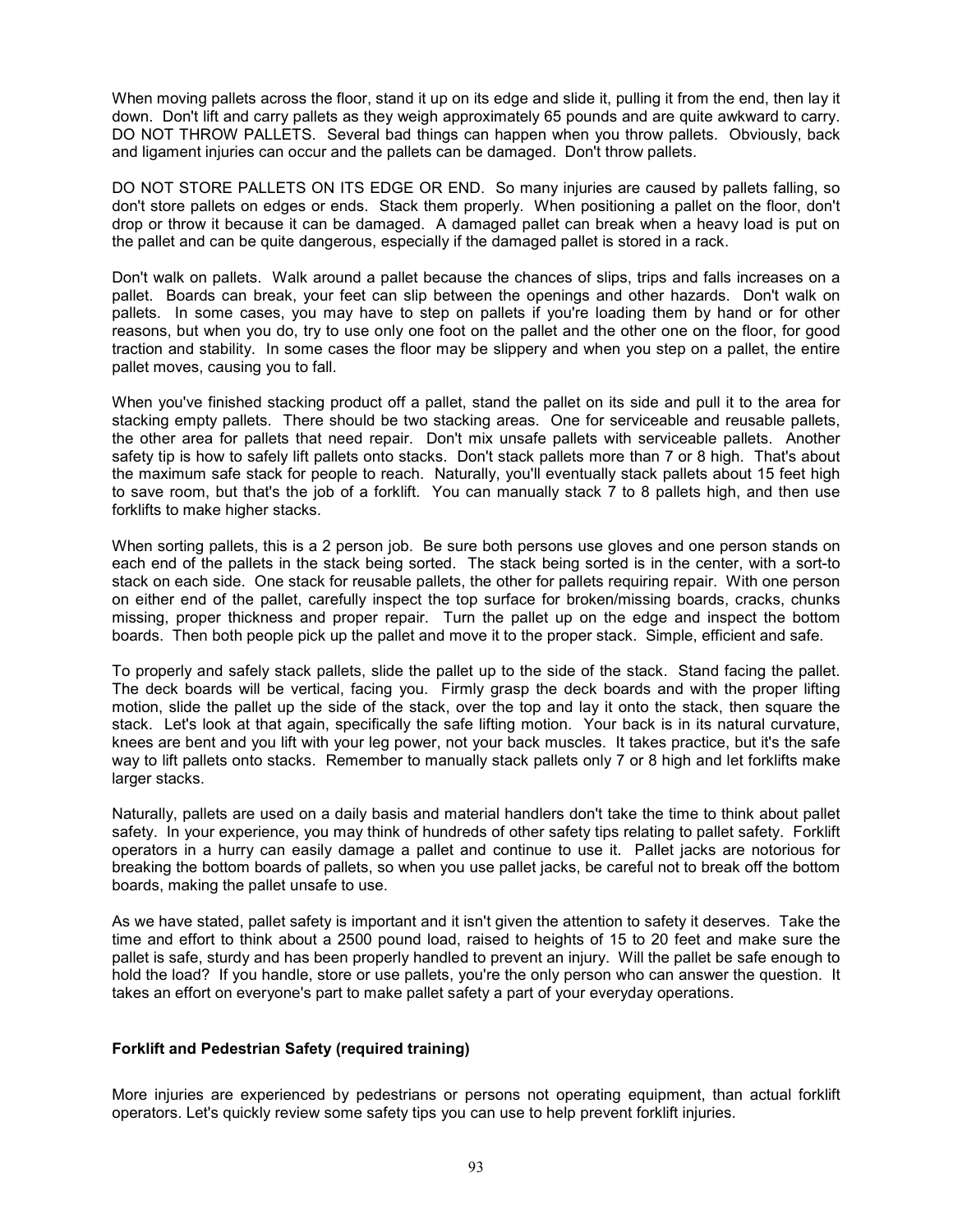The first tip is the most important. Forklift operators are prohibited from carrying passengers on forklift. ABSOLUTELY NO RIDERS. This means near the driver on the rear of the equipment, on the sides and of course, not on the forks. ABSOLUTELY NO RIDERS, at any time.

Now, we've all seen people being elevated on the forks, using a platform secured to the vehicle. If you meet the safety requirements, it's ok to lift people on forklifts. Here are the rules:

The platform SHOULD have guardrails and a 7 foot high guard protecting the rider from the lifting mast, chains and mechanisms. Some state jurisdictions require the 7 foot high guard, OSHA does not.

The platform must be secured to the vehicle to prevent it from falling off.

An operator must remain at the controls while a person is being lifted.

When traveling, the forks must be kept low – about 2-6" off the floor.

Ok, what do you do about those wild, crazy, fast driving forklift operators, who seem to terrorize pedestrians? Hopefully, you don't have those people working with you, but if it happens, the best thing to do is talk to the operator about the unsafe actions. Don't argue - just bring it to their attention. If that doesn't work, let management handle the problem. One thing pedestrians don't always understand is, forklift operators are usually busy and they can't always see or hear pedestrians. Certainly, pedestrians should have the right of way, but don't rely upon that to prevent accidents. It's as much your responsibility to watch out for forklifts as it is theirs. Safety requires a team effort.

Next, we need everyone's help spotting safety hazards. Relating to forklifts, there always seems to be oil leaks - transmission oil, hydraulic fluid or motor oil leaks. Certainly driver maintenance is the operator's responsibility, but minor oil leaks might not be detected until several oil spots appear on the floor. If you notice an oil leak, wipe it up, and then let management know so the leak can be repaired.

Don't smoke around or near forklift equipment. The obvious hazard is fuel on propane lift trucks, gasoline and diesel fuel, but the hidden hazard is electric forklifts. The large batteries on electric forklifts emit highly flammable hydrogen gas and can cause explosions. Don't smoke around forklifts.

These simple safety tips will help you, help forklift operators prevent accidents. There is one more important rule to remember. Until you have been properly trained, evaluated and authorized by management, you are not permitted to operate forklift equipment. You may have 25 years of experience and be the best forklift operator in the world, but if you haven't been trained and authorized by management - DON'T OPERATE FORKLIFT EQUIPMENT.

There are many safety rules forklift operators must know and obey, but it's just like anything else, it's the safe behavior of the operator and the pedestrian. If you don't watch where you drive or walk, plan on having an accident. If you're alert, take the time for safety, and have a safe attitude - you've got it made.

# **Truck Type Designations (different locations)**

\* D--Units that have minimum accepted safeguards against inherent fire hazards.

\* DS--Diesel-powered units with additional safeguards to the exhaust, fuel, and electrical systems. These units may be used in some locations where a D unit may not be considered suitable.

\*DY--Diesel-powered units that have all the safeguards of the DS units and, in addition, do not have any electrical equipment including the ignition, and are equipped with temperature limitation features.

\*E--Electrically powered units that have minimum acceptable safeguards against inherent fire hazards.

\*ES--Electrically powered units that, in addition to all of the requirements for the E units, have additional safeguards to the electrical system to prevent emission of hazardous sparks and to limit surface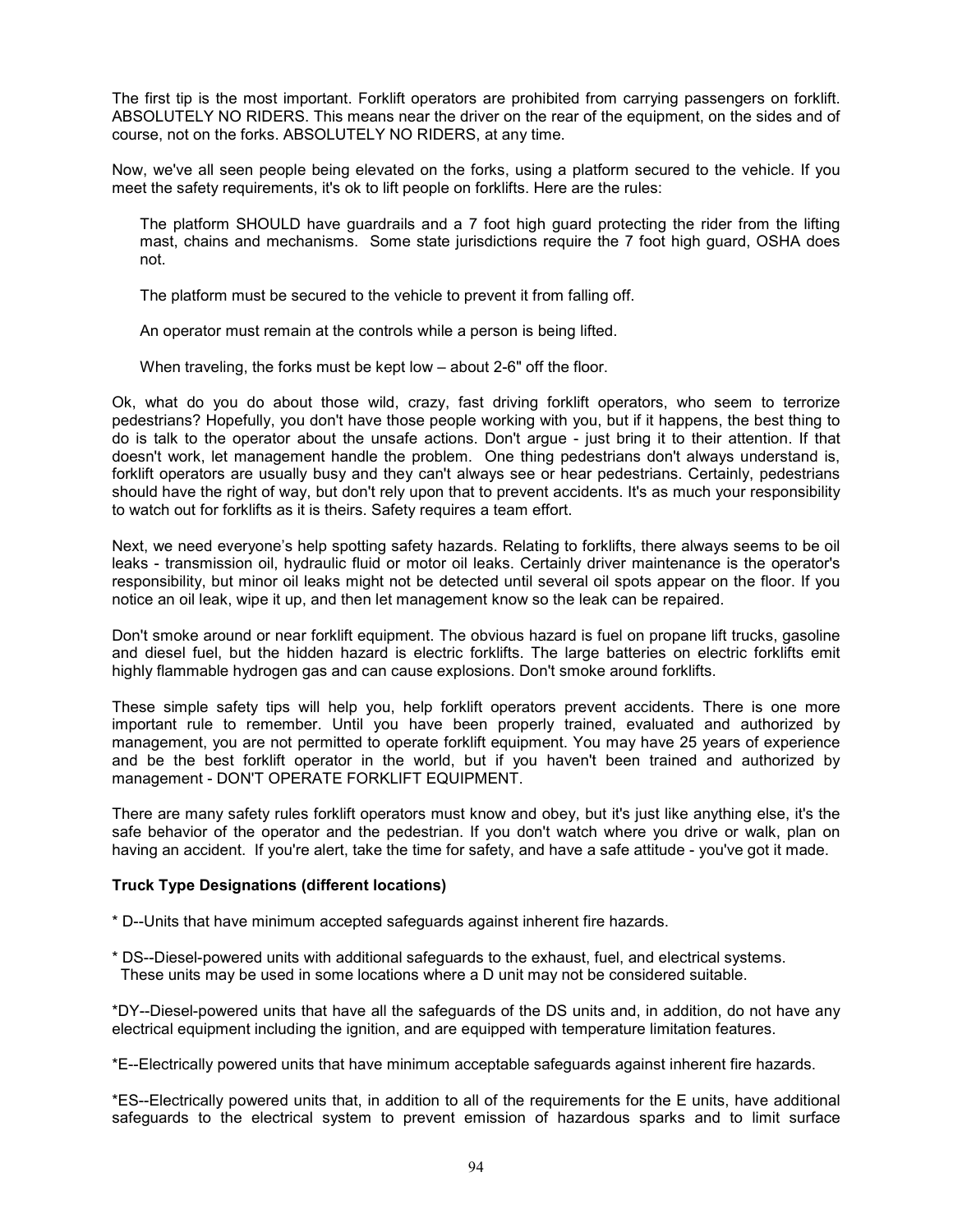temperatures. These units may be used in some locations where the use of an E unit may not be considered suitable.

\*EE--Electrically powered units that have, in addition to all of the requirements for the E and ES units, the electric motors and all other electrical equipment completely enclosed. In certain locations the EE unit may be used where the use of an E and ES unit may not be considered suitable.

\*EX--Electrically powered units that differ from the E, ES, or EE units in that the electrical fittings and equipment are designed, constructed and assembled so that the units may be used in certain atmospheres containing flammable vapors or dusts.

\*G--Gasoline-powered units having minimum acceptable safeguards against inherent fire hazards.

\*GS--Gasoline-powered units that have additional safeguards to the exhaust, fuel, and electrical systems. These units may be used in some locations where the use of a G unit may not be considered suitable.

\*LP--This unit is similar to the G unit, except that liquefied petroleum gas is used for fuel instead of gasoline.

\*LPS--Liquefied petroleum gas-powered units that have additional safeguards to the exhaust, fuel, and electrical systems. These units may be used in some locations where the use of an LP unit may not be considered suitable.

#### **Hazards and Effects (site specific training required)**

Many hazards associated with the operation of powered industrial trucks are the result of common operator mistakes. For instance, collisions between trucks and stationary objects often occur while trucks are backing up--usually while turning and maneuvering. Unless care is exercised, operators can cause damage to overhead fixtures (e.g., sprinklers, piping, electrical conduits) while traveling and maneuvering under them.

Accidents often occur when an operator leaves a truck so that it obstructs a passageway and an unauthorized (untrained) worker tries to move it. Other common hazards include carrying unstable loads, tipping over trucks, dropping loads on operators or others, running into or over others, and pinning others between the truck and fixed objects.

Unauthorized passengers are often seriously injured from falling off trucks. Unless space is provided, do not allow passengers to ride on the trucks.

Dangerous misuse of trucks includes bumping skids, moving piles of material out of the way, moving heavy objects by means of makeshift connections, and pushing other trucks. All these activities can cause accidents or injuries; they also indicate poor operator training.

Factors that can influence stability (resistance to overturning) must be considered.

These include:

- Weight, weight distribution, wheel base, tire tread, truck speed, and mast deflection under load.
- Improper operation, faulty maintenance, and poor housekeeping.
- Ground and floor conditions, grade, speed, and judgment of the operator.

# **(BE SURE AND ADD ALL POTENTIAL HAZARDS THAT EXIST IN YOUR OPERATIONS ARE IDENTIFIED, AS THEY ARE CONSIDERED REQUIRED "SITE-SPECIFIC" TRAINING.)**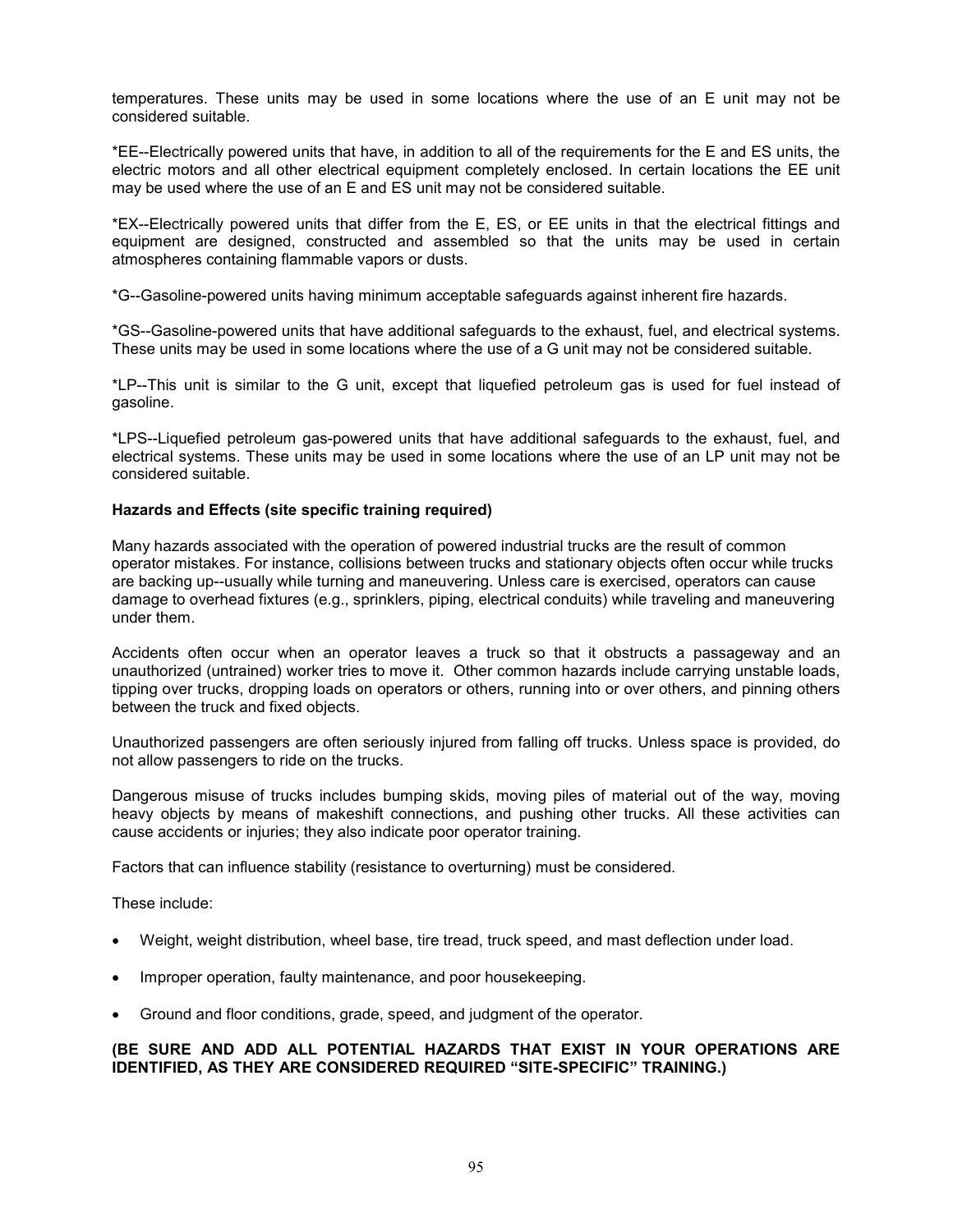# **Protective Devices**

The use of protective devices is an important factor in safe forklift operation. Safety specialists can assist supervisors in determining what protective devices are necessary. Although forklifts need not be equipped alike, there are some similarities such as lights. Also, manufacturers are required by federal standards to equip forklifts with certain mandatory features such as back-up alarms. The requirement exists to warn others when the truck is reverse. Some other protective devices include:

- \* Overhead protection to guard the operator from falling objects.
- \* Wheel plates to protect the operator from objects picked up and
- \* On-board fire extinguishers. Not required, but ok if that is your company policy.
- \* Horns to warn others when the truck is moving forward.

Other protective devices that might be seen in the work area or specifically designed for the operator include:

- \* Signs--such as stop, caution, danger, and speed limits--to inform operators of conditions.
- \* Gloves and safety shoes.
- \* Eyewash stations.
- \* Concave mirrors.
- \* Eye protection devices.
- \* Hardhats to protect operators when there is an overhead hazard.

# **POSTERS**

There are required posting for a variety of State and Federal jurisdictions. Forklift operating rules posted where forklift operators may read them, is but one requirement.

If you need more information on POSTERS and mandated postings, contact:

Digital-2000, Inc. 281-313-0303 – 800-334-1523 281-313-0304 FAX products@digital-2000.com www.Digital-2000.com

We also have a variety of forklift videos, English and Spanish. Over 800 products from which to choose, including CD-Interactive, Manuals, Pictures and other training programs. Send for a free catalog, or download a catalog from our site:

www.trainingprofessionals.com Email: products@digital-2000.com

281-313-0303 – 800-334-1523 - 281-313-0304 FAX

# **IF YOU INTEND TO PURCHASE A NUMBER OF VIDEOS:**

Call us about special pricing on the purchase of a large volume of videos.